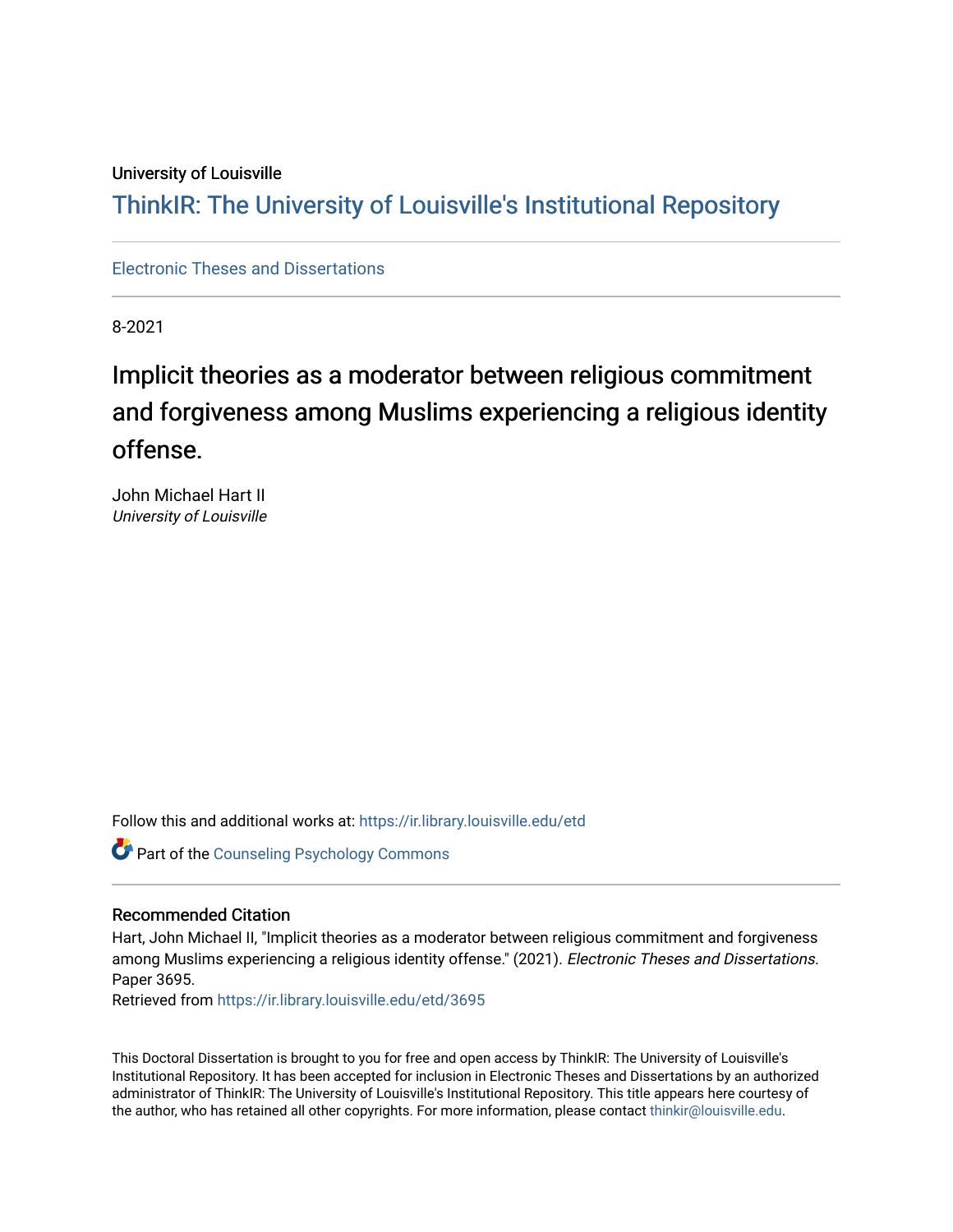### IMPLICIT THEORIES AS A MODERATOR BETWEEN RELIGIOUS COMMITMENT AND FORGIVENESS AMONG MUSLIMS EXPERIENCING A RELIGIOUS IDENTITY OFFENSE

By

John Michael Hart II M.S., University of Kentucky, 2013 B.A., Illinois State University, 2005

A Dissertation Submitted to the Faculty of The College of Education and Human Development of the University of Louisville in Partial Fulfillment of the Requirements for the Degree of

Doctor of Philosophy in Counseling and Personnel Services

Department of Counseling and Human Development University of Louisville Louisville, Kentucky

August 2021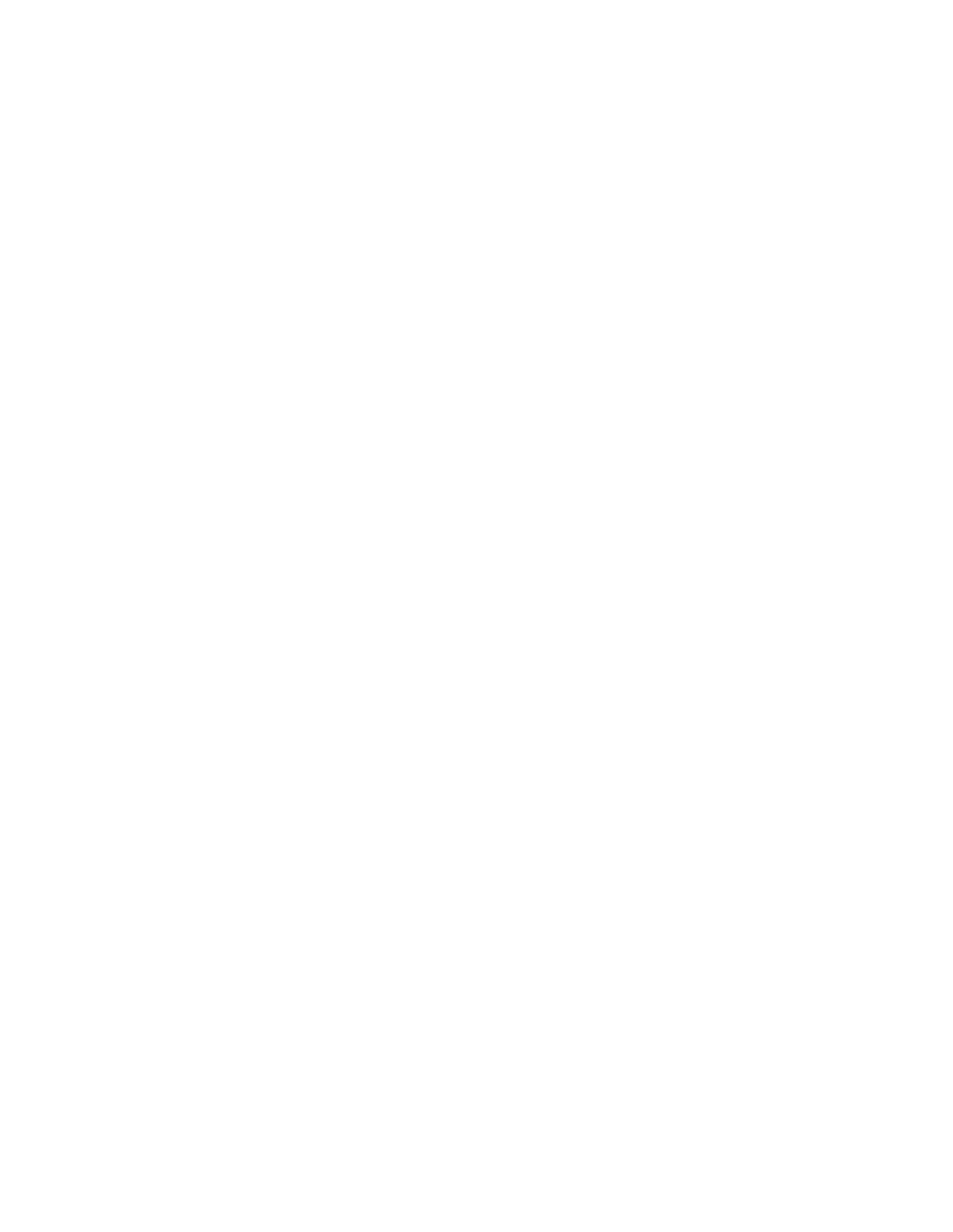### IMPLICIT THEORIES AS A MODERATOR BETWEEN RELIGIOUS COMMITMENT AND FORGIVENESS AMONG MUSLIMS EXPERIENCING A RELIGIOUS IDENTITY OFFENSE

By

John Michael Hart II

A Dissertation Approved on

July 12, 2021

By the following Dissertation Committee

Dr. Mark Leach

 $\mathcal{L}_\text{max}$  and  $\mathcal{L}_\text{max}$  and  $\mathcal{L}_\text{max}$  and  $\mathcal{L}_\text{max}$ Dr. Amanda Mitchell

Dr. Kate E. Snyder

Dr. Namok Choi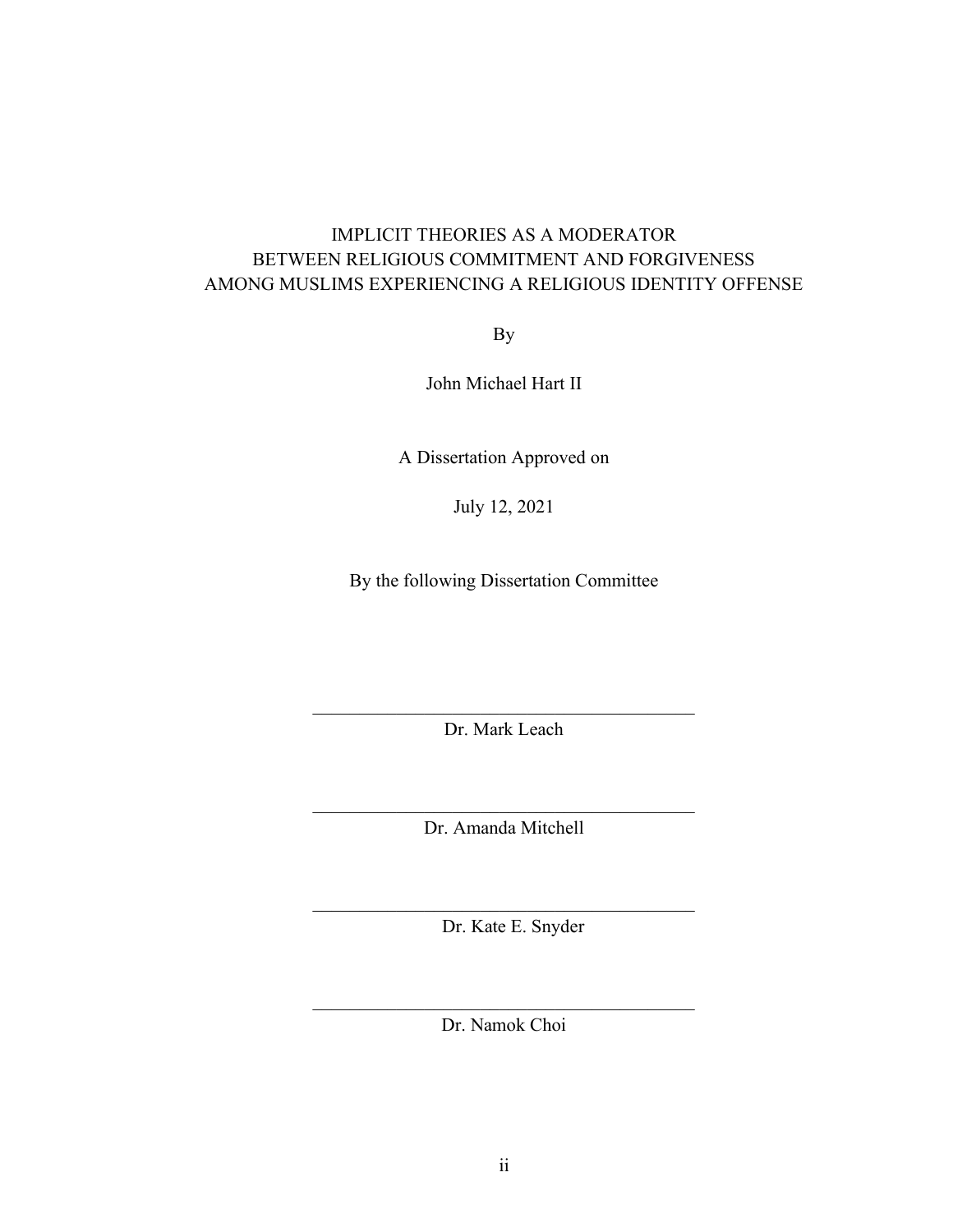### DEDICATION

This dissertation is dedicated to my parents, Jan and John Hart, who instilled in me the value of education and supported me through each of my degrees, and my wife, Kimi, who encouraged me to continue onward even though it meant sacrificing much of our time together as I pursued this degree.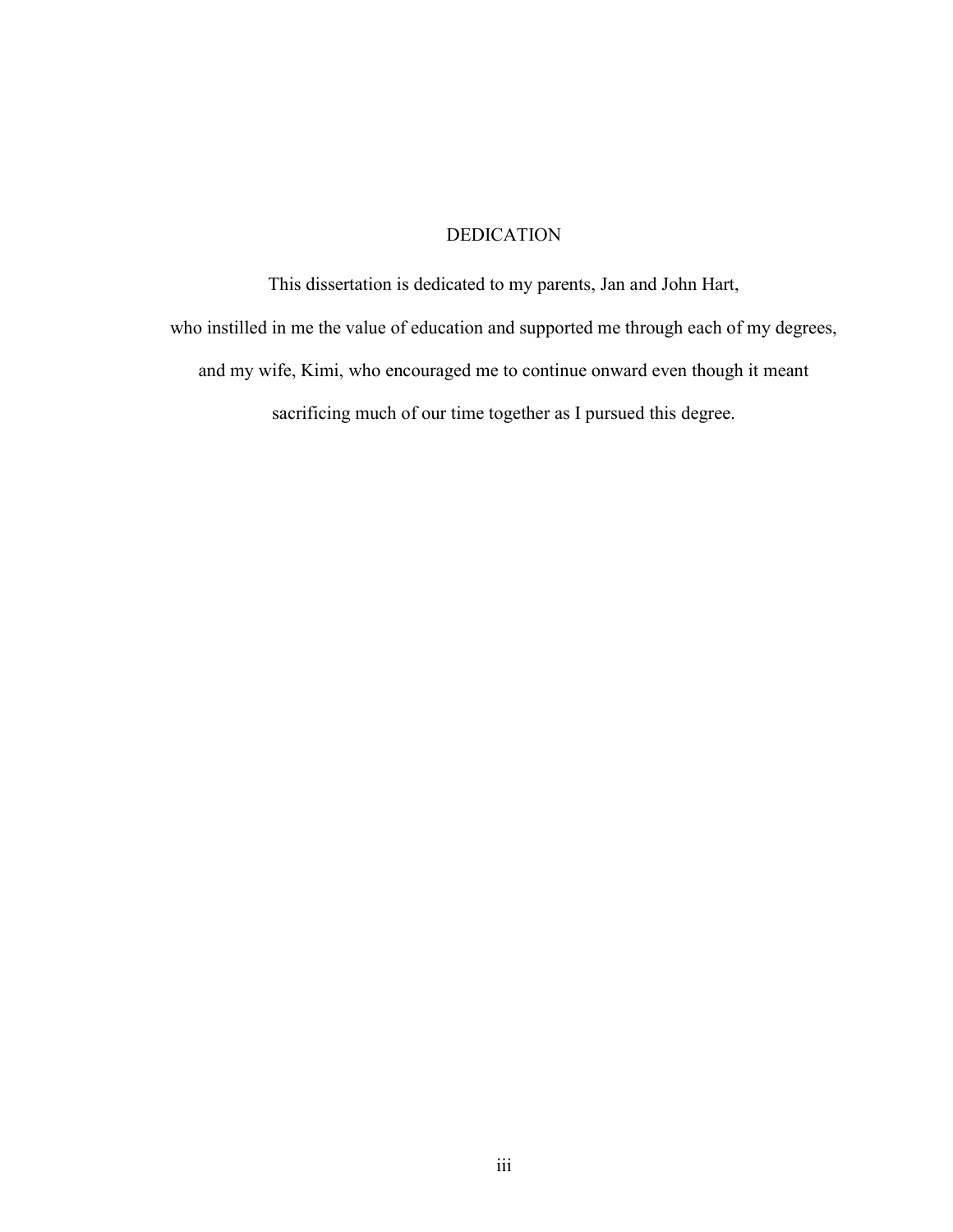### ACKNOWLEDGMENTS

I would like to thank my advisor, Dr. Mark M. Leach, for his guidance throughout this process. I would also like to thank the other members of my committee, Dr. Namok Choi, Dr. Amanda Mitchell, and Dr. Kate E. Snyder, for their feedback and assistance. I am also thankful for the clinical supervisors and colleagues during the past several years who offered advice and reassurance along the way, and for my family members and friends for their encouragement; although there are too many to name here, I felt and appreciated their support. Finally, thank you to members of Islamic communities across the country whose assistance in recruiting participants made this study possible.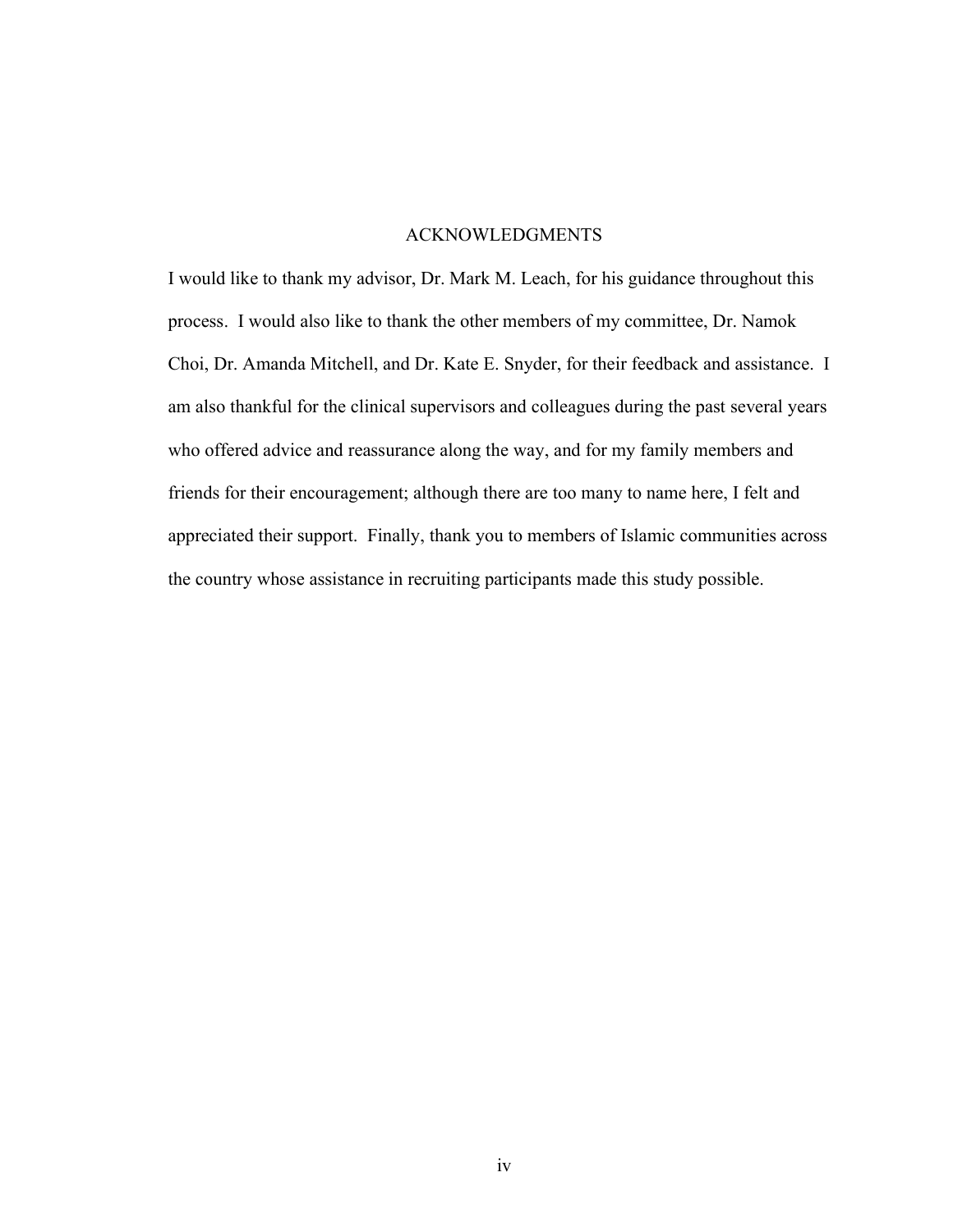### ABSTRACT

### IMPLICIT THEORIES AS A MODERATOR BETWEEN RELIGIOUS COMMITMENT AND FORGIVENESS AMONG MUSLIMS EXPERIENCING A RELIGIOUS IDENTITY OFFENSE

John Michael Hart II

August 1, 2021

A recurrent finding in the literature on the relationship between religion and forgiveness is that religious people tend to describe themselves as forgiving while reporting less forgiveness in response to actual offenses (Davis, Worthington, Hook, & Hill, 2013; McCullough & Worthington, 1999). Scholars have suggested moderating factors may explain this discrepancy (Worthington et al., 2010), though the existing literature has been criticized as limited because much of the research is based on Christian samples (Carlisle & Tsang, 2013; Davis et al., 2013). Implicit theories, which have previously been found to be associated with forgiveness and theorized to be related to religion, were examined as a possible moderating variable in the relationship between forgiveness and religious commitment among a sample of Muslims who experienced a religious identity offense. An ethnically diverse sample of Muslims residing in the United States participated in an online survey that included measures of implicit theories, religious commitment, and forgiveness. Results showed that although religious commitment and implicit theories were associated with forgiveness, implicit theories did not moderate the relationship between religious commitment and forgiveness.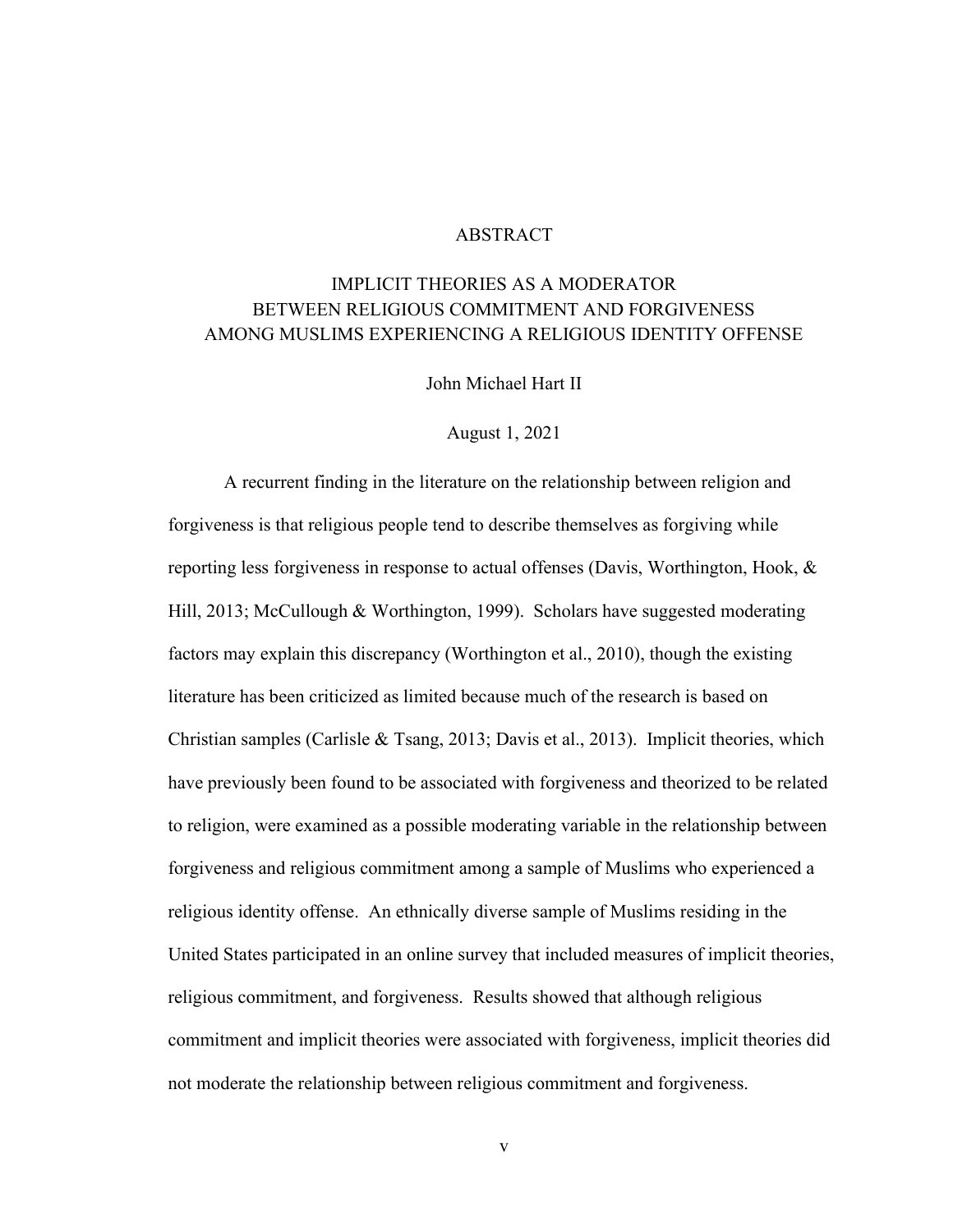Additionally, results from an exploratory factor analysis conducted on correlations of scores from the measure of forgiveness suggested the nature of the construct as operationalized by the measure may not be clear as the factor structure differed from that identified in the measure's validation study.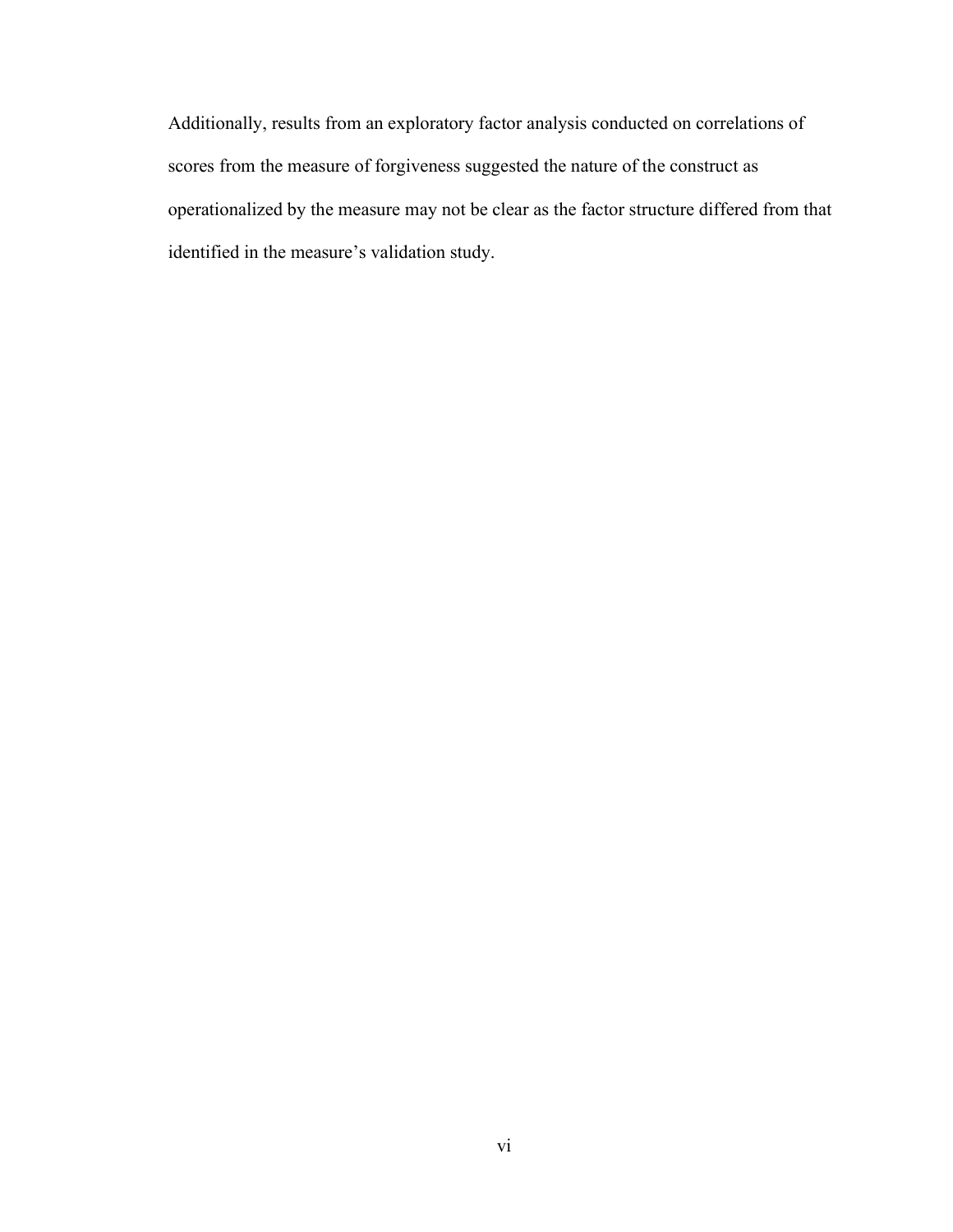### TABLE OF CONTENTS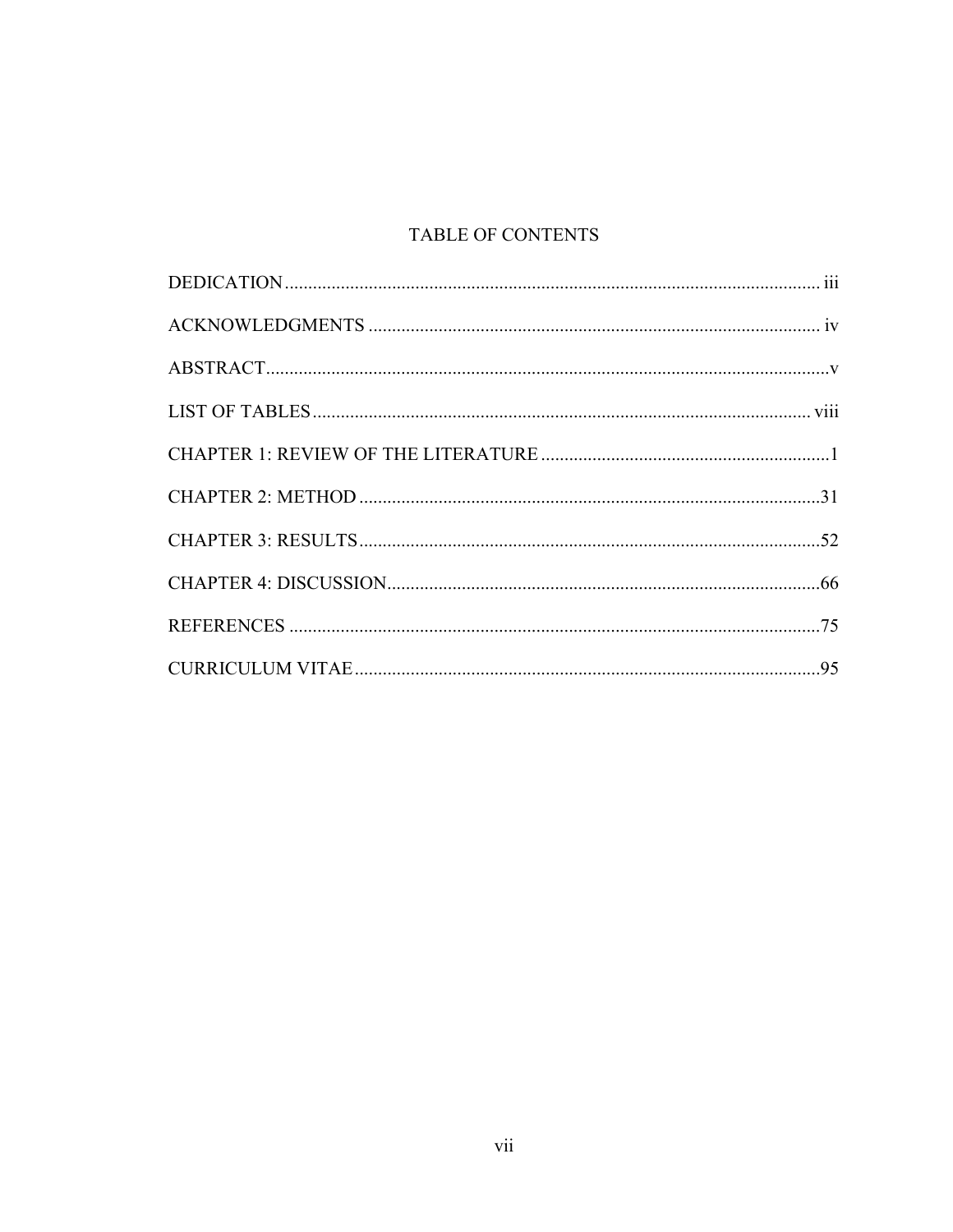### LIST OF TABLES

| 1. Descriptive Statistics and Correlations for Forgiveness, Religious Commitment,             |
|-----------------------------------------------------------------------------------------------|
|                                                                                               |
|                                                                                               |
|                                                                                               |
| 4. Coefficients, Communalities, Means, and Standard Deviations for the <i>Forgiveness</i>     |
|                                                                                               |
| 5. Coefficients, Communalities, Means, and Standard Deviations for the <i>Implicit Theory</i> |
| $Scale \dots 65$                                                                              |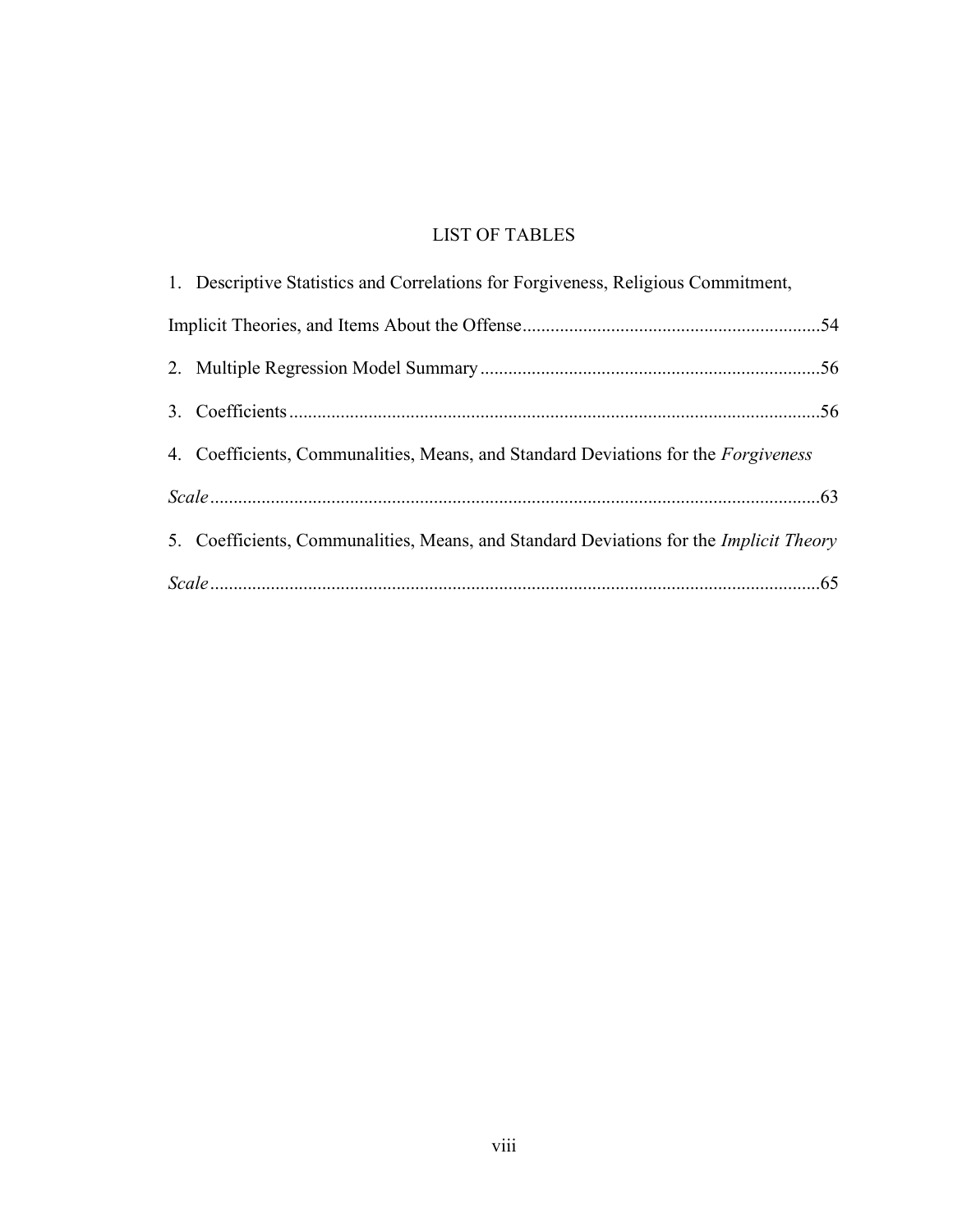### CHAPTER 1

### REVIEW OF THE LITERATURE

 Muslims in the United States represent a small minority of the nation's population, and they have faced increased discrimination in the first two decades of the 21st century, on both interpersonal (Kishi, 2016, November 21) and systemic levels (Legislating fear: Islamophobia and its impact in the United States, 2013). For example, the Federal Bureau of Investigation reported a 67% increase in anti-Muslim hate crimes in 2015 compared to the previous year (Kishi, 2016, November 21). One way Muslims may cope when they have experienced an offense against them based on their religious identity is forgiveness. Although research exists on forgiveness for offenses related to an identity (e.g., Burrow & Hill, 2012; Davis et al., 2015; Hewstone, Cairns, Voci, Hamberger, & Niens, 2006; Powell, Banks, & Mattis, 2017), this literature has largely centered on intergroup forgiveness, with less research focusing on forgiveness of interpersonal offenses related to an individual's identity from individuals belonging to outside groups. Because forgiveness is a virtue in Islam, devoted Muslims may forgive for an offense based on their identity; however, scholars of forgiveness have noted an inconsistent relationship between measures of religion and state forgiveness, which might be explained by moderating variables (Worthington et al., 2010). A variable that may moderate the relationship between religion and state forgiveness is the construct of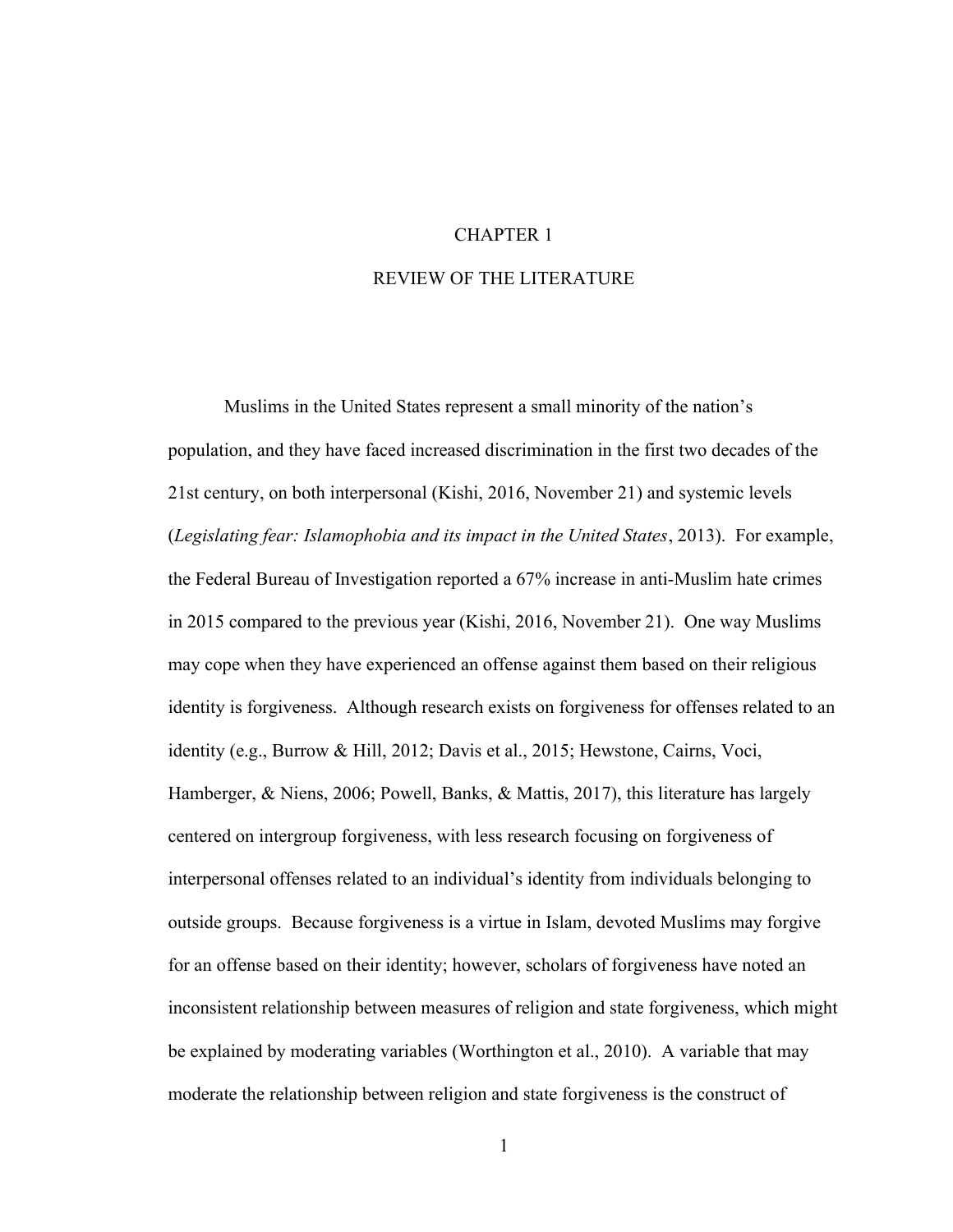implicit theories, which are core assumptions people have that impact their perceptions and behavior (Dweck, Chiu, & Hong, 1995a). For example, researchers have operationalized implicit theories of such qualities as intelligence and morality, as well as of persons as a whole (see Dweck et al., 1995a). Researchers have examined the relationship between implicit theories and forgiveness in several studies, though with varying results and without examining the possible role of religion in this relationship (see Burnette & Franiuk, 2010; Finkel, Burnette, & Scissors, 2007; Ng & Tong, 2013; Ryazanov & Christenfeld, 2018; Wohl et al., 2015). Thus, further inquiry into implicit theories and forgiveness may be useful in clarifying the relationship between these variables, which could contribute to identifying ways for mental health professionals to support Muslims who are experiencing distress related to an offense based on their religious identity. The purpose of this study was to examine the relationship between implicit theories, religious commitment, and forgiveness in a sample of Muslims living in the U.S. in relation to an offense they experienced based on their religious identity.

#### Social cognitive theory

 The proposed study utilizes a social cognitive theoretical framework, which assumes that human functioning is produced through the reciprocal interactions of three factors: intrapersonal influences, individual behavior, and the environment (Bandura, 2018). Intrapersonal influences involve beliefs, values, expectations, and other cognitive elements. An individual's behavior is that which can be observed, such as their performance in a class or their verbal response to a question. Environmental factors include, but are not limited to, family members, friends, and teachers, as well as systemic factors, such as the media.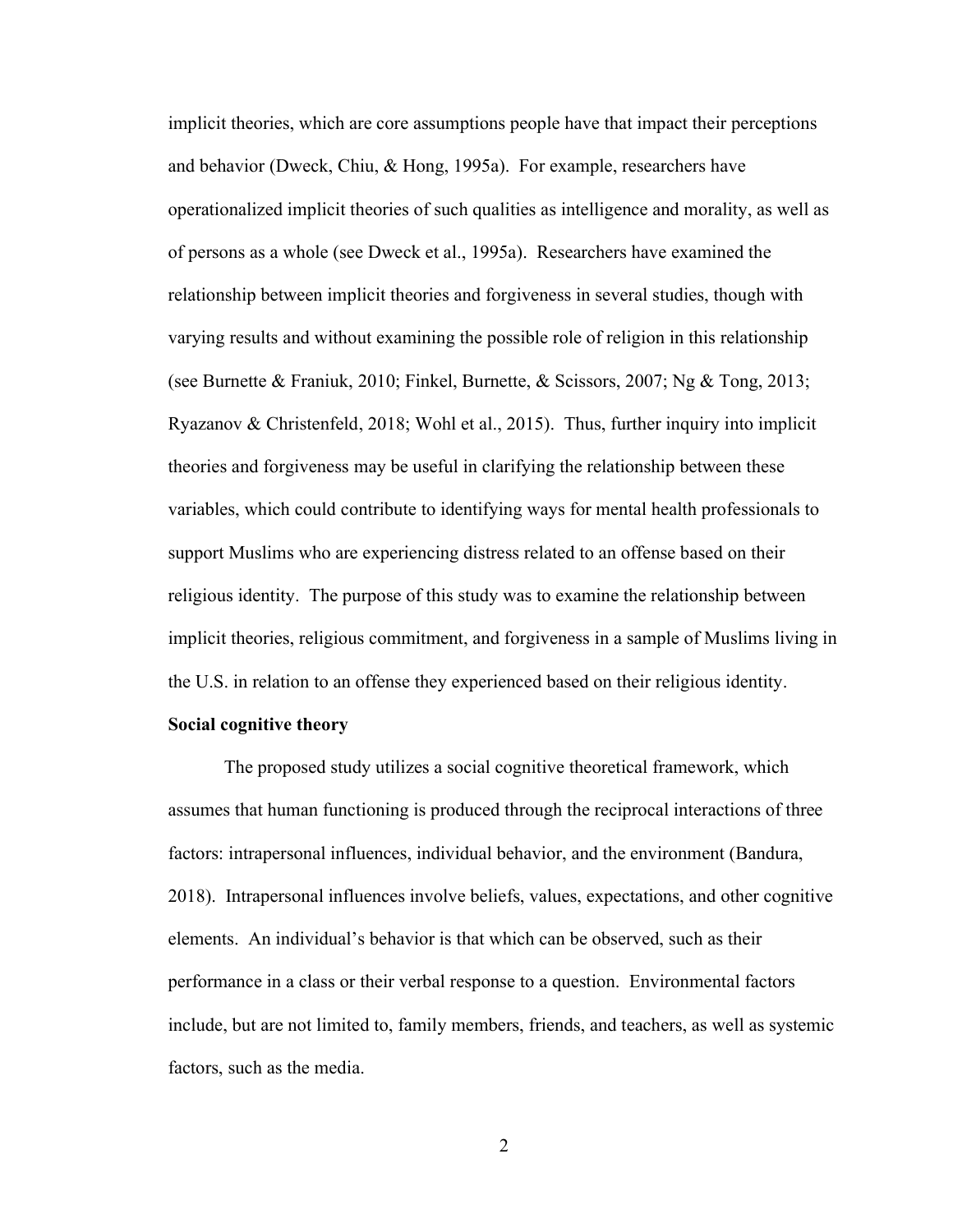Through the lens of social cognitive theory, individuals have agency, or the ability to shape outcomes through their actions, an assumption underscored by the fact that two of the three factors of the framework are part of or extensions of the individual. The agentic component of social cognitive theory includes forethought, which involves individuals developing plans and anticipating likely outcomes of their behavior; selfreactiveness, or the ability to self-regulate behavior based on standards they choose to evaluate their performance against; and self-reflectiveness, which involves an individual reflecting on their perceived self-efficacy in situations, their values, and the meaning they make of their experiences (Bandura, 2018). Individuals self-regulate and develop selfefficacy in response to interactions with the environment, which can directly reinforce or punish individual behavior as well as indirectly reinforce the individual through vicarious learning. In vicarious learning, an individual observes another person perform a behavior and receive reinforcement or punishment for that behavior, which can then have a causal effect on the individual's self-efficacy and self-regulation. Modeling can occur on an interpersonal level or on a broader level, such as through public health campaigns utilizing popular television shows (Bandura, 2005).

As this study will utilize a sample of Muslims, it is worth noting that social cognitive theory has been described as fitting well with the implicit personality theory of Islam (Smither & Khorsandi, 2009). Social cognitive theory's promotion of individual agency and cognitive factors, such as those involved in self-regulation, align with the Islamic emphasis on choice. From a social cognitive perspective, Muhammad can be understood as modeling the ideal behavior and qualities of Muslims: humility, truthfulness, modesty, kindness, and self-discipline (Smither & Khorsandi, 2009). As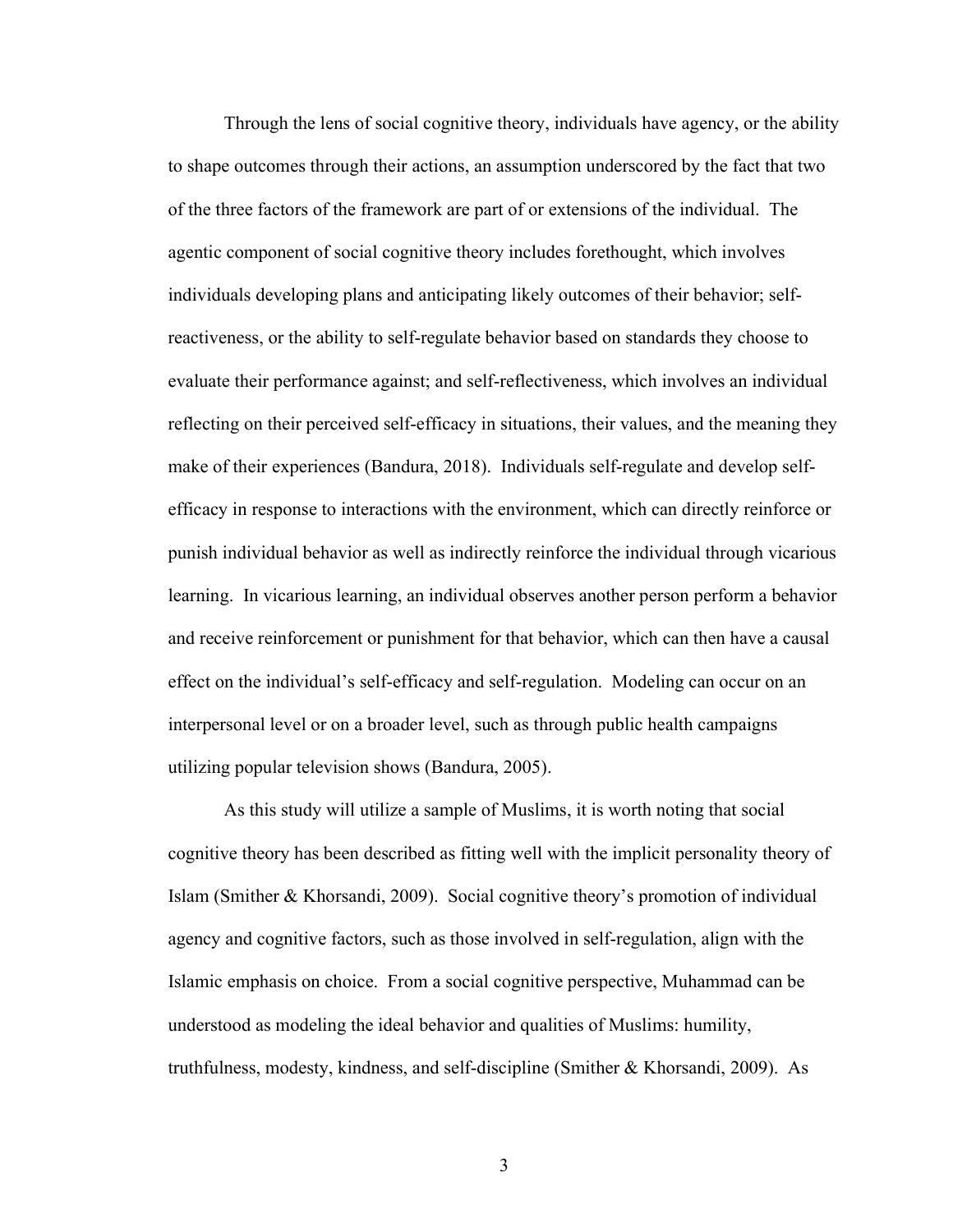with other major religions, Islam specifically models forgiveness as a desired behavior by teaching that people are to forgive one another for offenses (Enright et al., 1991).

 In the proposed study, a person experiencing an offense based on their identity as a Muslim might initially feel distressed (e.g., sad, angry) about the offense and consider acting in an unforgiving manner toward the offender. However, upon reflecting on guidance from Islam, which promotes forgiveness as beneficial for the forgiver (Davary, 2004), the individual might instead pursue the response modeled through Islamic teaching and forgive the offender. In social cognitive theory, an individual's decision to engage in a behavior that has been modeled depends on cognitive factors; in this case, a Muslim's decision to behave in accordance with Islamic principles will depend in part on the strength of their commitment to Islam. That is, the greater their commitment to Islam, which includes their religious beliefs and values, the more likely the individual will be to follow the behavior modeled by its teachings because that behavior will be more salient to them. Additionally, the reciprocal interactions posited by social cognitive theory suggest that, just as the strength of a Muslim's commitment to Islam may influence their behavior in forgiving, modeled behavior is expected to play a role in the strength of their commitment to Islam. For example, members of a Muslim's family and community are among the environmental influences that both directly and vicariously reinforce their religious beliefs.

Religious beliefs theoretically play an important role in forgiveness for a Muslim, but they are one among various cognitive factors that may influence a Muslim's process of forgiveness. Another cognitive factor that may influence a Muslim's path toward forgiveness are implicit theories, which have been found to be associated with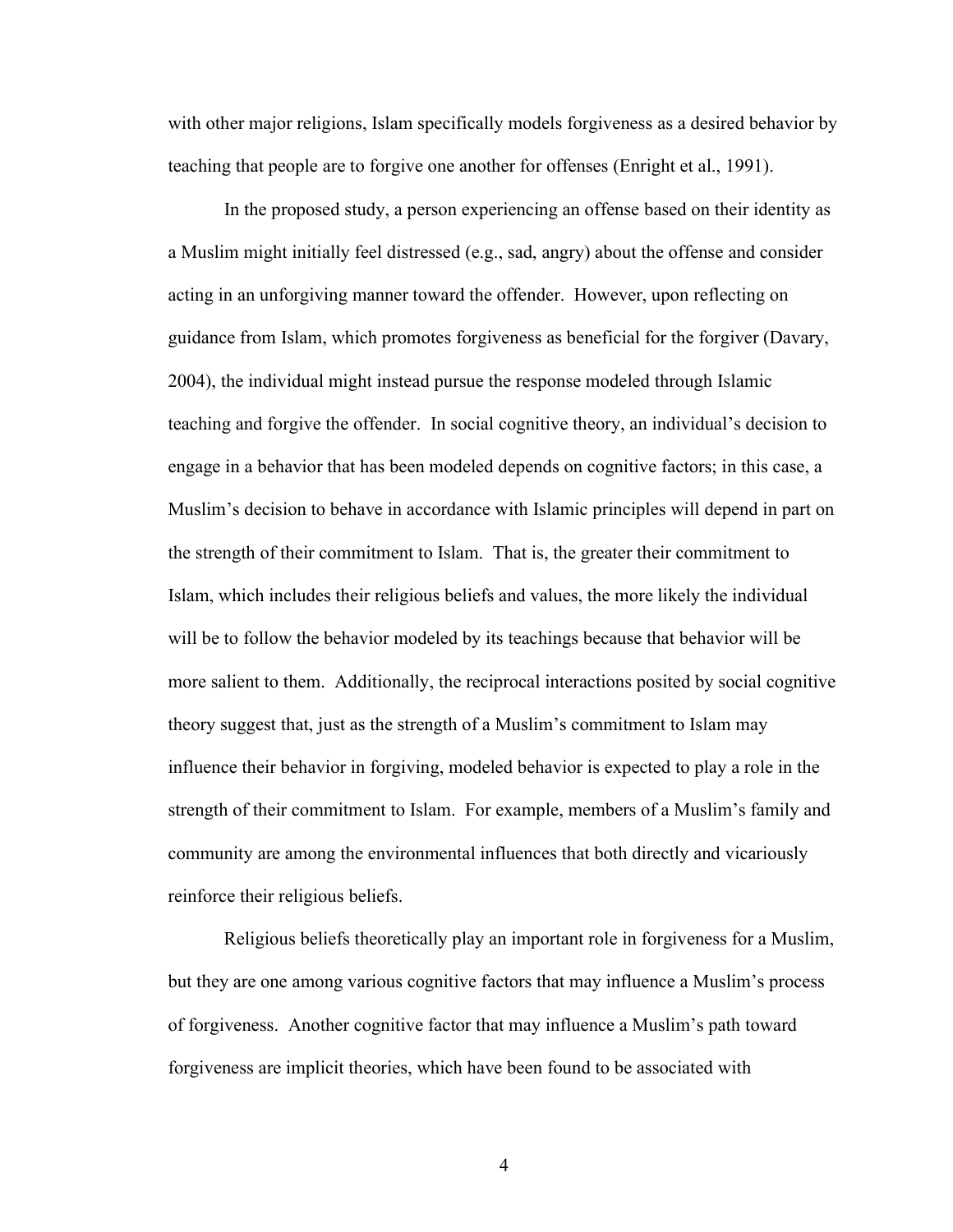forgiveness in studies that did not include religion as a variable (e.g., Burnette & Franiuk, 2010; Ng & Tong, 2013; Ryazanov & Christenfeld, 2018). Implicit theories may play a role in forgiveness for a Muslim, such as through influencing predictions about an offender's future behavior. For example, a Muslim who holds an implicit theory that people are inherently incapable of change might be less likely to forgive when someone has committed an offense against them because they believe the offender is likely to repeat the offense. In this study, an interaction of a Muslim's religious commitment and their implicit theories about people are hypothesized to influence their forgiveness.

#### Forgiveness

Researchers have found that forgiveness is associated with numerous mental and physical health benefits. Among the literature examining the relationship between forgiveness and physical health, researchers have found associations between forgiveness and lower blood pressure (Friedberg, Suchday, & Shelov, 2007; Lawler et al., 2003) and heart rate (Witvliet, Ludwig, & Vander Laan, 2001). Among studies examining the relationship between forgiveness and mental health, researchers have reported associations between forgiveness and lower levels of depression (Brown, 2003; Tse  $\&$ Cheng, 2006), anxiety (Subkoviak et al., 1995), substance abuse (Kendler et al., 2003), and anger (Carson et al., 2005). Researchers have also reported that forgiveness is related to greater life satisfaction (Brown & Phillips, 2005; Krause & Ellison, 2003; Toussaint, Williams, Musick, & Everson, 2001) and well-being (Lawler-Row & Piferi, 2006; Rye et al., 2001). A meta-analysis examining the efficacy of therapeutic forgiveness interventions found that, while such interventions do not target mental health symptoms directly, they can result in decreased symptoms of depression and anxiety and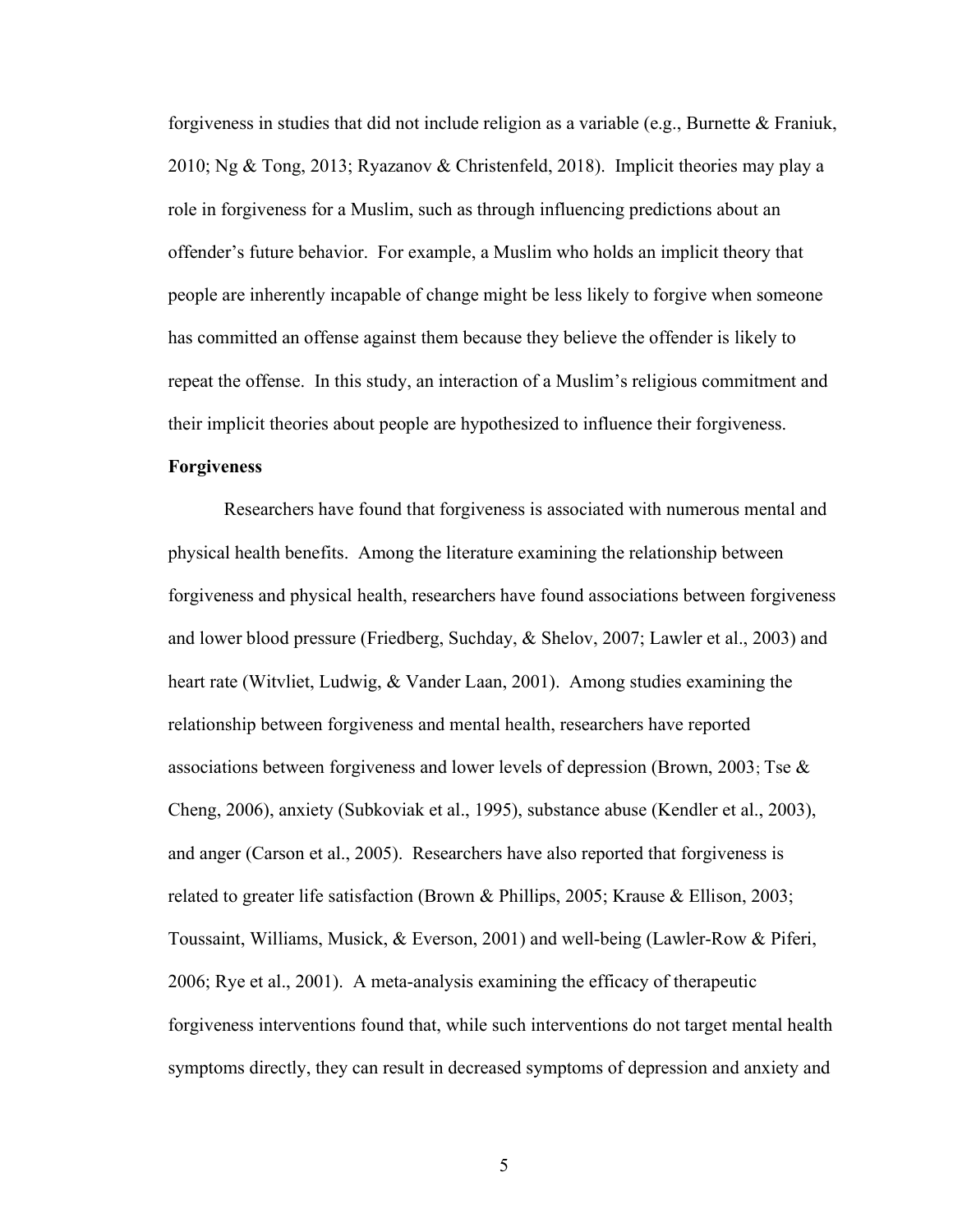increased hope (Wade, Hoyt, Kidwell, & Worthington, 2014). The effect of forgiveness interventions on mental health outcomes makes sense when considering that a lack of forgiveness is central to the stress experienced in response to an interpersonal offense, and stress is related to decreased mental health (Toussaint & Webb, 2005).

Although much research has been generated on outcomes related to forgiveness, questions remain related to forgiveness and the nature of the transgressions experienced, such as whether forgiveness is effective relative to the severity of harm experienced (Wade et al., 2014). In the existing literature, forgiveness has been examined in samples experiencing diverse types of offenses. For example, research on forgiveness therapy has been conducted with individuals who perceived their parents as emotionally distant during childhood (Al‐Mabuk, Enright, & Cardis, 1995), incest survivors (Freedman & Enright, 1996), men hurt by their partners' decisions to have an abortion (Coyle  $\&$ Enright, 1997), women who experienced emotional abuse (Reed & Enright, 2006), adult children whose parents were alcoholics (Osterndorf, Enright, Holter, & Klatt, 2011), and adult children whose parents divorced (Graham, Enright, & Klatt, 2012). One realm of forgiveness research has focused on forgiveness for offenses related to an identity held by the victim, such as their ethnic or national identity. Inquiry in this area has largely centered on forgiveness of a group, such as in relation to religious conflict (e.g., Northern Ireland; McLernon, Cairns, Hewstone, & Smith, 2004), war between ethnic groups (e.g., the Yugoslav Wars; Cehajic, Brown, & Castano, 2008), political repression and violence (e.g., the former dictatorship in Chile; Manzi & González, 2007); and racial discrimination (e.g., discrimination by White Americans toward Black Americans; Leach, Baker, & Zeigler-Hill, 2010). Researchers have also examined forgiveness for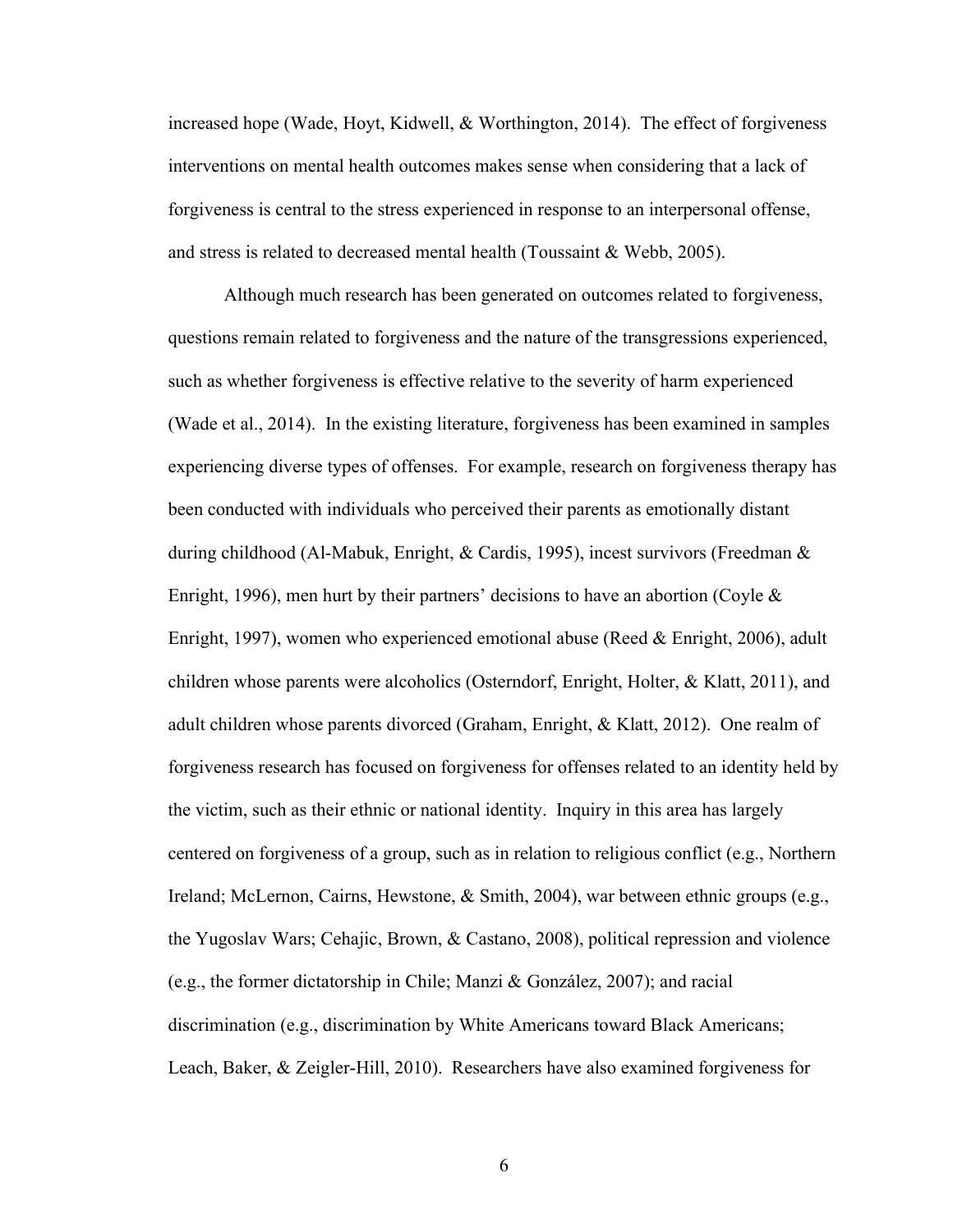identity-based offenses on an interpersonal level, such as in response to experiencing microaggressions (e.g., Schoulte, Schultz, & Altmaier, 2011). The extant research has demonstrated that forgiveness can serve as a beneficial response to such identity-based offenses, and scholars have called for more literature focused on forgiveness for transgressions of a sociopolitical nature, such as discrimination (Hammond, Banks, & Mattis, 2006).

 Conceptualizations of forgiveness are diverse. Researchers have found that lay definitions of forgiveness include: accepting, dealing with, getting over, coming to terms with, or moving on from an offense; letting go of negative feelings and grudges; getting back to or continuing a relationship with an offender; and forgetting about an offense (Younger, Piferi, Jobe, & Lawler, 2004). These lay definitions vary and consist of cognitive, affective, and behavioral processes. In the empirical literature, there is similar variance in how forgiveness is defined. Researchers have recognized that forgiveness is not restricted to targeting a single external offender. In addition to interpersonal forgiveness, where a single offender is the target of forgiveness, forgiveness of the self and of groups has also been examined. Self-forgiveness has been defined as a process through which an individual is decreasingly motivated to avoid the victim of an offense they committed or related stimuli and less motivated to retaliate against the self, while acting in a more benevolent manner toward the self (Hall & Fincham, 2005). In intergroup forgiveness, an individual forgives a group they perceive as homogenous that is responsible for an offense (Leach et al., 2010).

Within the literature on interpersonal forgiveness, varying definitions of forgiveness have been put forward (Riek & Mania, 2012; Worthington, 2005). Enright,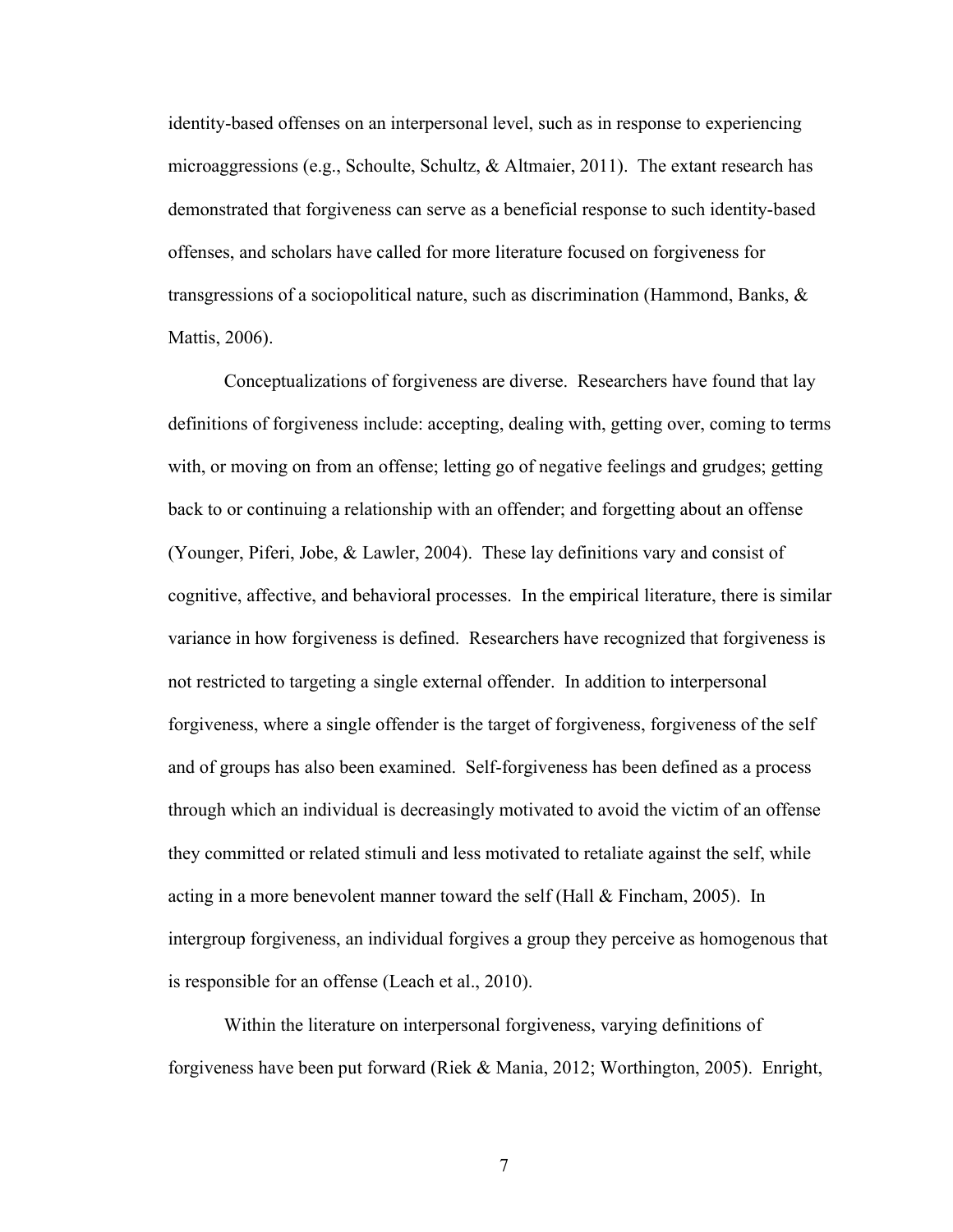an early researcher in the field of forgiveness (Worthington, 2005), viewed forgiveness as a process that involves replacing negative affect, behavior, and cognitions related to an offense with more positive affect, behavior, and cognitions (Enright & Fitzgibbons, 2000). Another group of forgiveness researchers, led by Worthington, theorized that forgiveness takes two forms: decisional and emotional (Worthington & Scherer, 2004). In the view of Worthington and colleagues, decisional forgiveness is a position of commitment to forgive an offender, though it does not necessarily change negative emotions, thoughts, or motivations related to the offender. Although decisional forgiveness has the potential to lead to changes in emotion and behavior, emotional forgiveness occurs when negative thoughts, feelings, and motivation become more positive (Worthington, Witvliet, Pietrini, & Miller, 2007). Decisional forgiveness, then, is a step in the process toward full forgiveness, which occurs through emotional forgiveness. Another model of forgiveness, proposed by McCullough and colleagues, suggested that forgiveness involves adopting more positive motivations toward the offender (McCullough et al., 1998). Specifically, the model put forward by McCullough and colleagues focuses on avoidance of and revenge toward the offender, with forgiveness occurring when an individual is not highly motivated toward avoiding or seeking revenge against their offender. These models of forgiveness conceptualize forgiveness as a state; alternatively, forgiveness has also been examined as a trait, such as with the construct of willingness to forgive, which is defined as a predisposition toward engaging in the release of resentment about interpersonal offenses (DeShea, 2003), and forgivingness, which has been defined as a disposition toward forgiveness when experiencing an offense (Roberts, 1995).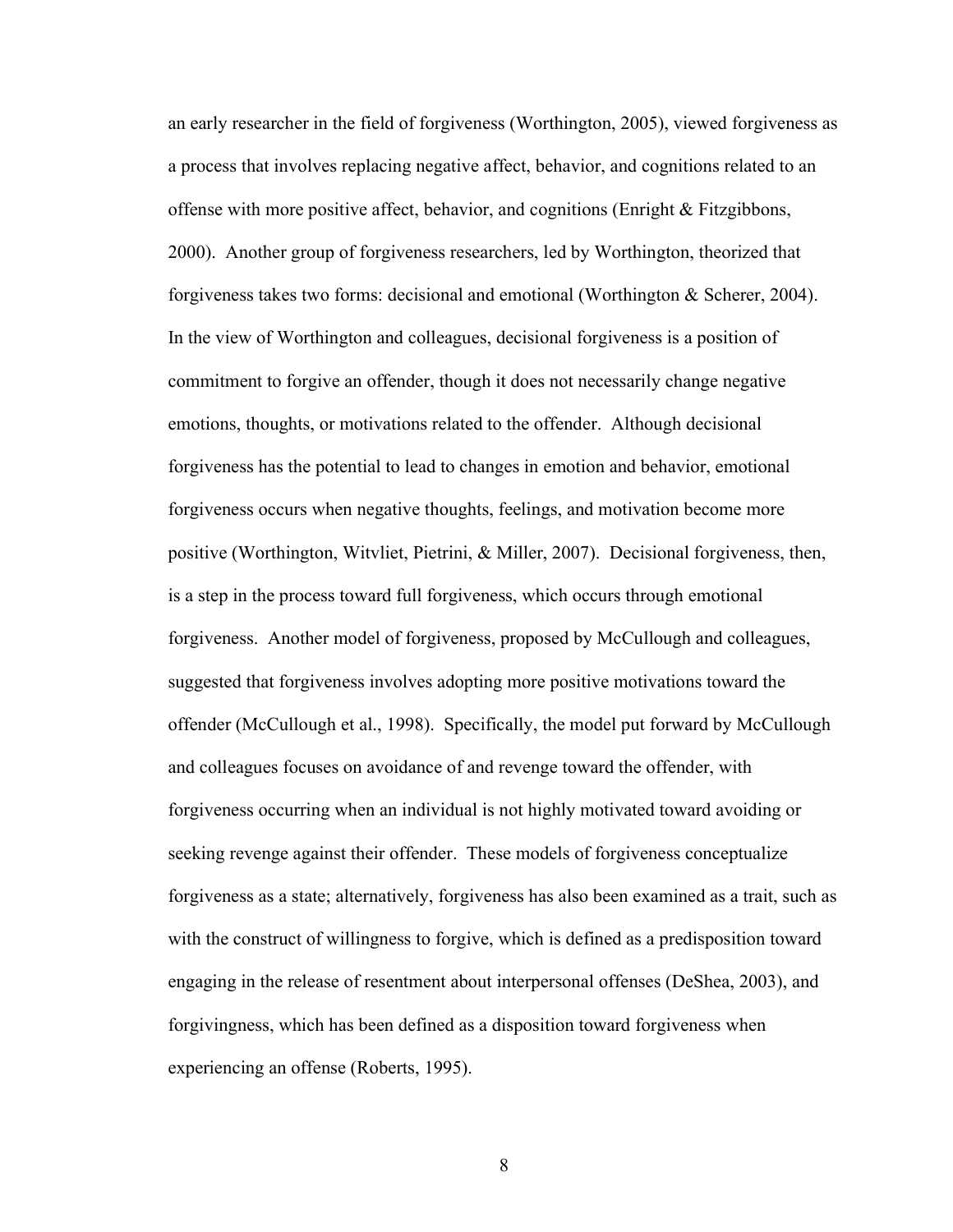Across the varying definitions of interpersonal forgiveness, there is largely agreement among researchers that forgiveness involves decreasing emotions, cognitions, and motivations based in resentment toward the offender, and—in contrast to lay understandings of forgiveness—there is agreement that forgiveness does not involve excusing, exonerating, condoning, or reconciling (Worthington et al., 2007). Clearly distinguishing forgiveness from related constructs such as reconciliation is important because some would argue that forgiveness puts a victim at risk of further harm, which is an argument that seems to rely on the expectation that forgiveness means the victim will reconcile with the offender (Riek & Mania, 2012). If forgiveness included reconciliation, the potential benefits of forgiveness would need to be weighed against the possible risks involved with resuming a relationship with the offender; however, it is possible both to forgive and abstain from continuing a relationship and to forgive someone with whom an individual does not have a close relationship.

 Because forgiveness is understood as a reduction in resentment-based emotions, thoughts, and behavior, it is therefore a way to cope after experiencing an offense. How does someone follow forgiveness as a path to cope with an offense? Ho and Fung (2011) proposed that forgiveness is a dynamic process in which sociocultural factors influence cognitive, emotional, motivational, and behavioral components that lead to forgiveness. This dynamic process model of forgiveness draws upon Gross's (1998) emotion regulation model, which posits that emotion stems from an evaluation of emotion cues that in turn produce emotional, physiological, and behavioral responses. According to the dynamic process model of forgiveness, when an individual experiences an offense or transgression, they respond by appraising details about the offense, such as its severity,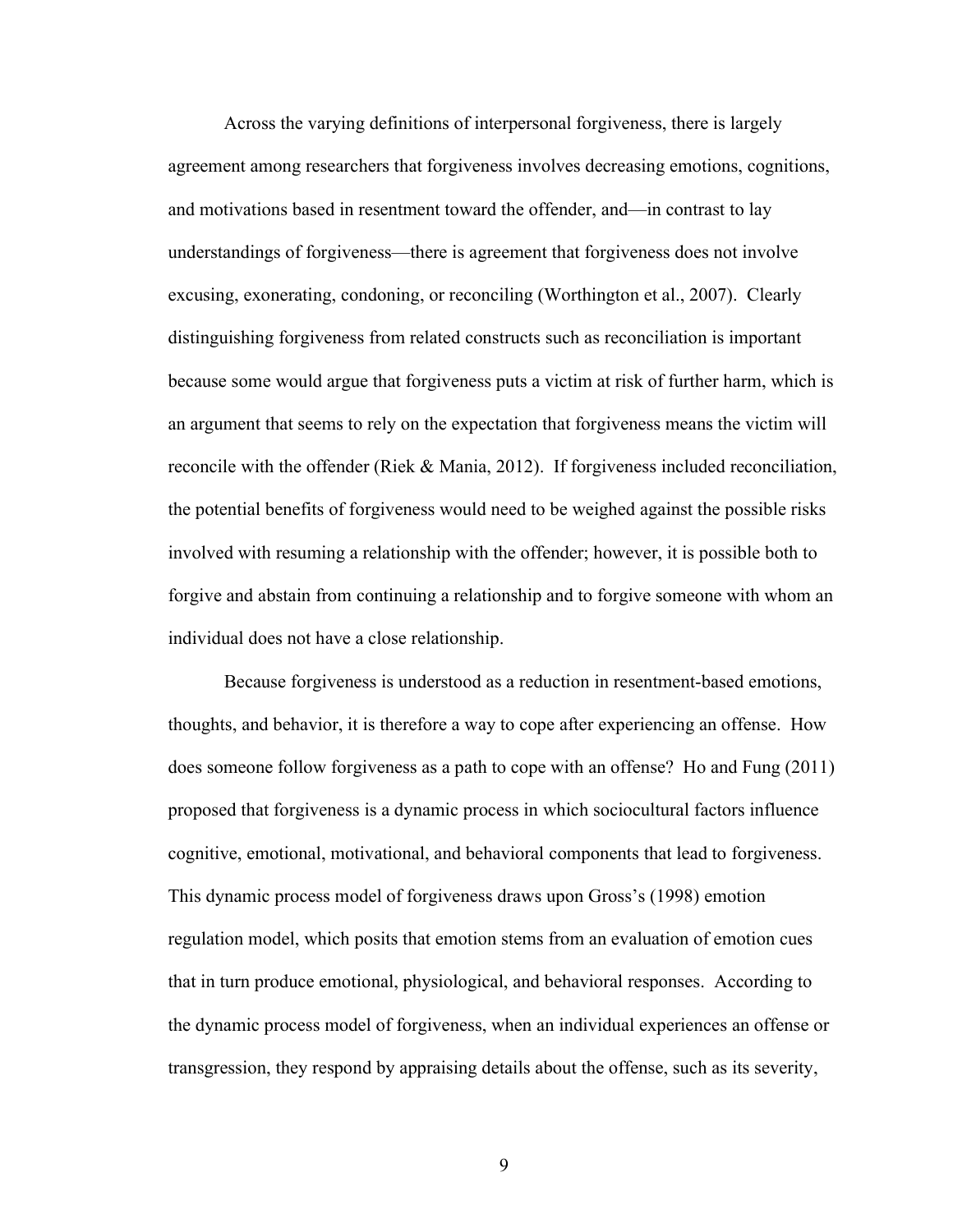and the offender, such as their intention and their closeness to the individual. These appraisals produce emotional responses, and individuals regulate these emotions through reappraisal. The model also suggests that social and cultural context can moderate the appraisals, emotional responses, and motivations that are related to forgiveness.

The current study used the dynamic process model of forgiveness (Ho & Fung, 2011) as a framework to consider how religious beliefs, values, and behaviors may interact with implicit theories to play a role in the process of forgiveness. The current study also aimed to address the need for inquiry into forgiveness in response to transgressions of a sociopolitical nature (Hammond et al., 2006). Specifically, the current study examined forgiveness in the context of Islamophobia in the United States.

#### The relationship between religion and forgiveness

 Prior to becoming a subject of scientific inquiry in the 1980's, forgiveness was viewed as being within the domain of religion (Worthington, 2005). That is, forgiveness was considered a virtue promoted by religions and, theoretically, practiced by its followers. Given the roots of forgiveness in the religious realm, it is not surprising that since researchers began examining forgiveness, one avenue of this literature has journeyed into the relationship between forgiveness and religion. Research on forgiveness and religion began by seeking answers to questions about which group of religious people was most forgiving, and researchers have found that Christians describe themselves as more forgiving compared to other religions (Worthington et al., 2010). Researchers also generally reported that religious people are more forgiving than those who are not religious (Worthington et al., 2010); however, a review of research on forgiveness and religion conducted by McCullough and Worthington (1999) highlighted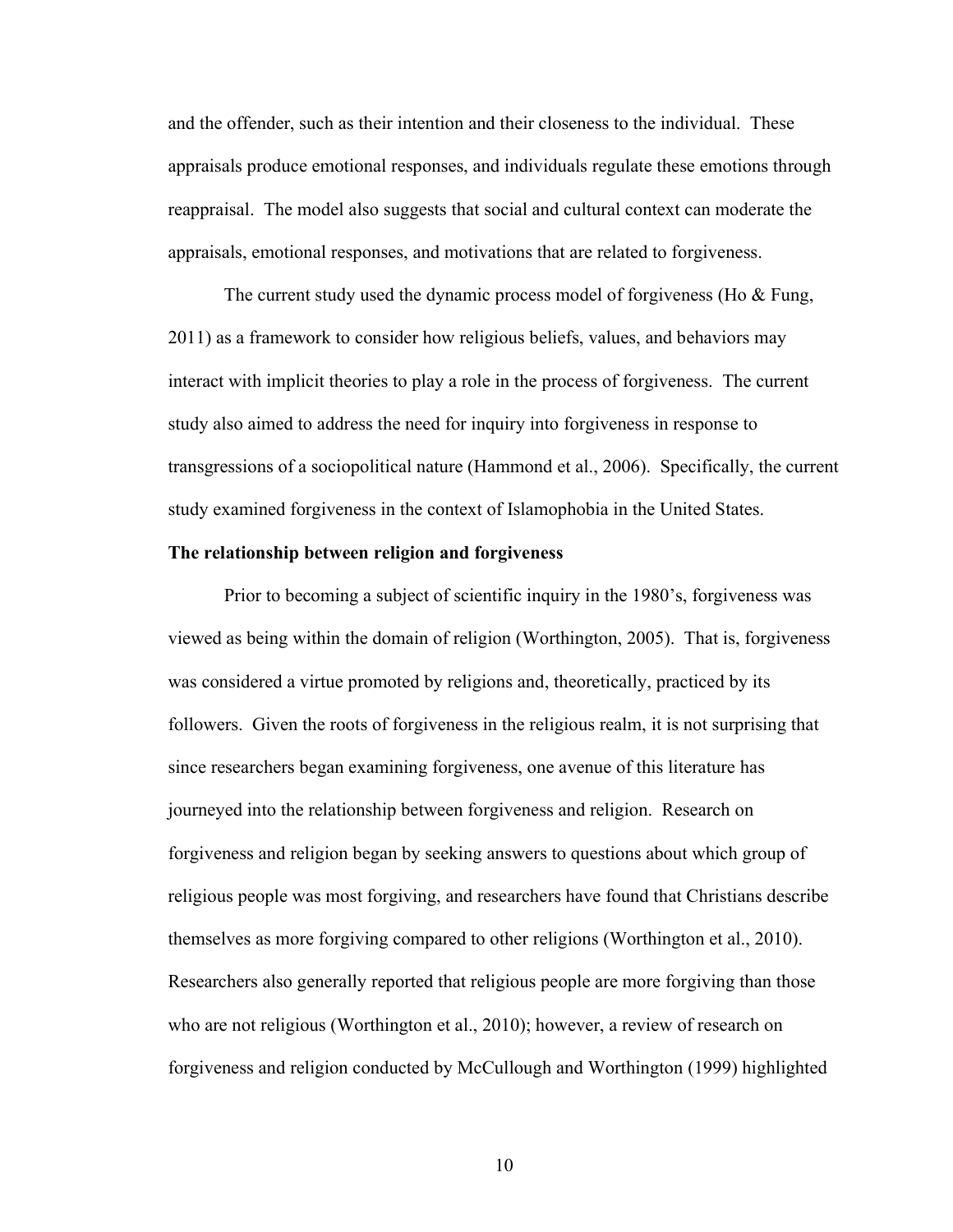that while religious people were more forgiving than those who identified as less religious, a gap existed regarding a religious individual's reported willingness to forgive and their actual forgiveness for an offense.

 In their review of research, McCullough and Worthington (1999) reported a phenomenon in which religious people described themselves as generally forgiving (i.e., they would be characterized as possessing trait forgiveness), though when asked about their forgiveness for a specific offense these individuals generally did not forgive any more than did less religious individuals. In other words, while religious people claimed to be forgiving, they did not consistently forgive for specific offenses. This phenomenon was further explored in a meta-analysis examining religion/spirituality and forgiveness (Davis, Worthington, Hook, & Hill, 2013), and, consistent with McCullough and Worthington's (1999) findings, the authors reported a greater effect size for the relationship between religion/spirituality and trait forgiveness (Pearson's  $r = .29$ ) than for religion/spirituality and state forgiveness  $(r = .15)$ . McCullough and Worthington's (1999) findings led researchers to question whether the discrepancy observed in religious individuals' trait versus state forgiveness was a matter of hypocrisy (Worthington et al., 2010), but Davis and colleagues (2013) suggested that this discrepancy was instead the result of a methodological issue. Davis and colleagues (2013) reported that the effect size of the relationship between religion/spirituality and state forgiveness was higher ( $r =$ .31) when religion/spirituality was also measured as a state rather than a trait. Other measurement issues have been noted that may contribute to the discrepancy in the findings on religious individuals' trait versus state forgiveness, such as the use of measures of religiosity that do not capture whether an individual will behave in a way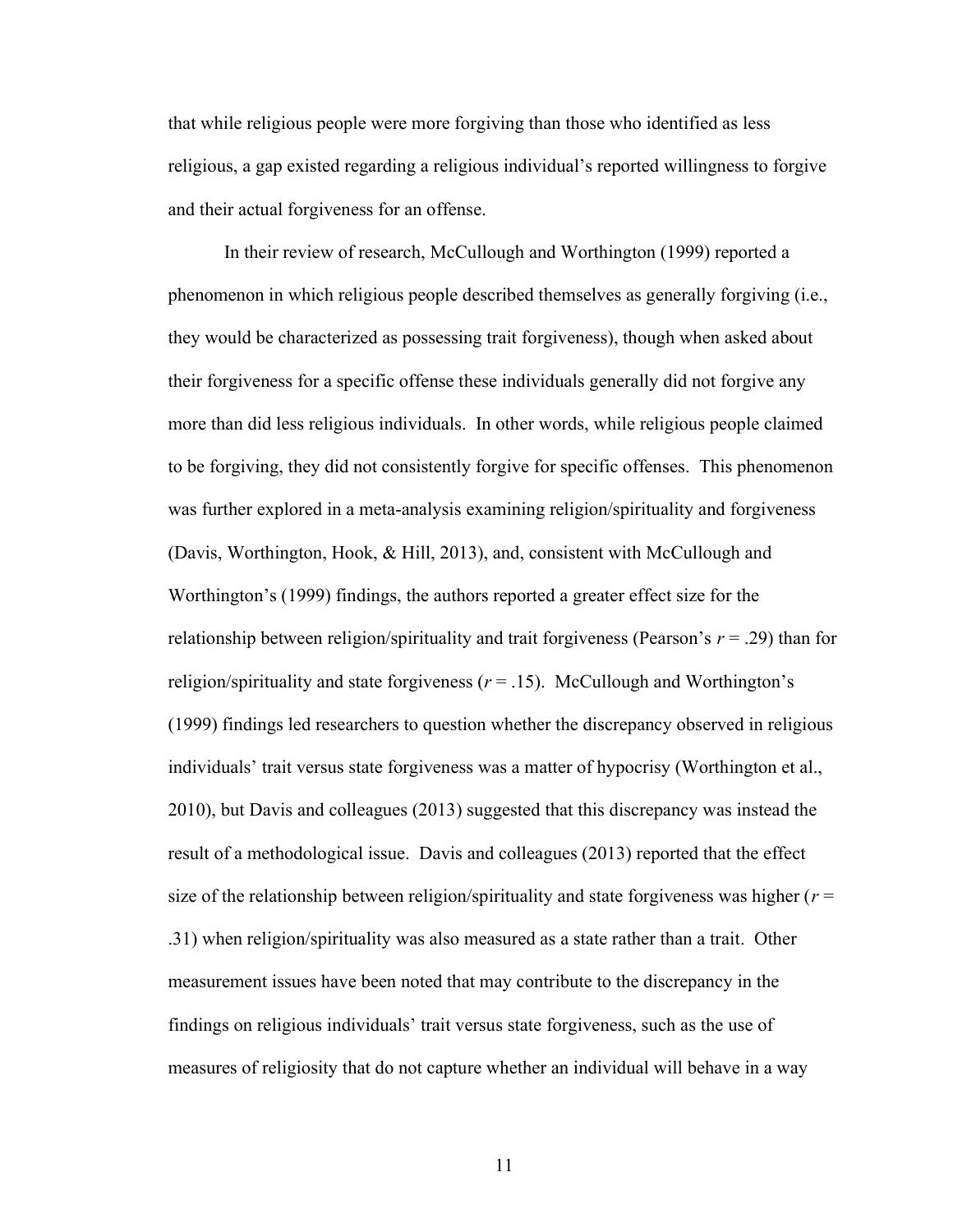consistent with their religion. For example, measures of an individual's religious affiliation (i.e., whether or not they identify as religious and, if so, which religion they identify with) used in relationship with forgiveness are problematic because they assume that an individual's religious identity means they hold actual beliefs and values consistent with that religion (Escher, 2013). Thus, the use of more comprehensive measures of religiosity may more fully capture the relationship between religion and forgiveness.

In addition to methodological issues, scholars have suggested that other factors, such as the individual's appraisal of the offense or the offender, may overshadow or moderate the relationship between religion and state forgiveness, resulting in the inconsistent findings between these variables (Worthington et al., 2010). Through the lens of the dynamic process model of forgiveness (Ho & Fung, 2011), religious beliefs and values are just some of the sociocultural factors among many that can influence the process of forgiveness. In addition to internalizing a religious belief system that promotes forgiveness, being socialized into forgiving behavior and internalizing other beliefs that encourage forgiveness may also lead someone to be more inclined to forgive (Escher, 2013). The larger effect size in the relationship between religion/spirituality and trait forgiveness versus that of religion/spirituality and state forgiveness may result from these other factors. When self-reporting on their trait forgiveness, religious individuals are not actually engaging in forgiveness but instead indicating how forgiving they consider themselves in general, but when self-reporting on state forgiveness for a specific offense, whether imagined or real, other factors are then weighed with their religious beliefs and values, and these factors may at times compete with or complement the virtues espoused by their religion. For example, an offense committed intentionally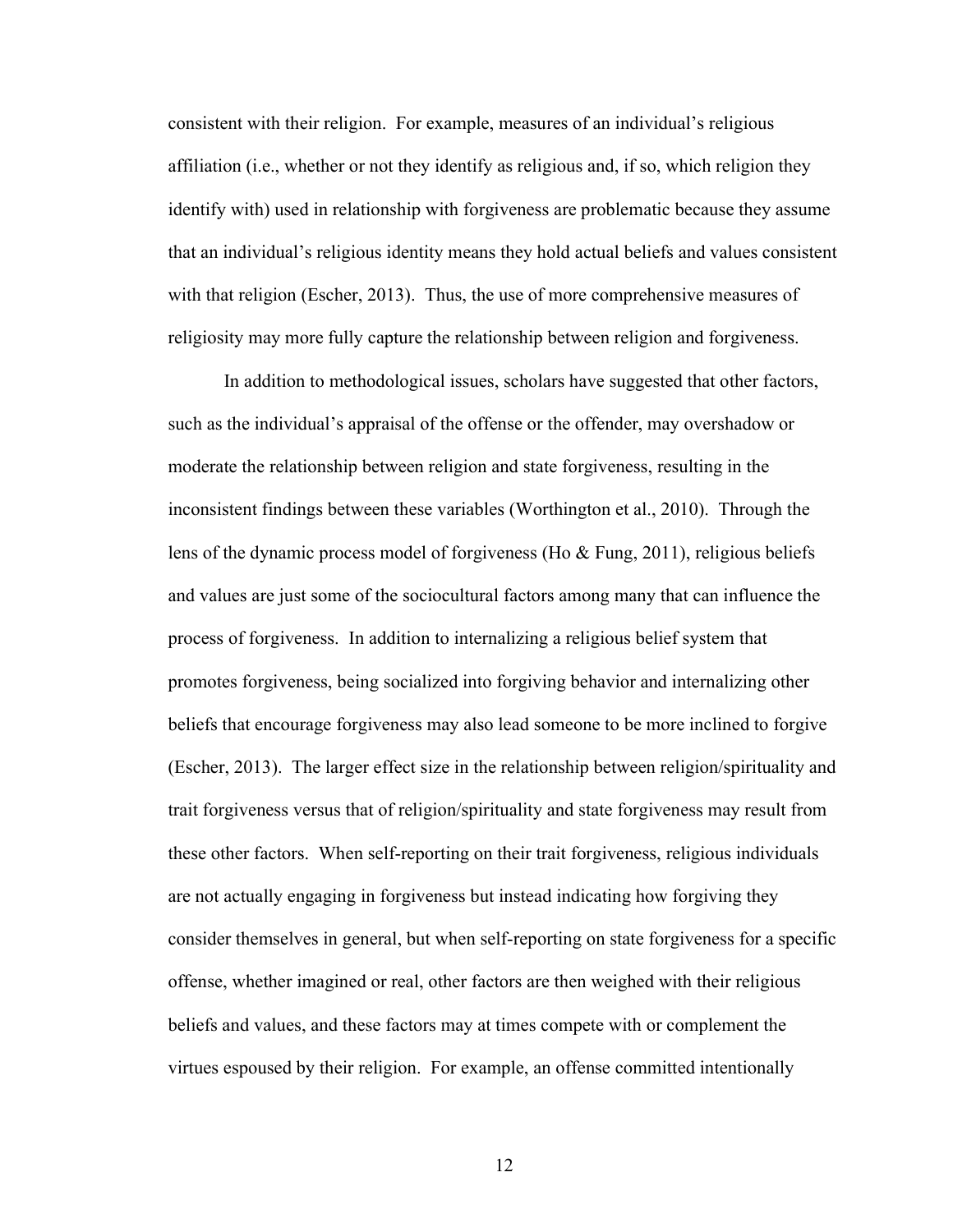rather than by accident would make it more difficult to empathize with the offender, which would in turn decrease the likelihood of forgiveness (Carone & Barone, 2001).

Another shift that occurred within the literature on the relationship between religion and forgiveness was recognizing and addressing how religions view forgiveness differently (Worthington et al., 2010). Forgiveness is understood and valued differently across major religions, including the conditions in which one is expected to forgive. To summarize religious definitions of forgiveness: Judaism conceptualizes forgiveness as the removal of an offense such that while the victim might remember the transgression, they accept the offender and would be open to a relationship with them; Christianity views forgiveness as a pardon from an offense; Islam defines forgiveness as a closing of an offense against God, a person or persons, society, other living creatures, or the environment in general; Hinduism usually combines the word for forgiveness with words representing mercy or compassion; and in Buddhism forgiveness is not easily defined due to the various languages used within the religion (Rye et al., 2000). Forgiveness is considered to have a central role in Judaism and to be at the core of Christianity, and it is viewed as important in Hinduism, where forgiveness is required to be righteous, and in Islam, where forgiving is a sign of magnanimity and is viewed as bringing happiness and respect; although forgiveness is not central in Buddhism, the related concepts of forbearance and compassion are foundational (Rye et al., 2000). While Christians are required to forgive regardless of interpersonal context (e.g., even if the offender refuses to apologize), Jews view forgiveness as a requirement only when the offender has repented (Worthington et al., 2010). In Islam, forgiveness does not require repentance between two people, though forgiveness from God requires repentance (Rye et al., 2000).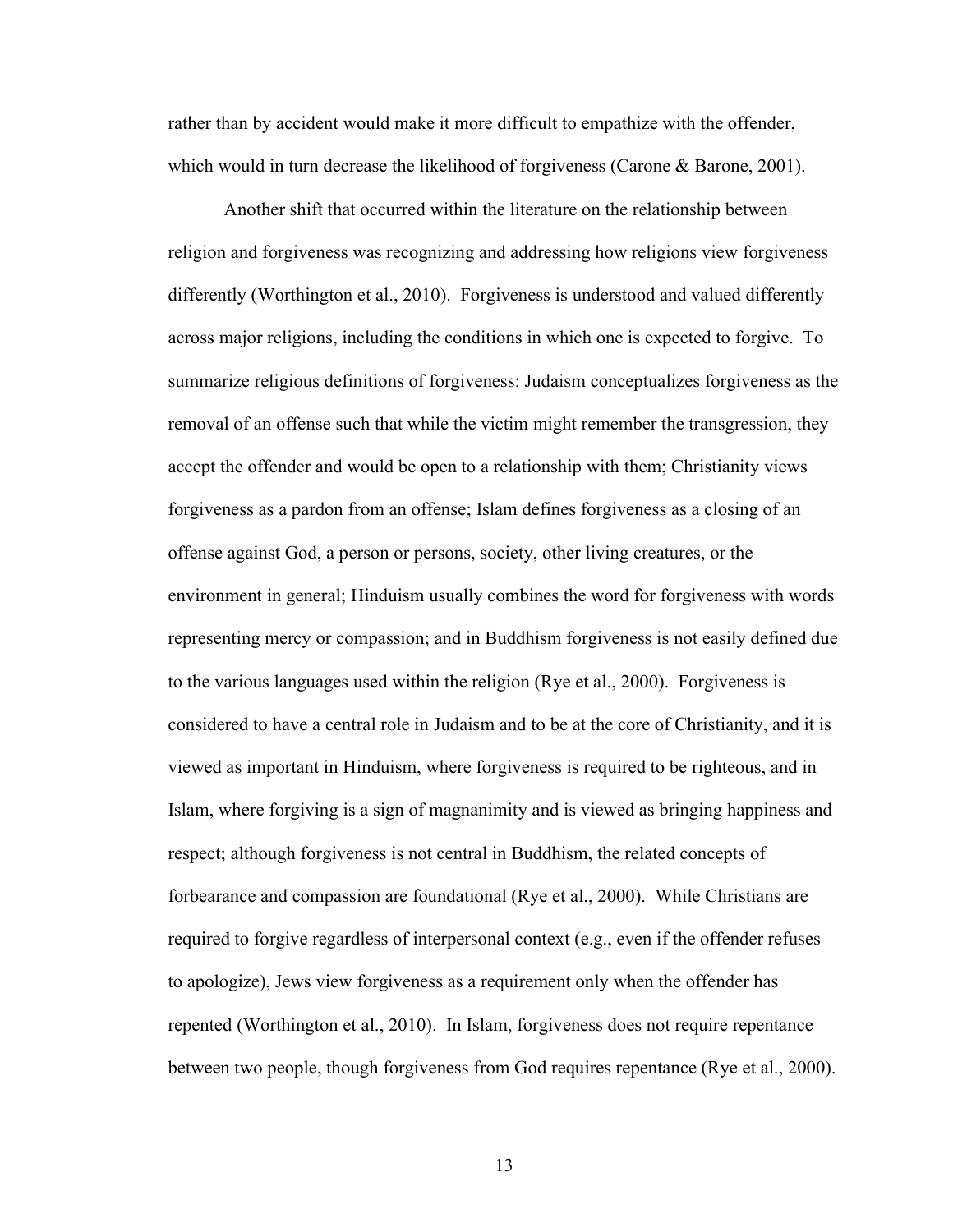Buddhism does not require repentance or remorse for forbearance, and Hinduism is less clear, with certain texts providing examples of forgiveness following repentance and others demonstrating forgiveness without repentance (Rye et al., 2000).

Despite the recognition in the literature that forgiveness is understood differently across religions, one noted limitation regarding much of the existing research is that studies have been based on predominately white, Christian samples, leading to calls for research based on samples with other groups (Carlisle & Tsang, 2013; Davis et al., 2013). Although not exclusive to those who are religious, forgiveness is a construct that is deeply embedded in and informed by religion. The forgiveness literature's reliance on Christian samples restricts our understanding of forgiveness because it is an understanding largely built on the Christian view of forgiveness. Thus, research on forgiveness within Muslim samples is important because it may broaden our understanding of forgiveness to include the Islamic context. Researchers have also indicated a need for research on the relationship between religion and forgiveness in the context of intergroup conflicts (Davis et al., 2013). Examining the role of forgiveness in intergroup conflicts, which could range in scale from wars to interpersonal situations such as when members of a dominant group oppress a marginalized group (as is the case with Muslims in the U.S.), may provide knowledge about the breadth of forgiveness in coping with offenses. That is, forgiving someone for an offense based on a victim's sociocultural identity is potentially different for the forgiver than forgiving for another kind of offense.

Although the current study did not examine differences between trait and state forgiveness, the call for an examination of moderating factors in the relationship between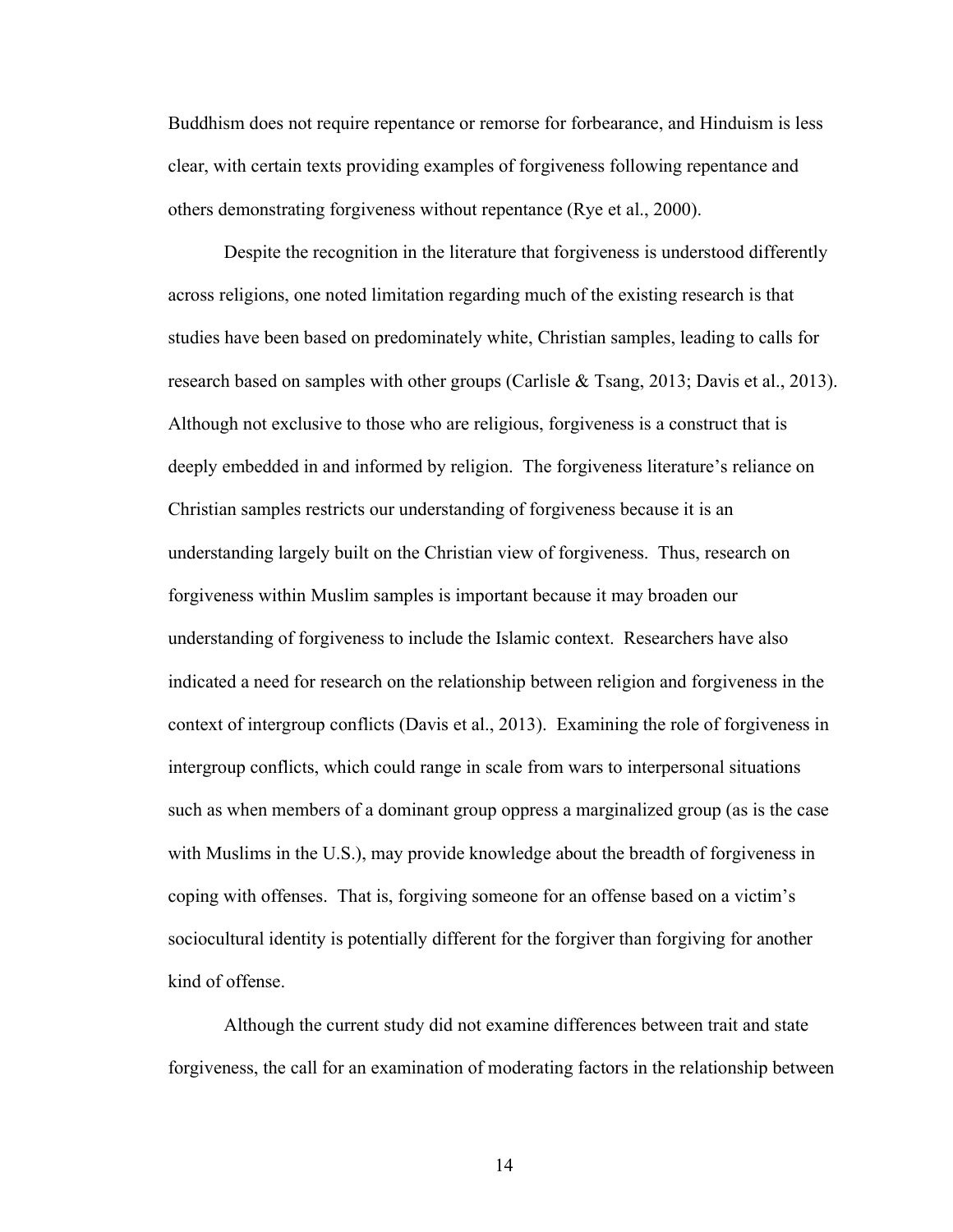religion and state forgiveness (Worthington et al., 2010) inspired the current study's exploration of implicit theories as a possible moderating factor in the relationship between these variables. Additionally, the current study sought to address the limitation of the current literature on forgiveness and religion as being largely based on white, Christian samples (see Carlisle & Tsang, 2013; Davis et al., 2013). Through examining forgiveness in a sample of Muslims, the current study aimed to broaden the scope of the literature on religion and forgiveness.

#### Muslims in the United States

In 2015, Muslims accounted for approximately one-quarter of the world's population, or 1.8 billion people, making Islam second only to Christianity in number of followers (Lipka & Hackett, 2017, April 6). With Muslims making up more than 50% of the population in nearly 50 countries, and the largest populations found in such varied countries as Indonesia, Pakistan, and Egypt (The future of the global Muslim population, 2011), Muslims comprise a diversity of ethnicities and races, which is also reflected in the Muslim population in the United States. In 2016, an estimated 3.3 million Muslims lived in the U.S., composing about 1% of the country's population (Mohamed, 2016, January 6), though estimates can vary widely and depend in part on whether identifying Muslims generally, or American Muslims specifically. More than 75% of Muslims in the U.S. identify as either African American, Arab, or South Asian (T. Johnson, 2011, September 19). Although Muslims constitute a relatively small religious group in the U.S., they have increasingly experienced oppressive acts on both interpersonal and systemic levels.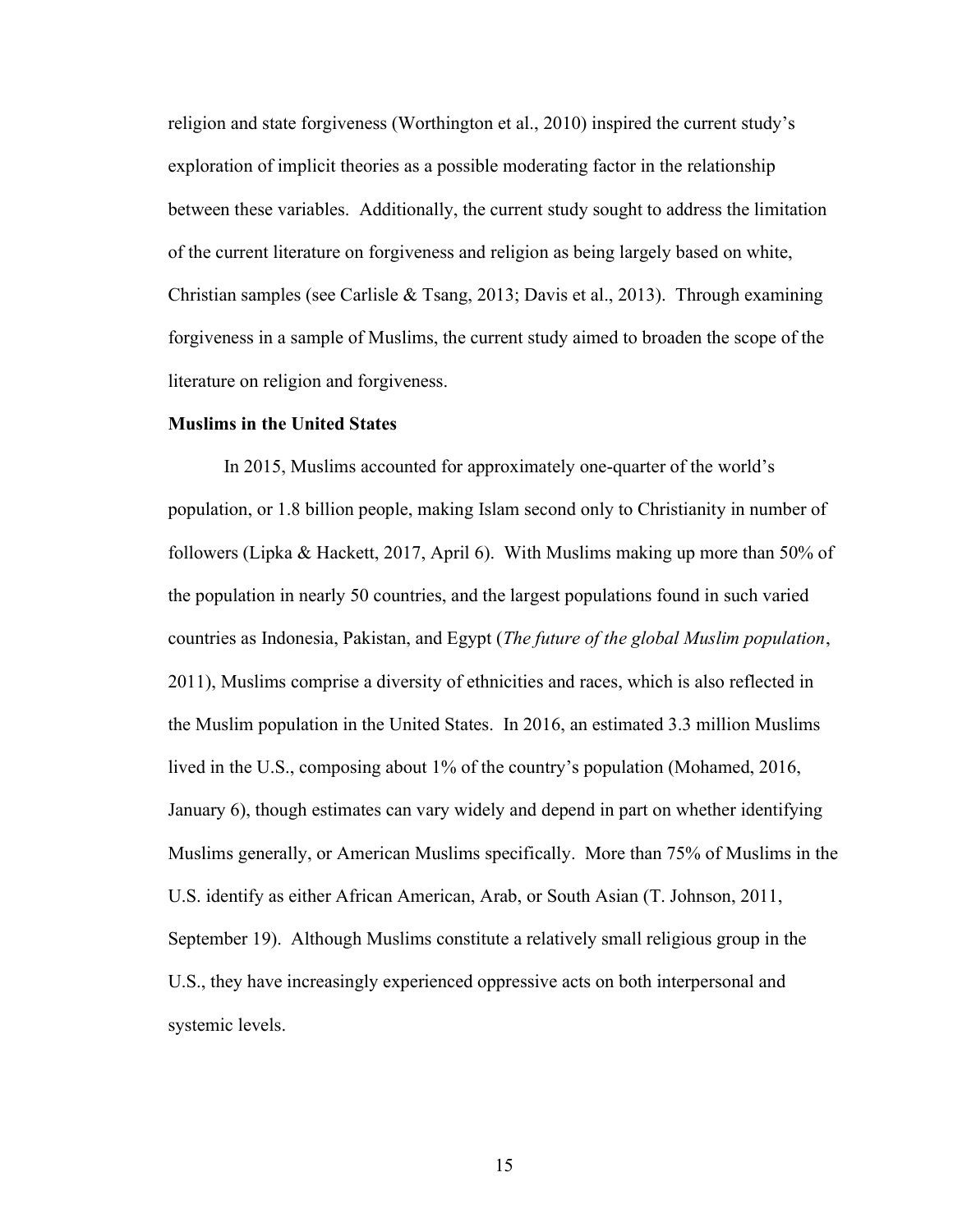During the past three decades, overt discrimination against ethnic minority groups in the U.S. has seen an overall decrease, though an opposite trend has been true for Muslims (Awad  $\&$  Amayreh, 2016). In the years following the terrorist attacks of September 11, 2001, Muslims in the U.S. experienced an increase in discrimination (Disha, Cavendish, & King, 2011). Scholars have argued that increased discrimination toward Muslims after 9/11 was not a new trend but instead followed a pattern in Western countries that began at least as far back as the 1979 revolution in Iran (Poynting  $\&$ Mason, 2007). Other scholars suggest Western perceptions of Islam, such as those seen in media presentations of Muslims as others who are associated with terrorism, reflect an even older phenomenon known as *Orientalism*, which is a historical European perception of Eastern cultures, including those in the Middle East, as backward curiosities (Nurullah, 2010). The promotion of negative stereotypes about Muslims in Western media coincides with findings that Americans view Muslims less favorably than Jews, Catholics, Protestants, evangelical Christians, Buddhists, Hindus, and Mormons (Lipka, 2017, May 26). At the same time, American politicians have pursued policies targeting Islamic communities in the U.S.

Shortly after his inauguration as president of the U.S., Donald Trump signed an executive order that barred citizens from six predominately Muslim countries from entering the U.S. ("Trump travel ban comes into effect for six countries," 2017, June 30). Trump's executive order was signed following a campaign in which he repeatedly used anti-Islamic rhetoric (J. Johnson & Hauslohner, 2017, May 20). After the executive order was challenged in courts, the Supreme Court eventually ruled in favor of a modified version of the order. Trump may have been unusual in the overt nature of his anti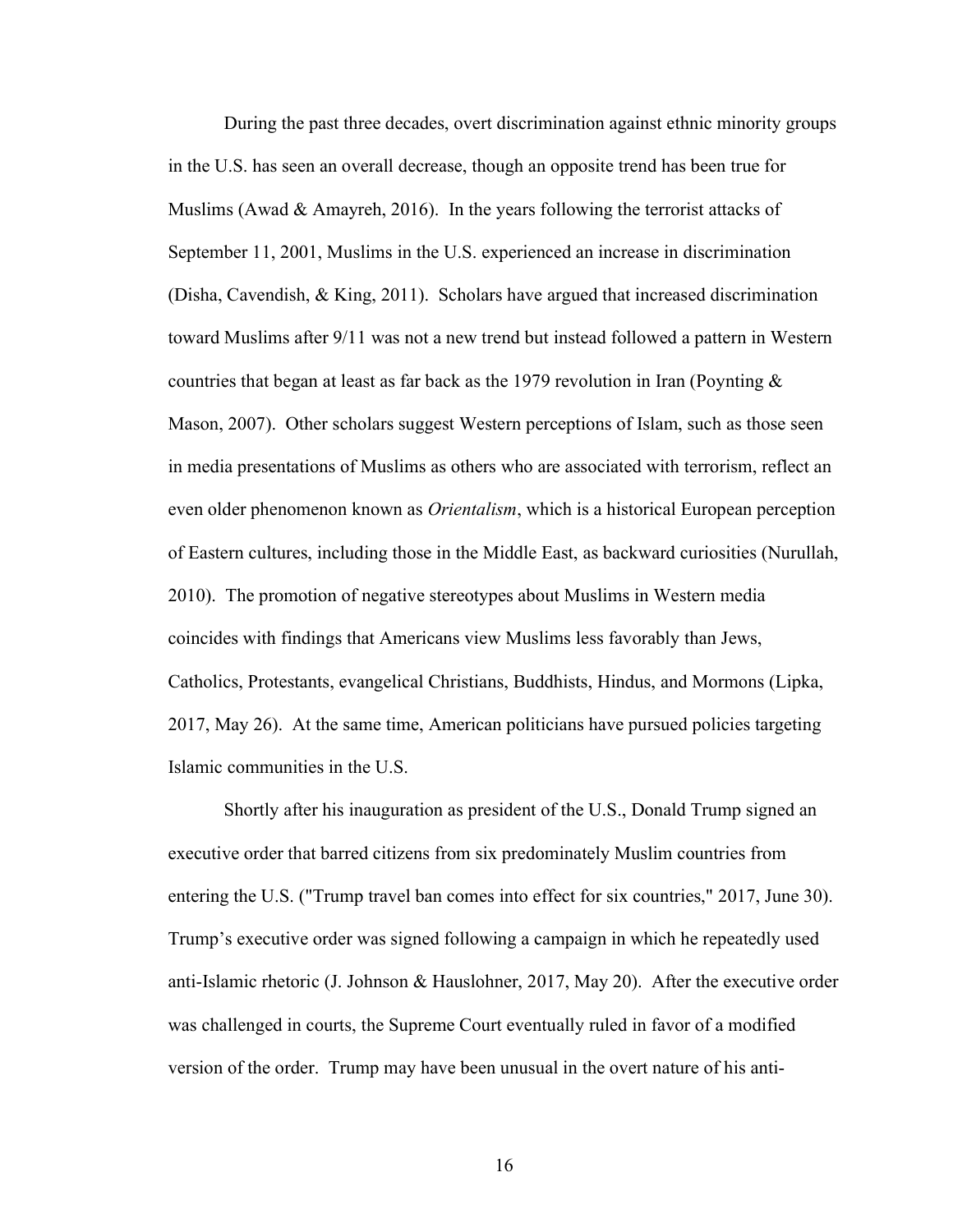Muslim rhetoric, but he was certainly not the first politician in the U.S. to implement policies targeting Muslims. State and federal policies have targeted Muslims for years. For example, during the years 2011 and 2012, 78 pieces of legislation vilifying Islam were introduced in more than half of the country's state legislatures and in Congress (Legislating fear: Islamophobia and its impact in the United States, 2013). An example of these proposed pieces of legislation included a prohibition on the use of Sharia law in state courts that was signed into law in some states (Pedrioli, 2012). Within this environment in which Muslims are othered in the media and through government policies, they have faced increased discrimination and hostility in the U.S.

Data from the Federal Bureau of Investigation indicated that in 2015 physical assaults against Muslims in the U.S. reached their highest level since 2001 (Kishi, 2016, November 21). Corresponding with the increased oppression toward Muslims, a body of research has developed examining discrimination toward Muslims. Researchers in Australia, a country similar to the U.S. in that it is a former colony of the United Kingdom with a majority of its population identifying with a European ethnicity and a Christian religious group, reported results from a study indicating that participants showed increased aggression toward markers of Islam (specifically, while playing a video game in which the player shoots at armed people, participants shot more often at targets wearing turbans; Unkelbach, Forgas, & Denson, 2008). In studies related to employment, researchers in the U.S. reported that when sending resumes with religious affiliation included to employers advertising a job opening, Muslims received a third fewer responses than a control group (Wright, Wallace, Bailey, & Hyde, 2013); that women wearing Hijabs were negatively associated with permission to complete a job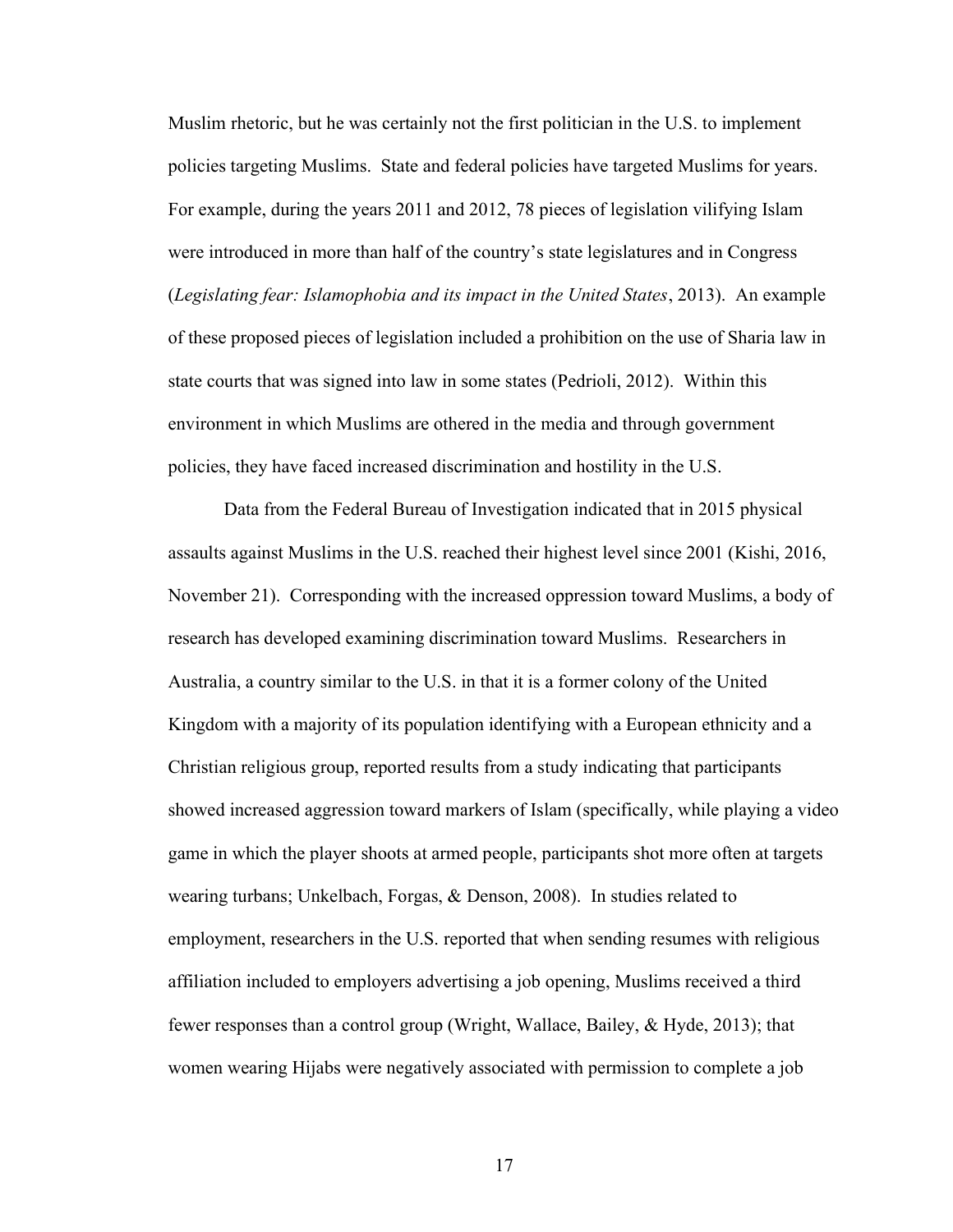application, an employer's perceived interest, expectations to receive a job offer, and perceived negativity (Ghumman & Ryan, 2013); and that hypothetical job applicants with typically Muslim names were judged less favorably by employers than those with European American names when presented with negative information about the applicants (Park, Malachi, Sternin, & Tevet, 2009). In another study examining discrimination based on typically Muslim names, researchers in Canada reported that inquiries into rental housing resulted in the greatest amount of discrimination via nonresponse or additional rental conditions when the name presented to the landlord sounded Muslim or Arabic (Hogan & Berry, 2011).

Each of the aforementioned studies on discrimination against Muslims relies in some way on stereotypical perceptions of Muslims. For example, Unkelbach and colleagues (2008) used the turban as a marker for Islam even though the wearing of turbans is neither exclusive to Islam nor practiced by all Muslim men. The reliance in research on stereotypical perceptions of Muslims brings up the issue of the conflation of Arab or Middle Eastern cultures with Islam within discrimination research (Awad & Amayreh, 2016), which is a methodological issue in some studies (e.g., Martin, 2015). However, based on the results of the studies noted in the prior paragraph, there is evidence that Muslims who are more easily identifiable as such by non-Muslims may be more likely to report experiencing discrimination. Zainiddinov (2016) reported finding differences in perceived discrimination among Muslim Americans based on racial/ethnic identity, gender, and age, with Asian Muslims reporting the least discrimination, women reporting less discrimination than men, and older Muslims reporting less discrimination than younger Muslims. Recognizing these differences in perceived discrimination,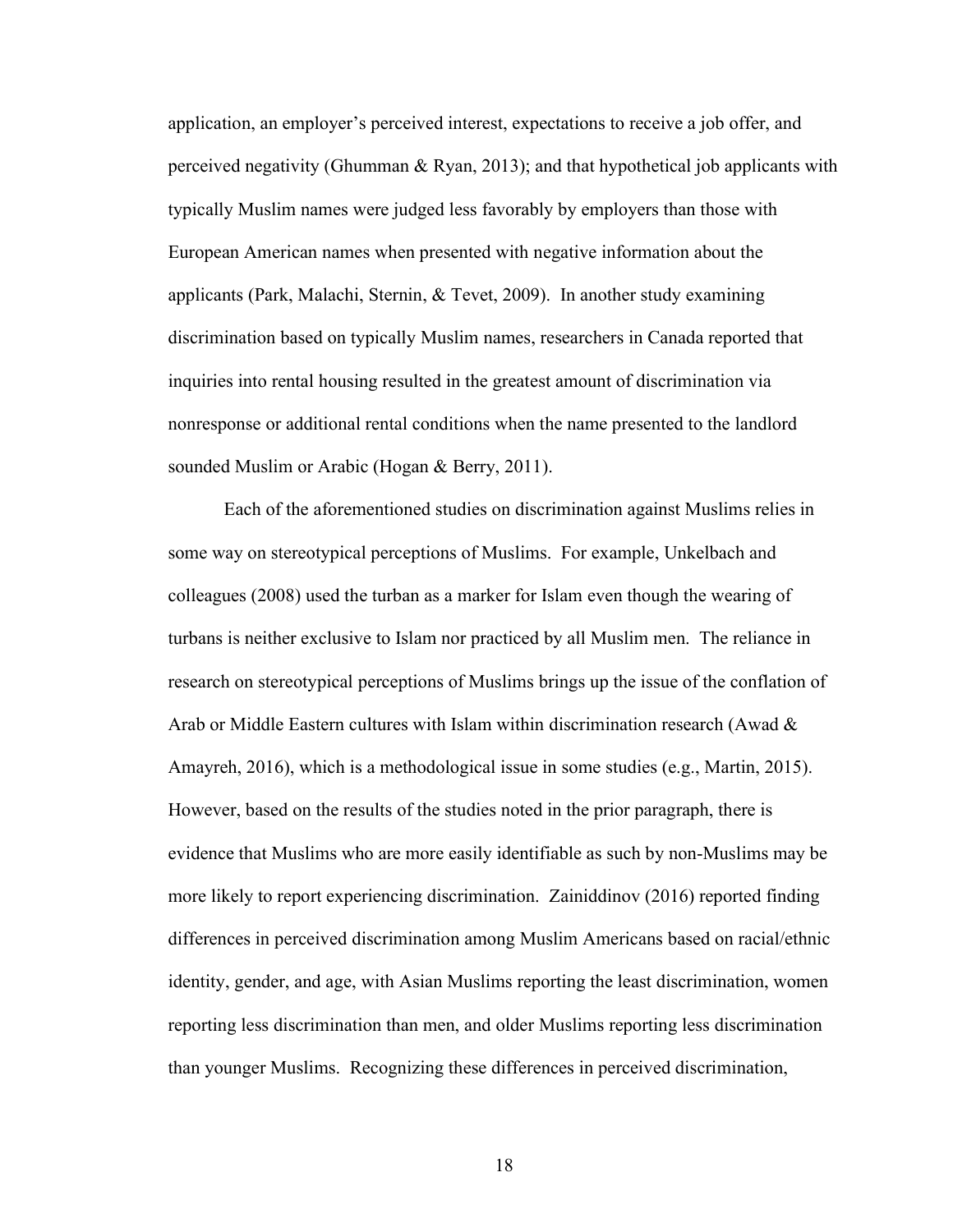scholars have accounted for the effect of demographic variables in their research, such as by controlling for a Muslim's nation of origin (e.g., Hodge, Zidan, & Husain, 2016). However, the author of one study on discrimination against Muslims in health care settings reported finding no relationship between perceived discrimination among Muslim Americans and gender, country of birth (i.e., U.S. born or non-U.S. born), or wearing of clothing that could be associated with Muslims, though nearly three-quarters of the individuals in the study indicated not experiencing discrimination in a health care setting (Martin, 2015). Additionally, authors of a study on workplace discrimination against Muslims in the U.S. found no difference in perceived workplace discrimination among Muslim women who wore a hijab versus those who did not (Ali, Yamada, & Mahmood, 2015). In comparing the results of the studies by Zainiddinov (2016), Martin (2015), and Ali and colleagues (2015), it is noteworthy that the former based their study on a sample of more than 1,000 participants, while the other two studies were based on much smaller sample sizes and focused on discrimination in specific settings (i.e., health care settings and places of employment).

Qualitative researchers have reported that Muslims in the U.S. describe experiencing unique microaggressions based on their religious identity, such as suggesting that Muslims are terrorists, pathologizing or exoticizing Islam, making assumptions about Muslims being a homogenous group, using Islamophobic language, and treating Muslims as if they are aliens (Nadal et al., 2012). These experienced microaggressions highlight unique stressors faced by Muslims in the U.S., such as challenges to practicing their religion (e.g., praying five times daily), feeling alienated, misconceptions by others about Muslims and Islam, a sense that their values are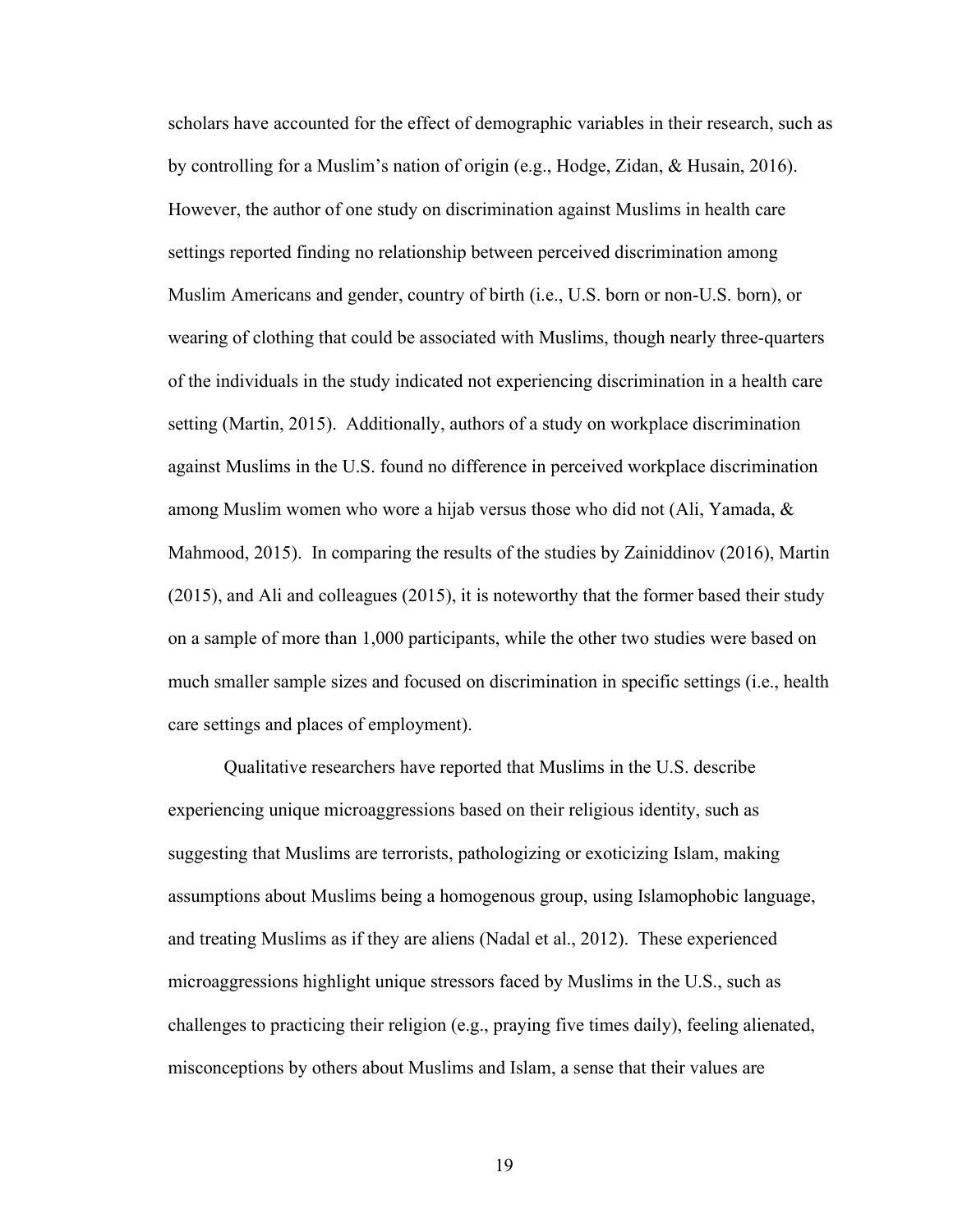incompatible with those of American society, and a lack of education and services designed for Muslims (Haque, 2004). Scholars conducting qualitative research have also highlighted discrimination experienced by Muslim American adolescents in schools from teachers, administrators, and peers (Aroian, 2012).

Scholars studying the impact of discrimination on Muslims in the U.S. have found that perceived discrimination has been associated with paranoia (Rippy & Newman, 2006) and that some kinds of discrimination toward Muslims, such as being called offensive names or being targeted by law enforcement officials, is associated with depression, while other kinds of discrimination, such as people acting suspicious toward them or security targeting them, does not have such a deleterious effect (Hodge et al., 2016). There appears to be a need for greater research on the mental health impacts of discrimination against Muslims in the U.S., as much of the research in this area focuses on ethnic groups that are majority Muslim (e.g., Padela & Heisler, 2010), as opposed to specifically Muslims, or on Muslims living in other Western countries. While their religious identity is the target of the discrimination they experience, Muslims' religious beliefs have qualities that can serve as protective factors.

Islam compels Muslims to develop positive qualities, such as faith, repentance, patience, gratitude, contentment, and justice, all of which are virtues that can foster mental health (Haque, 2004). Forgiveness is also a virtue in Islam, one that has been described as the "essence" of Islam because the Qur'an emphasizes it above some of the ethical pillars (i.e., prayer and almsgiving; Davary, 2004, p. 129). The Qur'an uses multiple words related to the concept of forgiveness, including "afw" (pardon or amnesty), "safhu" (turning from sin or ignoring a wrong), and "ghafara" (covering up or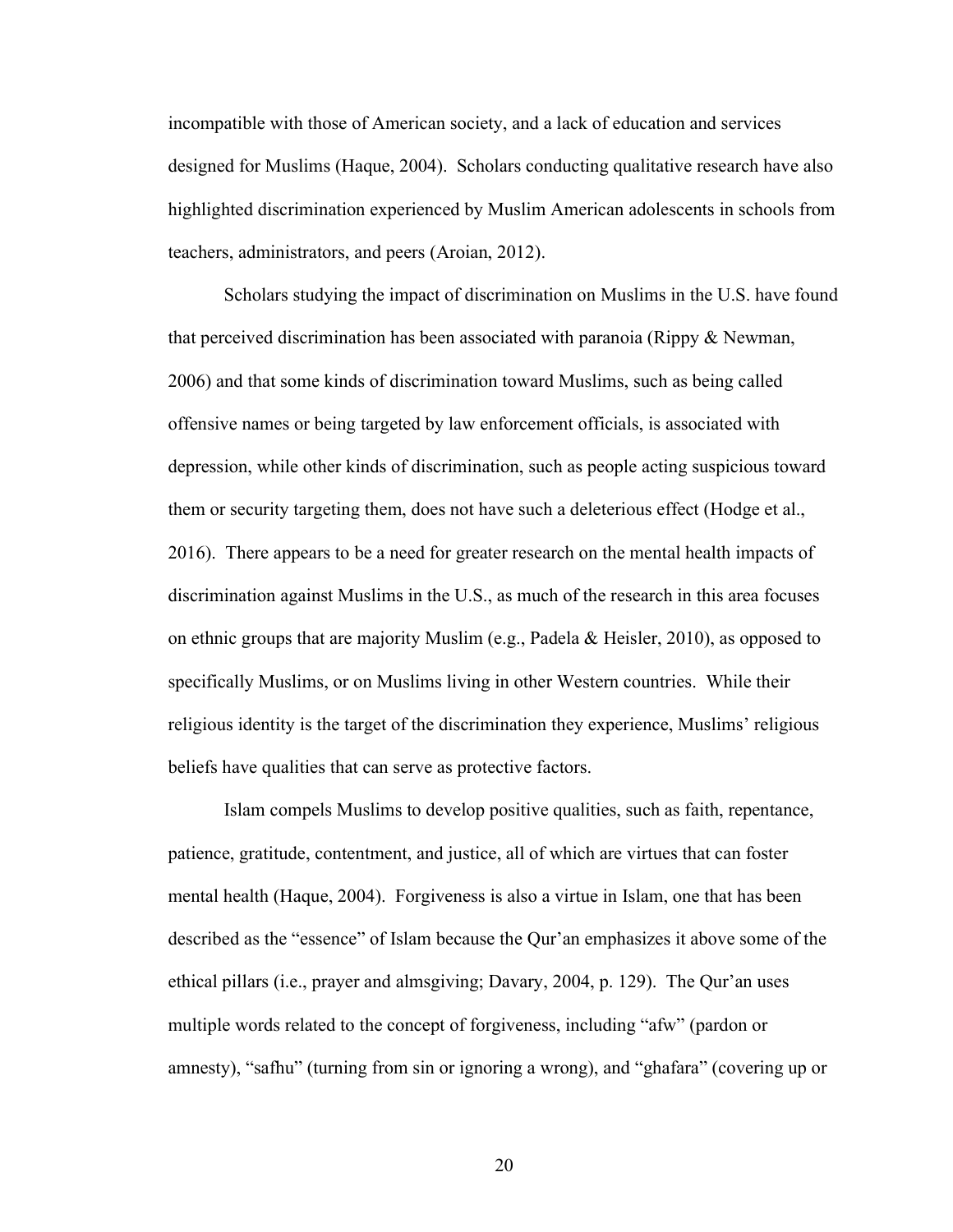erasing sin; Abu-Nimer & Nasser, 2013). The Qur'an refers to forgiveness from the perspective that committing an offense against another is an act that does harm to the self, and thus to forgive is an act of giving in spirit to an offender who is in need because of the harm they have done to the self (Davary, 2004). Although referenced and modeled throughout Islamic texts, forgiveness is not obligatory in Islam (Davary, 2004), and pursuing punishment rather than forgiveness is not considered a sin (Abu-Nimer & Nasser, 2013). However, Islamic texts suggest that forgiveness is foremost beneficial for the forgiver and brings them bliss (Davary, 2004). Forgiveness, though, is considered to be conditional in Islam, in that a Muslim would not be expected to forgive an individual who will continue to do harm (Abu-Nimer  $\&$  Nasser, 2013). Therefore, the extent to which a Muslim determines that they will forgive an offender may depend in part on their perception of the individual as likely to re-offend. In cases in which a Muslim is offended based on their religious identity, the degree to which an offender will continue to offend may be difficult for them to discern. An individual would likely rely on cues from the offender's behavior to determine whether their transgression is typical or instead something that is likely to change over time. Among the variables that may influence the individual's attribution of an offender's behavior in a situation as typical versus extraordinary are their implicit theories about other people.

In light of the oppressive environment faced by Muslims in the U.S. during the past three decades, the current study sought to examine forgiveness as a way one might cope with experiences in which they are targeted because of their religious identity. In doing so, the current study aimed to address a limitation in the existing literature in which Muslim identities are conflated with Arab or Middle Eastern cultures by assessing the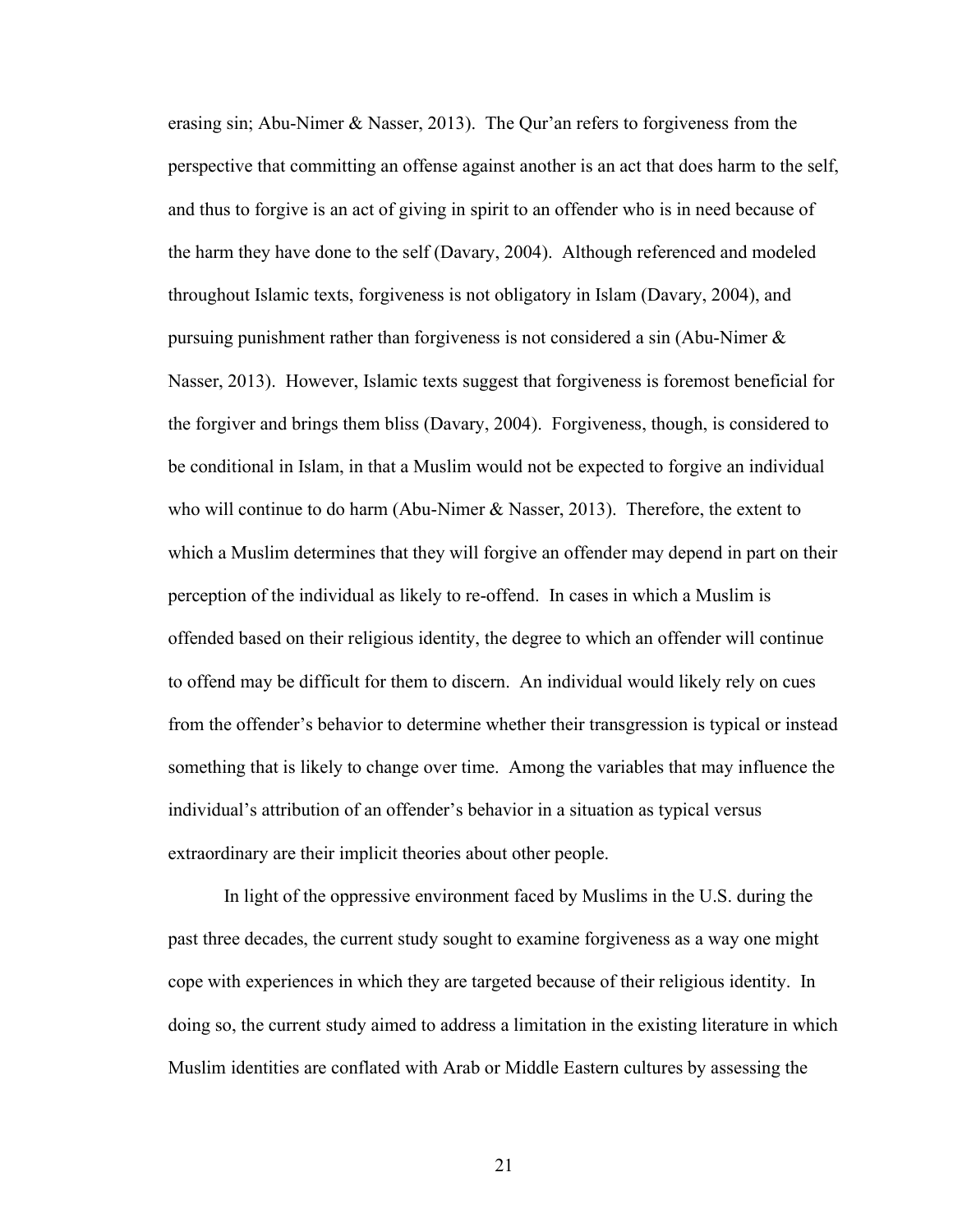experiences of Muslims in the U.S. broadly, rather than a specific ethnic group that is predominately Muslim. Additionally, the current study's examination of implicit theories as a possible moderating variable in a relationship between Muslims' religious commitment and forgiveness was chosen to account for the conditional nature of forgiveness in Islam, in which Muslims are not expected to forgive if they believe the offender will continue to do harm (Abu-Nimer & Nasser, 2013).

### Implicit theories

 Implicit theories are core assumptions people hold about themselves, others, and the world that influence their inferences, judgments, and reactions (Dweck et al., 1995a). These assumptions are disparate from learned knowledge about the world in that, unlike information learned in school that is assumed to be relatively the same across individuals (e.g., mathematics), implicit theories can be very different from person to person (Dweck, 2012). They are called *implicit* theories because they are not directly expressed by the individual (Miller, Burgoon, & Hall, 2007); other terms used to describe implicit theories are "lay theories," "folk beliefs," "naïve theories," and "mindsets" (Plaks, 2017). Drawing from Kelly's (1955) work on personality and Heider's (1958) work on social perception, Dweck and colleagues (1995a) posited that implicit theories provide frameworks through which individuals define their reality and perceive their experiences, and they identified two distinct kinds of implicit theories: *incremental* and *entity*. In an incremental theory, an individual believes that a trait or person is inherently capable of change. When an individual holds an entity theory, they believe a quality or person is, at its core, fixed, or unable to change. These theories are about perceived control over attributes (Dweck, 2012): Entity theorists do not believe that the trait in question can be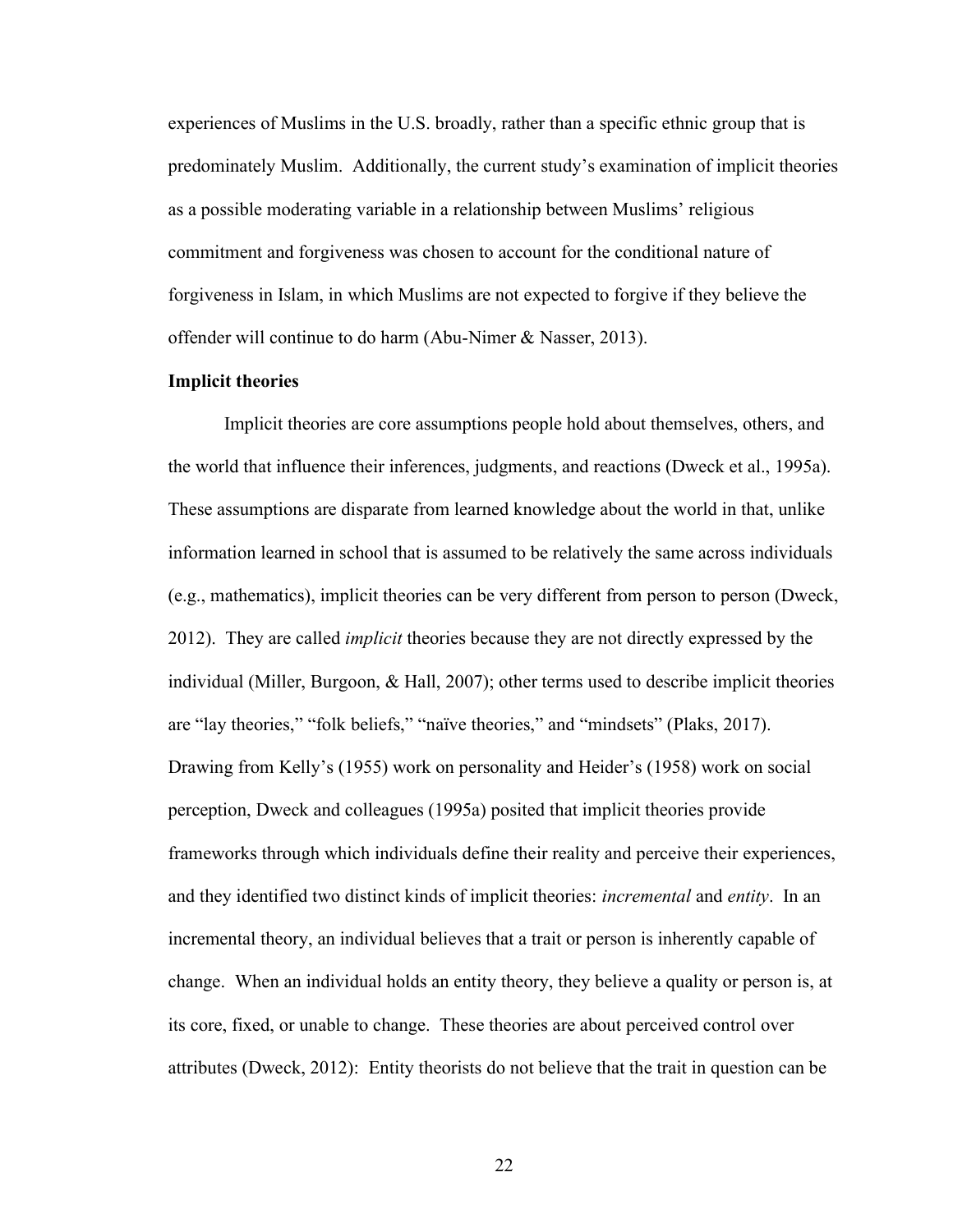controlled, whereas incremental theorists believe that with effort the trait can be controlled. Dweck (2012) reported that her research has found that generally 40% of people endorse holding an entity theory, 40% endorse holding an incremental theory, and 20% do not clearly endorse either theory.

An individual's implicit theories are not necessarily universal across domains but are instead domain specific (Dweck et al., 1995a). For example, an individual can hold an entity theory of intelligence while having an incremental theory of personality. Researchers have reported evidence suggesting that an individual's implicit theories remain stable over time. For example, Robins and Pals (2002) reported data from a longitudinal study that tracked students throughout college and found no differences in their implicit theories over time. Implicit theories may remain stable over long periods, but either theory can be activated for a time, and while a theory is active the individual is biased toward information aligned with that theory (Plaks, 2017). Although incremental theories were associated with positive outcomes in studies examining implicit theories about intelligence (e.g., Dweck & Leggett, 1988), neither theory is "correct" but are instead different perceptions of reality (Dweck et al., 1995a). Individuals look for different information in making attributions depending on the theory they hold, with entity theorists tending to see behavior as caused by an internal trait and incremental theorists having more consideration of the context of the behavior (Miller et al., 2007; Plaks, 2017). Incremental theories are not always advantageous. For example, an incremental theory about people could be problematic if it leads an individual to remain in a harmful relationship due to the belief that the other person will change (Dweck, Chiu, & Hong, 1995b). Researchers have reported finding that implicit theories influence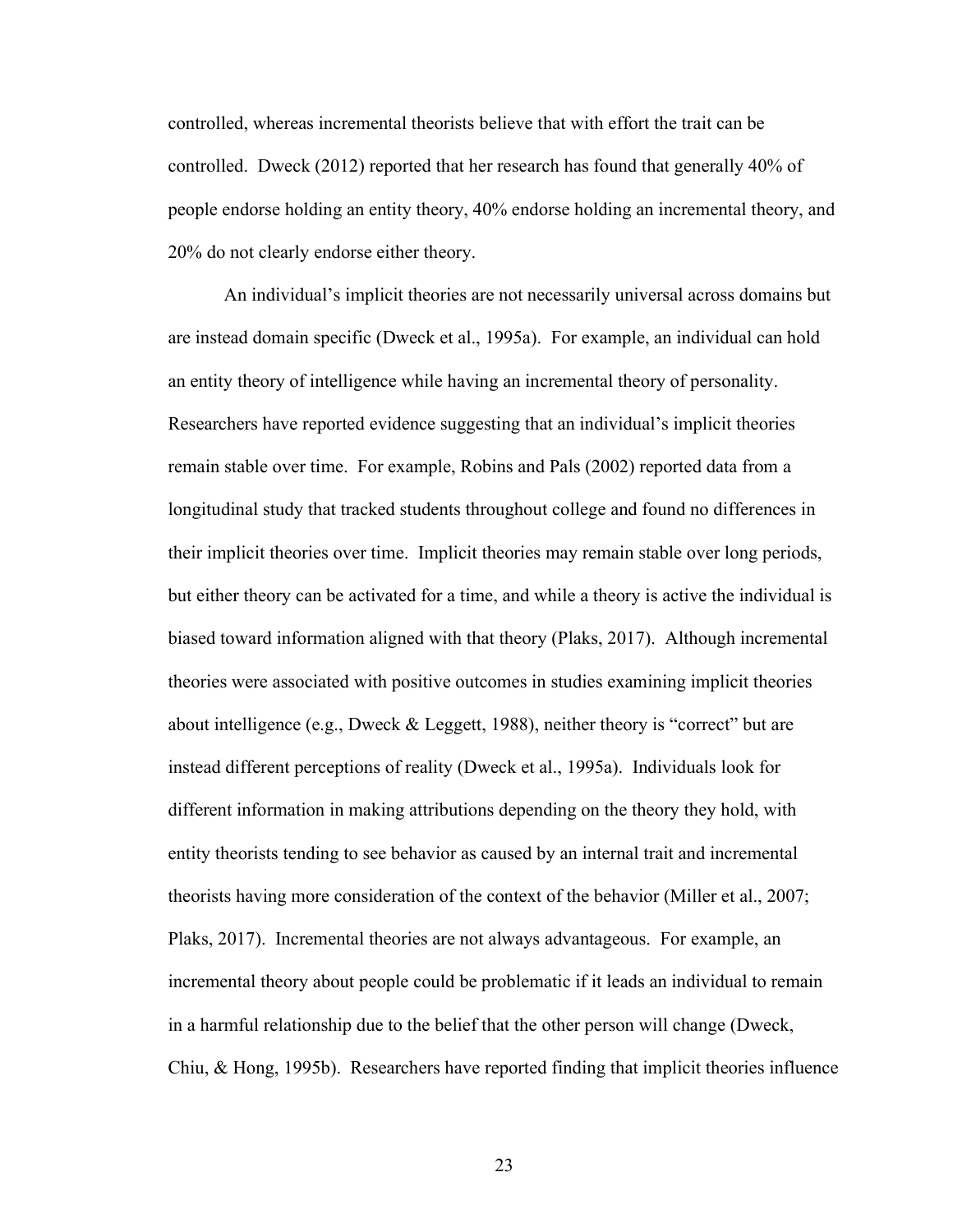motivation, cognition, affect, and behavior, and that they have the greatest impact when individuals are presented with a challenge or difficulty (Dweck, 2012).

Early work on implicit theories examined their relationship with students' motivation, testing a social-cognitive model that the theories people hold about themselves will influence the goals they set (Dweck & Leggett, 1988). Specifically, researchers found that when children held an incremental theory of intelligence (i.e. they believed that intelligence is something controllable) they were more likely to work to increase their competence in something when challenged, whereas children holding an entity theory of intelligence (i.e., they believe that intelligence is fixed and cannot be controlled) were more likely to work toward being evaluated positively (see Dweck & Leggett, 1988). This seminal work by Dweck and Leggett (1988) paved the way for later work that expanded investigations of implicit theories into other domains, including personality and moral character (see Dweck et al., 1995a).

One area of implicit theories research that researchers have explored focuses on how they are related to responses to conflict or transgressions. Researchers studying implicit theories and their relationship with responses to transgressions have generally found that incremental theories are associated with more positive responses toward a transgressor. Scholars have found that entity theorists are more likely to take a punitive stance for a negative social behavior (Erdley & Dweck, 1993; Gervey, Chiu, Hong, & Dweck, 1999), to have a stronger desire for revenge (Yeager, Trzesniewski, Tirri, Nokelainen, & Dweck, 2011), and to have a hostile attributional bias (Yeager, Miu, Powers, & Dweck, 2013). Researchers have also reported that interventions promoting an incremental theory have led to reduced desire for revenge (Yeager et al., 2011) and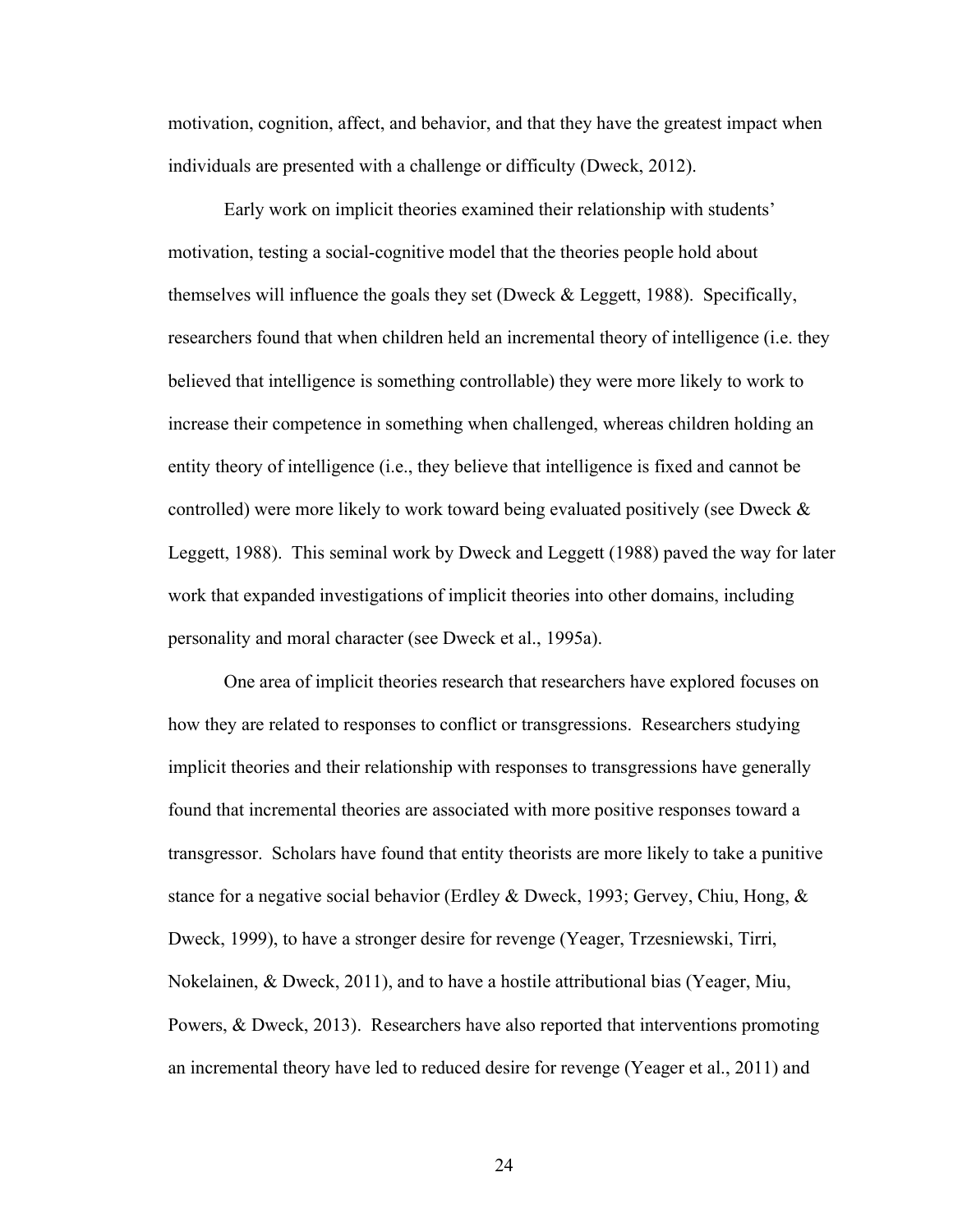reduced hostile intent attributions and aggressive desires (Yeager et al., 2013). Implicit theories impact an individual's responses to transgressions via attributions and emotions about transgressors as well as about the self (Yeager & Dweck, 2012). An incremental theory about people when faced with conflict might lead individuals to believe they can take steps to influence the other person to change in a favorable way, whereas a fixed theory might lead them to resign to accepting the negative behavior of the other person and withdraw from them or retaliate (Dweck, 2012).

Scholars have also examined implicit theories in the context of the conflict between Israelis and Palestinians, with results suggesting incremental beliefs can have positive effects for individuals in this conflict. For example, researchers reported that in a sample of Israeli Jews malleability beliefs (an alternative term for incremental theories) were associated with hope about the Israeli-Palestinian conflict and support for concessions (Cohen-Chen, Halperin, Crisp, & Gross, 2013). Researchers have also reported that inducing an incremental theory among Israelis and Palestinians led to more favorable attitudes toward the out-group, which predicted willingness to compromise for peace (Halperin, Russell, Trzesniewski, Gross, & Dweck, 2011; Levontin, Halperin, & Dweck, 2013). Recognizing the potential value of transforming implicit theories as a method of coping with transgressions, several authors have examined this construct's relationship to forgiveness.

 In an early discussion of how an individual's implicit theories could potentially impact their response to a transgression, Dweck and colleagues (1995a) noted that while some might expect entity theorists to be more willing to exonerate an offender because they hold the belief that the offender's behavior is a result of fixed traits, their belief in a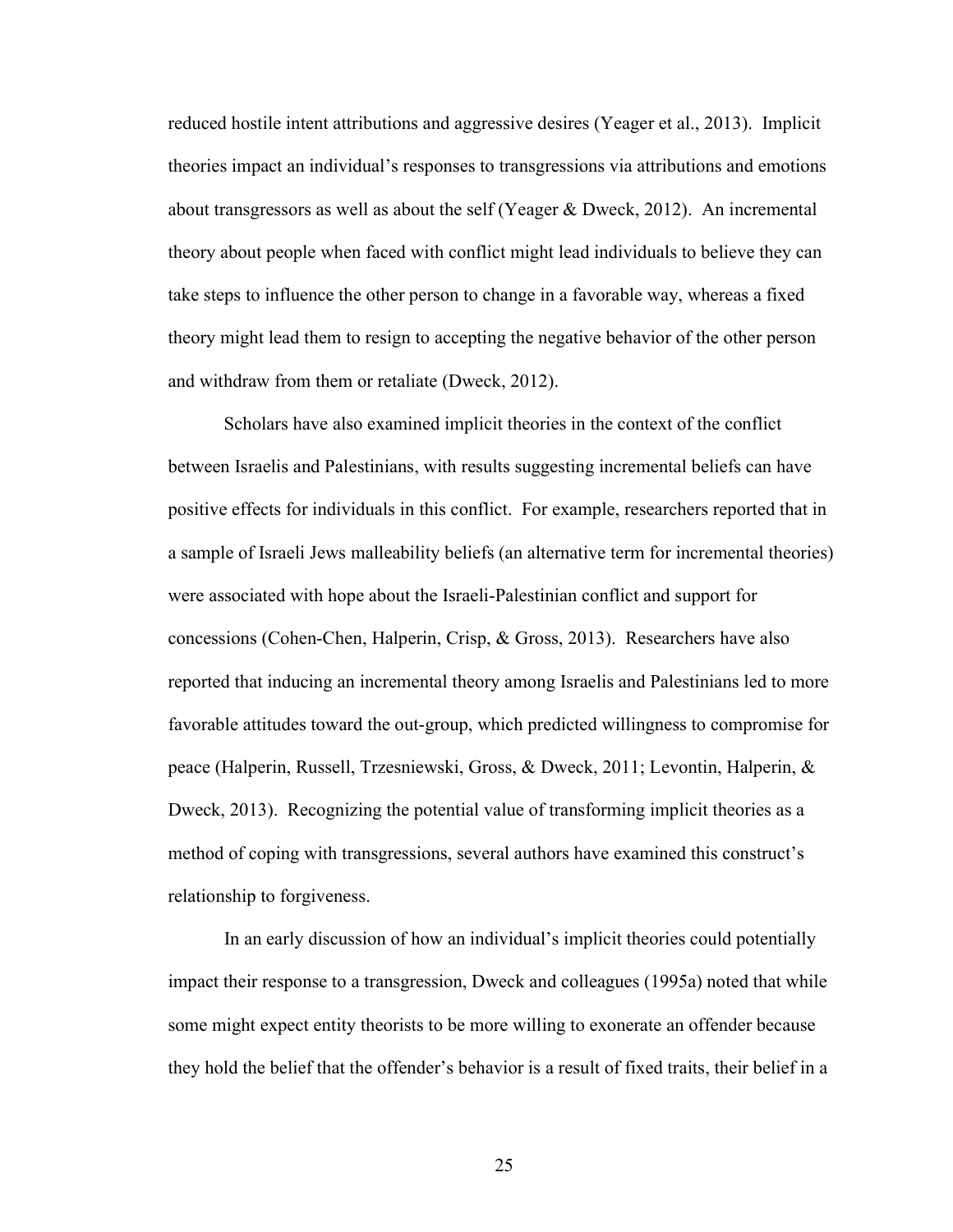fixed trait may not necessarily lead to an expectation that trait-related behavior is outside the offender's control. That is, an entity theorist might believe an individual's traits are fixed while also believing the individual is capable of exercising freedom in choosing their behavior in a given situation. Thus far, the research on the role of implicit theories in forgiveness has not led to consistent results.

Researchers conducting an early study on implicit theories and forgiveness investigated the relationship between these constructs and attachment anxiety (Finkel et al., 2007). Finkel and colleagues (2007) reported that college students with strong destiny beliefs (an entity theory about relationships) were less likely to forgive when experiencing state attachment anxiety, whereas destiny beliefs were not associated with forgiveness for individuals experiencing state attachment security. In another study on implicit theories of relationships and forgiveness, researchers reported that college students holding a strong soulmate theory (reflecting an entity theory) are more reliant on their perception of partner fit when deciding whether to forgive, whereas incremental beliefs about relationships did not moderate the relationship between partner fit and forgiveness (Burnette & Franiuk, 2010). In both studies, entity theories were found to be related in some way to less forgiveness. In research examining the association between implicit theories and intergroup forgiveness, scholars found that Israeli Jews with greater beliefs in the malleability of groups (reflecting an incremental theory) were more likely to forgive in response to an apology by Palestinian leadership, and that college students believing in group malleability were more forgiving of a rival university in the presence of an apology (Wohl et al., 2015). In contrast to the findings that in certain situations those with entity theories are less likely to forgive (Burnette  $\&$  Franiuk, 2010; Finkel et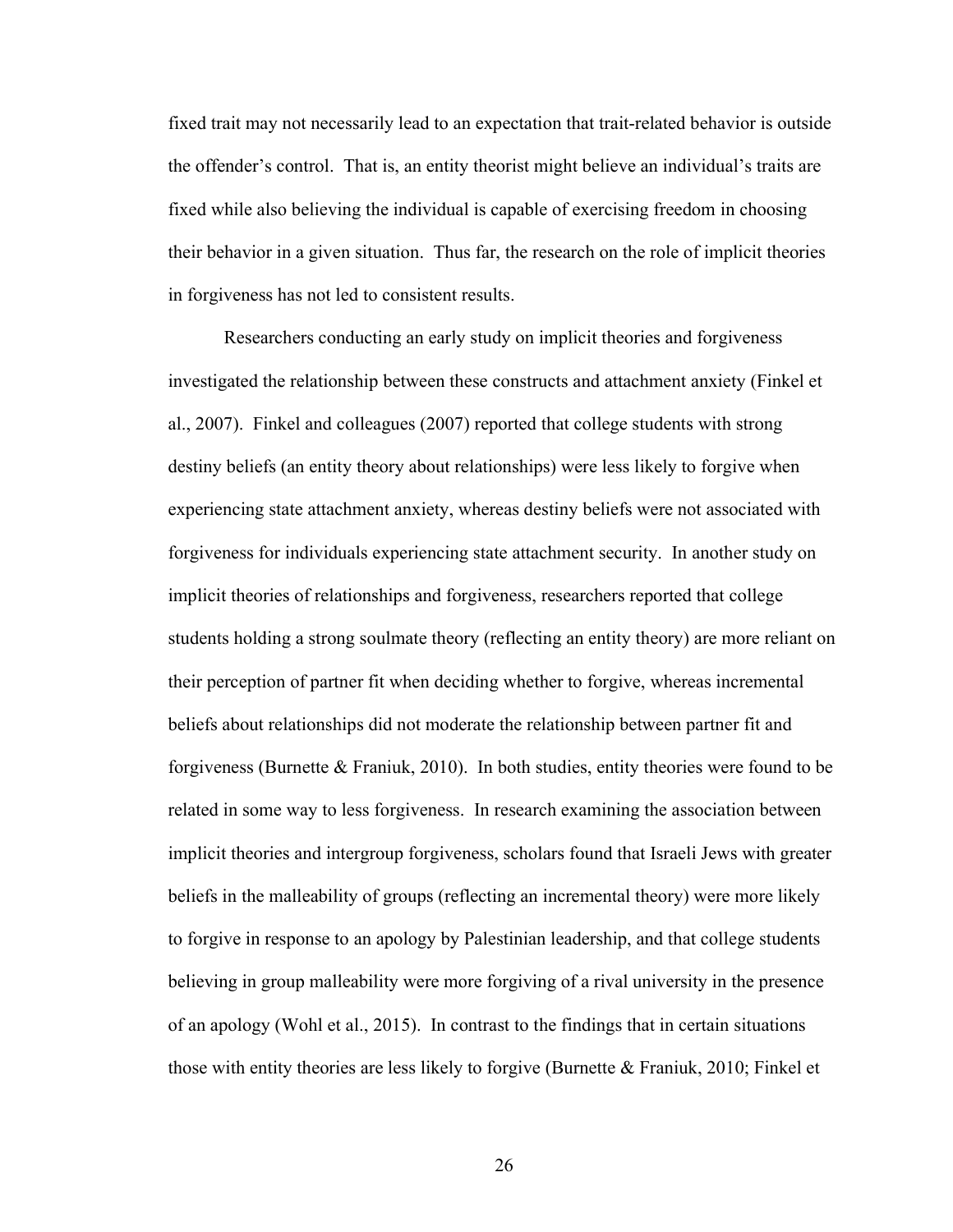al., 2007) while those with incremental theories are more likely to forgive (Wohl et al., 2015), other scholars have reported finding that incremental theories are associated with decreased forgiveness in certain situations. For example, scholars conducting an experimental study with female college students at a university in Singapore reported that those primed with incremental theories of personality were less forgiving of someone they know for a transgression that they felt deeply hurt by than those primed with entity theories and that this relationship was mediated by perceiving the transgressor as responsible for their actions (Ng  $\&$  Tong, 2013). Similarly, researchers reported results from data with an online sample and a college sample that individuals with incremental theories are less forgiving of people displaying chronic failures, though forgiveness was not directly measured and this conclusion was instead based on how much the individuals blamed the person responsible for the failures (Ryazanov & Christenfeld, 2018). These discrepant findings regarding implicit theories and forgiveness suggests that the relationship between implicit theories and forgiveness may vary in different contexts.

A relationship between implicit theories and religion does not yet appear to have been investigated in the literature. However, scholars have posited that religion would foster certain implicit theories. For example, Vishkin, Bigman, and Tamir (2014) connected religion and implicit theories in a discussion of emotion regulation, suggesting that religion promotes an incremental theory of emotion by teaching its followers that they can change their emotions. Silberman, Higgins, and Dweck (2005) also suggested implicit theories may interact with religious beliefs in shaping which religious messages someone decides to follow (i.e., do they decide to invest in religious messages that promote revolution or that support the status quo?). Following these theorized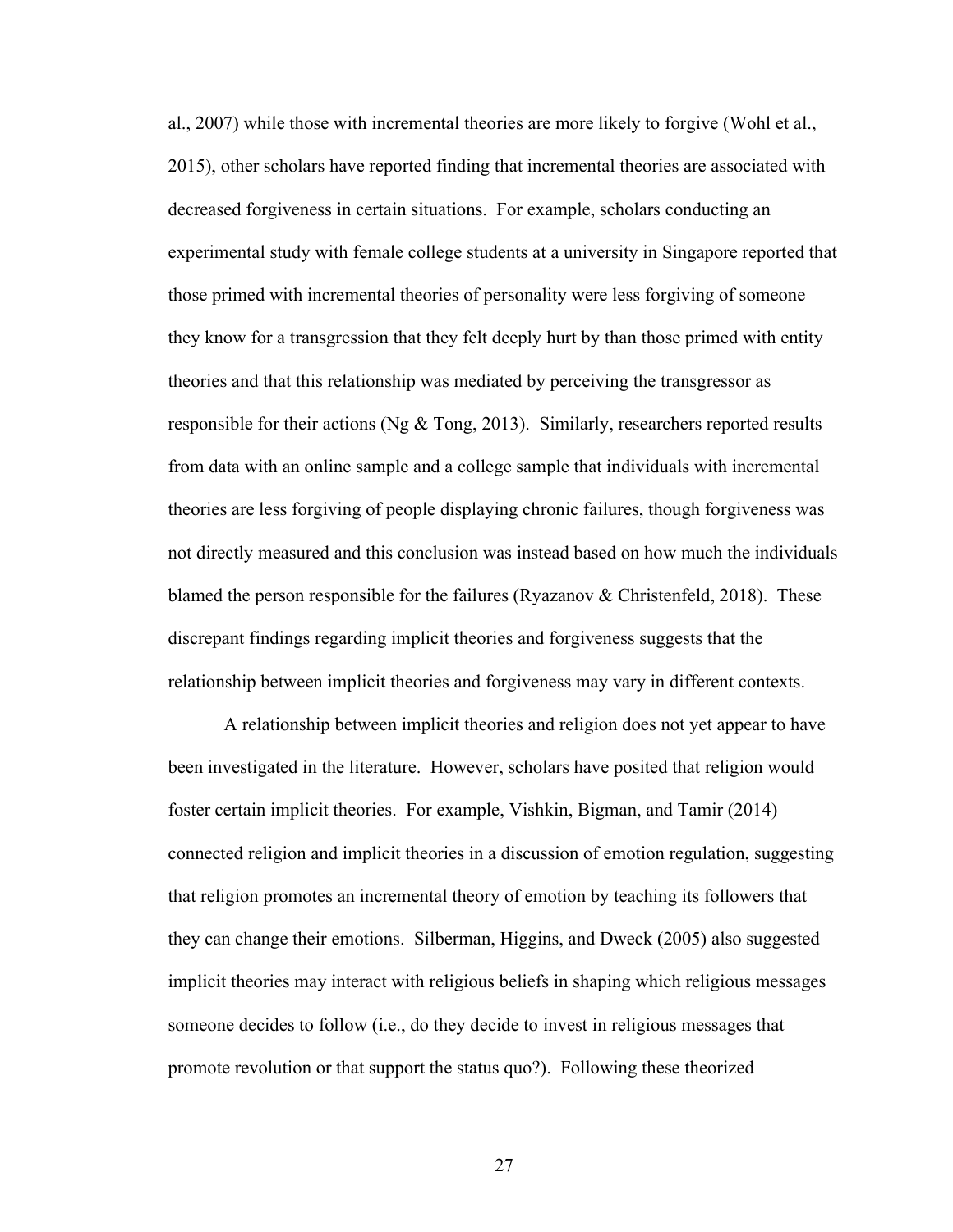connections, it is possible one's religious beliefs could shape implicit theories related to forgiving and at the same time one's implicit theories might determine whether they act in a manner consistent with their religious beliefs.

Given the discrepant findings in the relatively limited literature on the relationship between implicit theories in forgiveness, the current study aimed to further clarify the nature of this relationship. In particular, the current study examined this relationship in the context of Muslims in the U.S., which expands the literature on this relationship. Additionally, the current study examined the theoretical connection between religion and implicit theories (see Silberman et al., 2005; Vishkin et al., 2014), which has not previously been investigated.

#### Current study

 The Muslim population in the U.S. is a vulnerable religious minority that faces oppression on multiple levels. Considering the oppression faced by Muslims in the U.S., there is need for research on the offenses experienced by Muslims based on their religious identity and how they cope with these offenses. One way in which Muslims in the U.S. might cope with offenses they experience based on their identity is through forgiveness. Although forgiveness for offenses based on identity has been researched within the field of intergroup forgiveness, less research has focused on such offenses occurring at an interpersonal level, and to the author's knowledge, no published studies exist that have examined forgiveness by Muslims for offenses based on their identity. Additionally, scholars of the relationship between religion and forgiveness have called for more studies in this area based on non-Christian samples (Davis et al., 2013), and they have indicated that moderating variables may better explain the relationship between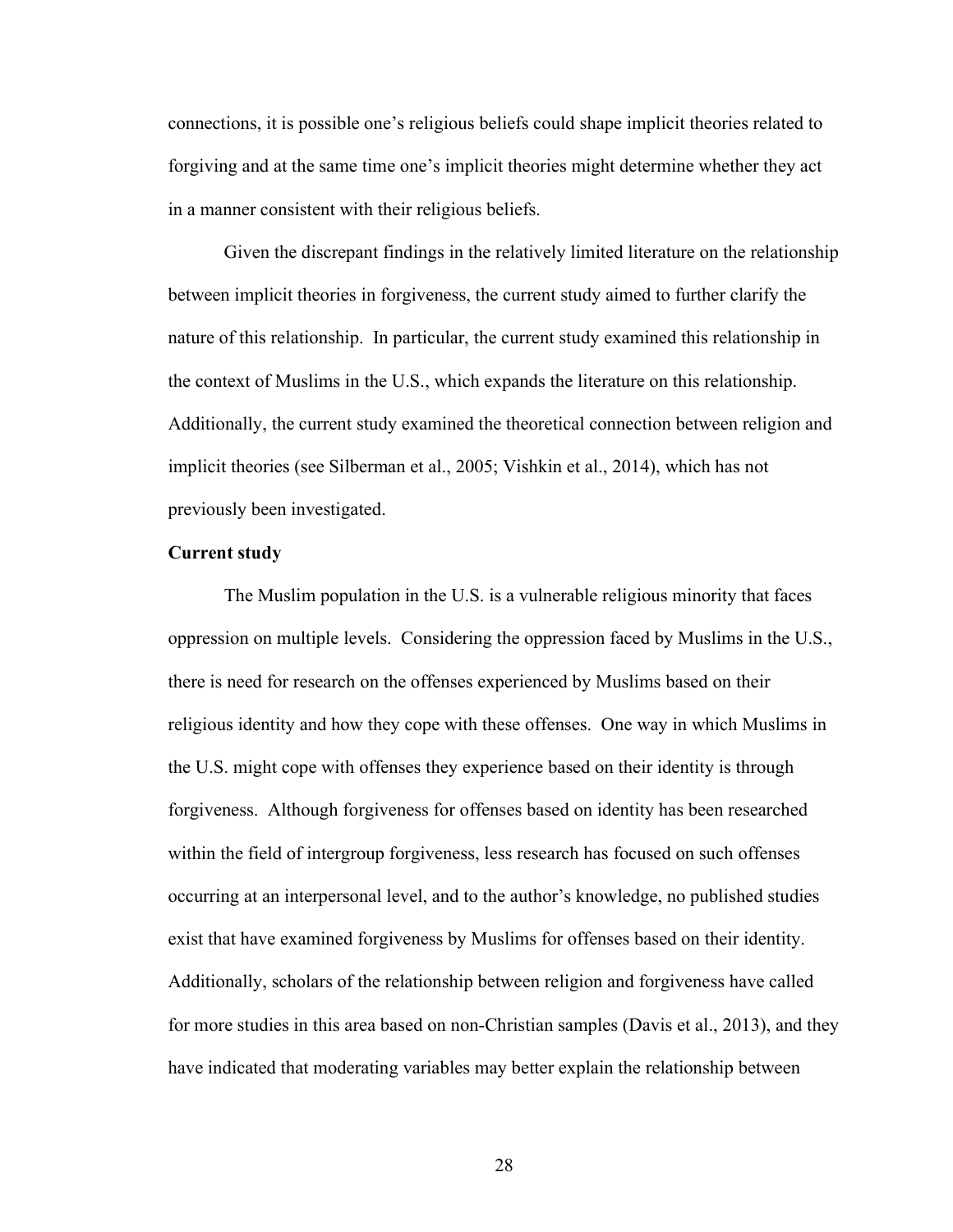religion and state forgiveness (Worthington et al., 2010). One potential moderating variable between religion and state forgiveness is an individual's implicit theories about people. Several studies have examined the relationship between implicit theories and forgiveness, though the authors of these studies have reported divergent results (Burnette & Franiuk, 2010; Finkel et al., 2007; Ng & Tong, 2013; Ryazanov & Christenfeld, 2018; Wohl et al., 2015).

Further research clarifying the role of implicit theories in forgiveness could be valuable, particularly because two of the major therapeutic forgiveness models (i.e., Enright & Fitzgibbons, 2015; Worthington, 2001) include steps in which the individual works toward seeing their transgressor in an empathetic way that goes beyond associating them with the transgression, suggesting that viewing the transgressor as capable of change (i.e., taking an incremental view) may be important in forgiving. To the extent that implicit theories about people play a role in the relationship between religious commitment and forgiveness, further research might explore therapeutic interventions that focus on targeting the modification of this belief about people to promote healthier coping with an offense. Thus, the purpose of this study was to investigate whether the implicit theories about people held by Muslims in the U.S. moderate the relationship between their religious commitment and their forgiveness for an offense related to their religious identity. Below are the study's hypotheses (and research question):

1) Implicit theories about people will moderate the relationship between religious commitment and forgiveness for an offense related to religious identity, after controlling for demographic variables, how long ago the offense occurred, how much hurt the participant experienced related to the offense, and how much they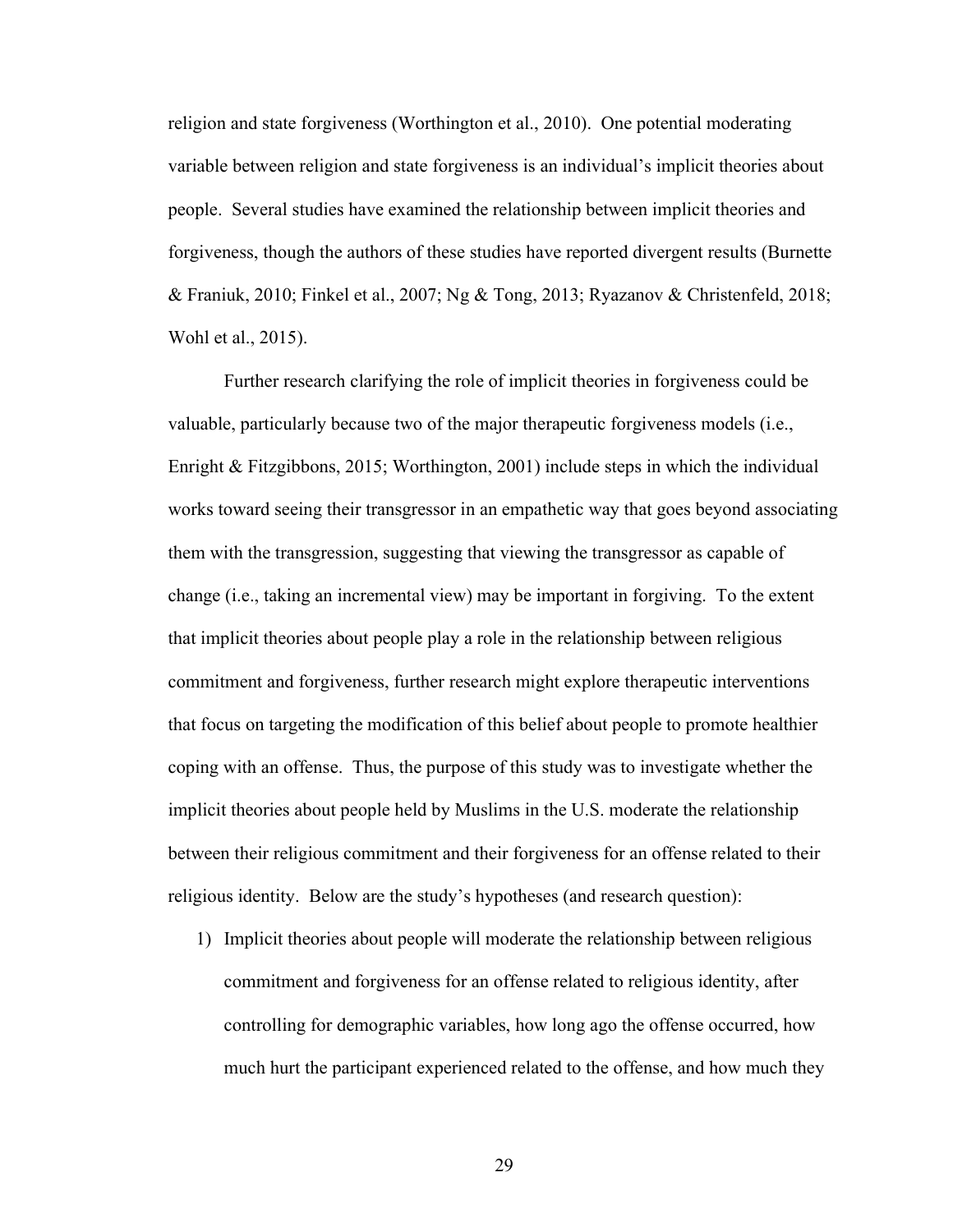perceived the individual as likely to re-offend in the same way. Specifically, the study hypothesized that holding implicit theories that were more incremental would strengthen the relationship between religious commitment and forgiveness.

- 2) Implicit theories about people will be significantly related to an individual's perception of the offender's likelihood to re-offend in a similar manner.
- 3) What are the factor structures of scores from the Forgiveness Scale (Rye et al., 2001) and the "Kind of Person" Implicit Theory Scale (Dweck, 1999) from a sample of Muslims?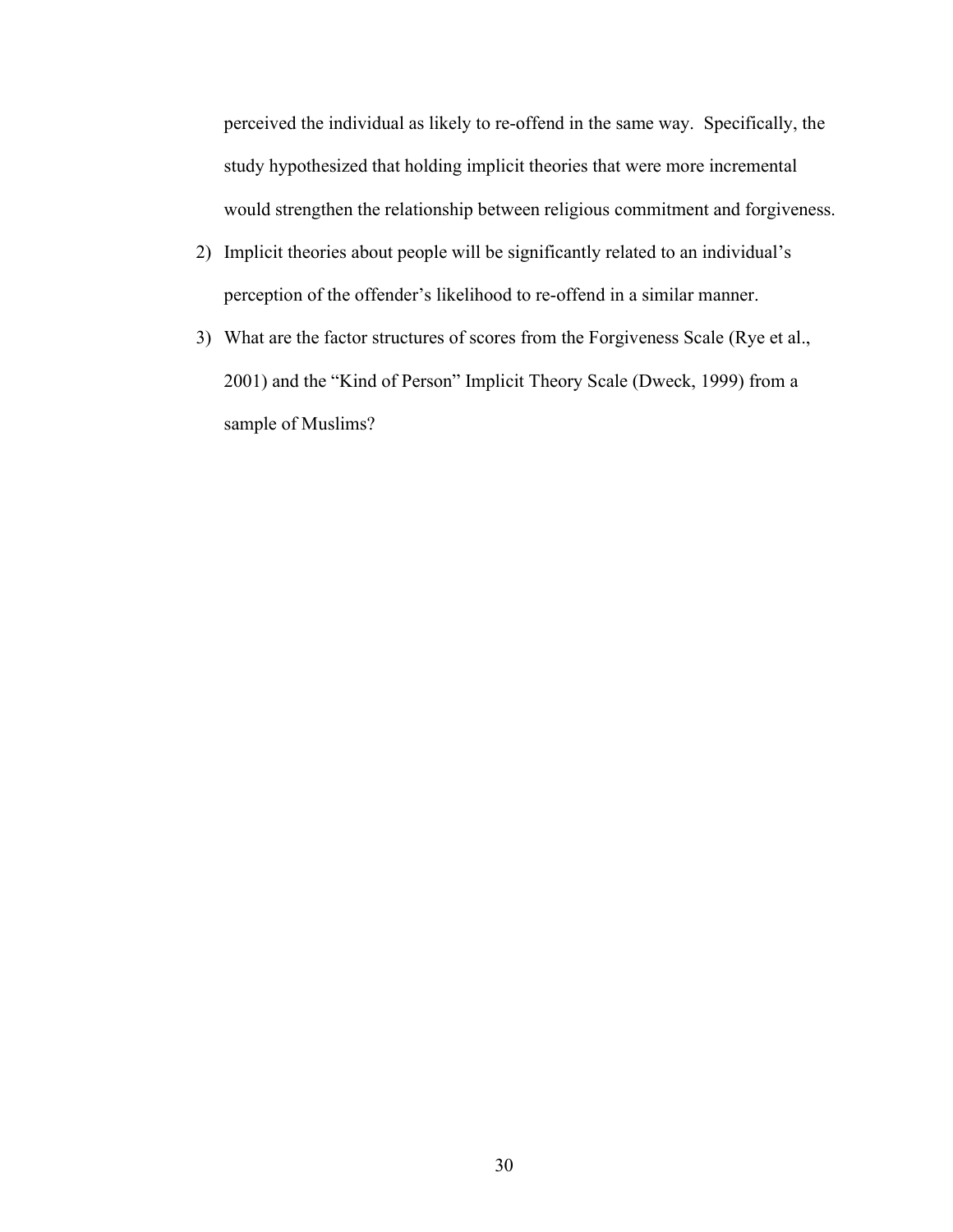# CHAPTER 2

### METHOD

#### Sample

Planning for recruitment of the study's sample began with an a priori power analysis using  $G^*$ Power (Faul, Erdfelder, Buchner, & Lang, 2013), which provides an estimated sample size needed for a study based on number of variables, desired effect size, and alpha and power levels. For the primary analysis, which utilized multiple regression, for a medium effect size ( $f^2 = .15$ ; Cohen, 1988), alpha at .05, power at .80 (per Cohen, 1992), and 11 predictors (two independent variables, an interaction effect of these two variables, and eight controls; details on these variables to follow), G\*Power reported a minimum sample size of 123. A medium effect size was selected based on Davis and colleagues' (2013) meta-analysis on the relationship between religion/spirituality and state forgiveness, in which they reported finding an effect size in the relationship between these variables that was between the low and moderate range. As factor analyses were planned on correlations of scores from the measures of implicit theories and forgiveness due to the lack of literature on these measures with Muslims, a larger sample than the 123 indicated for the primary analysis was sought. Researchers have reported that, for exploratory factor analysis, the necessary sample size for accurate estimates of pattern and structure coefficients depends on characteristics of the data, and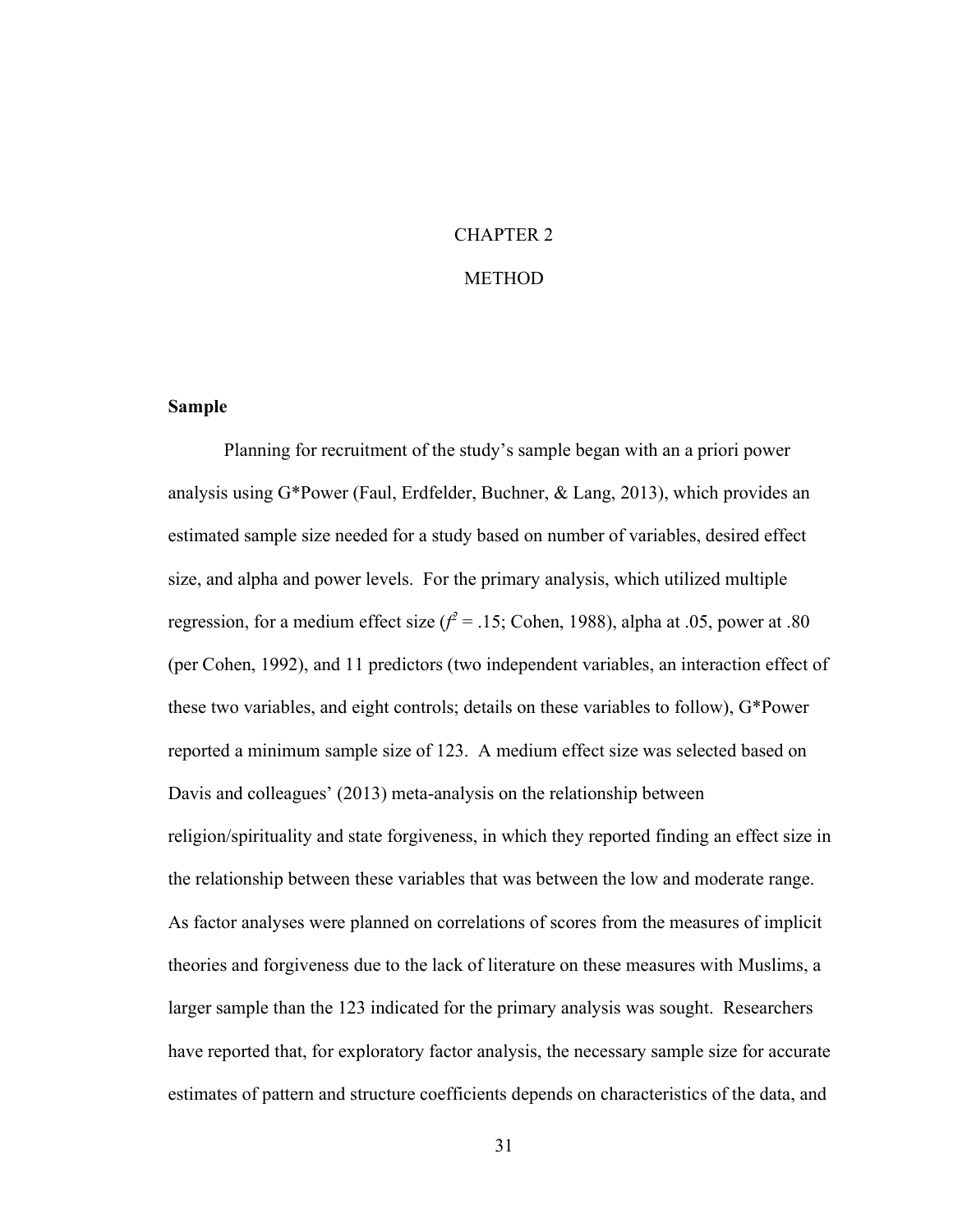a sample size of 100 may be adequate in situations with three factors and up to four variables each when communalities are at least .7, though larger samples would be recommended with communalities below .5 (Bandalos & Finney, 2010). Although a smaller sample size may have been sufficient, the current study aimed for a sample size of 200, per the recommendations by Meyers, Gamst, and Guarino (2006) of at least 10 responses per item and a sample size of 200.

The sample was obtained via multiple sources, with data collection ongoing for approximately six months. Initially, the survey was shared as a Human Intelligence Task (HIT) on Amazon's Mechanical Turk (MTurk), via posts on Islam-related discussion forums on Reddit, and by use of snowball sampling through contacting Islamic student organizations at universities across several states in the Midwest and the South. Researchers have argued Reddit is a valuable sample source when seeking specific demographics because of its diverse subreddits (Shatz, 2017). Researchers studying the use of MTurk for survey data have reported MTurk can produce a sample more diverse than other online recruitment methods or sampling college students and that it can yield data of equal quality compared to traditional or other online samples (Berinsky, Huber,  $\&$ Lenz, 2017; Buhrmester, Kwang, & Gosling, 2011; Casler, Bickel, & Hackett, 2013). Prior to recruiting participants, the Institutional Review Board (IRB) approved the study and the recruitment message. After several months of recruitment using MTurk, Reddit, and contacting Islamic student organizations, recruitment efforts were expanded due to limited numbers of completed surveys. While continuing to recruit participants using the aforementioned methods, recruitment expanded through posts on Facebook groups related to Islam (with permission from moderators of the groups, some of whom offered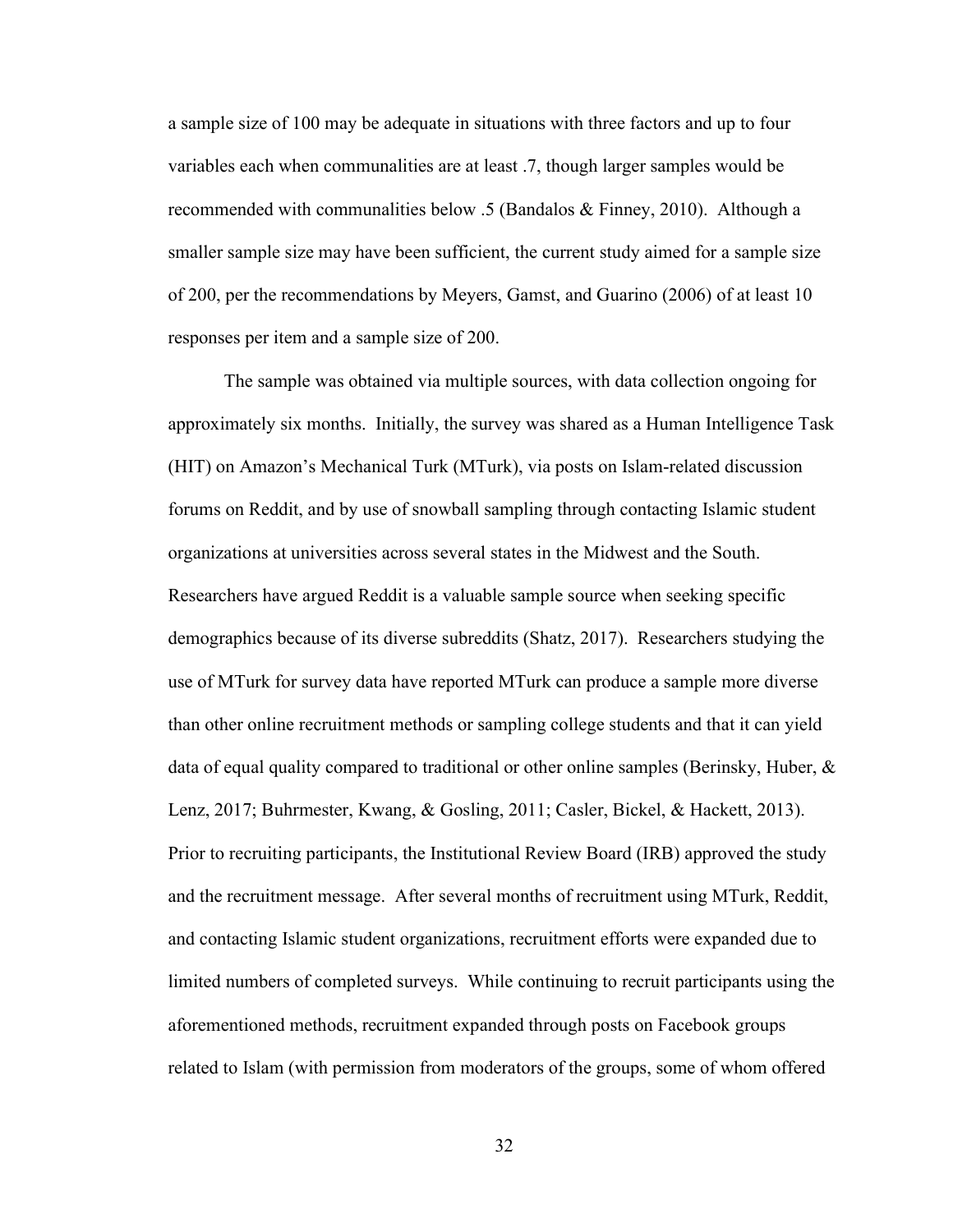to share the survey outside of Facebook) and also by sharing the survey on two listservs of psychology organizations relevant to the study (the American Psychology Association's Society for the Psychology of Religion and Spirituality and the American Arab, Middle Eastern, and North African Psychological Association).

#### **Participants**

The total sample consisted of 152 Muslim adults living in the United States, with a smaller sub-sample used for the primary analysis. A sub-sample was utilized in the study because a number of participants partially completed the survey, and their responses could be used for the factor analyses though there was not enough data in their responses to be included in the primary analysis. The sub-sample utilized for the primary analysis consisted of 146 Muslim adults living in the United States. Among the subsample used for the primary analysis, 66.4% identified as female ( $n = 97$ ), 32.2% as male  $(n = 47)$ , and 1.4% as genderqueer/nonbinary/non-conforming  $(n = 2)$ . The mean age of this sub-sample was 30.82 ( $SD = 8.24$ ). The ethnic identities of this sub-sample included 28.1% Arab/Arab American ( $n = 41$ ), 24% White/Caucasian ( $n = 35$ ), 17.1% Asian/Asian American ( $n = 25$ ), 8.9% Black/African American ( $n = 13$ ), 2.1% Hispanic/Latinx ( $n =$ 3), 2.1% Persian/Persian American ( $n = 3$ ), 2.1% Turkic/Turkish American ( $n = 3$ ), and 1.4% biracial/multiracial ( $n = 2$ ). A number of participants selected more than one ethnic identity (8.2%,  $n = 12$ ), in some cases not identifying as biracial/multiracial, and 6.2% of this sub-sample indicated their ethnicity as "Other" ( $n = 9$ ). An open comment field allowed participants to type in ethnicities that were not provided among the responses, and 2.7% ( $n = 4$ ) responded that they identified as South Asian (other identities provided here included Afghan/Afghan American, East Indian, Palestinian, and Somali).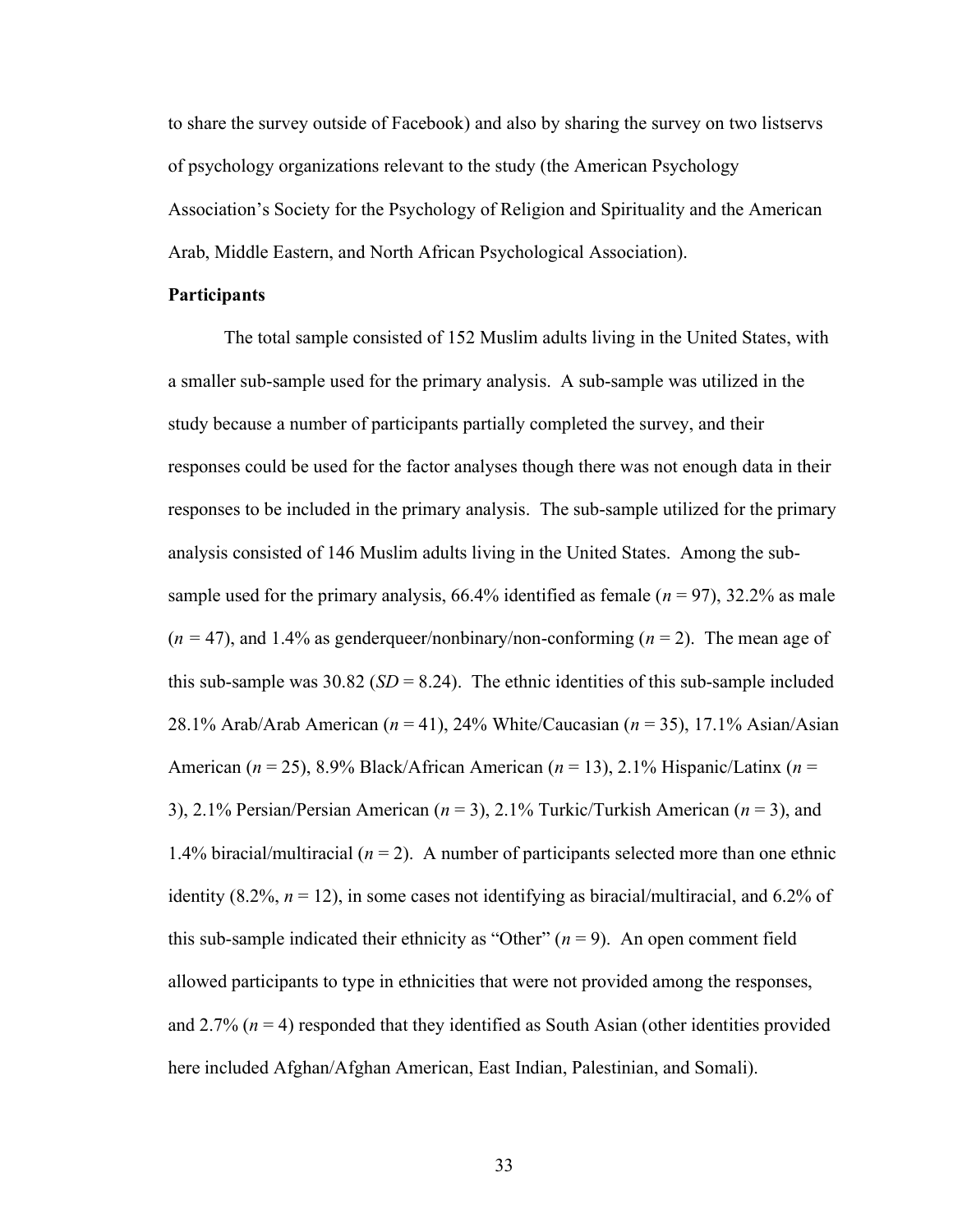Regarding national origin, 72.6% ( $n = 106$ ) indicated being born in the United States and 27.4% ( $n = 40$ ) indicated they were born in another country. Regarding level of education, 47.9% ( $n = 70$ ) reported having a college degree, 42.5% ( $n = 62$ ) reported having a graduate or professional degree, and 9.6% ( $n = 14$ ) reported having a high school degree; no individuals reported having less than a high school degree.

The total sample of 152 Muslim adults living in the United States was used for the factor analyses, and the overall sample included 65.1% who identified as female ( $n = 99$ ), 31.6% as male ( $n = 48$ ), and 1.3% as genderqueer/nonbinary/non-conforming ( $n = 2$ ). The mean age of the total sample was  $30.87$  (SD = 8.16). The ethnic identities of the sample included 27.6% Arab/Arab American ( $n = 41$ ), 23% White/Caucasian ( $n = 35$ ), 16.4% Asian/Asian American ( $n = 25$ ), 8.6% Black/African American ( $n = 13$ ), 2% Hispanic/Latinx ( $n = 3$ ), 2% Persian/Persian American ( $n = 3$ ), 2% Turkic/Turkish American ( $n = 3$ ), and 1.3% biracial/multiracial ( $n = 2$ ). Regarding national origin, 71.1% ( $n = 108$ ) indicated being born in the United States and 27% ( $n = 41$ ) indicated they were born in another country. Regarding level of education,  $46.7\%$  ( $n = 71$ ) reported having a college degree, 42.1% ( $n = 64$ ) reported having a graduate or professional degree, and  $9.2\%$  ( $n = 14$ ) reported having a high school degree; no participants reported having less than a high school degree. Three participants included in the factor analyses did not provide any demographic information.

#### **Procedures**

Data was collected online via a survey hosted on Qualtrics. Participants reached the survey by a web link included in either an email or a web posting. Participants first completed three screening items to ensure they met criteria for the study (these items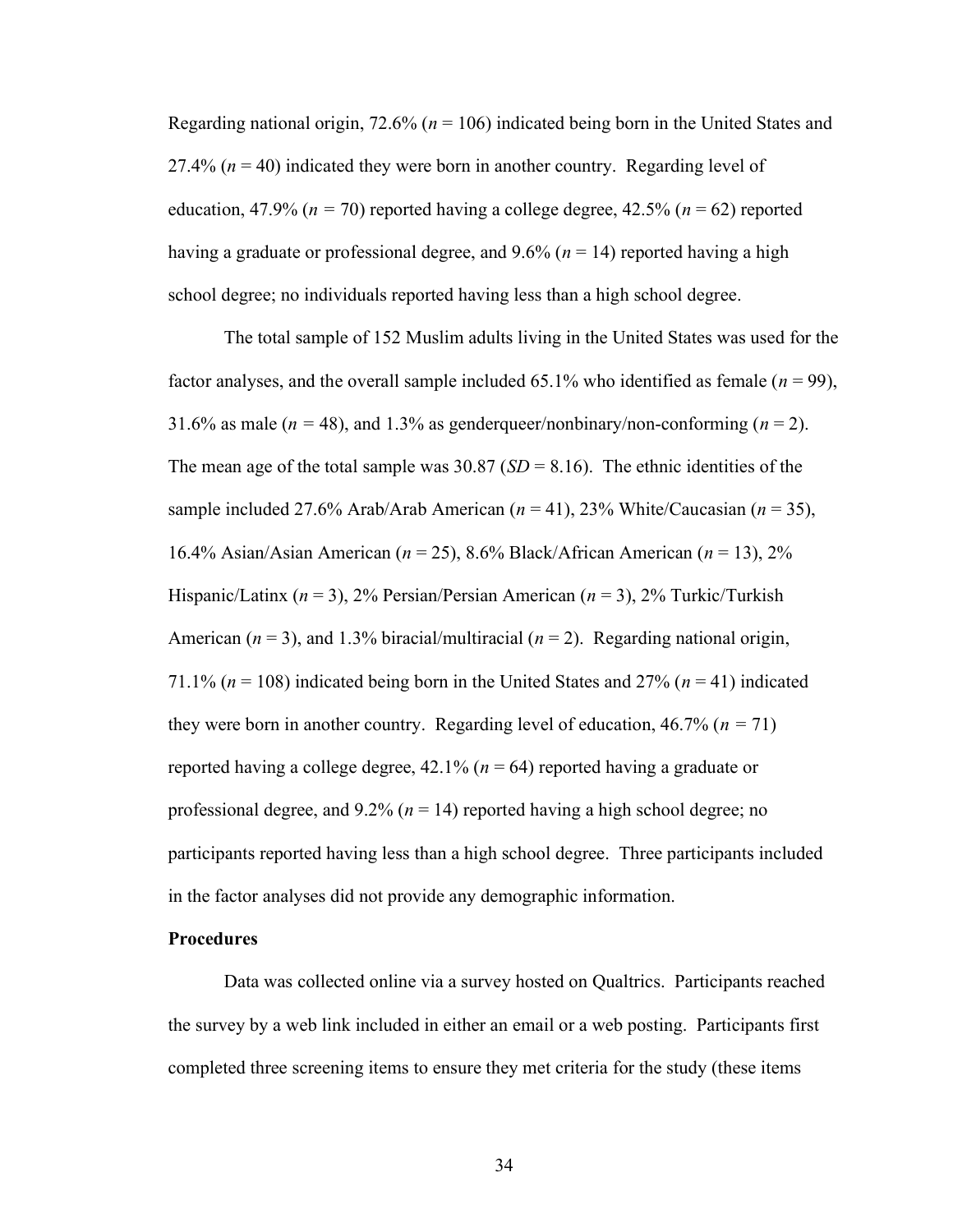asked individuals to indicate their religious identity, their country of residence, and their experiences with offenses based on their religious identity) and a screening item to confirm the participant was a human and not a bot (this item asked for the answer to a simple math problem and used images for the responses rather than text-based responses). Upon answering any of these items in a way suggesting they did not meet study criteria or in which they failed to correctly answer the simple math problem, participants were directed to a message thanking them for their interest in the survey and were not permitted to participate further.

After successfully completing the screening items, participants reviewed an IRBapproved recruitment message with information about the study (described below). Participants then clicked to confirm they understood the details about the study and that they were an adult living in the U.S. who identified as Muslim and had experienced an offense related to being Muslim. The survey was counterbalanced to control for survey effects, with separate blocks consisting of: 1) demographic information items, 2) the implicit theories measure, 3) the religious commitment measure, and 4) items about the offense, including the forgiveness measure. The block with items about the offense also included an item asking participants to recall a past incident in which someone committed an offense against them based on their identity as a Muslim and then write two to three brief sentences describing the offense, for the purpose of increasing its salience before they responded to questions about the offense. Following recommendations on fair payment for MTurk workers (Goodman, 2014), participants on MTurk were paid \$1.00 for completing the survey, a rate which was selected to provide payment roughly equal to the minimum wage in the U.S. Participants completing the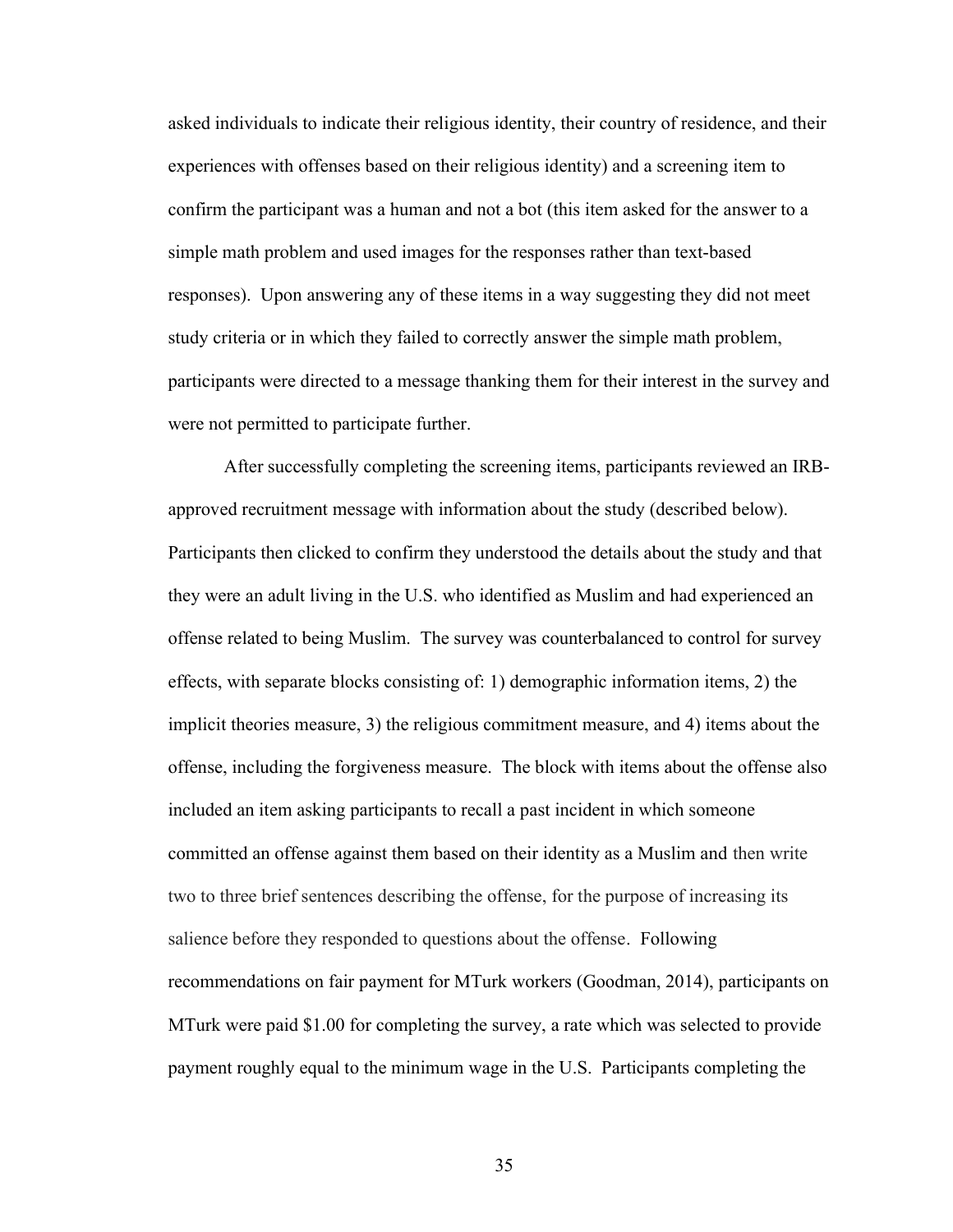survey on MTurk only received payment if they completed all sections of the survey, including the description of the offense they experienced, and their responses did not indicate they responded without effort (i.e., they passed most or all screening items and did not provide a clearly irrelevant response to the item asking for a description of the offense). An option in MTurk that prevents a user from completing the task more than one time with the same MTurk account was also utilized.

The recruitment message described the study inclusion criteria. The recruitment message also included the title of the study, the study purpose, the names of the investigators, IRB contact information for reporting complaints or concerns about the study, risks and benefits for participating (i.e., participation in the study required thinking about an offense they have experienced and that, for those completing the survey on MTurk, the participant benefited through payment), and a statement that minimal personal information would be collected and that all data would be stored on a passwordprotected computer in a locked room.

#### **Measures**

Demographic information – Participants completed several items related to their identities and background. Specifically, the survey asked participants to indicate their age, gender, race/ethnicity, nation of origin (a binary choice of U.S. or other), and education level. These variables were included as controls in the primary analysis as it was expected they may impact an individual's experience with an offense toward their religious identity based on the results of prior research that found differences in perceptions of discrimination among Muslims based on these variables (Hodge et al., 2016; Zainiddinov, 2016). Demographic information also allowed for a description of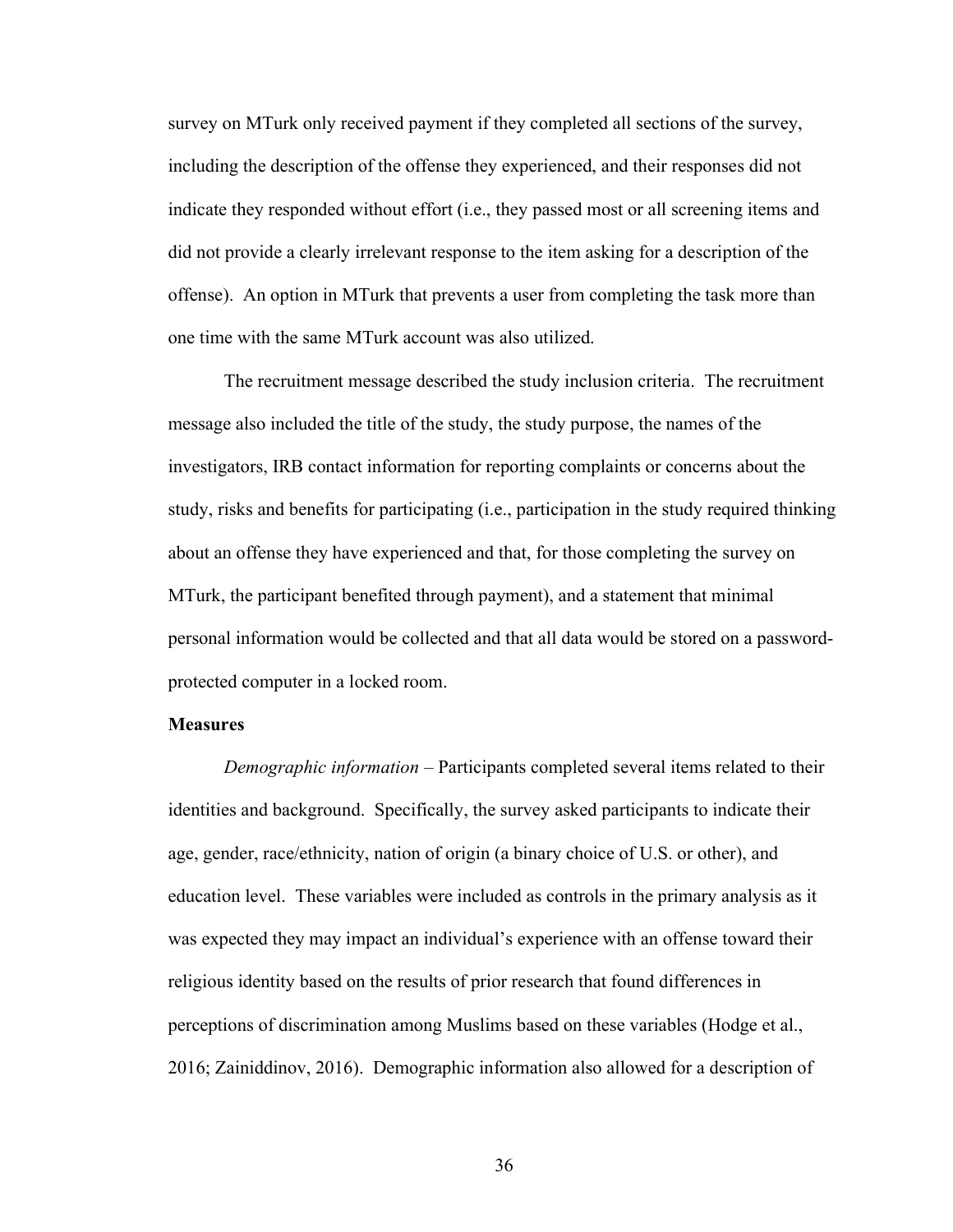the sample so that readers of published results from the study could consider the generalizability of the findings to the Muslim population in the U.S.

Forgiveness – State forgiveness was measured using the Forgiveness Scale (Rye et al., 2001), a 15-item self-report instrument designed to assess forgiveness toward a particular person. This instrument operationalizes forgiveness as letting go of negative emotions, cognitions, and behavior toward an offender, and moving toward positive responses toward that person. The items are measured on a 1-to-5 scale, with 1 representing Strongly Disagree and 5 being Strongly Agree. Eight items on the scale are reverse-coded. There are two subscales on the instrument, Absence of Negative (AN; e.g., "I can't stop thinking about how I was wronged by this person") and Presence of Positive (PP; e.g., "I pray for the person who wronged me"), scores on which reflect absence of negative or presence of positive responses to an offender, respectively. Higher total scores on the measure represent greater forgiveness toward an offender.

Authors of the Forgiveness Scale validated the measure with a sample of college students from a Catholic university, with about two-thirds of the participants identifying as female, about 90% Caucasian, and about 70% Catholic; less than 1% of the sample identified as Muslim. The authors reported that the scores generated from the measure produced Cronbach's alphas of .87 for the total scale score, .86 for the AN subscale score, and .85 for the PP subscale score. The authors also reported results from the factor analytic study supported a two-factor solution, and one item was removed from the scale due to low factor loadings on both factors. The subscale items were determined based on their factor loadings in this model, with 10 items placed in the AN subscale and five in the PP subscale, though one item related to anger had similar loadings on both subscales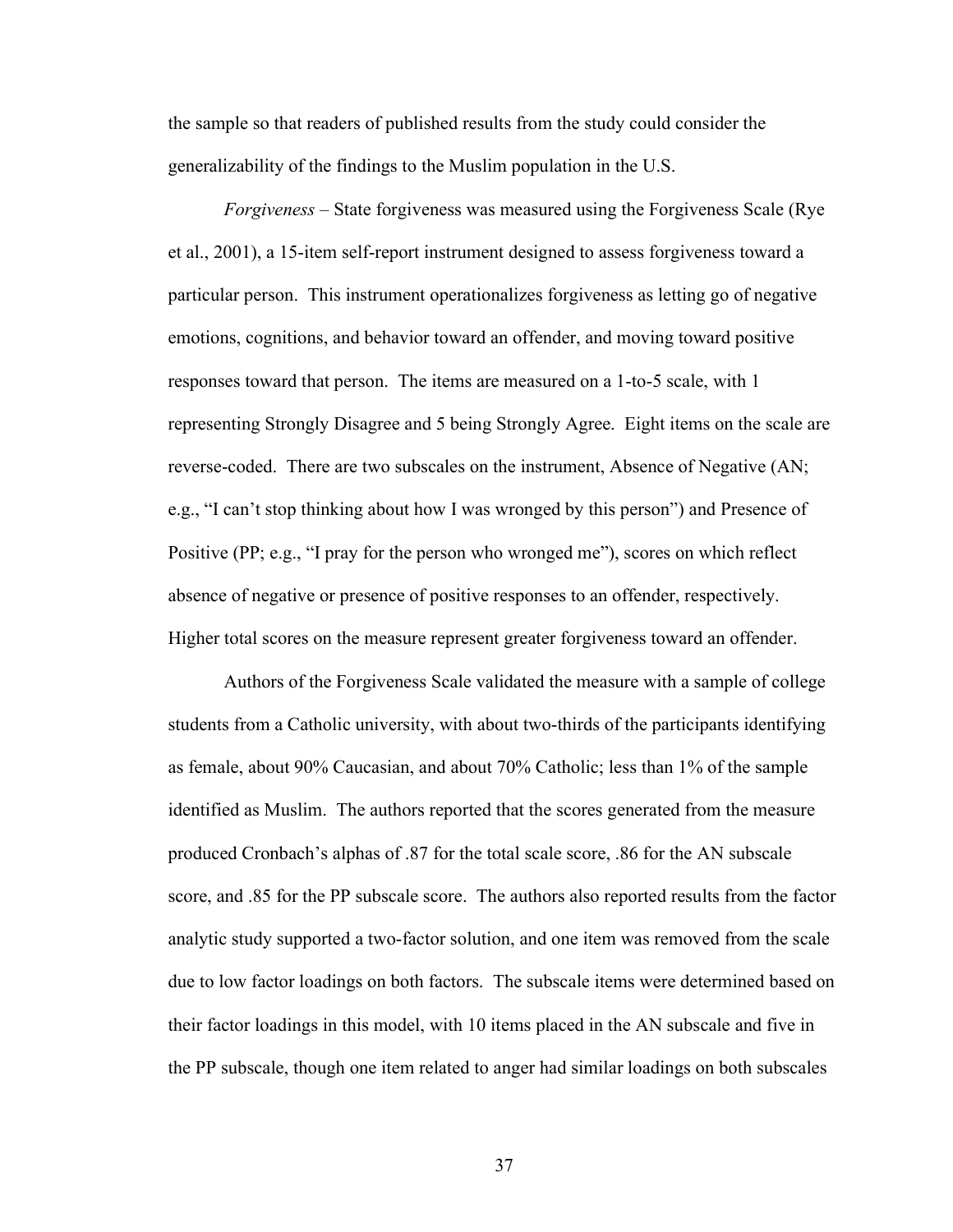and was placed with the subscale that the authors considered to increase conceptual clarity (two other items related to anger also had high loadings on both factors). The authors reported computing test-retest reliability coefficients after administering the measure a second time just more than two weeks after the initial administration, resulting in test-retest reliability coefficients of .80 for the total scale score and .76 for scores from both subscales. The authors reported validity evidence of the scores from the measure's subscales through their positive, significant correlations with other measures of forgiveness (AN,  $r \ge 0.52$ ,  $p < 0.001$ ; PP,  $r \ge 0.53$ ,  $p < 0.001$ ), as well as with measures of religiousness (AN,  $r = .16$ ,  $p < .01$ ; PP,  $r = .29$ ,  $p < .001$ ), hope (AN,  $r = .35$ ,  $p < .001$ ; PP,  $r = .11$ ,  $p < .05$ ), and spiritual well-being (AN,  $r \ge .20$ ,  $p < .001$ ; PP,  $r \ge .21$ ,  $p <$ .001), and through negative, significant correlations with measures of anger (AN,  $r \leq$  -.34,  $p < .001$ ; PP,  $r \le -.13$ ,  $p \le .05$ ). Later studies have demonstrated that scores from the measure show good evidence of reliability and validity, and translations of the measure have been validated for use with diverse populations and cultures (Worthington et al., 2014). For example, in a study based on undergraduate students, Ross and colleagues (2004) found scores from the Forgiveness Scale produced a Cronbach's alpha of .87, and that the scale's scores were significantly positively associated with scores from four other measures of forgiveness of others ( $r \ge 0.31$ ,  $p \le 0.001$ ). In a study based on a sample of adults at workplaces and community groups in England, scores from the Forgiveness Scale produced a Cronbach's alpha of .82 (Maltby, Day, & Barber, 2004). In another study, which was based on adults age 25 to 50 who participated in a forgiveness intervention, researchers used the AN and PP subscales and found the AN subscale scores produced a Cronbach's alpha of .79 and the PP subscale scores produced a Cronbach's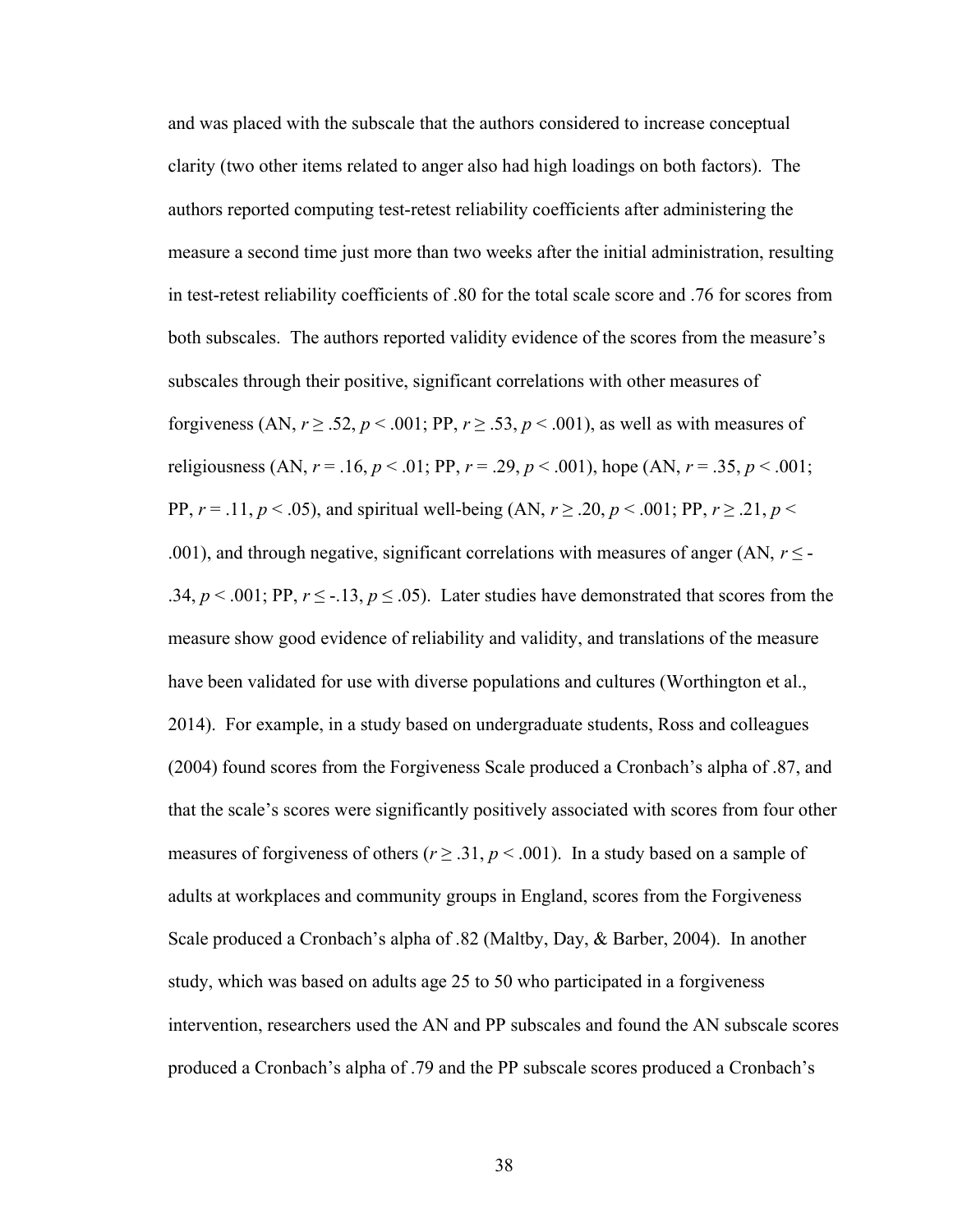alpha of .82 (Harris et al., 2006). The internal consistency reliability coefficient of the Forgiveness Scale scores in this study was .83.

Implicit theories – Participants' implicit theories about people was measured using the "Kind of Person" Implicit Theory Scale (Dweck, 1999). The "Kind of Person" Implicit Theory Scale includes eight items that measure an individual's implicit theories about people's ability to change and grow. The measure has two subscales, one representing a fixed mindset (or entity implicit theory) and the other representing a growth mindset (or incremental implicit theory); each subscale has four items. An example of a fixed mindset item is "The kind of person someone is, is something very basic about them and it can't be changed very much"; an example of a growth mindset item is "Everyone, no matter who they are, can significantly change their basic characteristics". Items are scored on a 6-point scale where 1 is Strongly Agree and 6 is Strongly Disagree, and the growth mindset subscale items are reverse-coded. Subscale scores are calculated by averaging the scores for each item of the subscale; a total growth mindset score is attained by adding together and then averaging the two subscale scores or averaging the scores for all items on the measure. Higher scores indicate a growth mindset, while lower scores indicate a fixed mindset. Scores from the measure have been reported to show high internal consistency reliability with undergraduate students ( $\alpha$  = .93; Levy, Stroessner, & Dweck, 1998), and the test re-test reliability coefficient was .82 over a 1-week period and .71 over a 4-week period (Levy & Dweck, 1997). Of note, the authors of the aforementioned studies did not report information regarding the religious identities of their samples.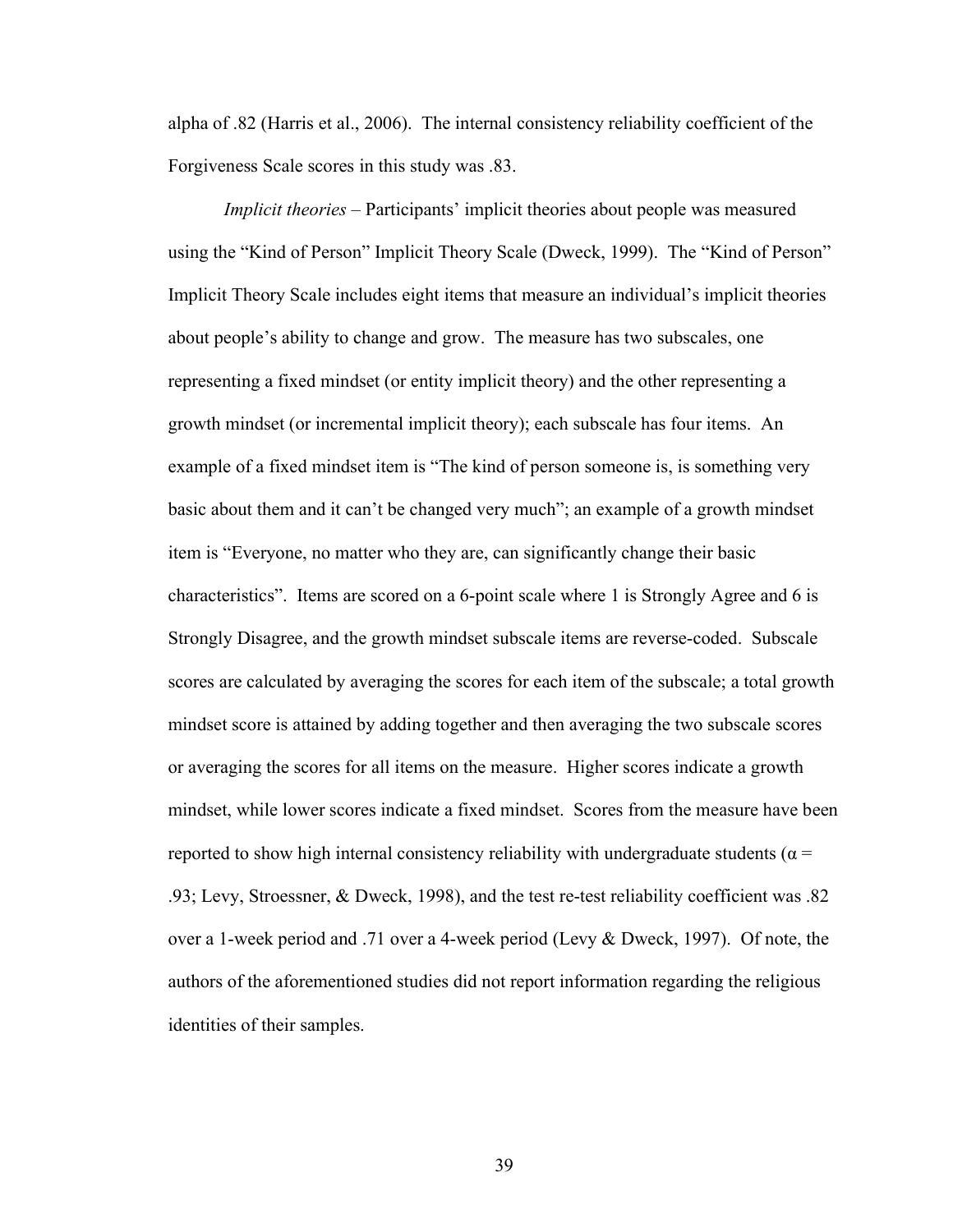The "Kind of Person" Implicit Theory Scale was developed as a more robust version of a shorter measure of implicit theories about people (Dweck et al., 1995a), which consists of three of the items now included in the fixed mindset subscale. Although scores from the longer measure have typically been used as a continuous variable, researchers often discuss the scores as describing two separate groups (Plaks, 2017). With the shorter version of the measure, average scores above 4 indicate someone with an incremental theory and scores below 3 indicate someone holding an entity theory; scores ranging from 3.1 to 3.9 are considered to reflect an individual without a clear implicit theory about people. Researchers have noted that such an artificial categorization of scores from a continuous variable can be problematic. For example, MacCallum and colleagues (2002) pointed out how an individual who scores just above a cutoff value on a measure using a median split such as that used with this scale is treated the same as someone scoring near the maximum value. Given such problems with the categorization of participants as holding an entity theory or incremental theory, the current study did not categorize participants in this way. Dweck and colleagues (1995a) reported that scores from the shorter measure produced internal consistency reliability coefficients ( $\alpha$ ) ranging from .90 to .96, and they found a reliability coefficient of .82 from its scores when it was administered to participants twice over a two-week span. The authors reported results from the validation studies demonstrated the measure's scores were significantly correlated with other measures of implicit theories (e.g., implicit theories of intelligence and implicit theories of morality). The authors also reported that scores from the measure were not significantly correlated with potential confounding variables, including academic aptitude, socially desirable responding, optimism about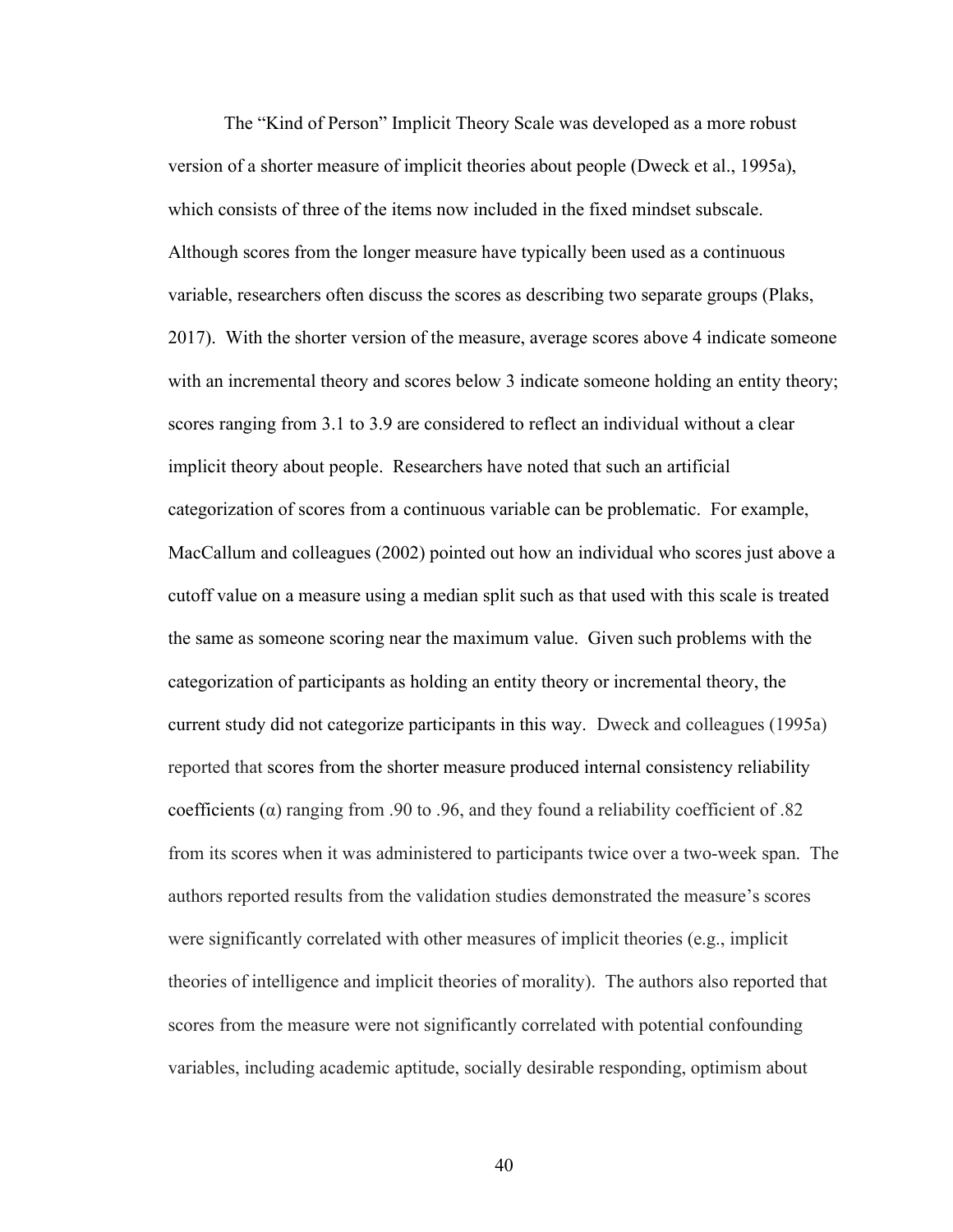human nature, self-esteem, or ideological rigidity or political stance. In this study, internal consistency of the "Kind of Person" Implicit Theory Scale scores was .59.

Religious commitment – Religious commitment was measured using the Religious Commitment Inventory-10 (RCI-10; Worthington et al., 2003), a self-report inventory consisting of two subscales, Intrapersonal Religious Commitment and Interpersonal Religious Commitment, each composed of items related to the role of someone's religion in their life (e.g., "I enjoy spending time with others of my religious affiliation", or "My religious beliefs lie behind my whole approach to life"). Although designed to provide separate measures of intrapersonal religious commitment and interpersonal religious commitment, the authors stated they did not advocate use of subscale scores due to the subscale scores having very high inter-correlations in the validation studies, with the Pearson correlation coefficient ranging from .72 to .86. Items on the RCI-10 are scored on a five-point Likert-type scale, and a sum score is calculated to determine level of religious commitment. Higher sum scores indicate greater religious commitment.

The RCI-10 was adapted from a longer measure of religious commitment with the aim of creating a more concise, psychometrically sound instrument (see Worthington et al., 2003, for a review). The authors validated the measure with samples encompassing diverse religious faiths, including those identifying as nonreligious, though most of the samples identified as Christian (relevant to this study, there were 12 Muslims in one of the validation samples). The authors reported that results from the validation studies for the RCI-10 suggested scores from the measure are reliable, with internal consistency for the full-scale score ranging from .88 to .98. Test-retest reliability coefficients were reported as .87 with a three-week interval, and .84 with a five-month interval. Although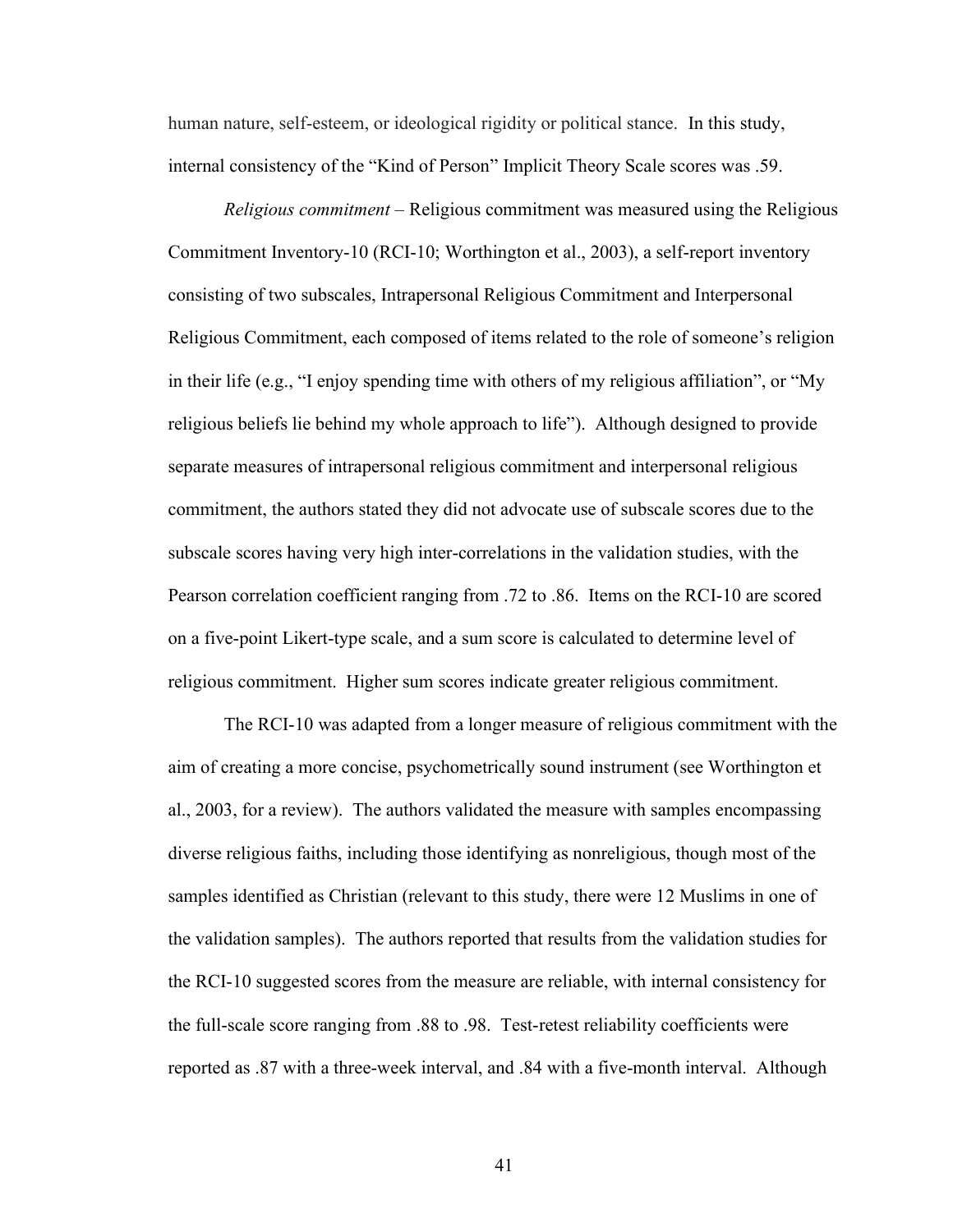there were few Muslims in the samples of the validation studies, researchers in various fields have since reported results from studies including Muslims in which the RCI-10 was used as a measure of religious commitment, with scores from these studies demonstrating good evidence of reliability, with coefficient alphas of at least .88 (e.g., Alaedein-Zawawi, 2015; Ali et al., 2015; Hart & Leach, 2017).

The developers of the RCI-10 reported evidence of validity through its scores being significantly correlated with scores from a single-item measure of participation in religious services ( $r = .75$ ,  $p < .01$ ), a single-item measure of religious commitment ( $r =$ .84,  $p < .01$ ), and a single-item measure of intensity of spirituality ( $r = .74$ ,  $p < .01$ ). The authors also reported evidence of validity in the significant positive correlation of the measure's scores with participants' spontaneously reported religious behaviors in openended responses to a scenario that described the participant returning home and discovering it had been robbed ( $r = .30$ ,  $p < .01$ ). The developers also completed confirmatory factor analyses on correlations of scores from the measure and reported that a two-factor model with correlated errors was a good fit for the data ( $\chi^2$ [33] = 73.03, p < .001, NFI = .95, NNFI = .96, CFI = .97) and that it fit better than did a single-factor model; however, due to the previously noted high correlations between the two factors, the authors advised against use of the sub-scale scores. The internal consistency of the RCI-10 scores in this study was .90.

Items about offense – Consistent with other studies of forgiveness, several singleitem measures were used to better understand—and control for—variables related to the offense experienced by participants. One of these items asked participants to indicate how much hurt they experienced as they thought about the offense, on a five-point scale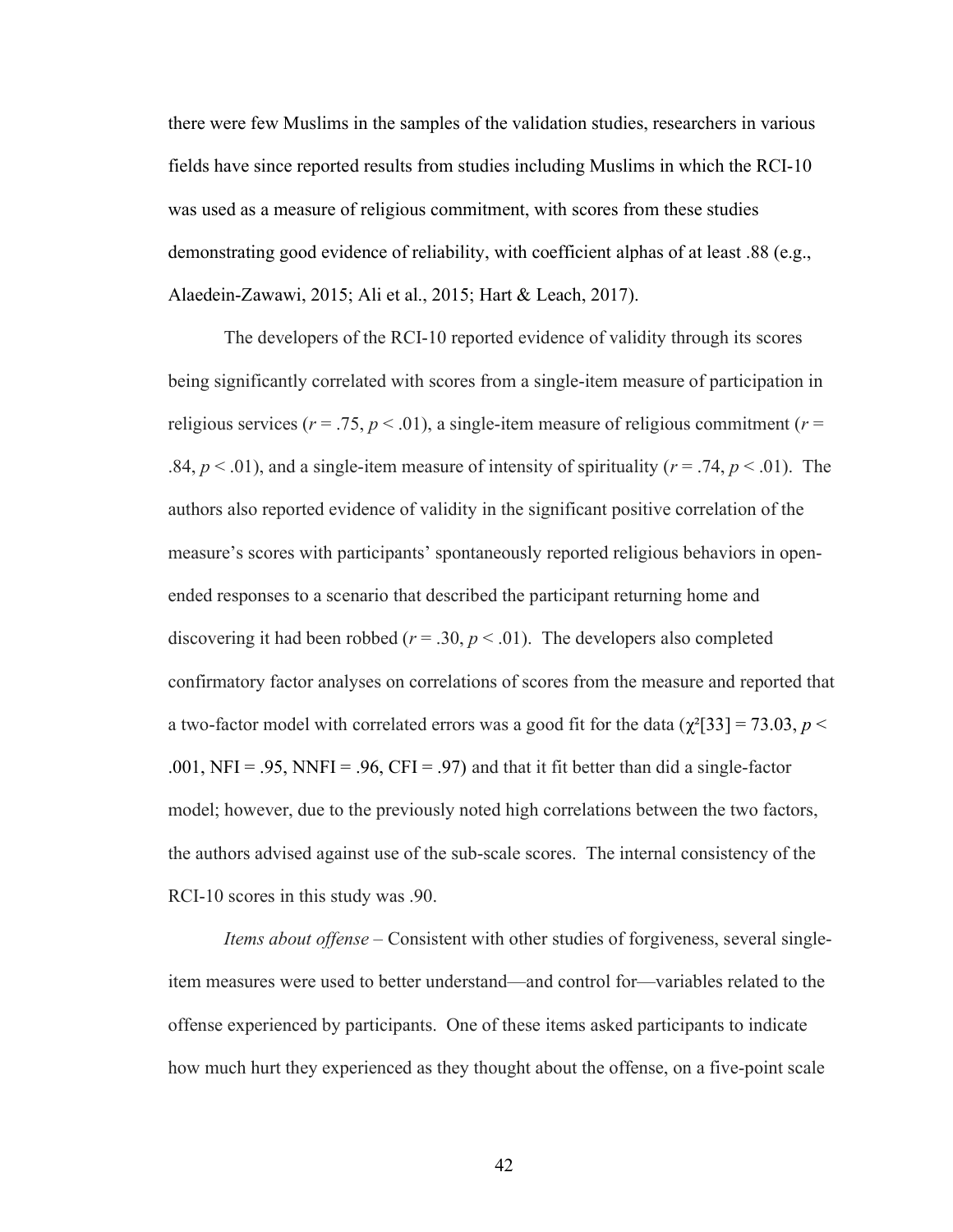$(1 = No$  hurt,  $5 = Extremely$  hurt). Another item asked participants to indicate how likely they believed the offender was to commit other offenses of this kind  $(1 = Not at all likely,$  $5 =$  Very likely), which was intended to account for the fact that Islam does not promote forgiving an individual if it is expected they will continue to do harm (Abu-Nimer  $\&$ Nasser, 2013). Finally, an item asked participants to estimate how long ago the offense occurred ("Within the past month," "1-6 months," "6-12 months," "More than one year").

Screening items – The survey included several items at different points designed to detect participants who did not complete the survey with sufficient effort, following recommendations for data screening (DeSimone, Harms, & DeSimone, 2015). Specifically, the survey included items that directed participants to select a specific answer option or that have only one clearly correct answer (e.g., "Please select Disagree below") and an item that asked them whether they had answered items without reading them. Incorrect answers on these items suggest individuals may not have been reading the survey items carefully. Additionally, one item was included that asked participants to identify which of the responses was not a pillar of Islam. This item was included both as an indication of attention as well as to identify participants who may have speciously reported identifying as Muslims.

#### Data analysis

After completing data collection, data analysis started by reviewing the data to determine cases to remove due to not representing the population of interest, per Field (2009). There were two separate sets of data to review: One from individuals who participated via MTurk and a second for all other participants. The MTurk data had its own data set because the survey used with MTurk participants featured a unique feature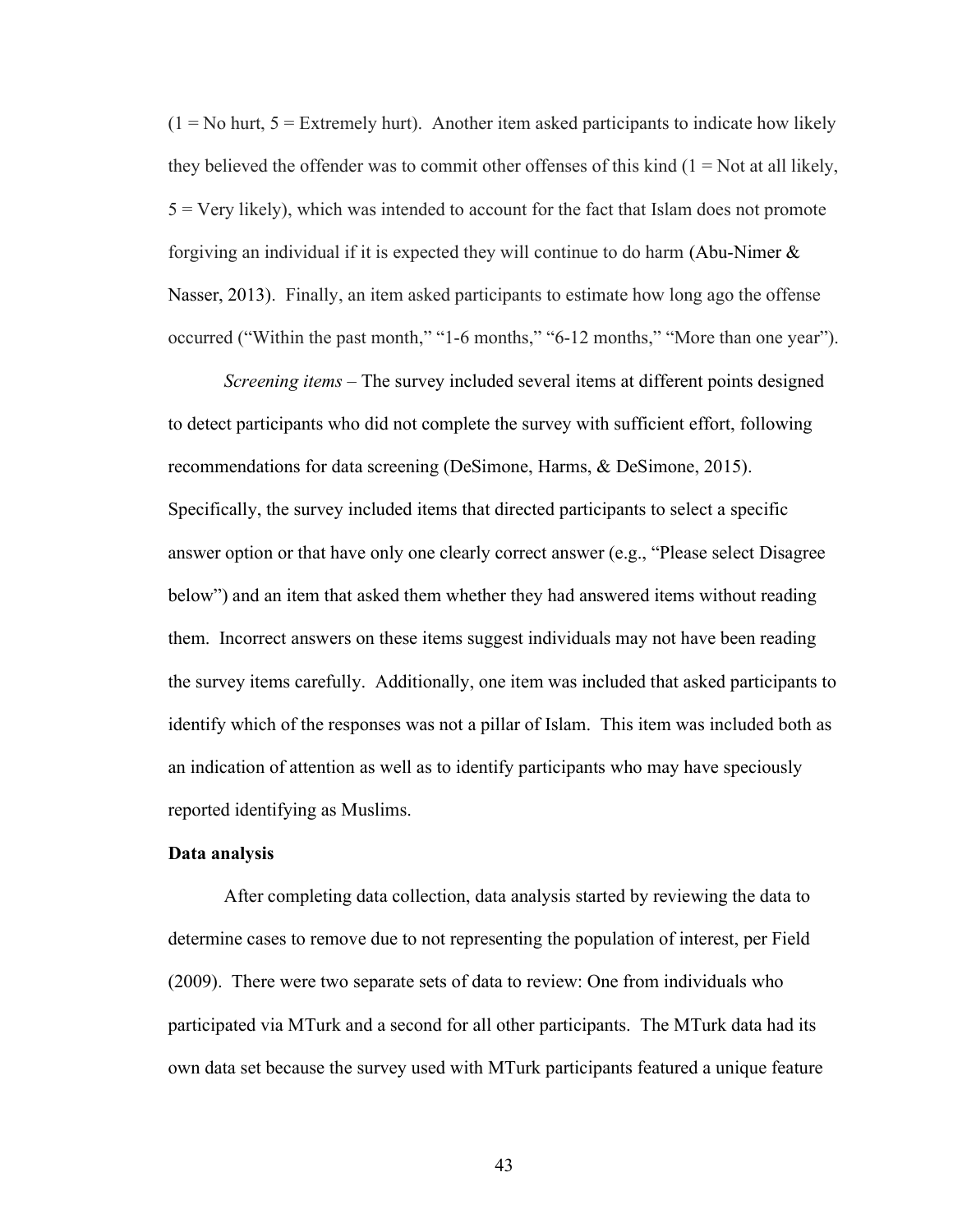at the end in which these participants received an identifier that was used to verify their completion of the survey for payment in MTurk.

Among the MTurk data, any responses that did not receive payment at the time of completion of the survey were excluded from the analysis. Among MTurk responses that received payment, responses were excluded for several reasons. First, responses were excluded from the analysis if the response shared the same Internet Protocol (IP) address as another response in which the participant did not pass the screening items (e.g., if a participant failed to enter the survey due to not identifying as Muslim in the screening items and then returned and answered the screening items correctly and then finished the survey for payment;  $n = 9$ ). These responses were removed because the response behavior suggested the participant may have been deceptive after initially failing to pass the screening criteria in order to receive payment. Second, a few responses  $(n = 3)$  were excluded that selected at the end of the survey wishing to withdraw from the study. Third, IP addresses were examined to determine whether any participants completed the full survey more than one time, and two such cases were found with completed surveys that had the same demographic information; in these instances, the second cases were excluded from the analyses. Finally, the narrative responses to the item prompting participants to describe the offense they experienced were reviewed, and cases were excluded in which the participants provided a response that was irrelevant to the prompt, nonsensical, or indicated in some way that the individual misunderstood the instructions  $(n = 7)$ .

Among the data collected from other sources, responses were first examined to identify any cases sharing an IP address, and two pairs of responses sharing an IP address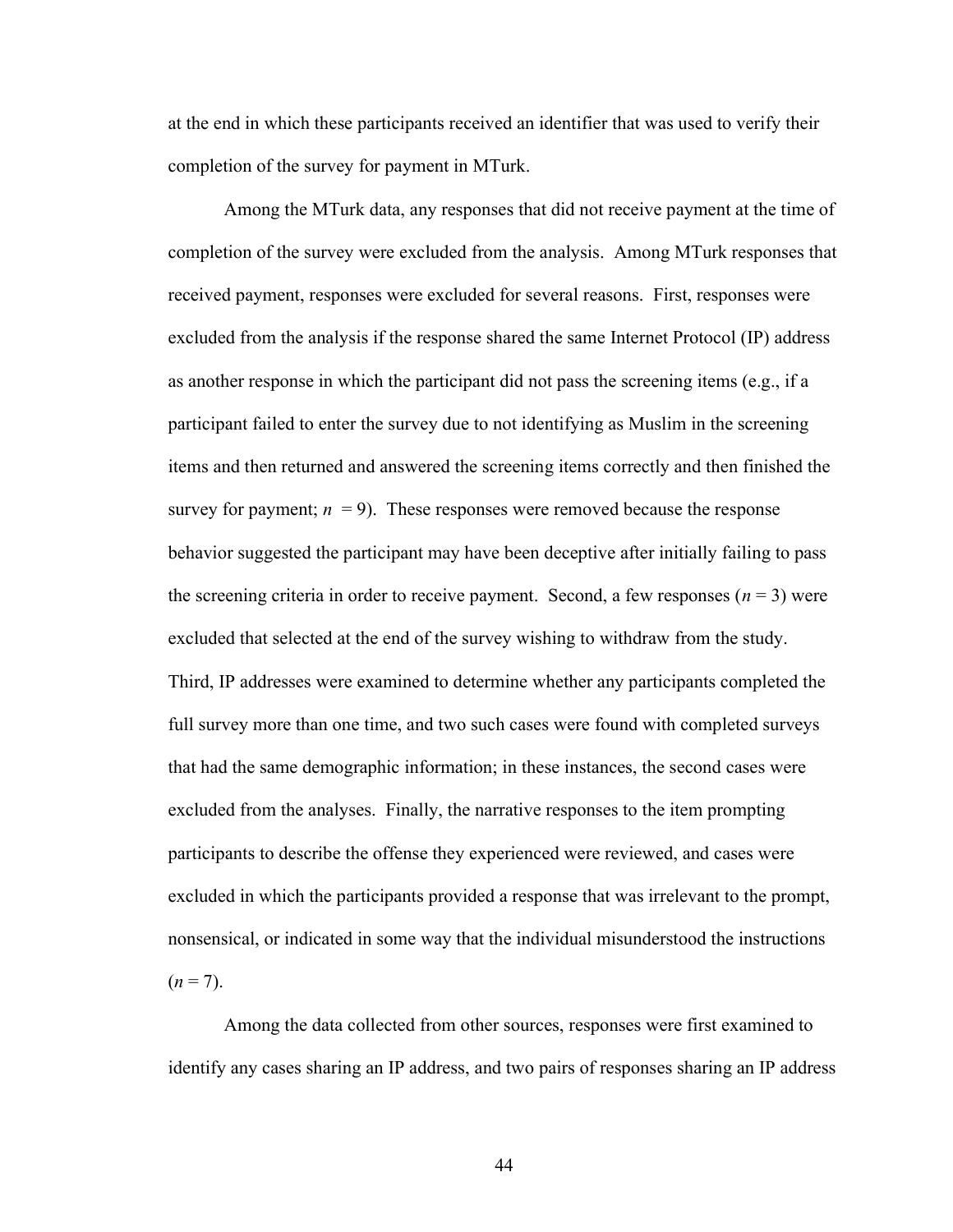were identified. One of these pairs included two incomplete responses and was excluded due to the responses being incomplete. The second of these pairs included two fully complete responses that had the same demographic information on both responses, and due to the evidence that these responses may have come from the same individual, the second of these responses was excluded from the analyses. Next, one response was removed that was completed by an individual who indicated they were not an adult. Finally, the narrative responses to the item prompting participants to describe the offense they experienced were reviewed, and one case was excluded in which the participant provided an irrelevant response.

 After these initial steps, cases among both datasets were examined in which participants provided incorrect responses to the attention items. First, in response to critical feedback from some participants about the item assessing participants' knowledge of the pillars of Islam, cases in which this was the only attention item missed were not excluded (the specific feedback came from participants who stated that this item was problematic because it used the Arabic terms for the pillars and not all Muslims would know the Arabic terms). Next, the remaining cases with incorrect responses to attention items were examined using a threshold for removal of more than one missed attention item. Using this criterion, a few cases were removed that missed more than one attention item  $(n = 3)$ .

 The two data sets were then merged and prepared the data for analysis using SPSS Statistics V22. Next, the variables were coded and dummy-coded as necessary for analysis, including reverse-scoring for the Forgiveness Scale and the Implicit Theory Scale scores. For the ethnicity variable, because participants were able to select multiple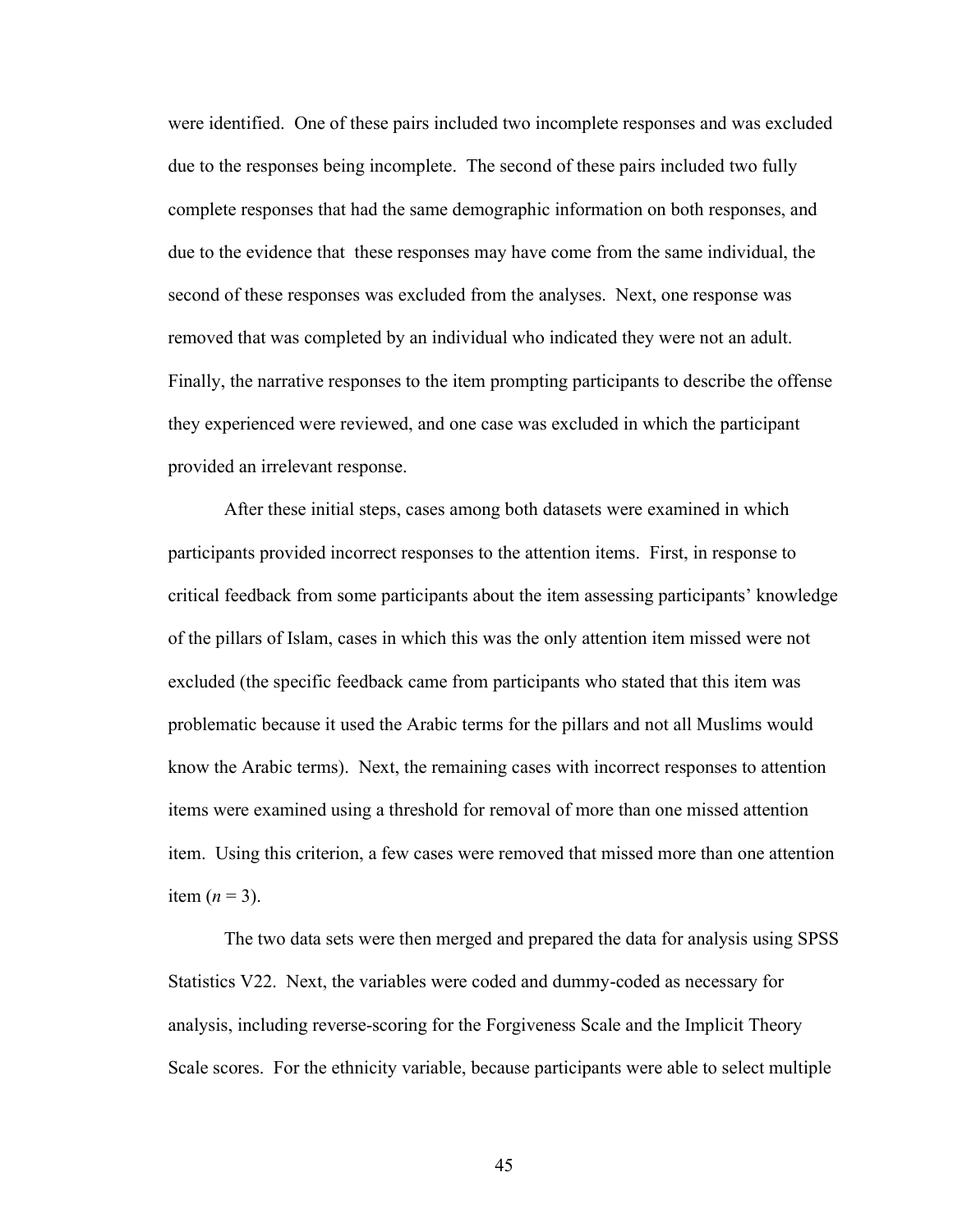ethnicities, any responses that selected more than one ethnicity were coded as "multiracial/biracial". After coding variables, cases were examined for missing data. Per Osborne (2010), patterns indicating missing data related to a specific sub-group within the sample were assessed by dummy-coding a variable for missing data and examining correlations between this variable and the variables of interest. No significant correlations were found between the dummy-coded variable for missing data and the variables of interest. Following recommendations for handling data for that are missing cases (Kelley & Maxwell, 2010; Schlomer, Bauman, & Card, 2010), multiple imputation was used to replace missing cases.

 After performing multiple imputation, total scores were computed for the Forgiveness Scale, Implicit Theory Scale, and RCI-10. Descriptive statistics and frequencies were run on the data. Cronbach's alpha of the scores from the Forgiveness Scale, Implicit Theory Scale, and RCI-10 were computed to examine internal consistency.

The primary analysis examined the relationship between two independent variables (religious commitment, implicit theories about people) and one dependent variable (forgiveness). Specifically, the primary analysis sought evidence that the participant's religious commitment was related to their forgiveness for an offense based on their identity as a Muslim, and that their implicit theory about people moderated that relationship, while controlling for how hurt the individual felt about the offense, how likely they believed the offender was to repeat a similar offense, how long ago the offense occurred, and the individual's age, gender, race/ethnicity, nation of origin (U.S. or other), and education level. Multiple regression was chosen for this analysis as it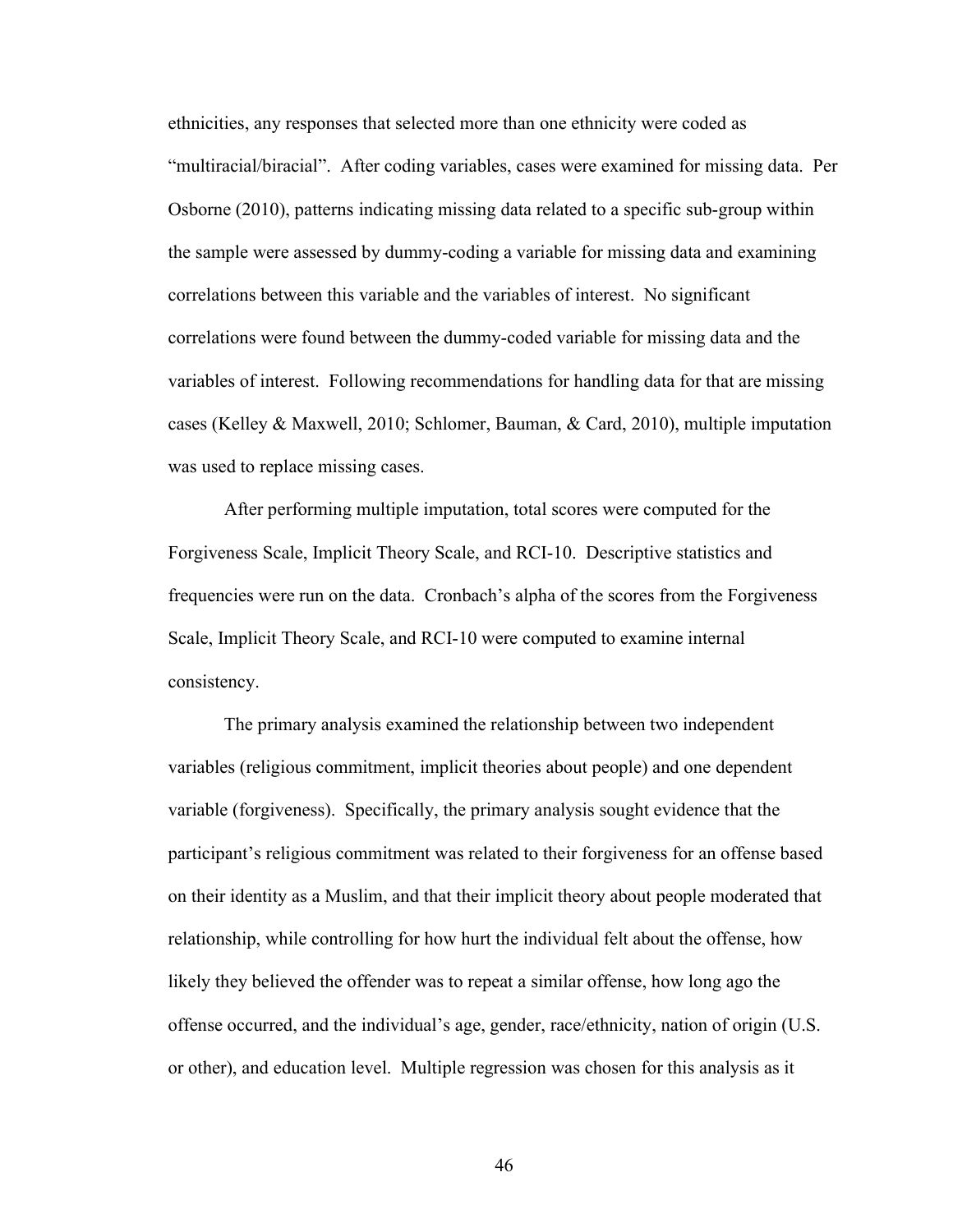allows for explaining or predicting the relationship between a dependent variable and multiple predictors (Pituch & Stevens, 2016), and it is appropriate for testing moderated effects (Kelley & Maxwell, 2010).

Prior to running the multiple regression analysis, the data was prepared for analysis by mean-centering the independent variable total scores, assessing for outliers, and checking for violations of multiple linear regression assumptions. First, because the analysis examined a moderation effect, mean-centering was performed on the scores for the RCI-10 and Implicit Theory Scale to account for the fact that the coefficients for these variables are conditional rather than the main effects (Kelley & Maxwell, 2010). After mean-centering, the means of the mean-centered RCI-10 and Implicit Theory Scale scores were examined to confirm both equaled zero, per Field (2019). Next, a variable representing the interaction between the mean-centered RCI-10 and Implicit Theory Scale scores was computed.

After preparing variables to assess for a moderation effect, the fit of the model to the data was assessed by examining for outliers and influential cases. To assess for outliers, which can bias the model by affecting the estimated regression coefficient values, the standardized residuals were examined for any scores with absolute values greater than three (Field, 2009) and found one such case, which was subsequently removed. Then, the standardized residuals were reviewed to determine whether more than 1% of the standardized residuals had absolute values greater than 2.5 or whether more than 5% had absolute values greater than 2, as either instance would be evidence that the model was a poor fit for the data (Field, 2009). No other cases were found with standardized residuals that had absolute values greater than 2.5 beyond the case removed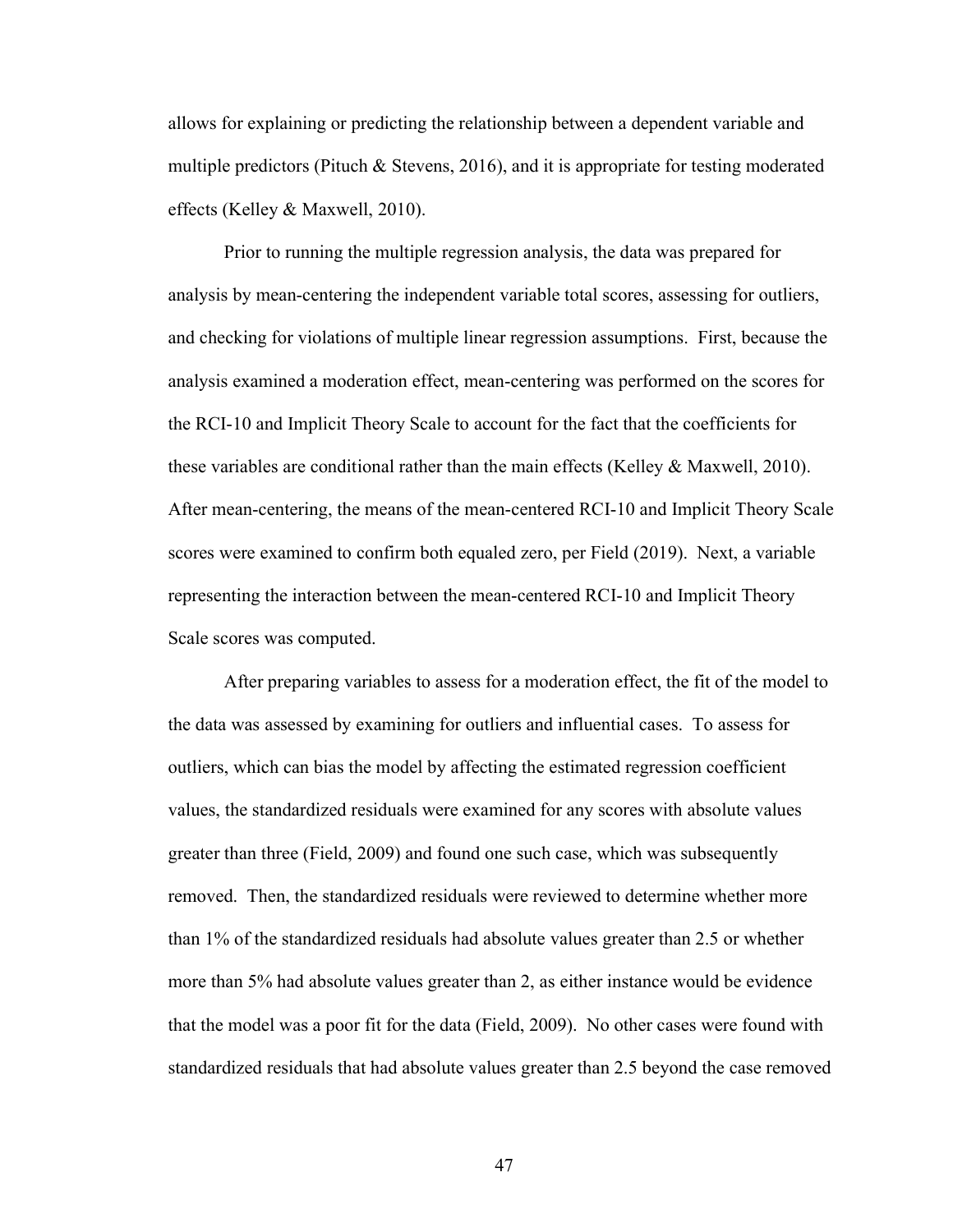that had an absolute value greater than three and three other cases with standardized residuals that had absolute values greater than 2, which was below the 5% mark. Thus, there was no evidence based on this assessment indicating the model did not fit the data. To assess for influential cases, Cook's distance scores were examined for any values greater than one, which suggests a case with concerning influence on the model (Field, 2009); no cases had Cook's distance values greater than one.

After assessing for outliers and influential cases, the data were reviewed to determine whether it met the assumptions of a multiple regression analysis. First, regarding the assumption that the predictors have variation in their scores (Field, 2009), descriptive statistics for the scores of the RCI-10, the Implicit Theories Scale, and the control variables were reviewed, and none of their variances equaled zero, indicating this assumption was met. Next, the assumption that multicollinearity did not exist among scores from the predictor variables was assessed by examining the variance inflation factor (VIF) values, all of which were well below 10, suggesting no concerns with multicollinearity (Myers, 1990). To assess the assumption of homoscedasticity, a scatterplot of the residuals was examined, and it showed a random collection of data points around zero rather than a "funnel," which indicates this assumption was met (Field, 2009). Multiple regression also assumes independence of error terms, which was assessed through the Durbin-Watson statistic. The value of the Durbin-Watson statistic was 1.70, indicating the data met the assumption of independent error terms. The assumption of normal error distributions was assessed by examining the histogram and P-P plots of the residuals for the data, which showed a normal distribution and a straight line, respectively, indicating this assumption was met (Field, 2009). Another assumption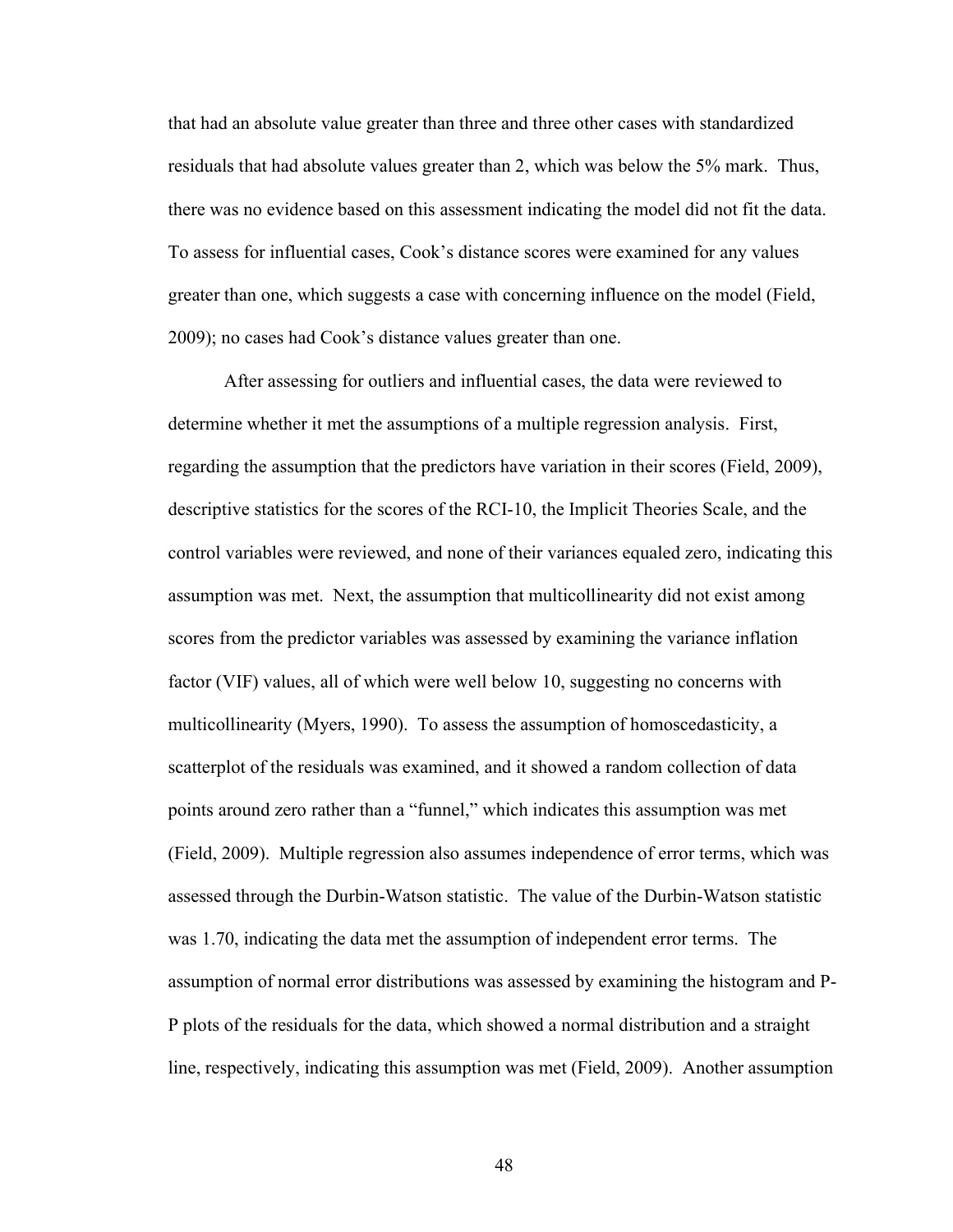of multiple regression is independence of cases; as noted above, cases sharing the same IP address were removed if they reported the same demographic information, and this step should have removed any surveys repeated by the same individual. Finally, the assumption of linearity in the relationship between the predictor variable and the outcome variable was examined through assessing the scatterplots, which supported the assumption of linearity as the plot was not curvilinear (Field, 2009).

When running the multiple regression analysis, hierarchical multiple regression was used, entering the covariates (how hurt the individual felt as they thought about the offense, how likely they believed the offender was to repeat a similar offense, how long ago the offense occurred, and the individual's age, gender, race/ethnicity, nation of origin, and education level) first. Next, the mean-centered religious commitment and implicit person theory scores were entered. In the final block, the interaction between religious commitment and implicit person theory scores was entered, representing the moderation effect. After running the analysis, the model summary was examined to determine how well each variable predicted forgiveness. Predictors with significant  $F$ changes indicate a significant relationship with forgiveness, and  $R^2$  is a measure of how much variability in forgiveness is accounted for by the respective predictor. To assess for the presence of a moderation effect, the results were examined for a significant  $F$  change with the interaction variable of religious commitment and implicit theory.

To address the third research question of the study, exploratory factor analyses were conducted on the scores of the Forgiveness Scale and the Implicit Theory Scale. The factor analyses were conducted on the scores from these measures as both have limited—or no prior published—data on their use with Muslims. A principal component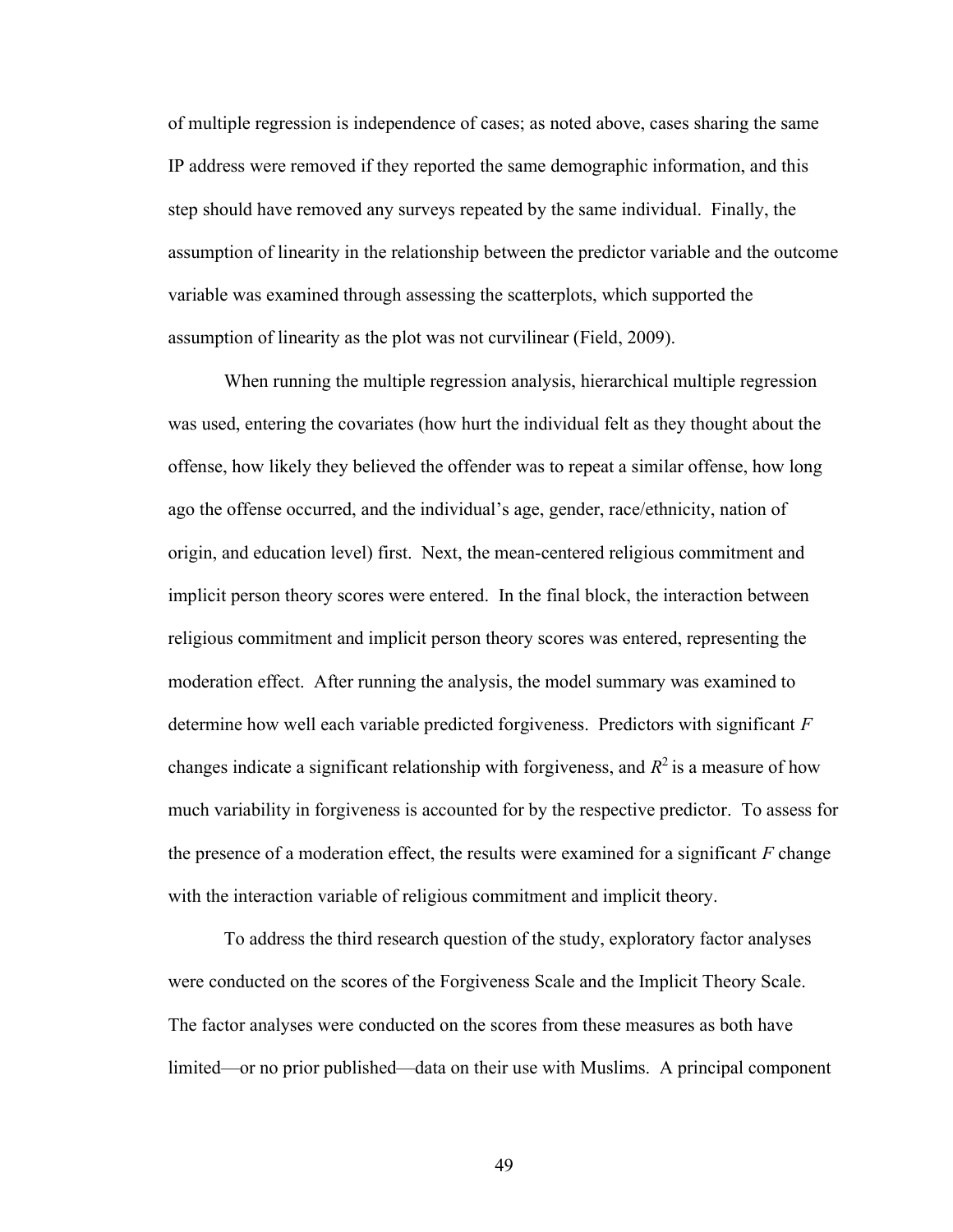factor analysis with orthogonal (Varimax) rotation was computed on correlations of scores from the Forgiveness Scale, which is consistent with factor analyses completed with this measure in prior research, including the initial study in which the measure was developed (Rye et al., 2001). Although the eight-item version of the Implicit Theory Scale has been used in many studies since its development (e.g., Braddy, Sturm, Atwater, Smither, & Fleenor, 2013; Heslin, Latham, & VandeWalle, 2005; Heslin & Vandewalle, 2011; Heslin, Vandewalle, & Latham, 2006; Plaks, Grant, & Dweck, 2005), researchers have not previously conducted exploratory factor analyses on correlations of scores from this version of the measure. The only published study to include factor analysis on correlations of scores from the eight-item version of the measure known to this researcher is Hughes' (2015) study, in which confirmatory factor analysis was completed with correlations of scores from the measure with a sample of ethnically diverse university students (i.e., 54% Hispanic, 36.5% Caucasian, and 9.5% identified as either African American, Native American, or Asian). Notably, the developers of the measure reported not conducting factor analysis with the earlier, three-item version of the measure (Dweck et al., 1995a); however, researchers in a later study reported completing exploratory factor analysis on correlations of scores from the briefer, three-item version using principal axis factoring, extracting with both oblique (Promax) and orthogonal (Varimax) rotations (Schroder, Dawood, Yalch, Donnellan, & Moser, 2015). Following this prior research on the briefer version of the measure, which shares three of the items included in the extended measure, the current study examined correlations of scores from the Implicit Theory Scale using principal axis factor analysis. Although Schroder and colleagues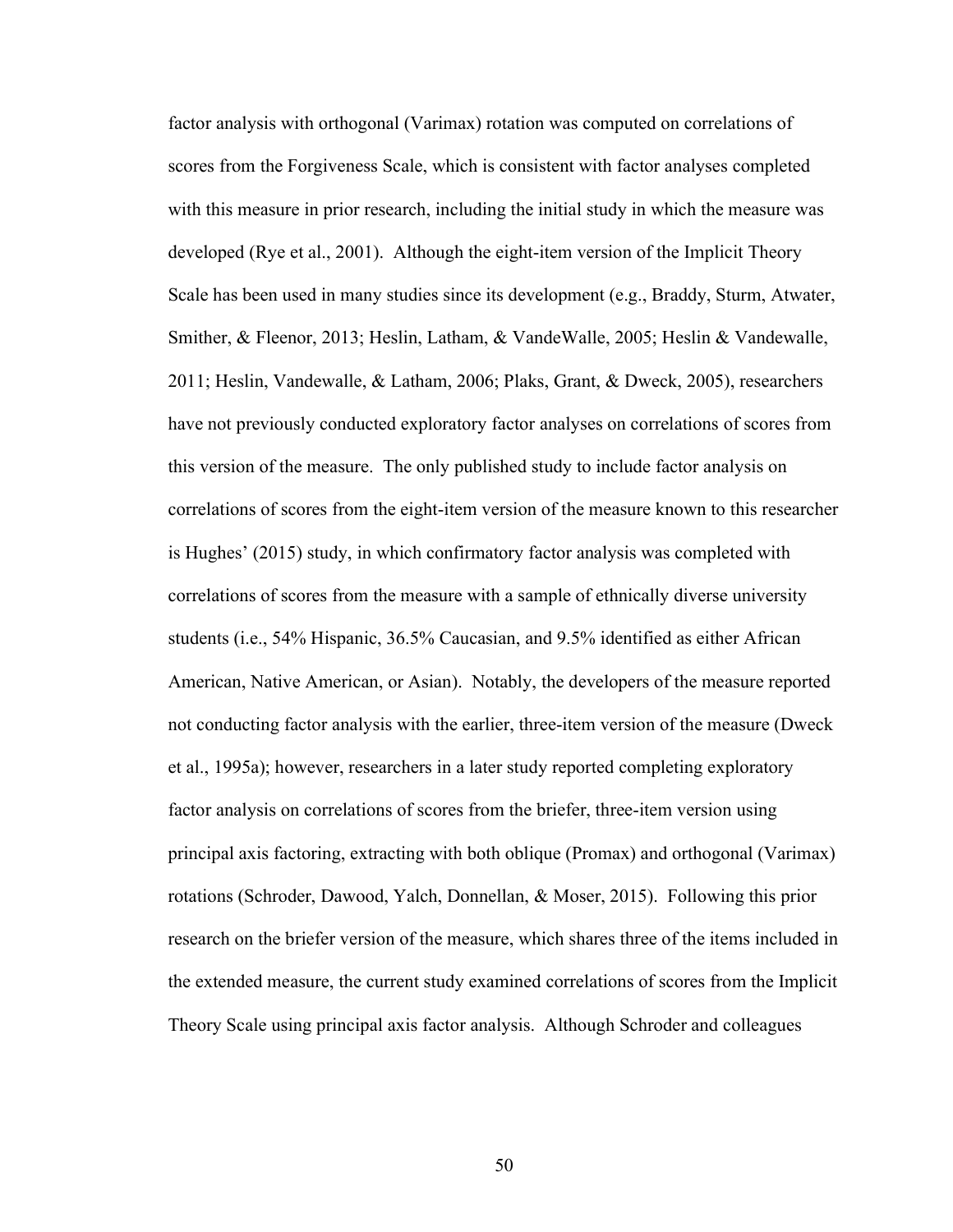(2015) reported results from both oblique and orthogonal rotations, only results from an orthogonal (Varimax) rotation are reported in this study.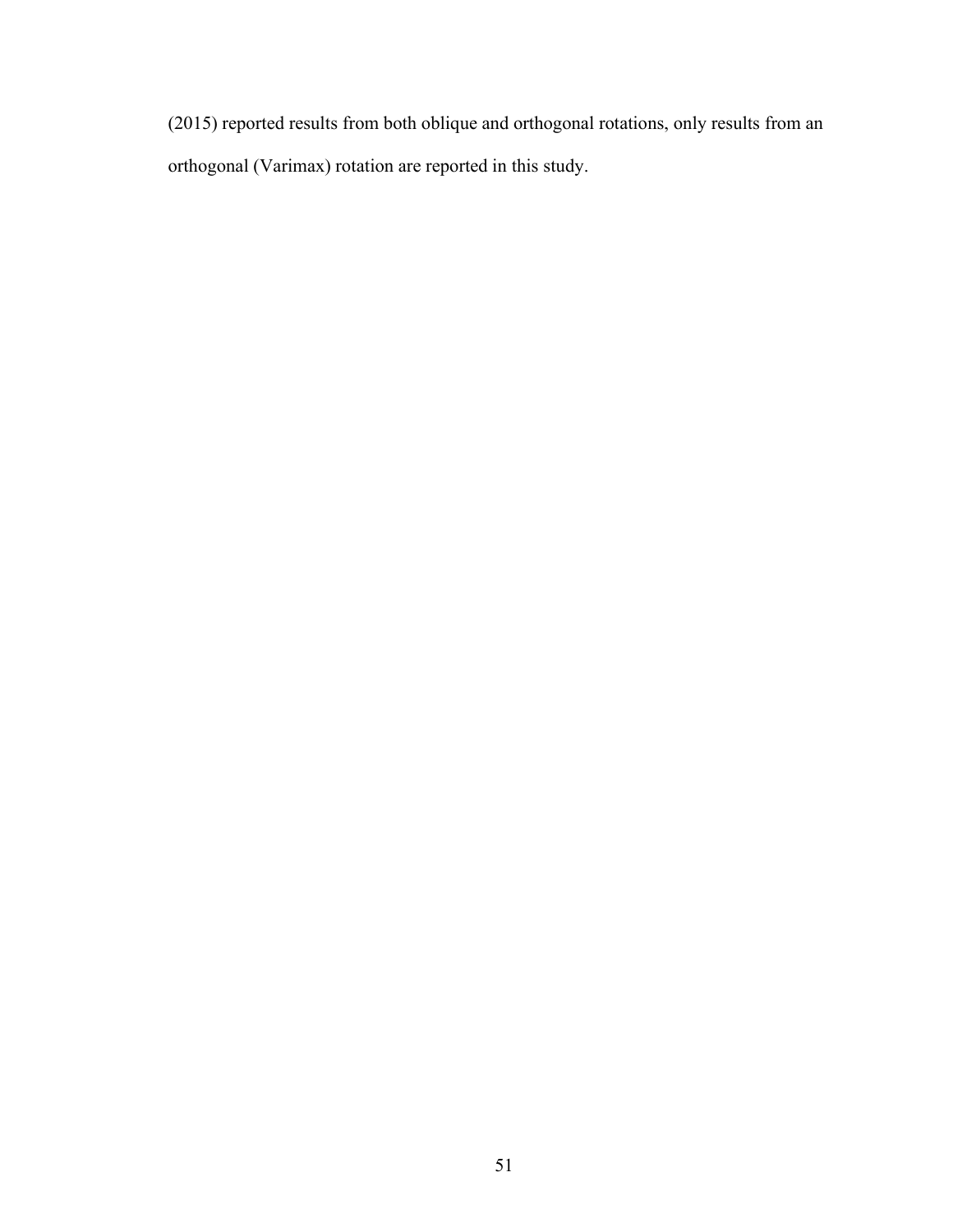# CHAPTER 3

#### RESULTS

#### Descriptive statistics and correlations

 Table 1 presents means, standard deviations, and intercorrelations of the composite scores for the measures of forgiveness, religious commitment, and implicit theories, as well as items about the offense. The mean score for forgiveness was 55.14  $(SD = 9.64)$ , which indicates a moderate amount of forgiveness reported by the sample, considering that the maximum score on the scale is 75 (scores ranged from 28 to 75). In the initial validation study of the Forgiveness Scale, which was based on a sample of undergraduate students at a Catholic university in the U.S. (not all participants identified as Catholic) who had experienced a variety of offenses that ranged from feeling let down by a friend or family member to sexual assault (the researchers did not screen participants for specific offenses), researchers reported only mean scores for the subscales (AN, 36.6,  $SD = 7.8$ ; PP, 16.7,  $SD = 4.4$ ). In a study of Muslims in Indonesia, Razak and colleagues (2020, October) reported a mean total scale score of 38.7 ( $SD = 5.9$ ), though the authors did not report the nature of the offense for which participants were reporting forgiveness.

The mean score for religious commitment in the current study was  $36.12$  (SD = 9.39) out of a maximum score of 50 on the scale, indicating the sample was somewhat to moderately committed to their religion (scores ranged from 11 to 50). In the initial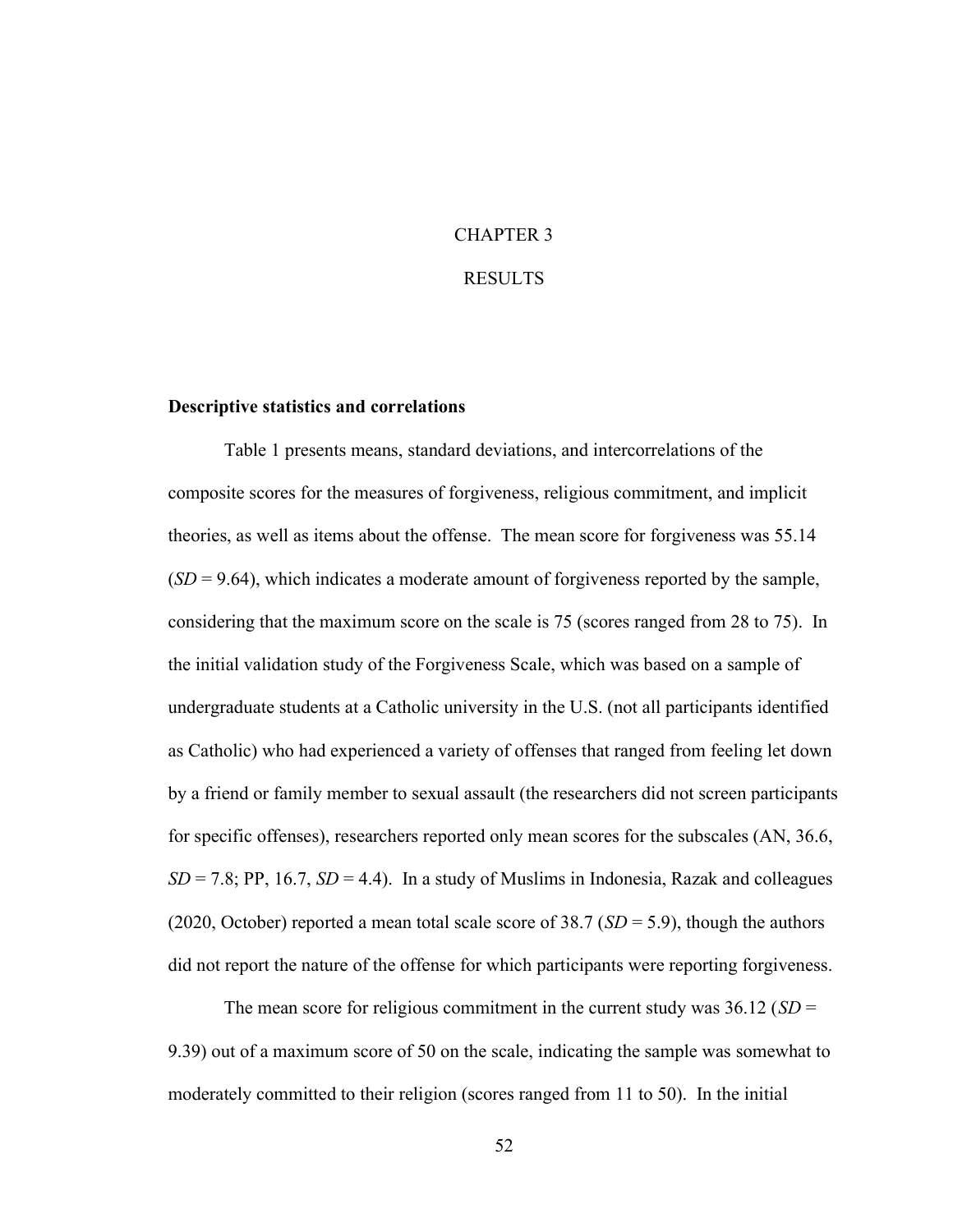validation studies of the RCI-10, researchers reported a mean score of 22.8 ( $SD = 10.5$ ) with a sample of undergraduate students at a large urban university in the U.S. that included both religious and nonreligious individuals (there were 12 individuals in this sample who identified as Muslims, and they had a mean score of 29.7,  $SD = 15.1$ ). In a later study with a sample of college students in Jordan who identified as Muslims, Alaedein-Zawawi (2015) reported a mean score of 32.34 ( $SD = 3.76$ ) on an Arabic version of the RCI-10.

The mean score for implicit theories in the current study was  $29.76$  (SD = 5.59), or 3.72 if computed as an item-mean score rather than a mean of the sum score (the mean score for this measure is often reported this way as it is used to categorize individuals as holding either entity or incremental beliefs, as noted previously, though a sum score was used in this study as the variable was not used to categorize participants). This score indicates the sample somewhat leaned toward an incremental implicit theory about others (scores ranged from 11 to 41). In the development of the original, three-item measure, the authors reported mean scores for the Implicit Theories Scale ranging from 3.11 ( $SD =$ 1.27) to 3.81  $(SD = 1.28)$  across four studies (Dweck et al., 1995a). There are no known prior studies that have used the eight-item version of the Implicit Theories Scale with a sample of Muslims to use as a basis of comparison, and the mean score from the measure is sometimes not reported (presumably because the measure is at times used to categorize individuals as holding either entity or incremental beliefs). However, in organizational research the eight-item version of the measure has been used in several studies in which researchers have reported mean scores ranging from 3.17 ( $SD = .96$ ) to 3.89 ( $SD = .98$ ) in samples of organization managers (e.g., Heslin et al., 2006). The mean score for hurt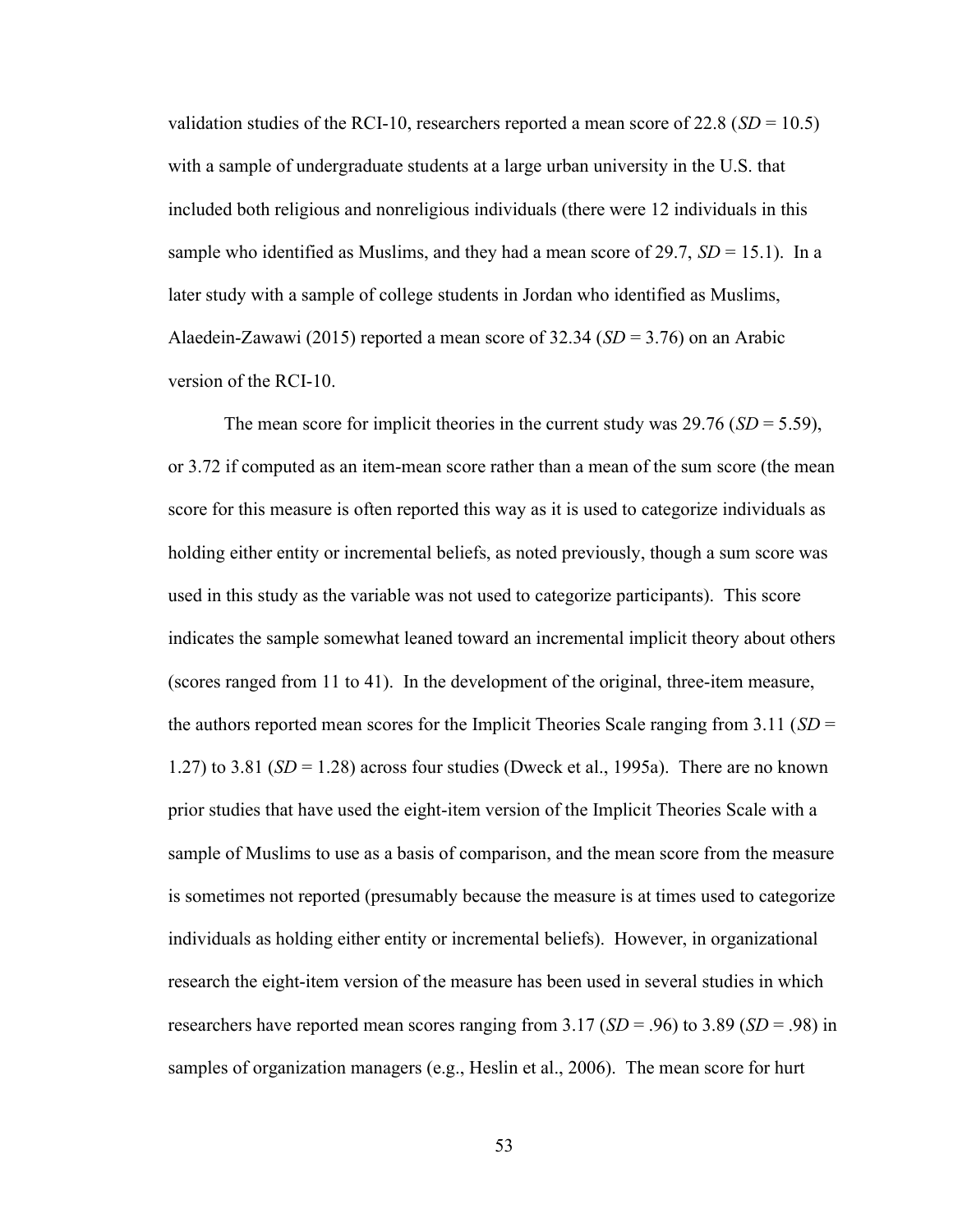experienced when thinking about the offense was 2.12 ( $SD = 1.21$ ), which indicates a moderate amount of hurt. Given there were a variety of types of offenses described by participants, it is noteworthy that fewer than 10% of the sample reported experiencing no hurt from the offense, with the rest of the participants reporting a range of hurt from somewhat hurt to extremely hurt. The mean score for the perception of likelihood that the offender would commit similar offenses in the future was 2.79 ( $SD = 1.1$ ), suggesting the sample saw it as very likely the offender would commit a similar offense. Finally, the mean score for the length of time since the offense occurred was 1.86 ( $SD = 1.15$ ), suggesting the average offense occurred 6-12 months ago.

Forgiveness was not significantly associated with religious commitment, which conflicts with the hypothesis, though it was associated with implicit theories ( $r = .37$ ,  $p <$ .01), supporting the hypothesis that incremental theories would predict forgiveness. Forgiveness was also negatively associated with the amount of hurt experienced when thinking about the offense ( $r = -0.28$ ,  $p < 0.01$ ). Also in contrast with the hypothesis, religious commitment was not associated with implicit theories, though it was associated with the amount of hurt experienced when thinking about the offense ( $r = -18$ ,  $p < .05$ ). Finally, the amount of hurt experienced when thinking about the offense was associated with the perception of likelihood that the offender would commit similar offenses in the future  $(.26, p < .01)$ .

#### Table 1

Descriptive Statistics and Correlations for Forgiveness, Religious Commitment, Implicit Theories, and Items About the Offense

|                           | SD. | and the first state of | - |  |  |
|---------------------------|-----|------------------------|---|--|--|
| 1. Forgiveness 55.14 9.64 |     |                        |   |  |  |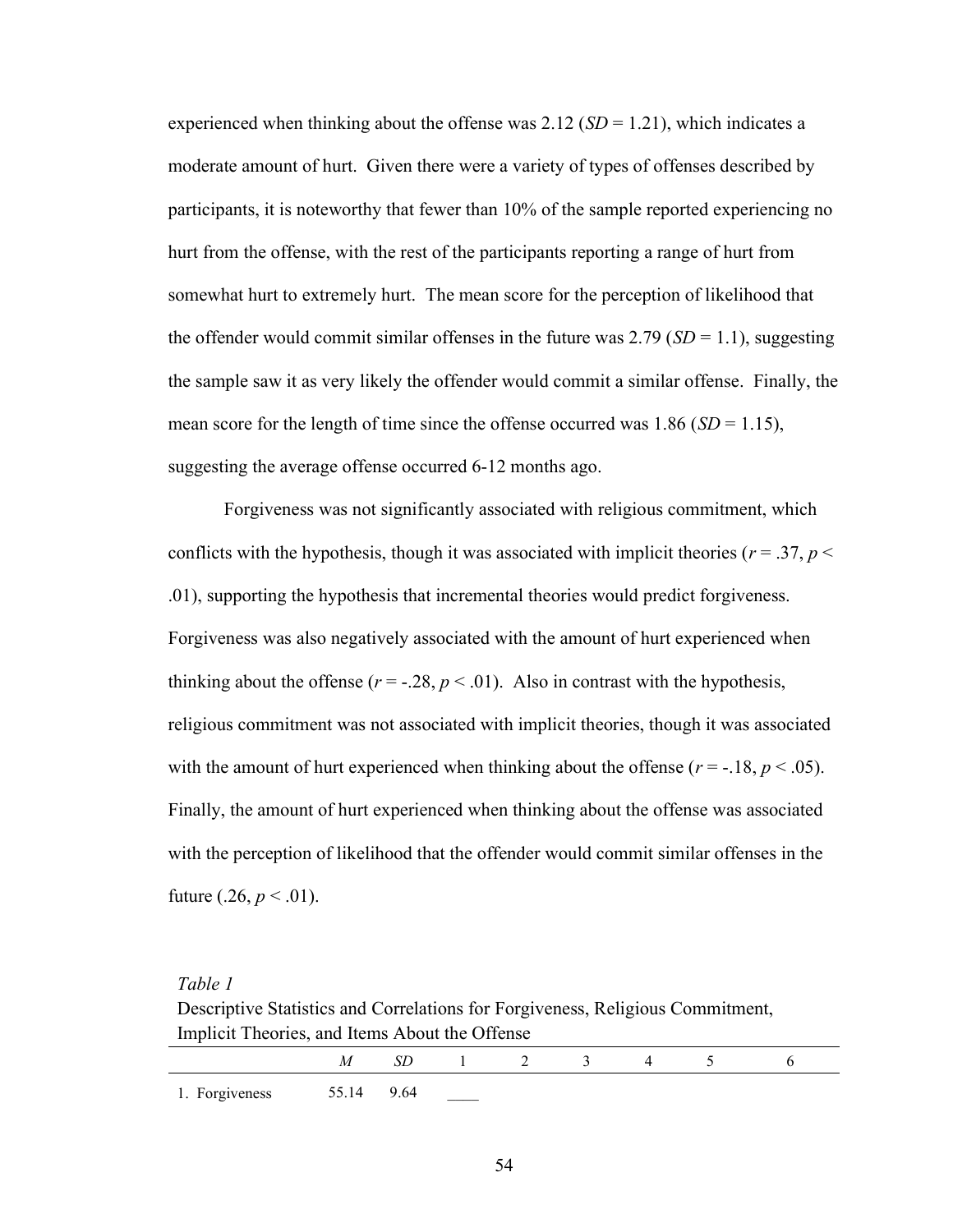| 2. Religious<br>Commitment                         | 36.12 | 9.39 | .12       |        |        |         |  |  |
|----------------------------------------------------|-------|------|-----------|--------|--------|---------|--|--|
| 3. Implicit Theories                               | 29.76 | 5.59 | $.37**$   | $-.06$ |        |         |  |  |
| 4. Hurt experienced                                |       |      |           |        |        |         |  |  |
| when thinking about<br>offense<br>5. Perception of | 2.12  | 1.21 | $-0.28**$ | $-18*$ | $-.11$ |         |  |  |
| likelihood offender                                |       |      |           |        |        |         |  |  |
| would commit<br>similar offenses                   | 2.79  | 1.10 | $-.04$    | $-.09$ | .09    | $.26**$ |  |  |
| 6. Length of time<br>since offense                 |       |      |           |        |        |         |  |  |
| occurred                                           | 1.86  | 1.15 |           |        |        |         |  |  |
| * $p < .05$ , ** $p < .01$                         |       |      |           |        |        |         |  |  |

#### Religious commitment, implicit theories, and forgiveness

 Tables 2 and 3 report the results of the primary analysis, which investigated the relationship between Muslims' religious commitment, implicit theories about people, and their forgiveness for an offense based on their religious identity, controlling for how hurt the individual felt as they thought about the offense, how likely they believed the offender was to repeat a similar offense, how long ago the offense occurred, and the individual's age, gender, race/ethnicity, nation of origin, and education level. Forgiveness was regressed on the control variables, religious commitment, and implicit theories about people. The control variables, which were the first step entered in the regression, were a statistically significant set of predictors of forgiveness, accounting for 29% of the variance in forgiveness  $[\Delta R^2 = .29, F(20, 124) = 2.56, p < 0.05]$ , with an unstandardized coefficient of 61.65 ( $t = 13.92$ ,  $p < 0.05$ ). Implicit theories and religious commitment were the next step entered in the model. Together, religious commitment and implicit theories were a statistically significant predictor in the model, accounting for 12% of the variance in forgiveness  $[\Delta R^2 = .12, F(2, 122) = 12.59, p < 0.05]$ . Both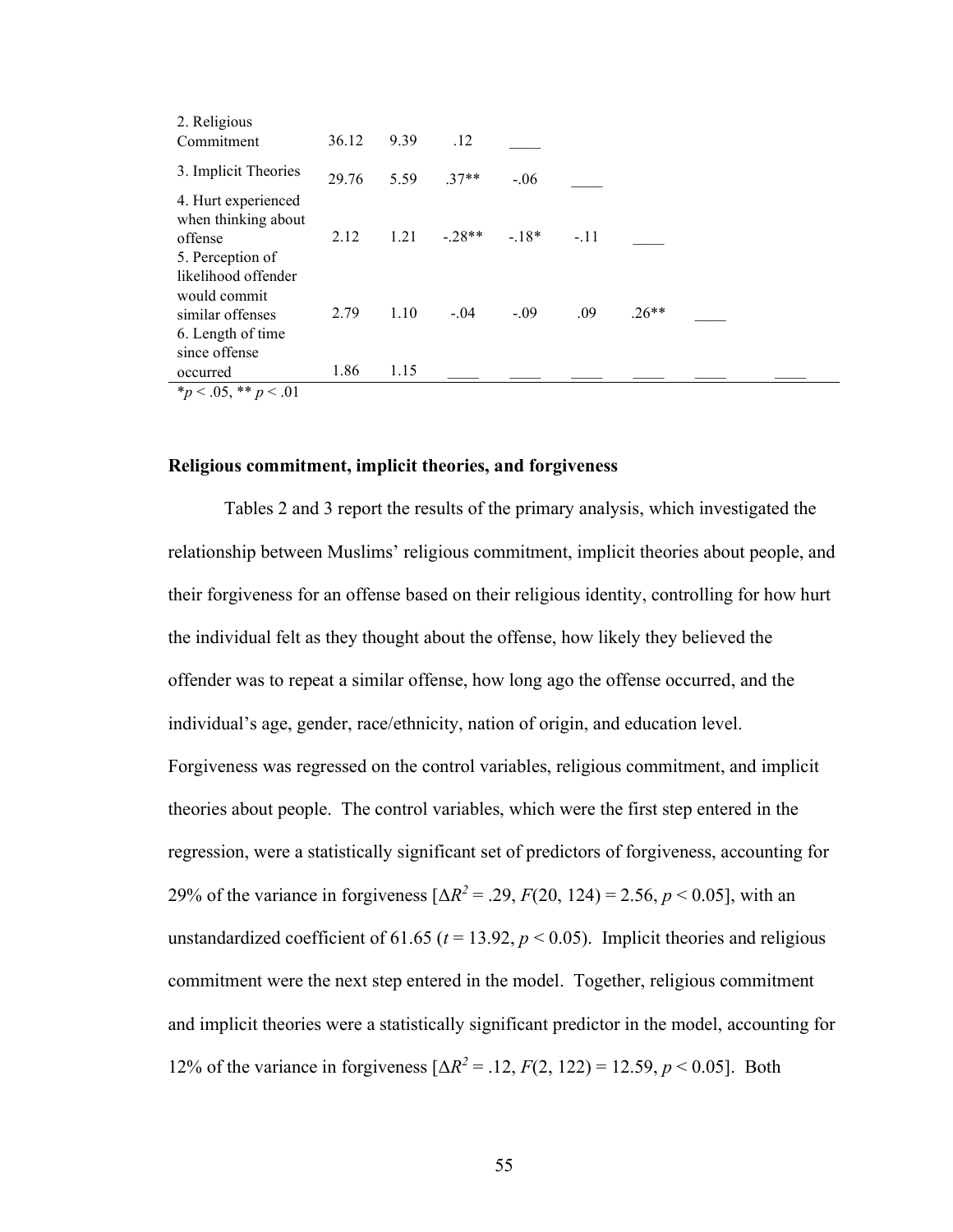implicit theories and religious commitment significantly predicted forgiveness. Implicit theories had an unstandardized coefficient of .58 ( $t = 4.39$ ,  $p < 0.05$ ) and religious commitment had an unstandardized coefficient of .19 ( $t = 2.46$ ,  $p < 0.05$ ). In the final step, the interaction of implicit theories and religious commitment was entered and did not account for a significant increase of the variance in forgiveness  $[\Delta R^2 = .00, F(1, 121)]$ = .41,  $p > 0.05$ ] with an unstandardized coefficient of .01 ( $t = .64$ ,  $p > 0.05$ ). The result of a nonsignificant increase in the variance of forgiveness from the interaction of implicit theories and religious commitment conflicts with the hypothesis that implicit theories would mediate the relationship of religious commitment with forgiveness.

# Table 2 Multiple Regression Model Summary

|        |     |        |                      |          | <b>Change Statistics</b> |              |     |     |         |  |
|--------|-----|--------|----------------------|----------|--------------------------|--------------|-----|-----|---------|--|
|        |     | R      | Adjusted R SE of the |          | R Square                 | $\mathbf{F}$ |     |     | Sig. F  |  |
|        | R   | Square | Square               | Estimate | Change                   | Change       | df1 | df2 | Change  |  |
| Step 1 | .54 | .29    | .18                  | 8.53     | .29                      | 2.56         | 20  | 124 | $.00\,$ |  |
| Step 2 | .64 | .41    | .31                  | 7.83     | .12                      | 12.59        | 2   | 122 | .00     |  |
| Step 3 | .65 | .42    | .30                  | 7.85     | .00.                     | .41          |     | 121 | .52     |  |

# Table 3

#### Coefficients

|                     | B       | SE   | <b>Beta</b> | t       |      |
|---------------------|---------|------|-------------|---------|------|
| Step 1              |         |      |             |         |      |
| Constant            | 61.65   | 4.43 |             | 13.92   | .00. |
| Hurt experienced    |         |      |             |         |      |
| when thinking about | $-1.95$ | .66  | $-.25$      | $-2.95$ | .00  |
| offense             |         |      |             |         |      |
| Perception of       |         |      |             |         |      |
| likelihood offender |         |      |             |         |      |
| would commit        | $-.14$  | .72  | $-.02$      | $-.20$  | .84  |
| similar offenses    |         |      |             |         |      |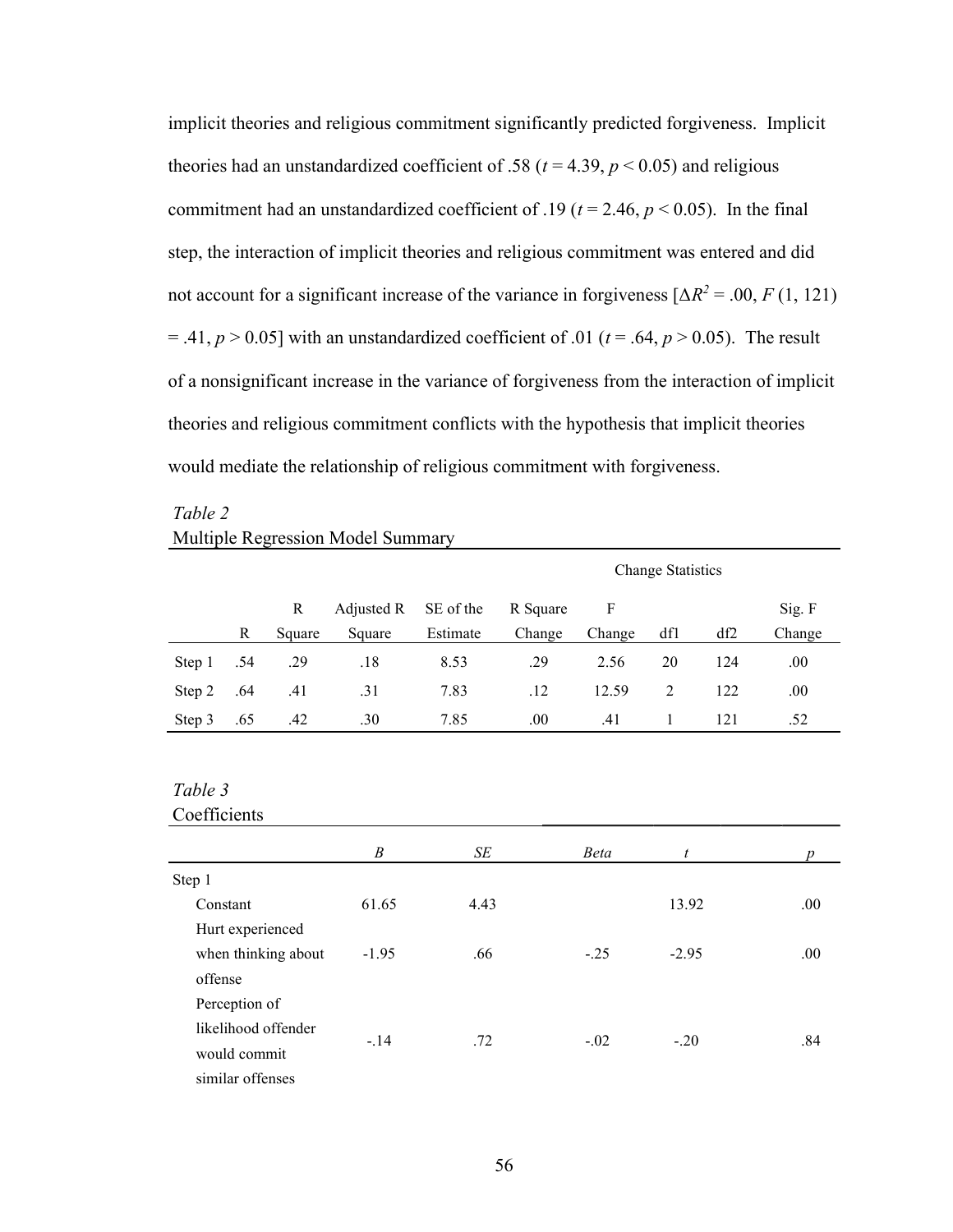| Length of time since<br>offense occurred - 1<br>to 6 months            | $-3.13$ | 2.56 | $-.12$ | $-1.22$ | .22     |
|------------------------------------------------------------------------|---------|------|--------|---------|---------|
| Length of time since<br>offense occurred - 6<br>to 12 months           | $-4.20$ | 2.36 | $-.19$ | $-1.78$ | .08     |
| Length of time since<br>offense occurred-<br>More than one year<br>ago | 2.21    | 2.16 | .12    | 1.02    | .31     |
| Age                                                                    | $-.08$  | .10  | $-.07$ | $-.81$  | .42     |
| Gender - Male                                                          | $-2.58$ | 1.73 | $-.13$ | $-1.49$ | .14     |
| Gender-<br>Genderqueer                                                 | 11.97   | 6.50 | .15    | 1.84    | .07     |
| Race/ethnicity-                                                        |         |      |        |         |         |
| Black/African                                                          | .88     | 2.84 | .03    | .31     | .76     |
| American                                                               |         |      |        |         |         |
| Race/ethnicity-<br>Hispanic/Latinx                                     | 1.75    | 5.52 | .03    | .32     | .75     |
| Race/ethnicity-                                                        |         |      |        |         |         |
| Asian/Asian                                                            | .98     | 2.52 | .04    | .39     | .70     |
| American                                                               |         |      |        |         |         |
| Race/ethnicity-                                                        |         |      |        |         |         |
| Arab/Arab                                                              | $-2.74$ | 2.25 | $-.13$ | $-1.22$ | .23     |
| American                                                               |         |      |        |         |         |
| Race/ethnicity-                                                        |         |      |        |         |         |
| Persian/Persian                                                        | 2.47    | 5.45 | .04    | .45     | .65     |
| American                                                               |         |      |        |         |         |
| Race/ethnicity-                                                        |         |      |        |         |         |
| Turkic/Turkish                                                         | $-5.48$ | 5.72 | $-.08$ | $-.96$  | .34     |
| American                                                               |         |      |        |         |         |
| Race/ethnicity-                                                        |         |      |        |         |         |
| South Asian                                                            | .54     | 3.56 | .01    | .15     | $.88\,$ |
| Race/ethnicity-                                                        |         |      |        |         |         |
| Biracial/multiracial                                                   | .24     | 3.15 | .01    | .08     | .94     |
| Race/ethnicity-                                                        | $-4.97$ | 4.96 | $-.09$ |         |         |
| Other                                                                  |         |      |        | $-1.00$ | .32     |
| Nation of origin                                                       | 2.04    | 1.96 | .10    | 1.04    | .30     |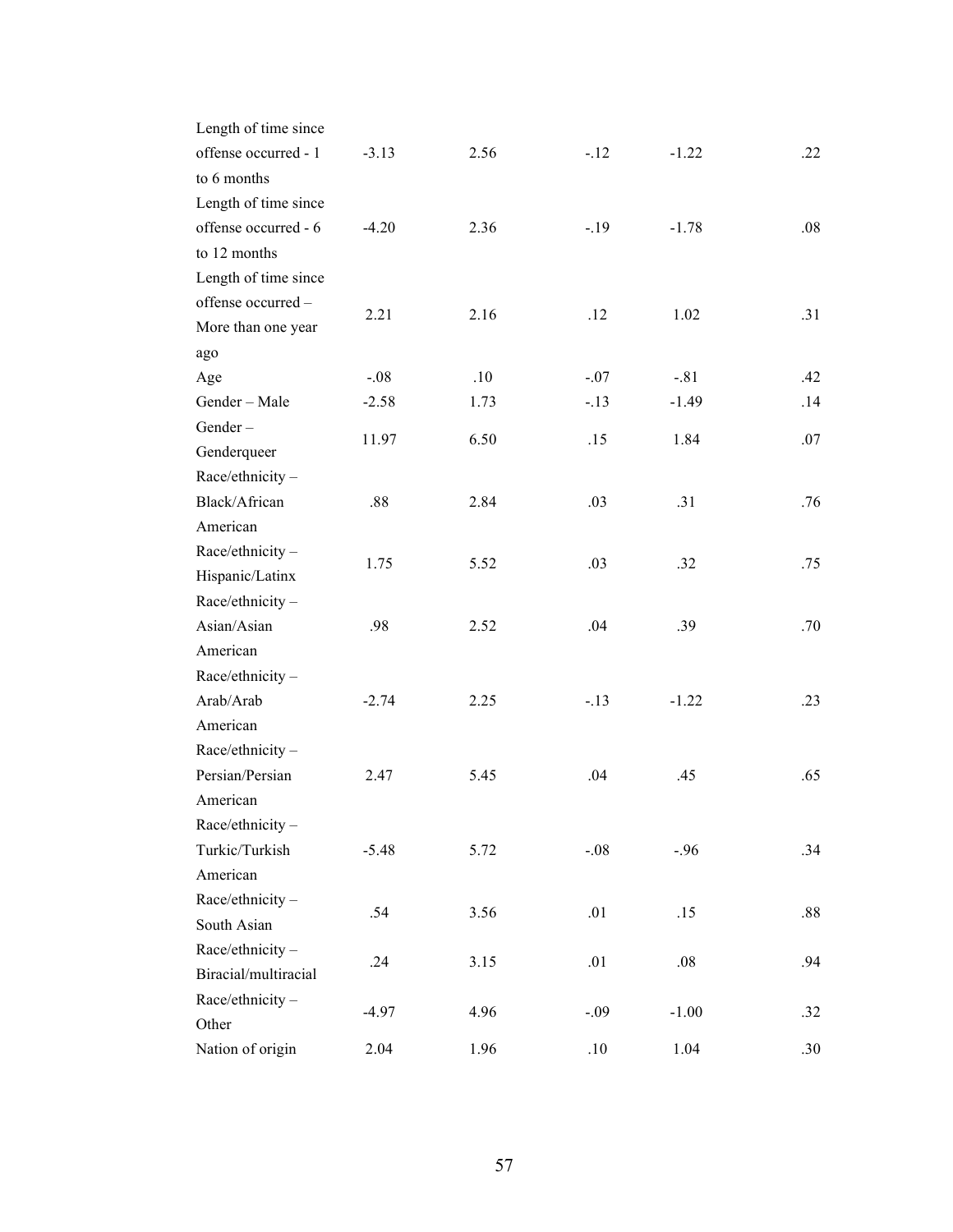| Education-           |         |      |        |         |     |
|----------------------|---------|------|--------|---------|-----|
| Graduate or          | 3.28    | 1.68 | .17    | 1.95    | .05 |
| professional degree  |         |      |        |         |     |
| Education - High     |         |      |        |         |     |
| school degree        | 3.86    | 2.71 | .12    | 1.43    | .16 |
| Step 2               |         |      |        |         |     |
| Constant             | 59.69   | 4.13 |        | 14.44   | .00 |
| Hurt experienced     |         |      |        |         |     |
| when thinking about  | $-1.39$ | .62  | $-.18$ | $-2.24$ | .03 |
| offense              |         |      |        |         |     |
| Perception of        |         |      |        |         |     |
| likelihood offender  |         | .66  |        |         | .48 |
| would commit         | $-.47$  |      | $-.05$ | $-.70$  |     |
| similar offenses     |         |      |        |         |     |
| Length of time since |         |      |        |         |     |
| offense occurred - 1 | $-1.98$ | 2.36 | $-.08$ | $-.84$  | .40 |
| to 6 months          |         |      |        |         |     |
| Length of time since |         |      |        |         |     |
| offense occurred - 6 | $-3.50$ | 2.17 | $-.16$ | $-1.61$ | .11 |
| to 12 months         |         |      |        |         |     |
| Length of time since |         |      |        |         |     |
| offense occurred-    | 2.76    | 2.00 | .15    | 1.38    | .17 |
| More than one year   |         |      |        |         |     |
| ago                  |         |      |        |         |     |
| Age                  | $-.04$  | .09  | $-.03$ | $-.44$  | .66 |
| Gender - Male        | $-2.77$ | 1.60 | $-.14$ | $-1.73$ | .09 |
| Gender-              | 10.83   | 5.98 | .14    | 1.81    | .07 |
| Genderqueer          |         |      |        |         |     |
| Race/ethnicity-      |         |      |        |         |     |
| Black/African        | 1.40    | 2.62 | .04    | .53     | .60 |
| American             |         |      |        |         |     |
| Race/ethnicity-      | $-1.01$ | 5.11 | $-.02$ | $-.20$  | .84 |
| Hispanic/Latinx      |         |      |        |         |     |
| Race/ethnicity-      |         |      |        |         |     |
| Asian/Asian          | 1.53    | 2.32 | .06    | .66     | .51 |
| American             |         |      |        |         |     |
| Race/ethnicity-      |         |      |        |         |     |
| Arab/Arab            | $-3.53$ | 2.09 | $-.17$ | $-1.69$ | .09 |
| American             |         |      |        |         |     |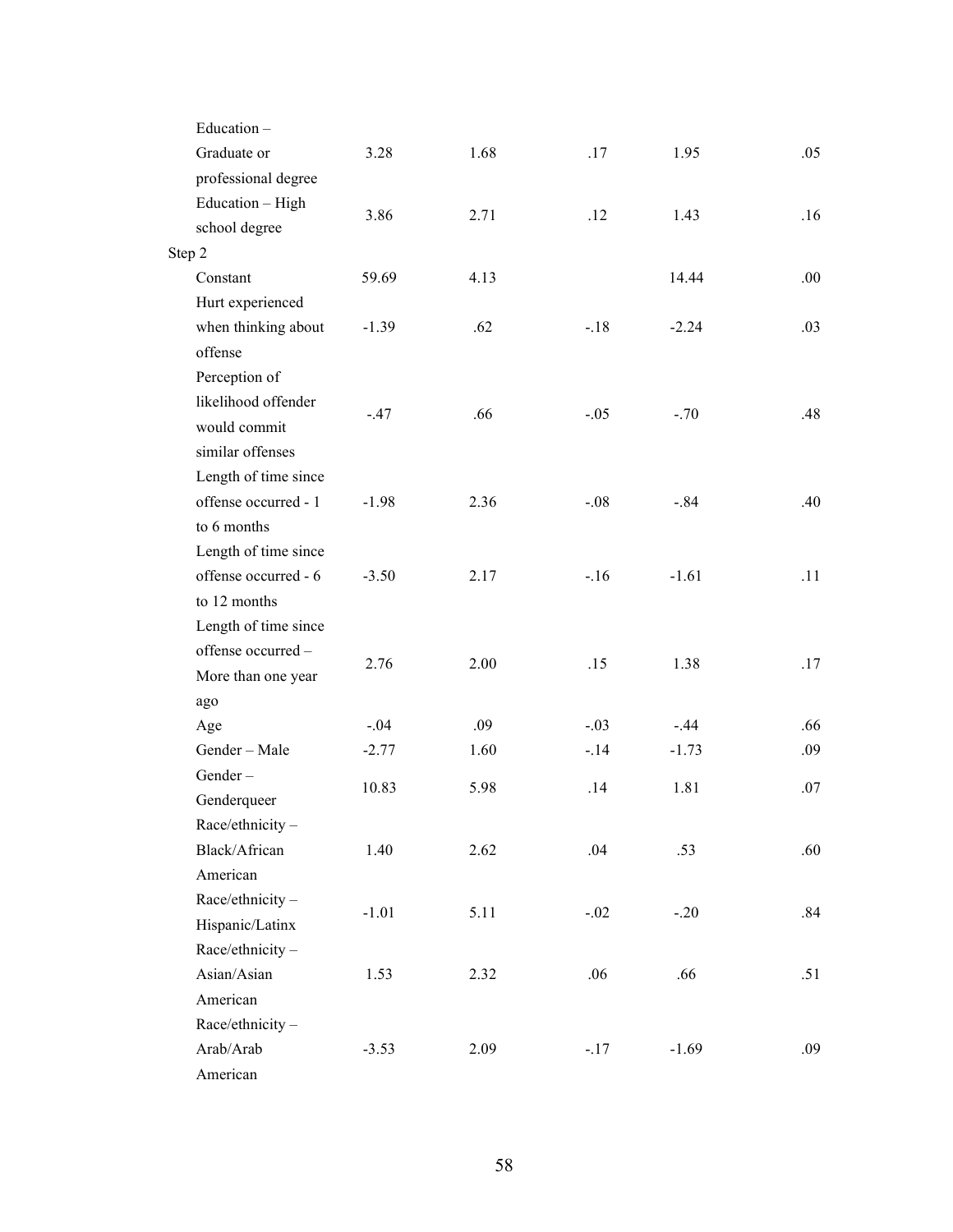| Race/ethnicity-      |         |      |        |         |      |
|----------------------|---------|------|--------|---------|------|
| Persian/Persian      | 4.77    | 5.04 | .07    | .95     | .35  |
| American             |         |      |        |         |      |
| Race/ethnicity-      |         |      |        |         |      |
| Turkic/Turkish       | $-6.32$ | 5.25 | $-.10$ | $-1.20$ | .23  |
| American             |         |      |        |         |      |
| Race/ethnicity-      | $-3.54$ | 3.42 | $-.09$ | $-1.04$ | .30  |
| South Asian          |         |      |        |         |      |
| Race/ethnicity-      | $-.23$  | 2.89 | $-.01$ | $-.08$  | .94  |
| Biracial/multiracial |         |      |        |         |      |
| Race/ethnicity-      | $-4.22$ | 4.63 | $-.07$ | $-.91$  | .36  |
| Other                |         |      |        |         |      |
| Nation of origin     | 1.97    | 1.80 | .09    | 1.10    | .28  |
| Education-           |         |      |        |         |      |
| Graduate or          | 4.23    | 1.56 | .22    | 2.71    | .01  |
| professional degree  |         |      |        |         |      |
| Education - High     |         |      |        |         |      |
| school degree        | 3.02    | 2.50 | .10    | 1.21    | .23  |
| Implicit theories    | .58     | .13  | .35    | 4.39    | .00. |
| Religious            |         |      |        |         |      |
| commitment           | .19     | .08  | .19    | 2.46    | .02  |
| Step 3               |         |      |        |         |      |
| Constant             | 59.73   | 4.14 |        | 14.42   | .00. |
| Hurt experienced     |         |      |        |         |      |
| when thinking about  | $-1.37$ | .62  | $-.18$ | $-2.21$ | .03  |
| offense              |         |      |        |         |      |
| Perception of        |         |      |        |         |      |
| likelihood offender  |         |      |        |         |      |
| would commit         | $-.49$  | .67  | $-.06$ | $-.74$  | .46  |
| similar offenses     |         |      |        |         |      |
| Length of time since |         |      |        |         |      |
| offense occurred - 1 | $-1.57$ | 2.45 | $-.06$ | $-.64$  | .52  |
| to 6 months          |         |      |        |         |      |
| Length of time since |         |      |        |         |      |
| offense occurred - 6 | $-3.39$ | 2.18 | $-.16$ | $-1.56$ | .12  |
| to 12 months         |         |      |        |         |      |
| Length of time since |         |      |        |         |      |
| offense occurred-    |         |      |        |         |      |
|                      | 2.77    | 2.00 | .15    | 1.38    | .17  |
| More than one year   |         |      |        |         |      |
| ago                  |         |      |        |         |      |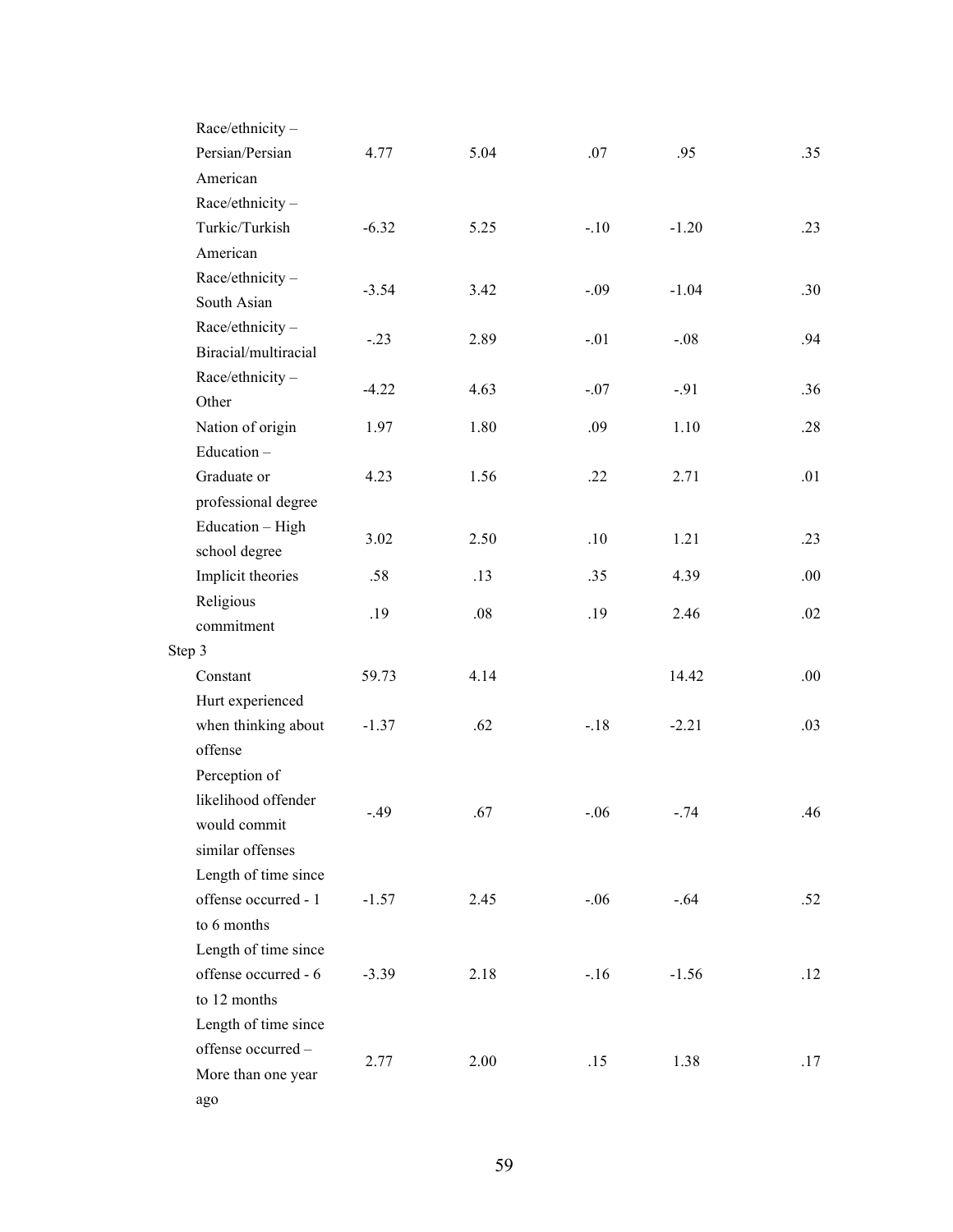| Age                   | $-.04$  | .09  | $-.04$ | $-.49$  | .62  |
|-----------------------|---------|------|--------|---------|------|
| Gender - Male         | $-2.89$ | 1.61 | $-.14$ | $-1.79$ | .08  |
| Gender-               |         |      |        |         |      |
| Genderqueer           | 10.89   | 5.99 | .14    | 1.82    | .07  |
| Race/ethnicity-       |         |      |        |         |      |
| Black/African         | 1.54    | 2.64 | .05    | .58     | .56  |
| American              |         |      |        |         |      |
| Race/ethnicity-       |         |      |        |         |      |
| Hispanic/Latinx       | $-1.33$ | 5.15 | $-.02$ | $-.26$  | .80  |
| Race/ethnicity-       |         |      |        |         |      |
| Asian/Asian           | 1.54    | 2.32 | .06    | .66     | .51  |
| American              |         |      |        |         |      |
| Race/ethnicity-       |         |      |        |         |      |
| Arab/Arab             | $-3.34$ | 2.12 | $-.16$ | $-1.57$ | .12  |
| American              |         |      |        |         |      |
| Race/ethnicity-       |         |      |        |         |      |
| Persian/Persian       | 4.71    | 5.05 | .07    | .93     | .35  |
| American              |         |      |        |         |      |
| Race/ethnicity-       |         |      |        |         |      |
| Turkic/Turkish        | $-6.05$ | 5.28 | $-.09$ | $-1.15$ | .26  |
| American              |         |      |        |         |      |
| Race/ethnicity-       |         |      |        |         |      |
| South Asian           | $-3.21$ | 3.46 | $-.08$ | $-.93$  | .36  |
| Race/ethnicity-       |         |      |        |         |      |
| Biracial/multiracial  | $-.50$  | 2.93 | $-.01$ | $-.17$  | .87  |
| Race/ethnicity-       |         |      |        |         |      |
| Other                 | $-3.65$ | 4.72 | $-.06$ | $-.77$  | .44  |
| Nation of origin      | 2.02    | 1.81 | .10    | 1.12    | .27  |
| Education-            |         |      |        |         |      |
| Graduate or           | 4.29    | 1.57 | .23    | 2.73    | .01  |
| professional degree   |         |      |        |         |      |
| Education - High      |         | 2.52 |        |         |      |
| school degree         | 3.22    |      | .10    | 1.28    | .20  |
| Implicit theories     | .57     | .14  | .34    | 4.20    | .00. |
| Religious             | .19     |      |        |         |      |
| commitment            |         | .08  | .19    | 2.44    | .02  |
| Interaction of        |         |      |        |         |      |
| implicit theories and |         |      |        |         |      |
| religious             | .01     | .01  | .05    | .64     | .52  |
| commitment            |         |      |        |         |      |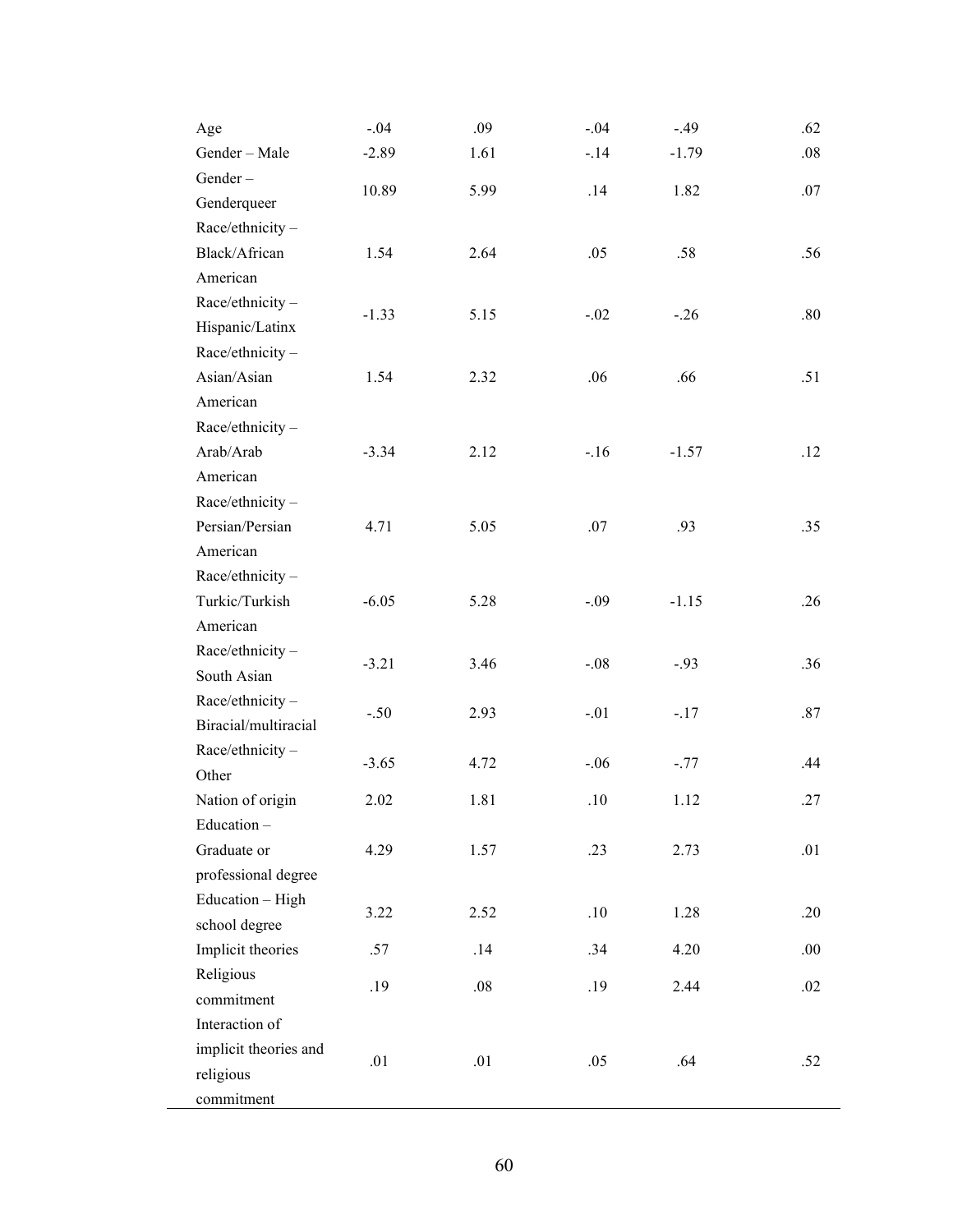#### Factor analyses of the Forgiveness Scale and the Implicit Theory Scale

The factor analyses on correlations of the scores from the Forgiveness Scale and Implicit Theory Scale were completed using SPSS version 22. Prior to conducting the analyses, the data were screened for possible assumption violations. The variable-tocases ratio was deemed to be adequate, per Meyers, Gamst, and Guarino (2006), as each item for both the Forgiveness Scale and the Implicit Theory Scale had at least 10 responses, though the sample size was below their recommendation of 200. As noted previously, the current study aimed to obtain a sample of 200 for the factor analyses; however, difficulties with recruitment, which were exacerbated by the COVID-19 pandemic as this prevented any in-person recruitment efforts (e.g., at Islamic centers), resulted in a sub-sample of 152 for the factor analyses.

For the principal component analysis with orthogonal (Varimax) rotation conducted on correlations of scores from the Forgiveness Scale, the Kaiser-Meyer-Olkin (KMO) measure of sampling adequacy was .84, indicating the data were suitable for factor analysis, based on Kaiser (1970, 1974), who reported that values greater than .70 suggest such adequacy. Similarly, Bartlett's Test of Sphericity was significant (Approx.  $\chi^2$  = 954.89, p < .001), indicating sufficient correlation between the variables to proceed with the analysis. Principal axis factor analysis with both oblique (Promax) and orthogonal (Varimax) rotations were conducted on correlations of scores from the Implicit Theories Scale, though as the results from both rotations were nearly identical only the results from the orthogonal rotation are reported here (coefficients for the oblique rotation can be provided upon request). The KMO measure of sampling adequacy was .78, which indicates the data was suitable for PCA. As with the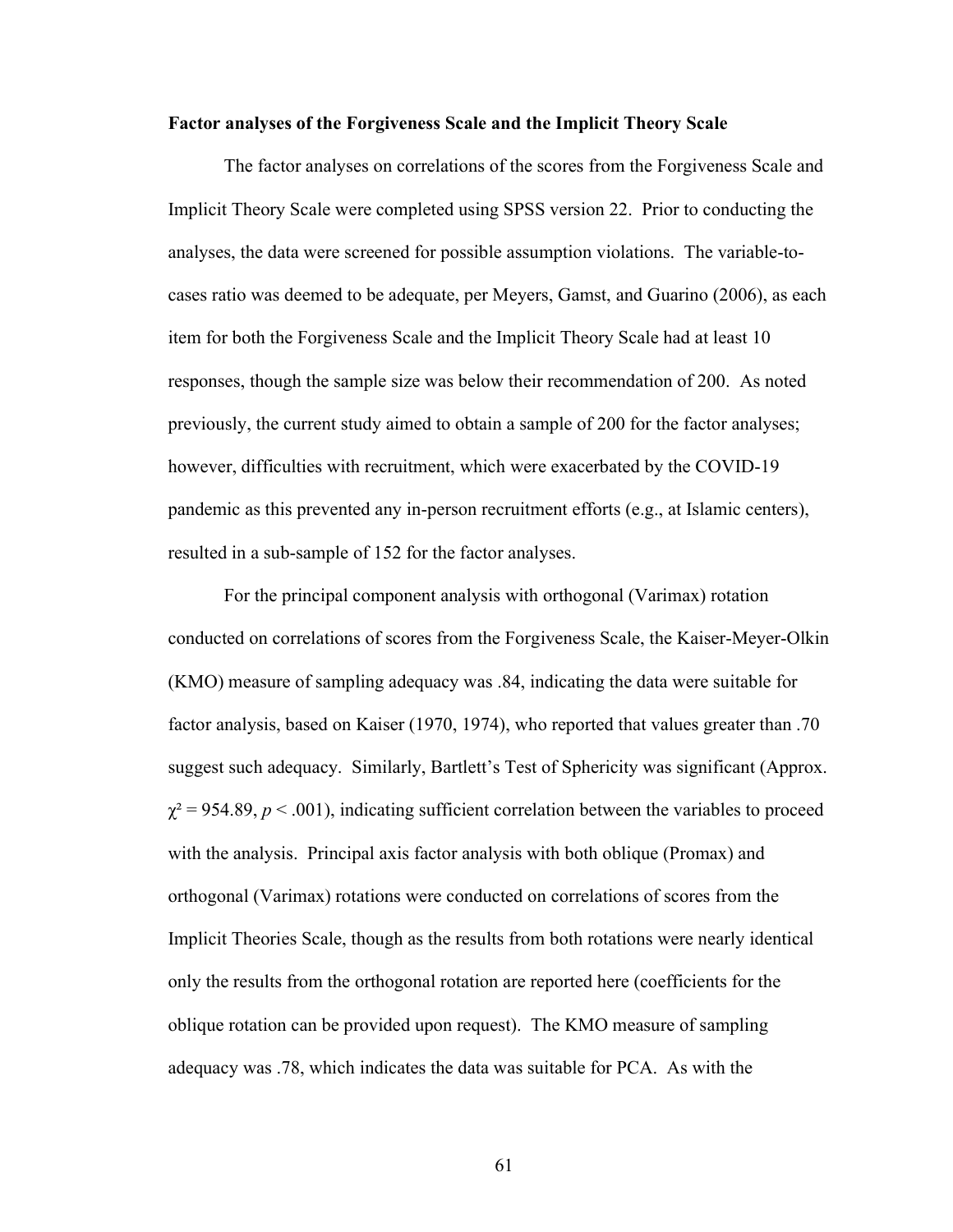correlations of scores from the Forgiveness Scale, Bartlett's Test of Sphericity was significant for the Implicit Theories Scale score correlations (Approx.  $\chi^2$  = 459.65, p < .001), which indicates sufficient correlation between the variables for factor analysis. Table 4 reports the factor coefficients, communalities, and means and standard deviations for the Forgiveness Scale items subjected to the principal components analysis. Communalities were fairly high for the items, ranging from .48 to .72. The Kaiser-Guttman retention criterion of eigenvalues greater than 1.0 suggested a three-factor solution (Kaiser, 1991), as did an examination of the Scree Plot (Cattell, 1966); however, results from a parallel analysis suggested two components should be retained. The factor structure coefficients ranged from .57 to .82 for Factor 1, .73 to .79 for Factor 2, and from .55 to .72 for Factor 3. Factor 1, which comprised eight items, had an eigenvalue of 4.87 and accounted for 30.32% of the variance. Factor 2 was composed of four items, had an eigenvalue of 3.10, and accounted for 19.08% of the variance. Factor 3, which had three items, had an eigenvalue of 1.14 and accounted for 11.35% of the variance. These three factors accounted for 60.74% of the total variance. Factor 1 was composed of eight items of the measure's Absence of Negative subscale, which was so named as it contains items describing the absence of negative thoughts, feelings, and behaviors toward an offender. This subscale consists of 10 items that were identified as a single factor in the measure's validation study (Rye et al., 2001). Factor 2 was composed of four items that are part of the measure's Presence of Positive subscale, which were developed based on a second factor of five items identified by researchers in the measure's validation study that describe the presence of positive thoughts, feelings, and behavior toward an offender (Rye et al., 2001). The third factor consisted of three items, two from the Absence of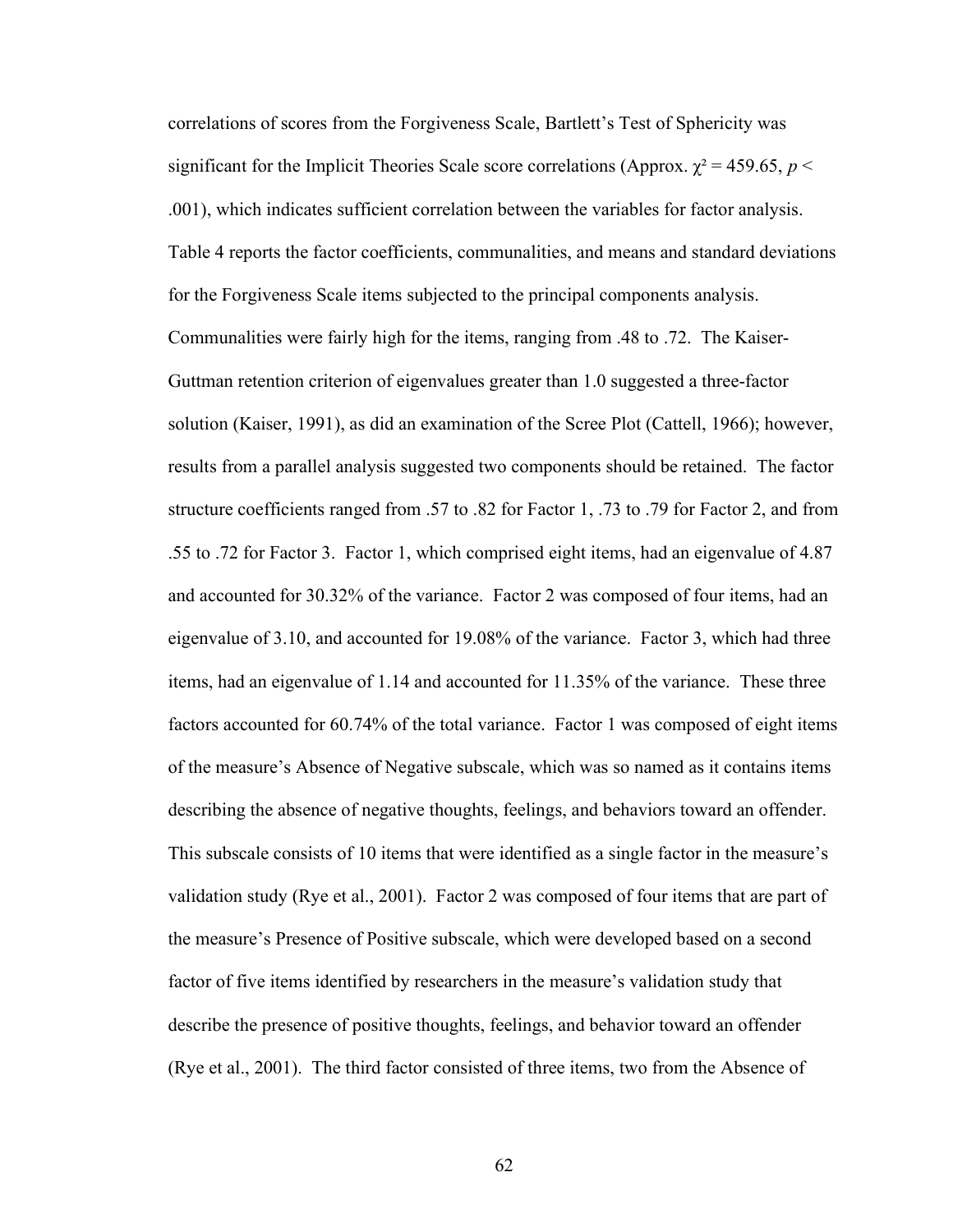Negative subscale and one from the Presence of Positive subscale. These three items relate to feeling at peace, letting go of anger, and perceiving that emotional wounds have healed, respectively. An underlying theme among these items is that they relate to emotions; however, these are not the only items on the measure related to emotions. Researchers in another study in who conducted exploratory factor analysis on an Italian version of the Forgiveness Scale with adolescent students also found a differing factor structure compared to the original validation study for the measure, though in this case they reported evidence supporting a two-factor solution based on 11 items (Cabras, Loi, & Sechi, 2019).

Table 4 Coefficients, Communalities, Means, and Standard Deviations for the Forgiveness Scale

| Item           | Factor 1 | Factor 2 | Factor 3 | $h^2$ | $\cal M$ | $\,SD$ |
|----------------|----------|----------|----------|-------|----------|--------|
| 14             | .82      | .07      | $-.14$   | .70   | 4.33     | 1.06   |
| $10\,$         | .80      | $-.05$   | .28      | .72   | 3.76     | 1.26   |
| $\,8\,$        | .79      | $-.10$   | .23      | .68   | 4.00     | 1.15   |
| $\mathfrak{Z}$ | .78      | .13      | $-.27$   | .69   | 4.28     | 1.09   |
| 12             | .74      | .31      | $-.01$   | .64   | 3.93     | 1.20   |
| $\mathbf{1}$   | .73      | $-.07$   | .19      | .57   | 3.49     | 1.26   |
| $\sqrt{5}$     | .68      | $-.16$   | .20      | .52   | 3.56     | 1.39   |
| $\overline{4}$ | .57      | .39      | $-.02$   | .48   | 3.39     | 1.24   |
| $\sqrt{2}$     | .06      | .78      | .22      | .66   | 3.59     | 1.12   |
| 13             | .05      | .78      | .29      | .70   | 3.39     | 1.11   |
| 15             | .17      | .73      | .19      | .60   | 3.74     | 1.09   |
| $\sqrt{6}$     | $-.22$   | .73      | .06      | .59   | 3.19     | 1.28   |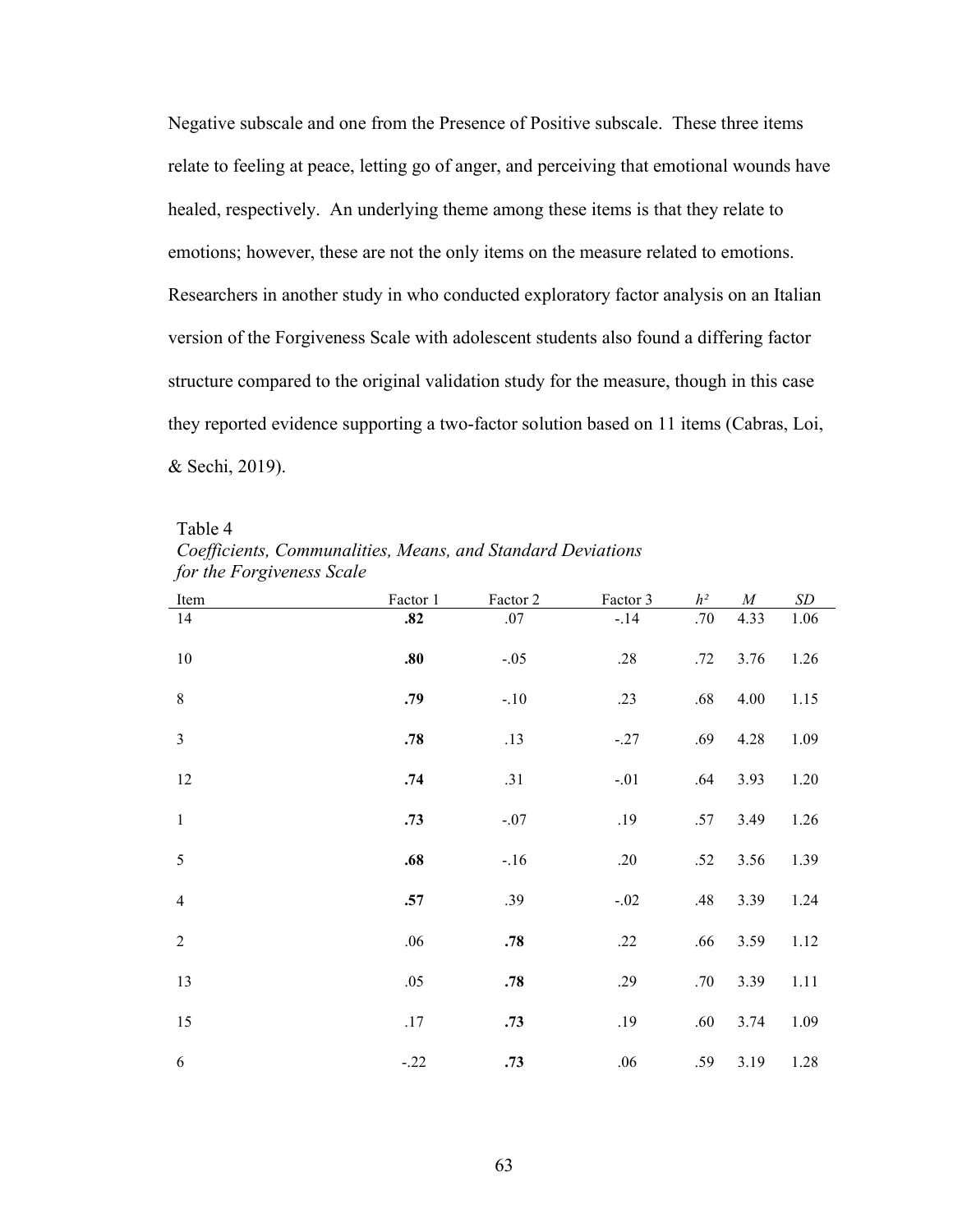| 11                           | .13    | .16   | .72   | .55 | 3.63 | 1.17 |
|------------------------------|--------|-------|-------|-----|------|------|
| 7                            | $-.09$ | .30   | .64   | .51 | 2.81 | 1.22 |
| 9                            | .22    | .37   | .55   | .49 | 3.84 | 1.17 |
| Eigenvalues                  | 4.87   | 3.10  | 1.14  |     |      |      |
| % of variance after rotation | 30.32  | 19.08 | 11.35 |     |      |      |

Note:  $h^2$  = communalities. Coefficients greater than .40 are in bold; these are used for the interpretation of the factors

Table 5 reports the factor coefficients, communalities, and means and standard deviations for the Implicit Theory Scale items subjected to the principal axis factor analysis. Communalities for six of the items were above .50, while two of the items had communalities of .33 and .23. Using the Kaiser-Guttman retention criterion of eigenvalues greater than 1.0, a two-factor solution was supported. Although an examination of the Scree Plot suggested possibly three factors, the two-factor solution aligned with the theoretical structure of the measure, and results from a parallel analysis also supported retaining two factors. The factor structure coefficients ranged from .74 to .88 for Factor 1 and from .47 to .75 for Factor 2. Factor 1, which comprised four items, had an eigenvalue of 2.65 and accounted for 33.09% of the variance. Factor 2 was also composed of four items and had an eigenvalue of 1.65 and accounted for 20.60% of the variance. In total, the two factors accounted for 53.69% of the total variance. As noted previously, no known prior studies have conducted exploratory factor analyses on correlations of scores from the eight-item version of this measure. Although there are not prior studies with which to compare the current study's factor analysis results, the two factors identified in the current study mirrored the measure's two subscales, with the first factor comprising the measure's four fixed mindset items and the second factor comprising the measure's four growth mindset items.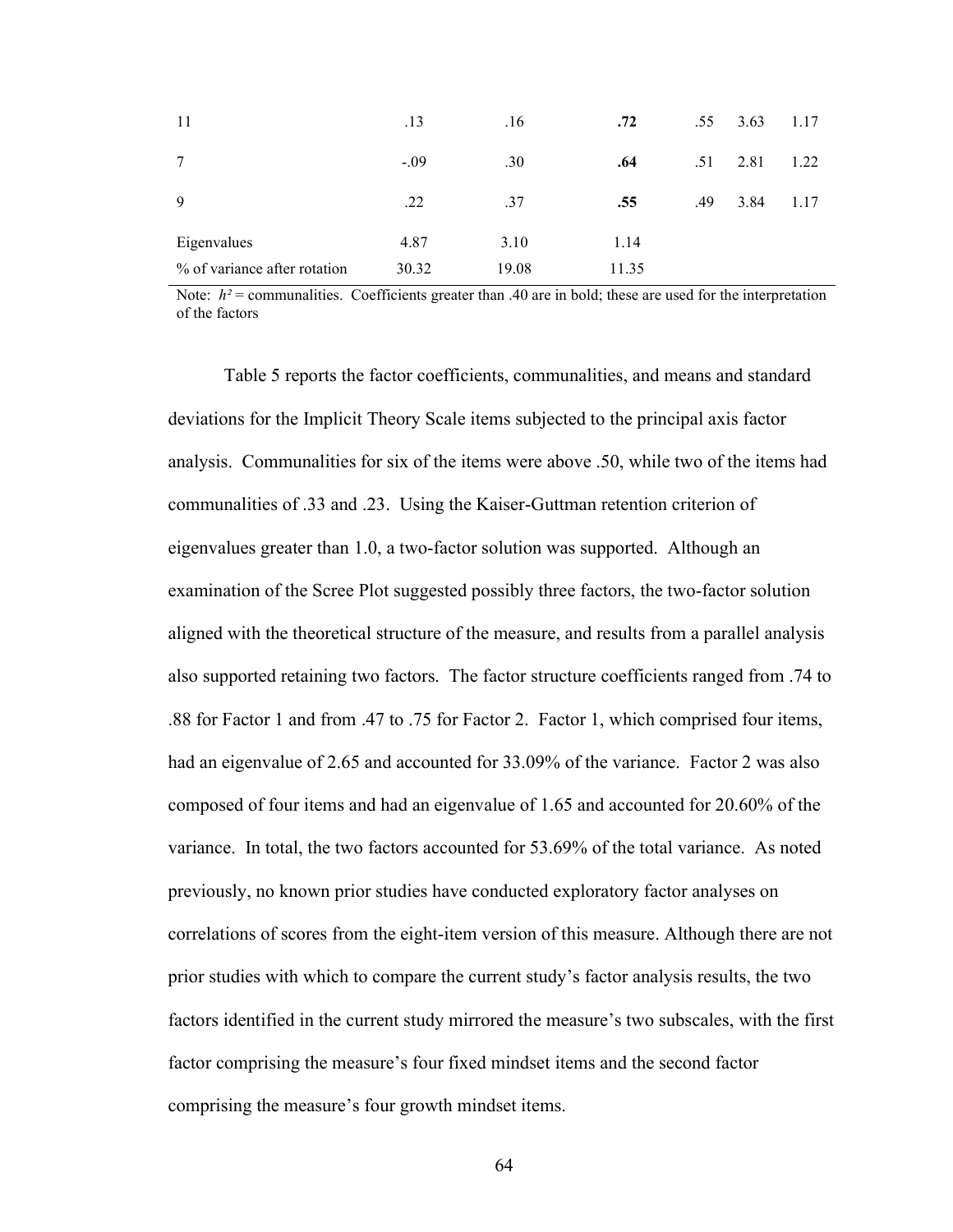## Table 5

Coefficients, Communalities, Means, and Standard Deviations for the Implicit Theory Scale

| Item                                                              | Factor 1          | Factor 2                         | $h^2$       | $\boldsymbol{M}$ | SD   |
|-------------------------------------------------------------------|-------------------|----------------------------------|-------------|------------------|------|
| 1                                                                 | .88               | $-.11$                           | .79         | 4.03             | 1.36 |
| $\overline{2}$                                                    | .85               | $-.12$                           | .73         | 3.89             | 1.34 |
| 6                                                                 | .76               | $-12$                            | .59         | 4.05             | 1.29 |
| $\overline{4}$                                                    | .74               | $-.02$                           | .55         | 3.99             | 1.33 |
| 7                                                                 | $-.14$            | .75                              | .58         | 3.48             | 1.37 |
| 5                                                                 | $-.05$            | .70                              | .50         | 3.44             | 1.45 |
| 3                                                                 | $-.03$            | .57                              | .33         | 3.38             | 1.44 |
| 8                                                                 | $-.08$            | .47                              | .23         | 3.42             | 1.43 |
| Eigenvalues                                                       | 2.65              | 1.65                             |             |                  |      |
| % of variance<br>(after rotation for<br>Varimax)<br>$\sim$ $\sim$ | 33.09<br>$\cdots$ | 20.60<br>$\sim$ $\sim$<br>$\sim$ | $\sim$<br>. |                  |      |

Note:  $h^2$  = communalities; coefficients greater than .40 are in bold; these are used for the interpretation of the factors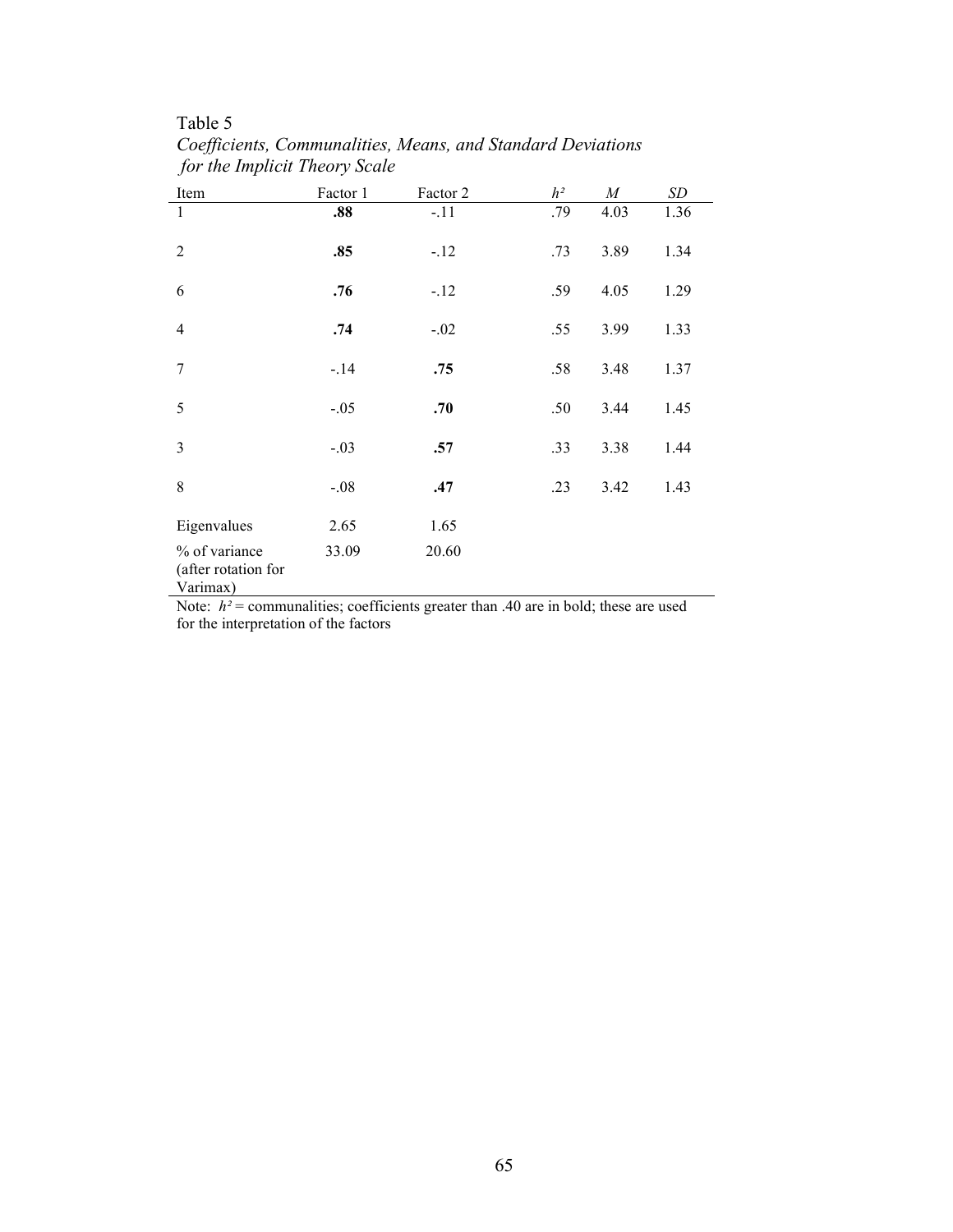# CHAPTER 4

#### DISCUSSION

 The primary objective of this study was to assess whether implicit theories about people moderated a relationship between Muslims' religious commitment and their forgiveness for an offense based on their religious identity. Muslims in this study reported being moderately committed to their religion, experiencing a moderate amount of hurt in relation to an offense based on their religious identity that occurred on average 6-12 months prior to the study, and being moderately forgiving for that offense. Although religious commitment and implicit theories both predicted forgiveness, the interaction of these variables did not. Thus, the primary hypothesis of this study was rejected, and these results indicate implicit theories did not strengthen the relationship between Muslims' religious commitment and their forgiveness for offenses related to their religious identity.

 From the perspective of social cognitive theory, these results suggest implicit theories may not be a cognitive factor interacting with a Muslim's religious commitment to increase the likelihood that they engage in forgiveness. The significant relationship between religious commitment and forgiveness in this sample indicates that behaviors, beliefs, and values related to Islam predicted participants' engagement in forgiveness, which was expected as Islam models forgiveness. Implicit theories were hypothesized as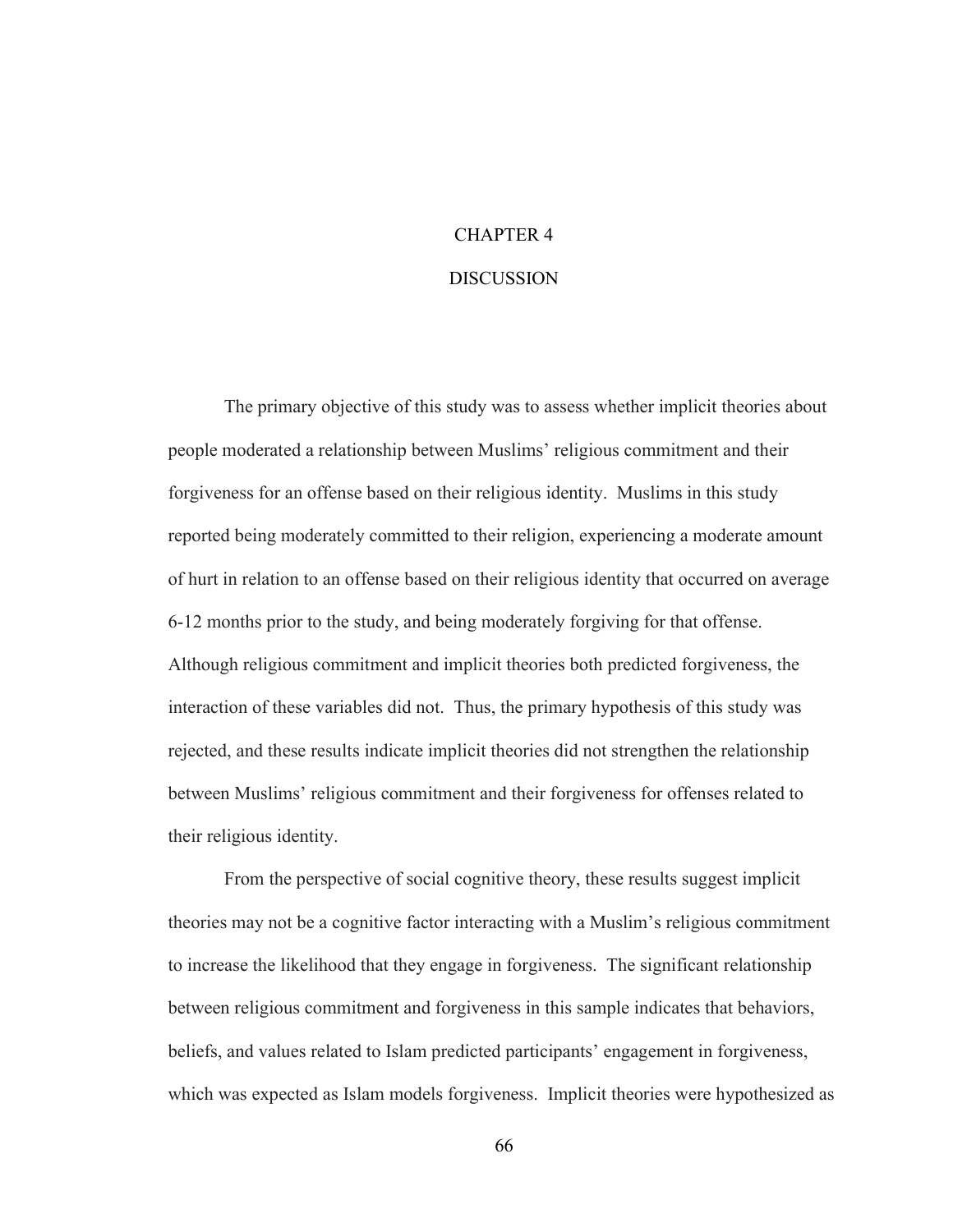a moderating cognitive factor in this relationship that might help individuals navigate the conditional nature of forgiveness in Islam (i.e., it is not expected that Muslims will forgive an offender who will continue doing harm; Abu-Nimer & Nasser, 2013). The hypothesized moderating relationship was based on the study's second hypothesis that implicit theories about others would be associated with the participants' perspectives of the likelihood of the offenders to engage in a similar offense in the future, as their implicit theories about others may help them determine the offenders' likelihood of reoffending. Although implicit theories were associated with forgiveness, the lack of evidence supporting their role as a moderating variable between religious commitment and forgiveness suggests they may not be a cognitive factor interacting with religious behaviors, beliefs, and values to facilitate forgiveness.

 In light of the lack of evidence in this study supporting implicit theories about others as a moderator between religious commitment and forgiveness, relationships between these variables beyond those hypothesized in this study are worth considering. For example, it may be that—rather than implicit theories promoting forgiveness engaging in forgiveness leads to changes in someone's implicit theories. Future studies might examine trait forgiveness and implicit theories about others to assess for such a relationship. Additionally, although implicit theories and religious commitment were not significantly related in this study, researchers studying these variables in the future might examine whether religious commitment moderates a relationship between implicit theories and forgiveness.

The second hypothesis of this study, that Muslims' implicit theories about people would be significantly related to their perception of an offender's likelihood to re-offend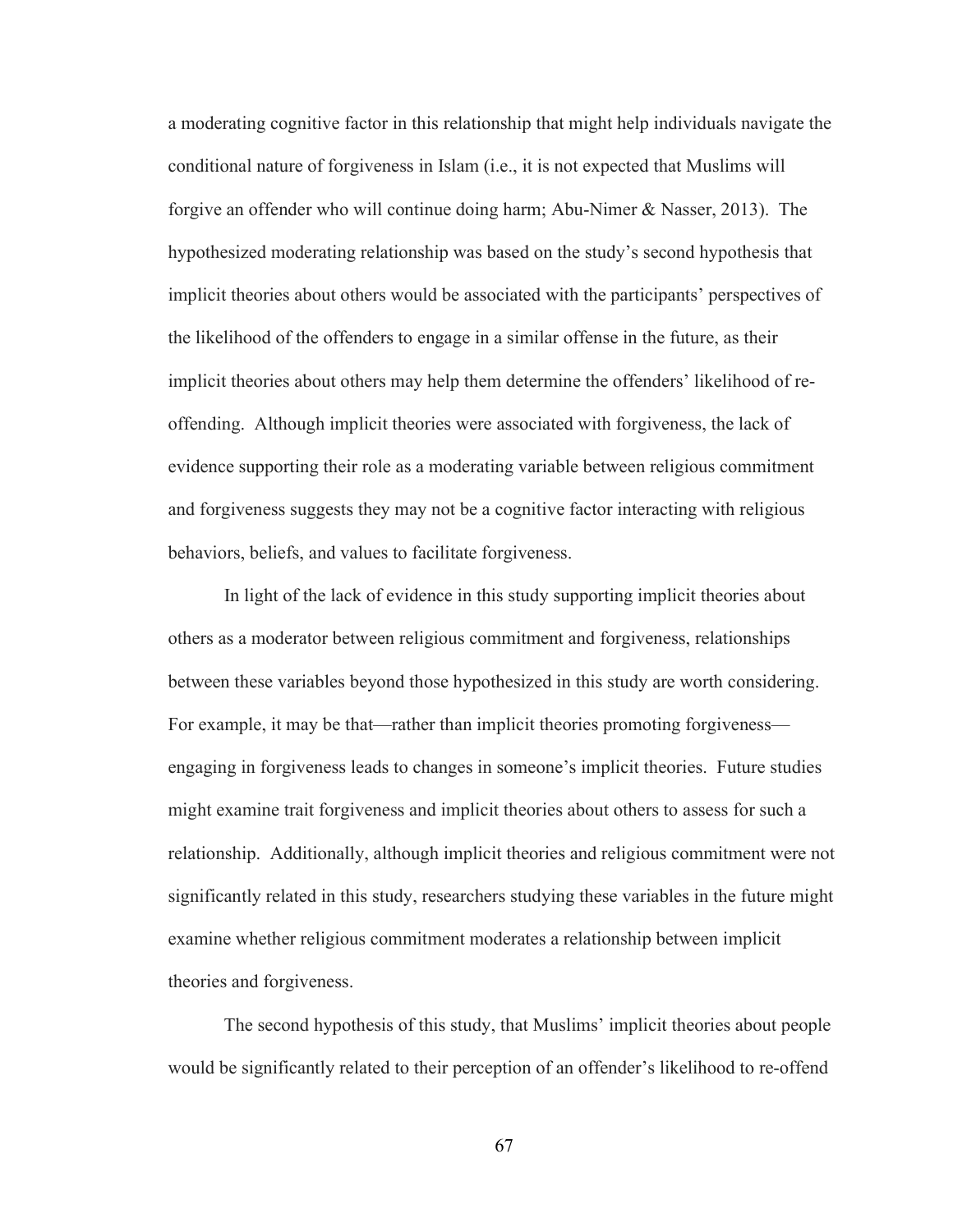in a similar manner, was rejected as there was no significant relationship between implicit theories about people and the perception of an offender's likelihood to re-offend in a similar manner (as a note, individuals in this study perceived their offenders as very likely to commit a similar offense in the future). This finding indicates that individuals in this study saw their offenders as very likely to commit a similar offense based on someone's Muslim identity in the future regardless of whether they broadly viewed people as capable or incapable of change. It could be that even when individuals in this study saw others as capable of change, they did not necessarily view their offender as likely to change the hurtful behavior in which they engaged. Alternatively, individuals in this study may have broadly viewed people as capable of change (the sample leaned slightly toward holding an incremental versus entity theory about people) while specifically viewing the offender as incapable of change. Such a perspective would make sense in the sociopolitical context of the United States during the time of this study, in which Muslims continued to be vilified by American leaders, such as President Donald Trump signing an executive order in 2017 banning citizens of seven predominantly Muslim countries from entering the U.S. Disentangling a specific offense against their religious identity from the systemic oppression toward Muslims in the U.S. may have been difficult for participants.

 The significant relationship between this sample's religious commitment and their forgiveness is consistent with results reported by researchers from numerous prior studies in which there has been a relationship between religiosity and forgiveness (see Davis et al., 2013), albeit generally with predominantly white, Christian samples, as well as with another study examining Muslims' religious commitment and variables theorized to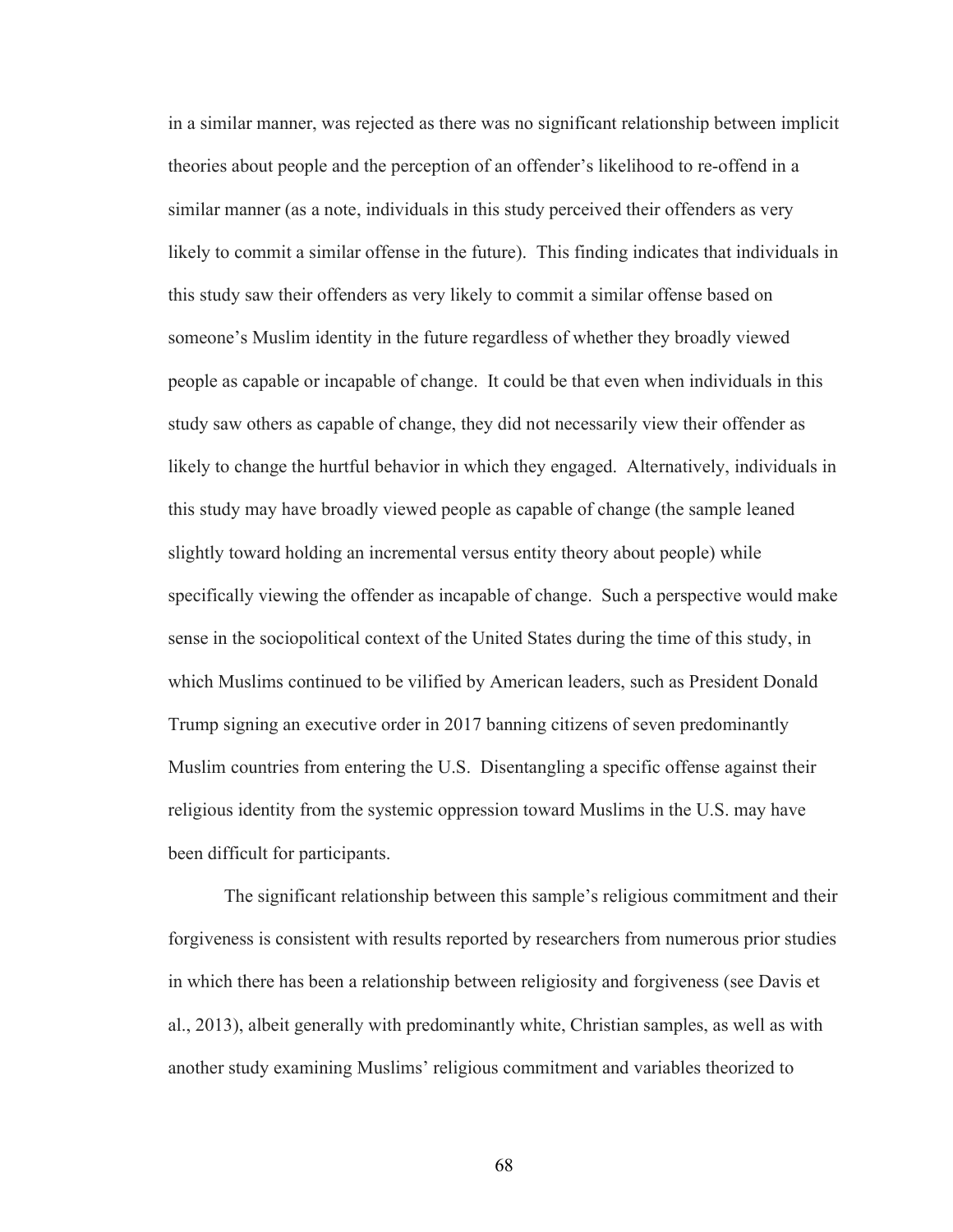indicate forgiveness (Alaedein-Zawawi, 2015). The results of this study contribute to the literature through its use of a sample that identified as Muslim and that was composed of diverse ethnicities, with the sub-sample used for the primary analysis consisting of less than 25% individuals identifying as White/Caucasian and no ethnic group making up more than 30% of the sub-sample. Given the population limitations of much of the prior research on religion and forgiveness, the findings of the current study provide some support that the existing literature may be generalizable beyond white, Christian samples, though further research is warranted.

 The results of the current study also contribute to the literature on religiosity and forgiveness because of the nature of the offense experienced by participants in this sample. Forgiveness for an offense based on someone's identity is unique from forgiveness for other types of offenses, as highlighted by Hammond and colleagues (2006). For example, an offense targeting an identity may result in different attributions about the offender given the othering effect that such an offense may have. Additionally, offenses related to identity may be perceived on the level of an individual offense as well as a broader level of offense against the group associated with that identity. The case of offenses against Muslims based on their religious identity is unique in that, to the extent that the individual perceives the offense as broadly toward Islam, the nature of the process of forgiveness may shift markedly because forgiveness from God requires repentance in Islam (Rye et al., 2000). That is, if a Muslim views the offense as broadly against Islam, they may be less inclined to forgive without evidence of repentance from the offender, particularly given that forgiveness is not obligatory in Islam (Davary, 2004)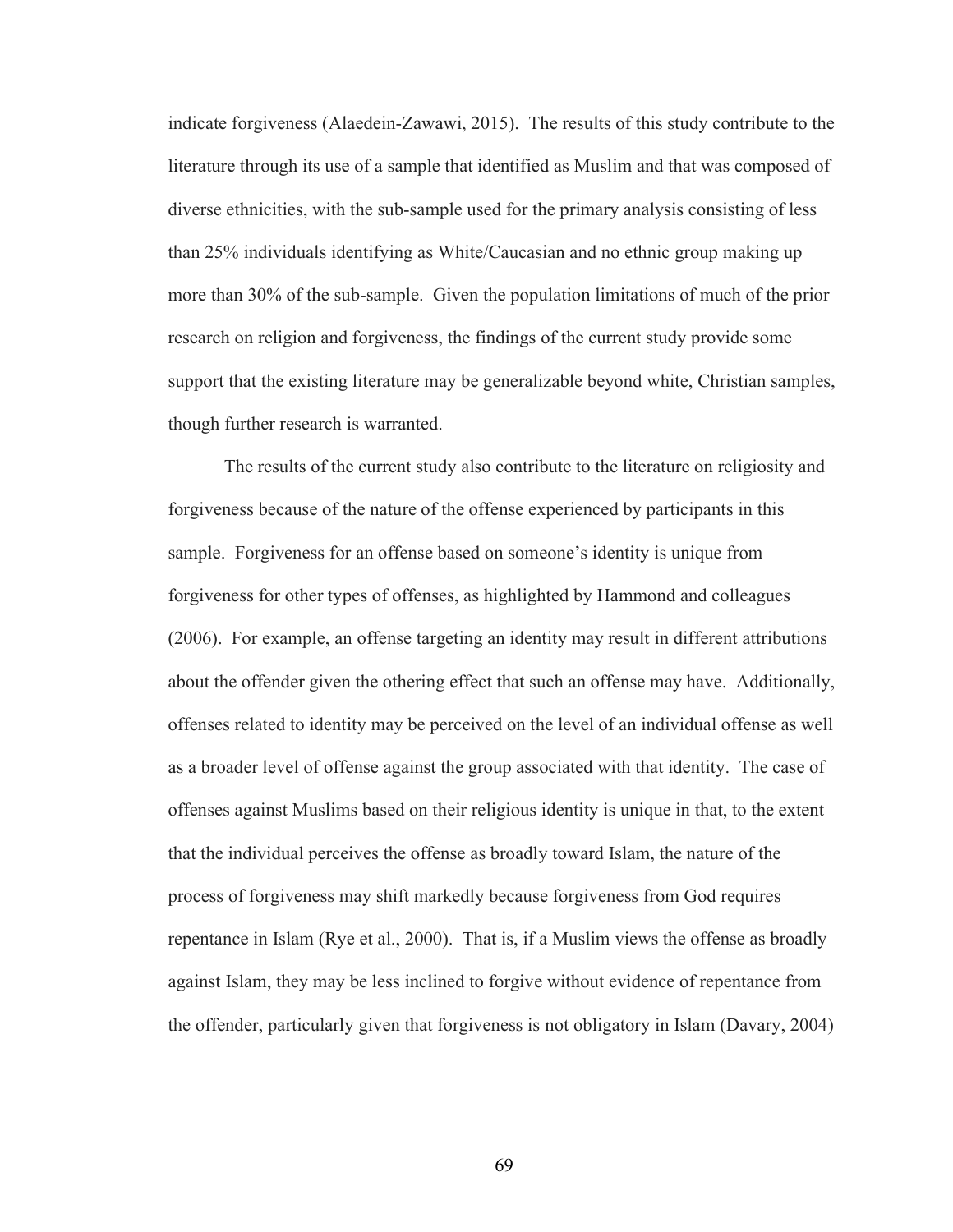and pursuing punishment rather than forgiveness is not viewed as sinful (Abu-Nimer  $\&$ Nasser, 2013).

Another important finding regarding this sample's perception of their offender as very likely to commit a similar offense in the future is that Muslims in this study were moderately forgiving of the offender despite perceiving them in this way. This is a noteworthy finding because of the conditional nature of forgiveness in Islam. The existence of a moderate amount of forgiveness among participants despite their perception that the offender would be likely to do similar harm in the future suggests they may not have adhered to these conditions of forgiveness in Islam. Perhaps a sample that is more highly committed to Islam would endorse a lower level of forgiveness of an offender perceived in this manner.

 Although results from this study did not support a moderating role of implicit theories about people in a relationship between religious commitment and forgiveness, implicit theories about people were significantly related to forgiveness. Thus, implicit theories about people may still play a moderating role in relationships between religion and forgiveness in certain situations and may be worth exploration in future studies. A moderating relationship of implicit theories between religious commitment and forgiveness may emerge with more highly religious individuals or with individuals from other religious identities. However, researchers may be advised to take a tentative approach in future studies examining implicit theories about people as a possible moderating variable between religion and forgiveness due to the lack of a significant relationship in this study between implicit theories about people and religious commitment. The current study's findings are the only data to the author's knowledge on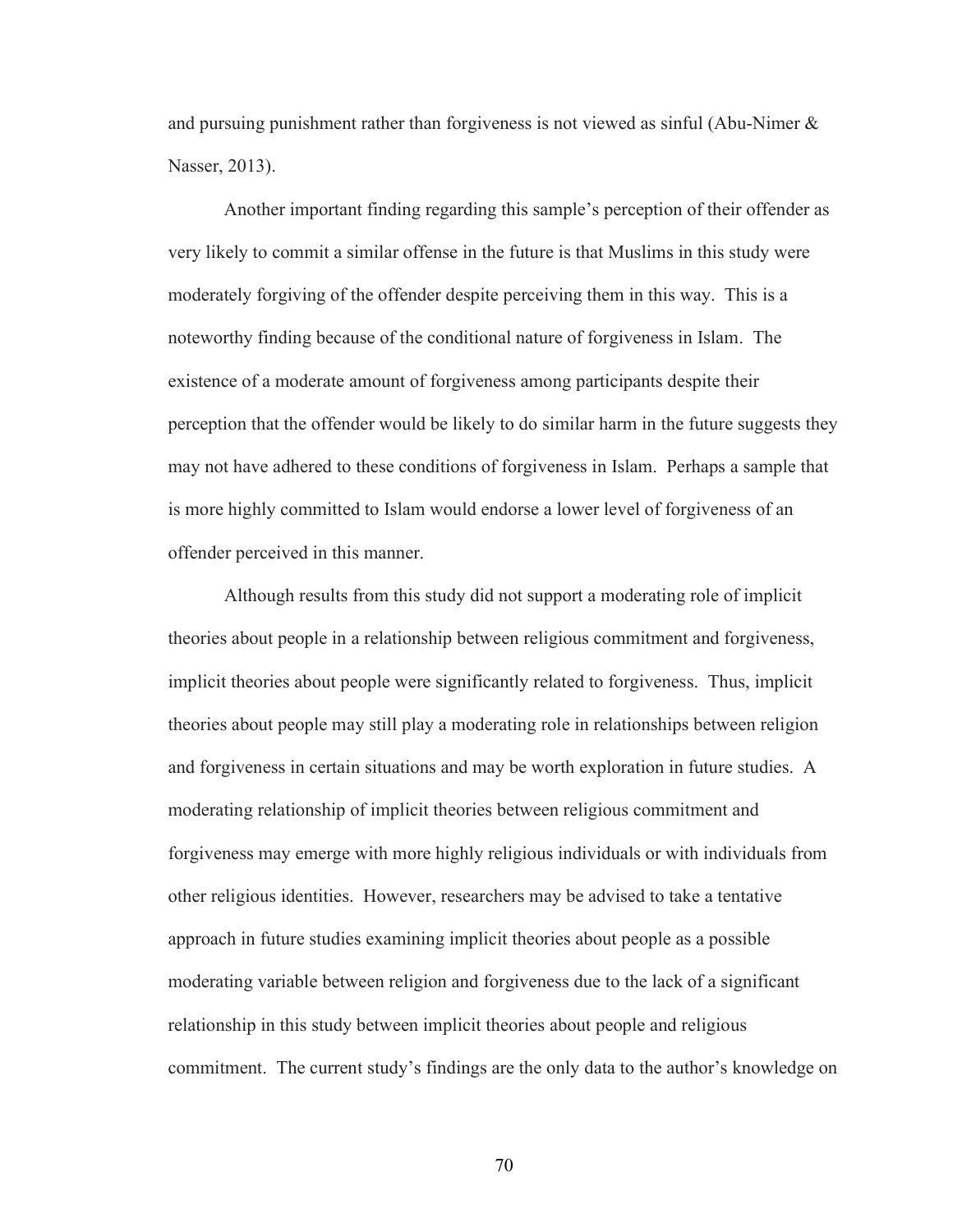the relationship between implicit theories and religion, and these findings suggest there may not be a relationship between implicit theories about people and religious commitment among Muslims, in contrast with a theorized interaction between implicit theories and following of religious messages (Silberman et al., 2005). Although this study's hypothesized relationship between implicit theories about people and religious commitment is different than the theorized relationship between implicit theories and following of religious messages suggested by Silberman and colleagues (2005), the current study's results suggest relationships between implicit theories and religion may exist only in narrow applications. It is possible a relationship between religion and other types of implicit theories might emerge in future studies. For example, implicit theories of morality, which have been operationalized in a measure developed by Dweck and colleagues (1995a), may be more likely to have a relationship with religion due to religion's role in framing morality.

One notable issue in the present study was that scores from the Implicit Theory Scale showed somewhat questionable internal consistency, which should be considered by future researchers using this measure. The relatively low internal consistency of scores from this measure may have impacted the study's findings, such as by attenuating correlations with other variables. Although limited by the reliability of scores from the measure used in this study, the results of this study offer further evidence consistent with prior research that incremental theories are associated with forgiveness (Wohl et al., 2015) and that entity theories are associated with less forgiveness (Burnette & Franiuk, 2010; Finkel et al., 2007). Further research may build on these findings by further exploring the role of implicit theories as a cognitive factor in the attribution process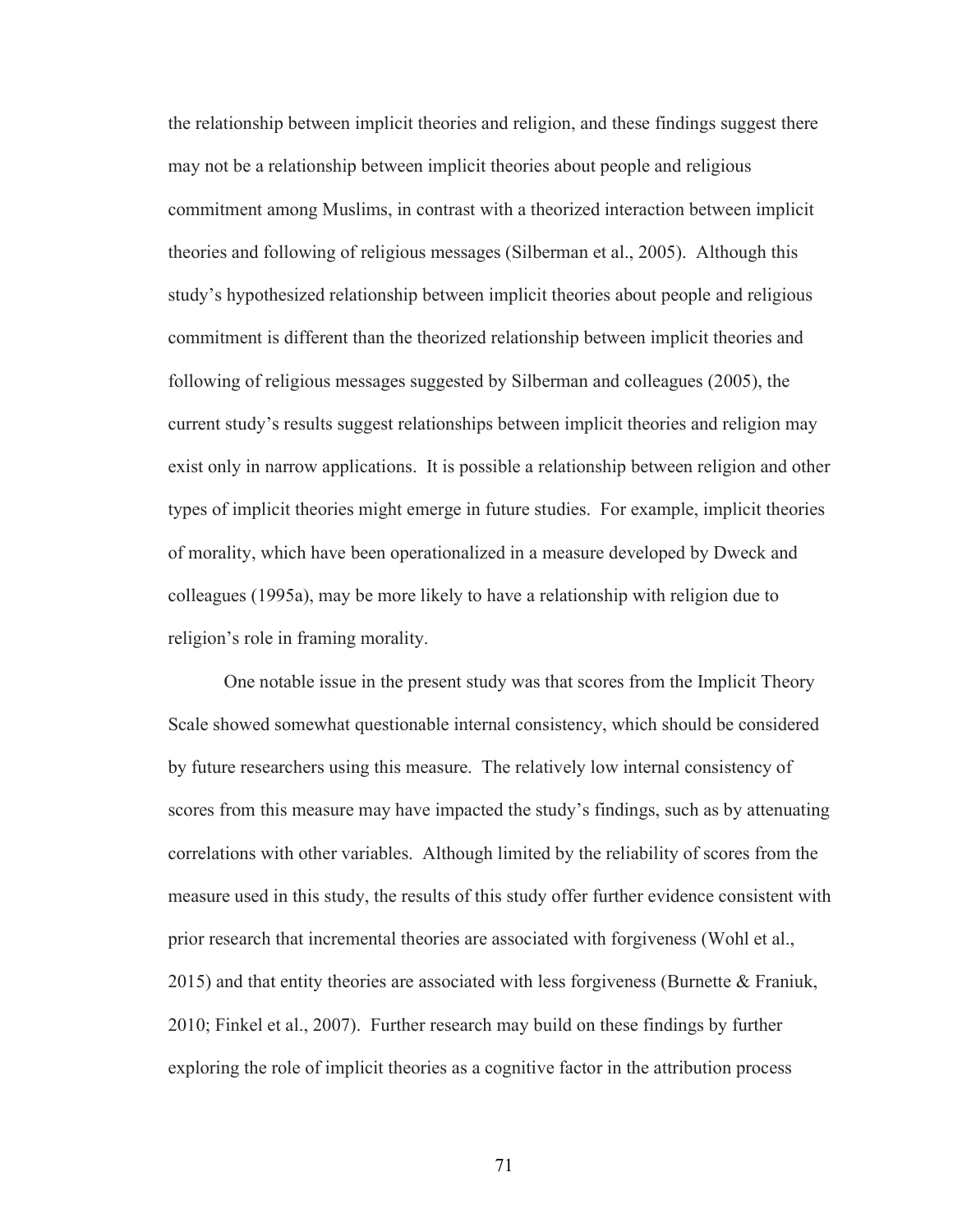within a dynamic process model of forgiveness (Ho  $\&$  Fung, 2011) in other populations and contexts. Future research should also explore whether interventions aimed at instilling incremental theories could lead to forgiveness, which is an important consideration given the benefits of forgiveness.

 Due to the lack of prior research with Muslims and the Implicit Theories Scale and limited research with Forgiveness Scale among this population, exploratory factor analyses were conducted. Correlations of scores from the Implicit Theories Scale showed a factor structure that aligned with the theorized structure of this measure, with the incremental and entity items loading on separate factors. These results are noteworthy in that they appear to be the only exploratory factor analyses completed with the eight-item version of this measure. Results from the factor analysis of correlations of scores from the Forgiveness Scale indicated a three-factor solution, which contrasts with the two-factor solution supported by researchers in the initial validation study of this measure (Rye et al., 2001). Although these results were limited by the relatively small sample size used for the factor analysis ( $n < 200$ ), a fairly conservative cut-off for factor loadings was used and there were at least 10 participants for every item of the scale. These factor analysis results suggest the nature of the construct measured by the Forgiveness Scale is not clear. Results of this study may have differed if the separate factor scale scores were used for the analyses rather than the total score that was based on the two-factor solution reported in the validation study. Future researchers using the Forgiveness Scale with Muslim samples should be cautious in their interpretations of scores from this measure given the results of this study.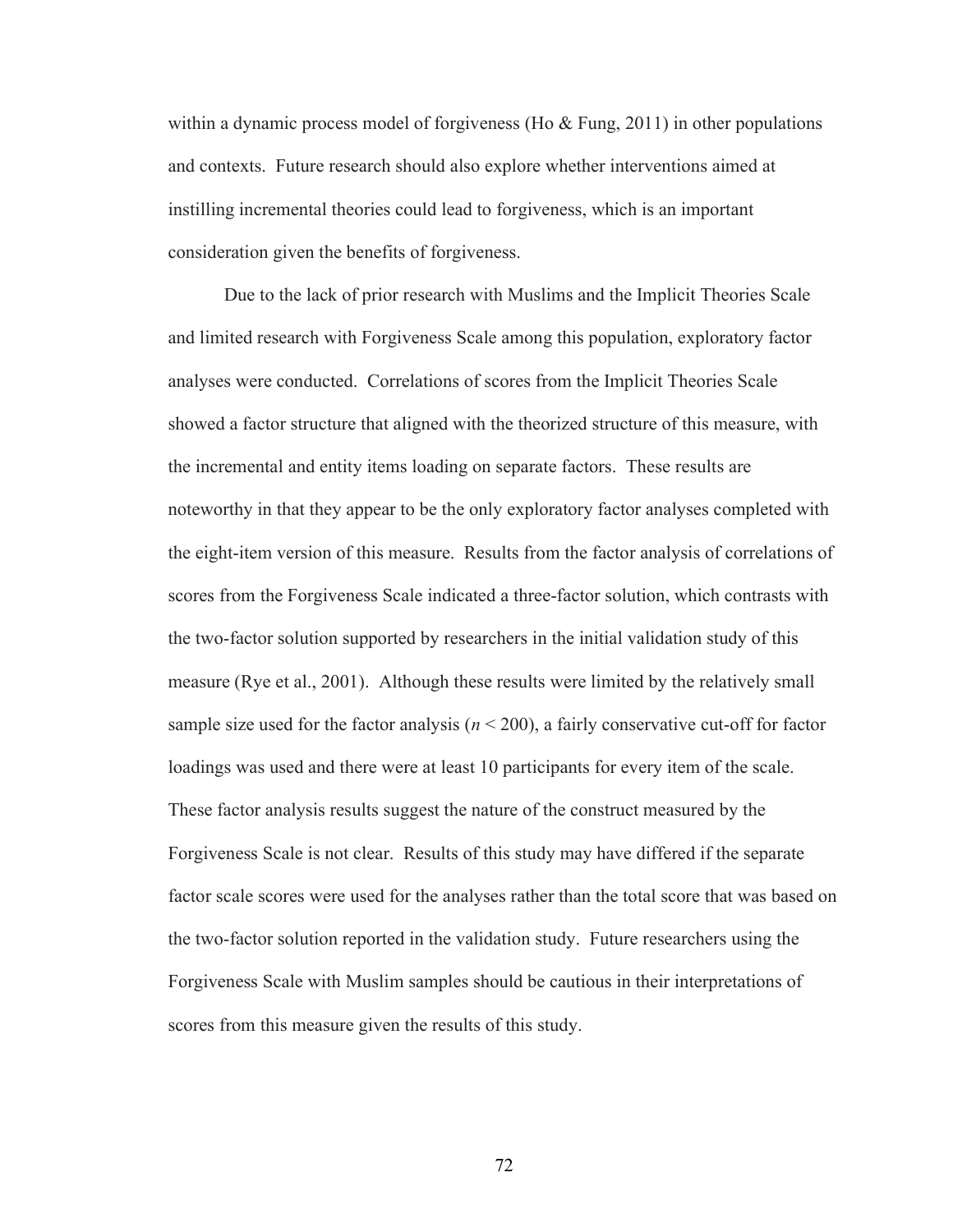A couple methodological issues related to recruitment merit mention. First, the study initially relied on MTurk as a primary form of recruitment for participants, and MTurk proved to be less fruitful than the author hoped when planning the study. Although the difficulties of this study in recruiting Muslims among MTurk workers are too limited to draw broad conclusions, they at least suggest the possibility that MTurk may not be a good source of Muslim participants for studies. There were no available data on the religious identities of MTurk workers during the planning of the study, and research on the religious identities of MTurk workers may be helpful for future studies seeking to use MTurk for research related to religion. It should also be noted that this study was conducted during the COVID-19 pandemic. One way the pandemic directly impacted study recruitment is that the author was unable to attempt in-person recruitment (e.g., at Islamic centers) due to protocols around the U.S. restricting in-person gatherings and guidance from government agencies on limiting contact with individuals outside households.

 Several notable limitations of this study should be highlighted. First, the study did not account for the possibility that participants may have viewed the offense they experienced primarily or partly as an offense toward Islam or God, which may have impacted the results. As noted above, in Islam offenses toward God require repentance, and if participants viewed the offense as in part an offense toward God, the offender's repentance (or lack of) would likely have been important. Future studies in this area may address this consideration by controlling for this perception with an item or items in the survey as it may be unrealistic to assume participants can identify an offense toward their religious identity that is not in some way perceived as also being an offense toward their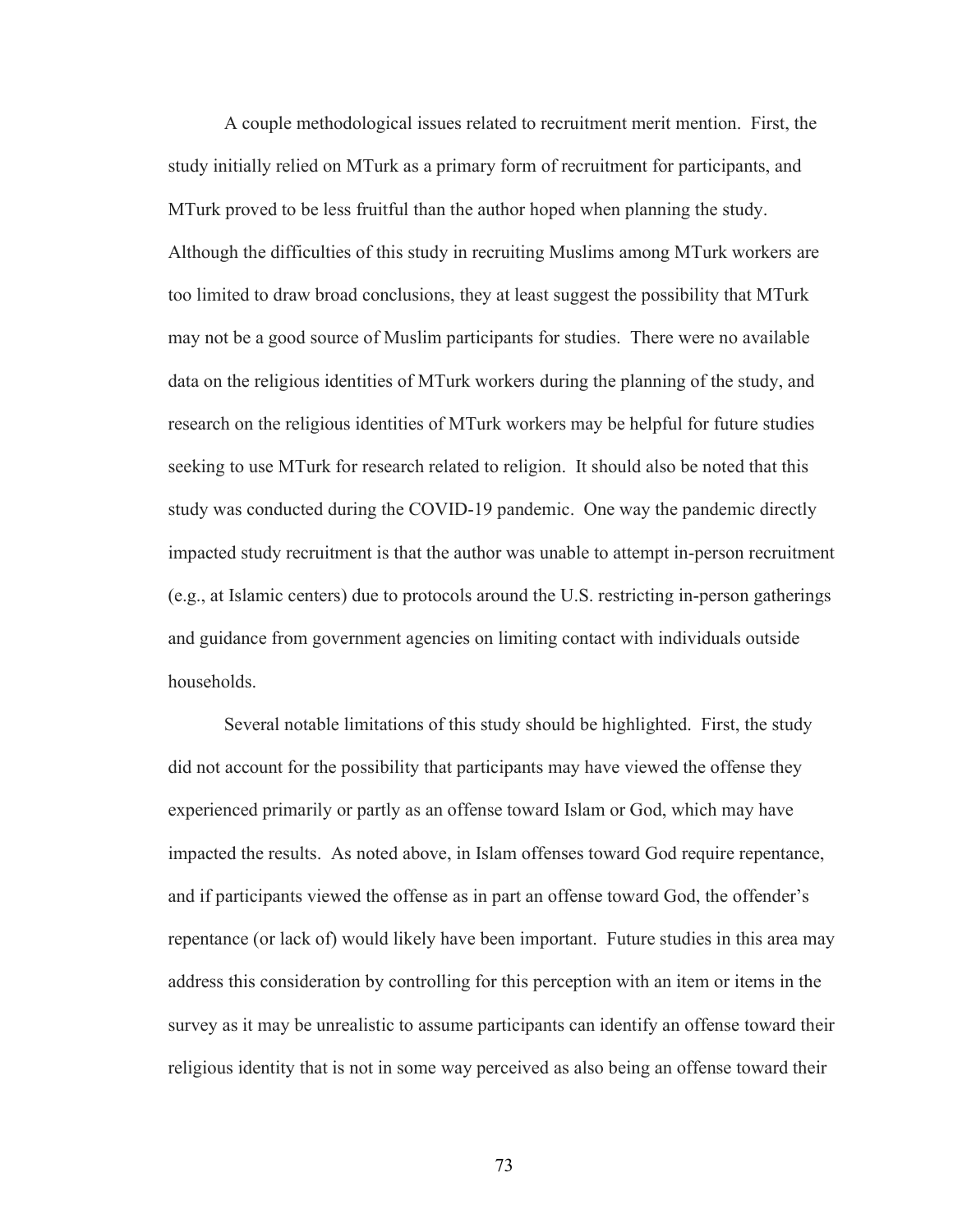religion broadly. Another limitation of this study is that the implicit theories measure was not framed directly in relation to the offender. That is, while participants were asked to respond to forgiveness items specifically in relation to their forgiveness of the offender, the implicit theories items were assessed at a global level about people generally. This methodological issue resulted due to a lack of existing measures for assessing implicit theories on an interpersonal level. As noted previously regarding differences in the effect sizes of relationships between religiosity and forgiveness when these variables are measured at different levels (Davis et al., 2013), examining a relationship between implicit theories and forgiveness when one is measured on a global level and another on an individual level may have resulted in a smaller measured effect size. Finally, this study was limited in its broad inclusion of types of offenses toward the participants' religious identities. Because participants were asked simply to identify a time in which they experienced an offense based on their identity as a Muslim, the resulting sample included individuals whose narrative responses indicated a wide array of offenses, which ranged from microaggressions to overt discrimination. This was intentional in the plan of the study to limit anticipated barriers to recruiting study participants, and the current study attempted to account for these different forms of offenses by controlling for the hurt the individuals reported experiencing; nonetheless, there were a wide range of offenses experienced that were broadly categorized as offenses based on religious identity, and the findings may be less generalizable given the breadth of offenses included. A qualitative analysis of these offenses was beyond the scope of this study, though future studies with greater recruiting resources may benefit from a more targeted approach.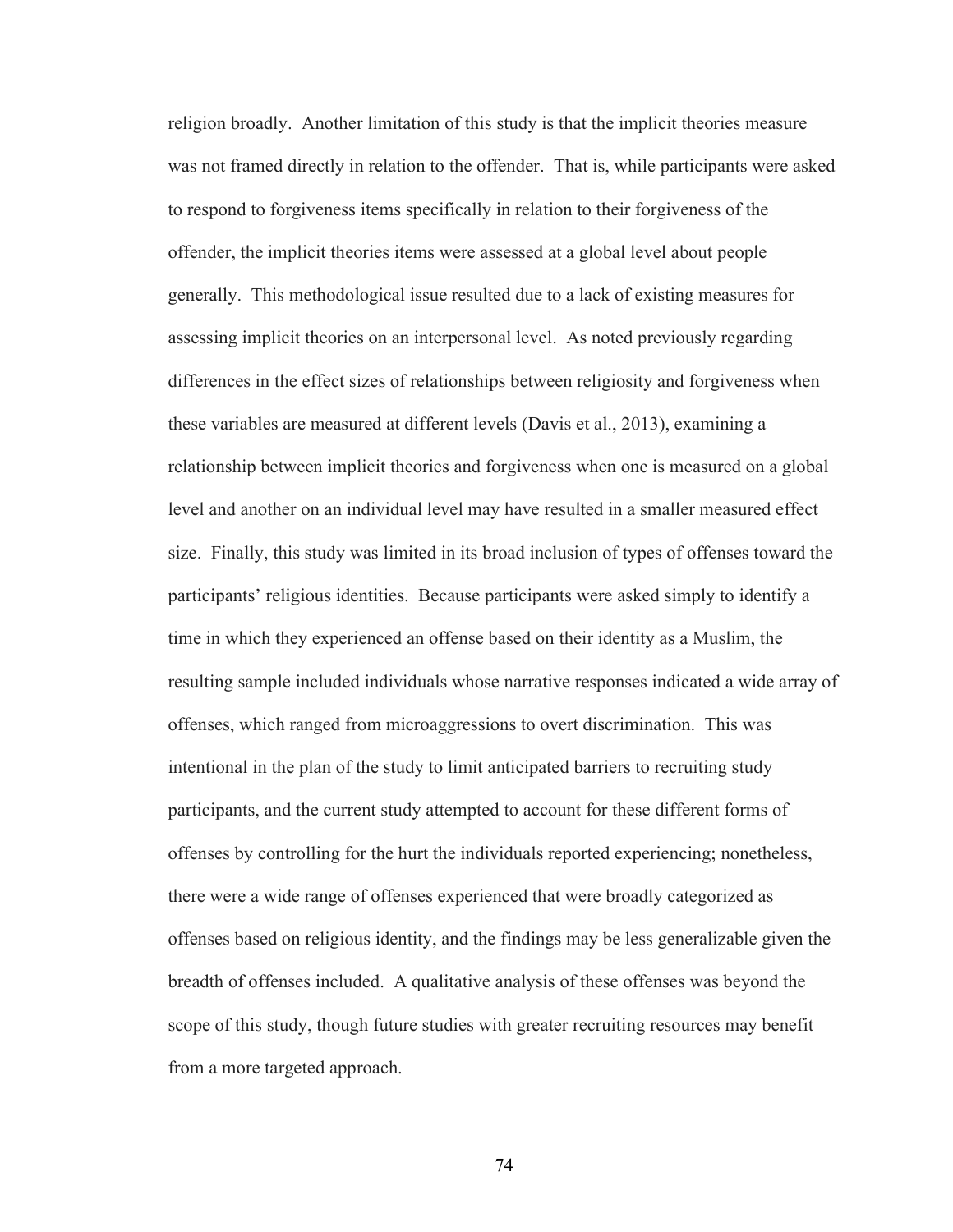#### REFERENCES

- Abu-Nimer, M., & Nasser, I. (2013). Forgiveness in the Arab and Islamic contexts. Journal of Religious Ethics, 41, 474-494.
- Al‐Mabuk, R. H., Enright, R. D., & Cardis, P. A. (1995). Forgiveness education with parentally love-deprived late adolescents. Journal of Moral Education, 24, 427-444.
- Alaedein-Zawawi, J. (2015). Religious commitment and psychological well-being: Forgiveness as a mediator. European Scientific Journal, 11, 117-141.
- Ali, S. R., Yamada, T., & Mahmood, A. (2015). Relationships of the practice of hijab, workplace discrimination, social class, job stress, and job satisfaction among Muslim American women. Journal of Employment Counseling, 52, 146-157. doi:10.1002/joec.12020
- Aroian, K. J. (2012). Discrimination against Muslim American adolescents. The Journal of School Nursing, 28, 206-213. doi:10.1177/1059840511432316
- Awad, G. H., & Amayreh, W. M. (2016). Discrimination: Heightened prejudice post 9/11 and psychological outcomes. In M. M. Amer & G. H. Awad (Eds.), *Handbook of* Arab American psychology (pp. 63-75). New York, NY: Routledge.
- Bandalos, D. L., & Finney, S. J. (2010). Factor analysis: Exploratory and confirmatory. In G. R. Hancock & R. O. Mueller (Eds.), The reviewer's guide to quantitative methods in the social sciences (pp. 93-114). New York, NY: Routledge.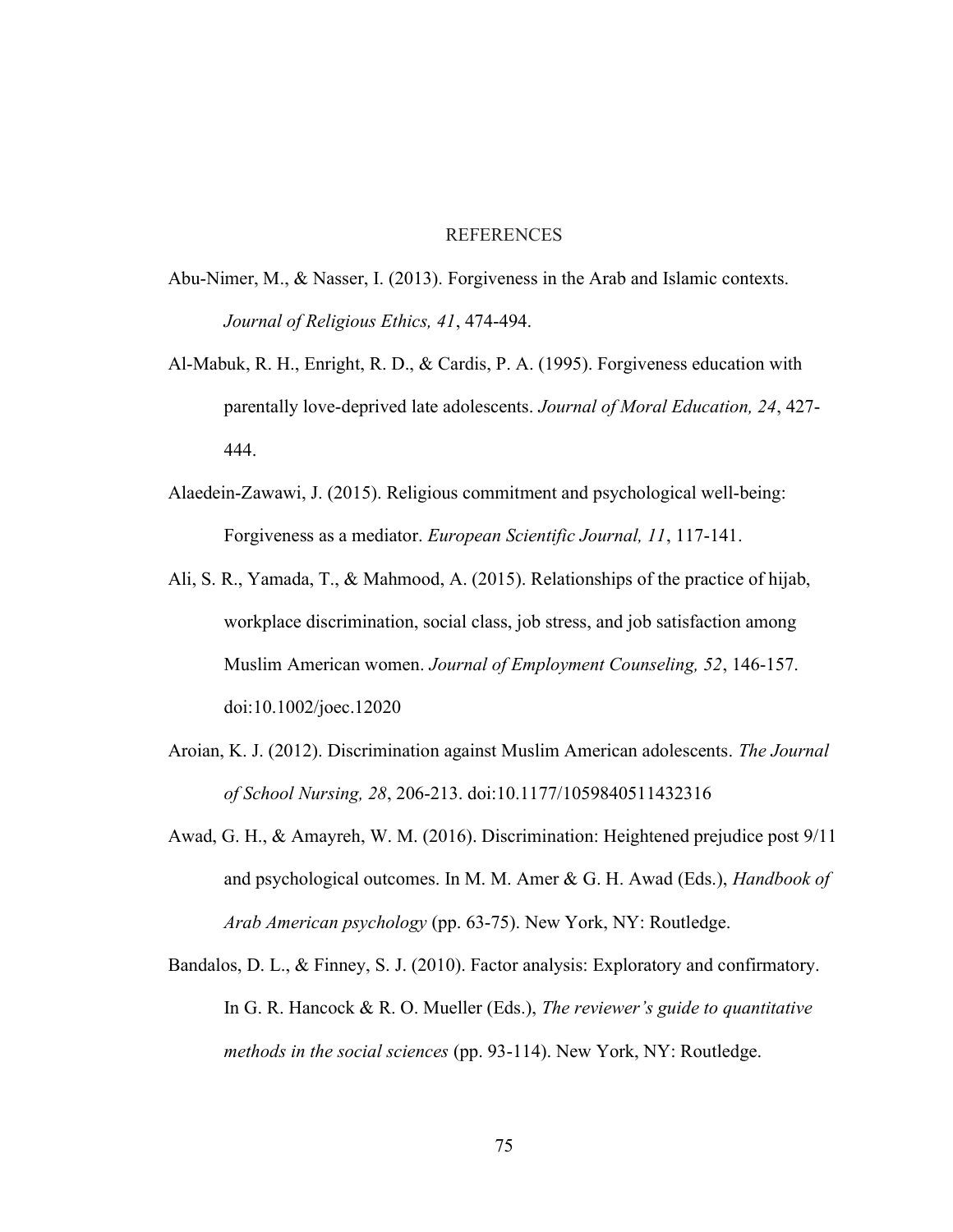- Bandura, A. (2005). The evolution of social cognitive theory. In K. G. Smith & M. A. Hitt (Eds.), Great minds in management (pp. 9-35). Oxford, UK: Oxford University Press.
- Bandura, A. (2018). Toward a psychology of human agency: Pathways and reflections. Perspectives on Psychological Science, 13, 130-136. doi:10.1177/1745691617699280
- Berinsky, A. J., Huber, G. A., & Lenz, G. S. (2017). Evaluating online labor markets for experimental research: Amazon.com's Mechanical Turk. Political Analysis, 20, 351-368. doi:10.1093/pan/mpr057
- Braddy, P. W., Sturm, R. E., Atwater, L. E., Smither, J. W., & Fleenor, J. W. (2013). Validating the feedback orientation scale in a leadership development context. Group & Organization Management, 38, 690-716. doi:10.1177/1059601113508432
- Brown, R. P. (2003). Measuring individual differences in the tendency to forgive: Construct validity and links with depression. Personality and Social Psychology Bulletin, 29, 1-13.
- Brown, R. P., & Phillips, A. (2005). Letting bygones be bygones: Further evidence for the validity of the Tendency to Forgive scale. Personality and Individual Differences, 38, 627-638.
- Buhrmester, M., Kwang, T., & Gosling, S. D. (2011). Amazon's Mechanical Turk: A new source of inexpensive, yet high-quality, data? Perspectives on Psychological Science, 6, 3-5. doi:10.1177/1745691610393980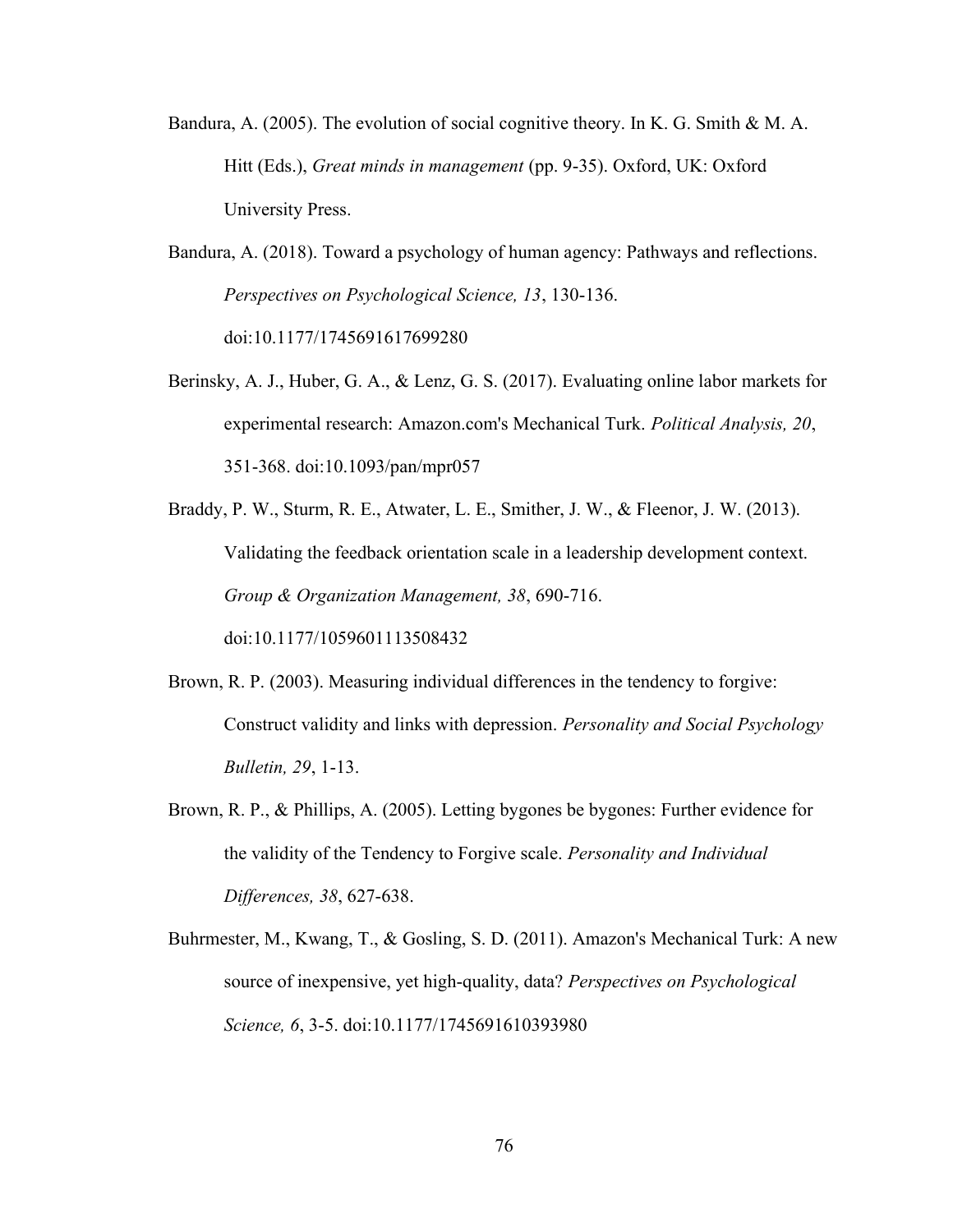- Burnette, J. L., & Franiuk, R. (2010). Individual differences in implicit theories of relationships and partner fit: Predicting forgiveness in developing relationships. Personality and Individual Differences, 48, 144-148.
	- doi:10.1016/j.paid.2009.09.011
- Burrow, A. L., & Hill, P. L. (2012). Flying the unfriendly skies?: The role of forgiveness and race in the experience of racial microaggressions. The Journal of Social Psychology, 152, 639-653.
- Cabras, C., Loi, G., & Sechi, C. (2019). Testing the factor structure of the Forgiveness Scale among Italian adolescent students. Mental Health, Religion & Culture, 22, 580-590. doi:/10.1080/13674676.2018.1524861g
- Carlisle, R. D., & Tsang, J. A. (2013). The virtues: Gratitude and forgiveness. In K. I. Pargament (Ed.), APA handbook of psychology, religion, and spirituality (Vol. 1: Context, theory, and research, pp. 423-437). Washington, DC: American Psychological Association.
- Carone, D. A. J., & Barone, D. F. (2001). A social cognitive perspective on religious beliefs: Their functions and impact on coping and psychotherapy. *Clinical* Psychology Review, 21, 989-1003.
- Carson, J. W., Keefe, F. J., Goli, V., Fras, A. M., Lynch, T. R., Thorp, S. R., & Buechler, J. L. (2005). Forgiveness and chronic lower back pain: A preliminary study examining the relationship of forgiveness to pain, anger, and psychological distress. The Journal of Pain, 6, 84-91.
- Casler, K., Bickel, L., & Hackett, E. (2013). Separate but equal? A comparison of participants and data gathered via Amazon's MTurk, social media, and face-to-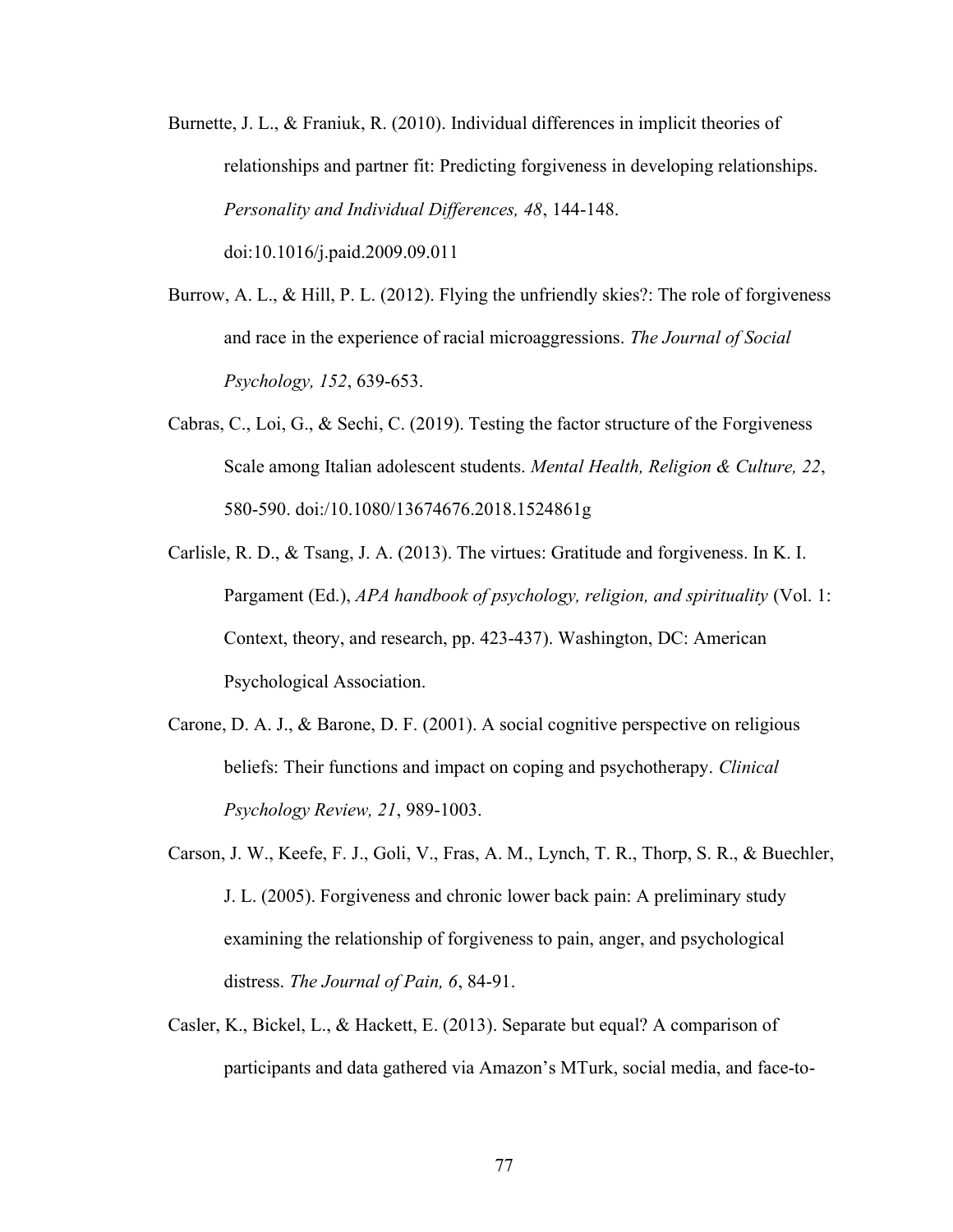face behavioral testing. Computers in Human Behavior, 29, 2156-2160. doi:10.1016/j.chb.2013.05.009

- Cattell, R. B. (1966). The scree test for the number of factors. Multivariate Behavioral Research, 1, 245-276.
- Cehajic, S., Brown, R., & Castano, E. (2008). Forgive and forget? Antecedents and consequences of intergroup forgiveness in Bosnia and Herzegovina. Political Psychology, 29, 351-367.
- Cohen-Chen, S., Halperin, E., Crisp, R. J., & Gross, J. J. (2013). Hope in the Middle East. Social Psychological and Personality Science, 5, 67-75. doi:10.1177/1948550613484499
- Cohen, J. (1988). Statistical power analysis for the behavioral sciences (2nd ed.). Hillsdale, NJ: Erlbaum.
- Cohen, J. (1992). A power primer. Psychological Bulletin, 112, 155-159.
- Coyle, C. T., & Enright, R. D. (1997). Forgiveness intervention with postabortion men. Journal of Consulting and Clinical Psychology, 65, 1042-1046.
- Davary, B. (2004). Forgiveness in Islam: Is it an ultimate reality? Ultimate Reality and Meaning, 27, 127-141. doi:10.3138/uram.27.2.127
- Davis, D. E., DeBlaere, C., Hook, J. N., Burnette, J., Van Tongeren, D. R., Rice, K. G., & Worthington, E. L., Jr. (2015). Intergroup forgiveness of race-related offenses. Journal of Counseling Psychology, 62, 402-412. doi:10.1037/cou0000081
- Davis, D. E., Worthington, E. L., Hook, J. N., & Hill, P. C. (2013). Research on religion/spirituality and forgiveness: A meta-analytic review. Psychology of Religion and Spirituality, 5, 233-241. doi:10.1037/a0033637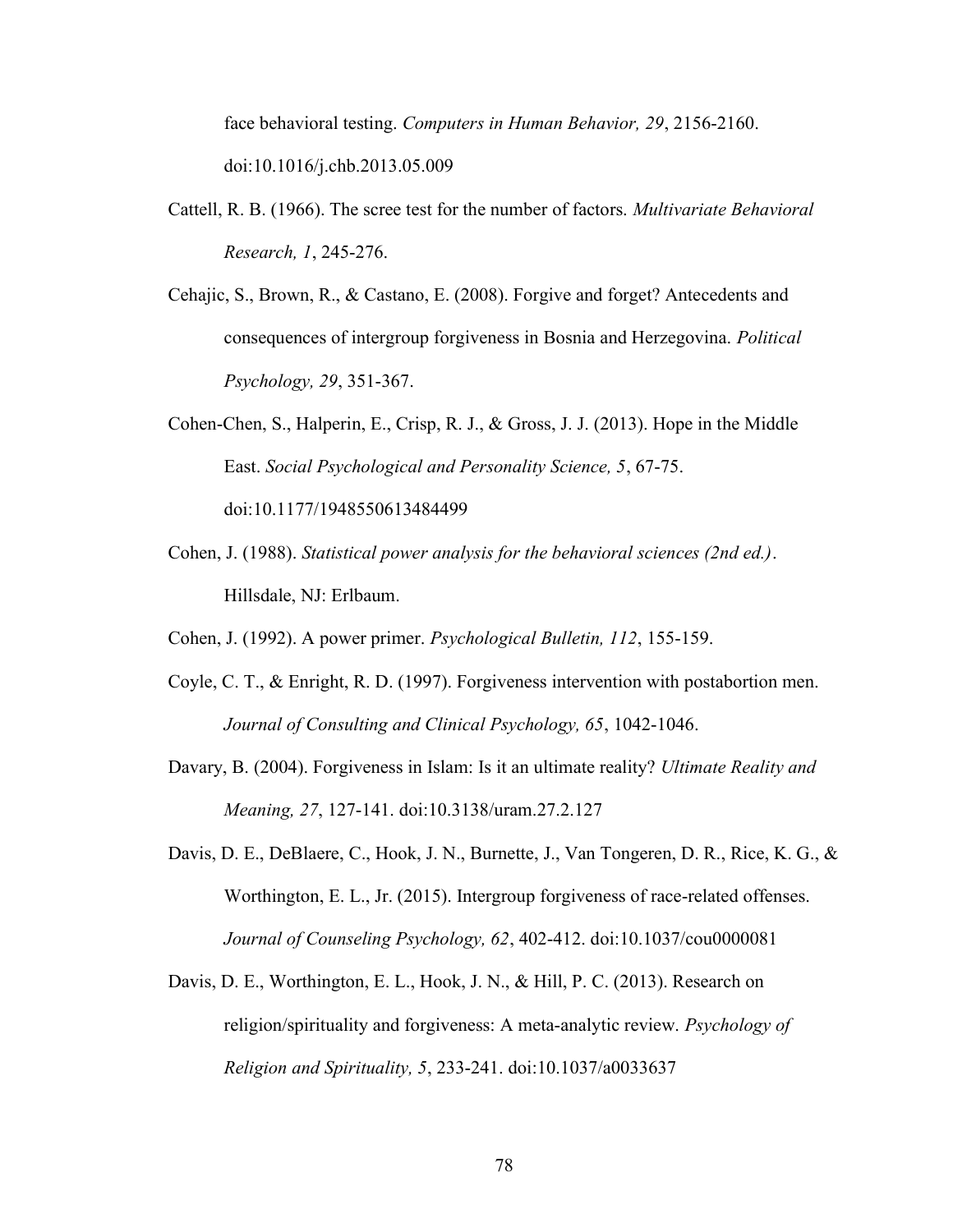- DeShea, L. (2003). A scenario-based scale of willingness to forgive. Individual Differences Research, 1, 201-217.
- DeSimone, J. A., Harms, P. D., & DeSimone, A. J. (2015). Best practice recommendations for data screening. Journal of Organizational Behavior, 36, 171-181. doi:10.1002/job.1962
- Disha, I., Cavendish, J. C., & King, R. D. (2011). Historical events and spaces of hate: Hate crimes against Arabs and Muslims in post-9/11 America. Social Problems, 58, 21-46.
- Dweck, C. S. (1999). Self-theories: Their role in motivation, personality, and development. Philadelphia, PA: Psychology Press.
- Dweck, C. S. (2012). Implicit theories. In P. A. M. V. Lange, A. W. Kruglanski, & E. T. Higgins (Eds.), The handbook of theories of social psychology (Vol. 2, pp. 43-61). Thousand Oaks, CA: SAGE Publications.
- Dweck, C. S., Chiu, C. Y., & Hong, Y. Y. (1995a). Implicit theories and their role in judgments and reactions: A word from two perspectives. Psychological Inquiry, 6, 267-285.
- Dweck, C. S., Chiu, C. Y., & Hong, Y. Y. (1995b). Implicit theories elaboration and extension of the model. *Psychological Inquiry*, 6, 322-333.
- Dweck, C. S., & Leggett, E. L. (1988). A social-cognitive approach to motivation and personality. Psychological Review, 95, 256-273.
- Enright, R. D., Al-Mabuk, R., Conroy, P., Eastin, D., Freedman, S., Golden, S., . . . Sarinopoulos, I. (1991). The moral development of forgiveness. In W. M.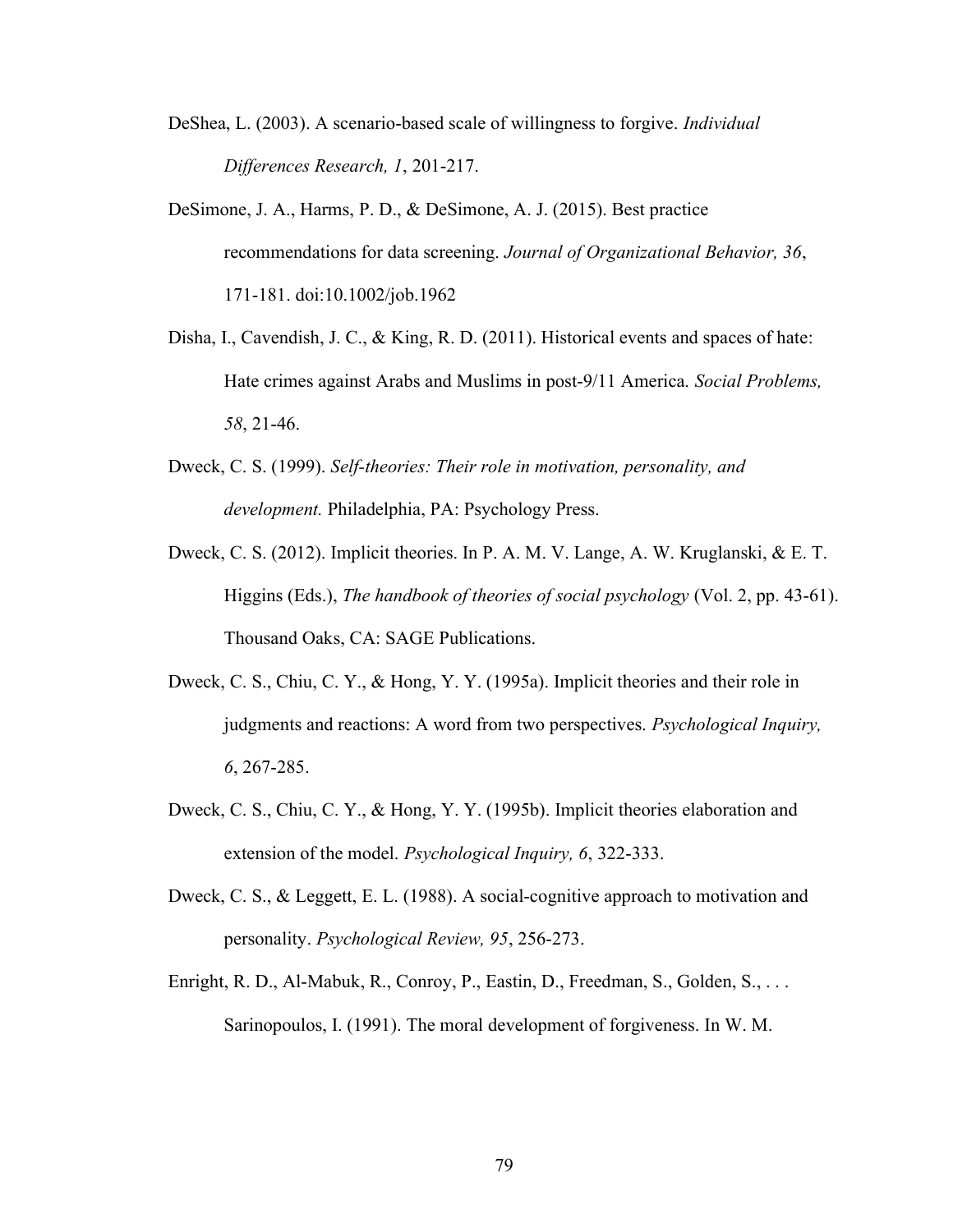Kurtines & J. L. Gewirtz (Eds.), Handbook of moral behavior and development (Vol. 1, pp. 123-152). Hillsdale, NJ: Lawrence Erlbaum Associates.

- Enright, R. D., & Fitzgibbons, R. P. (2000). Helping clients forgive: An empirical guide for resolving anger and restoring hope. Washington, DC: American Psychological Association.
- Enright, R. D., & Fitzgibbons, R. P. (2015). Forgiveness therapy: An empirical guide for resolving anger and restoring hope. Washington, DC: American Psychological Association.
- Erdley, C. A., & Dweck, C. S. (1993). Children's implicit personality theories as predictors of their social judgments. Child Development, 64, 863-878.
- Escher, D. (2013). How does religion promote forgiveness? Linking beliefs, orientations, and practices. Journal for the Scientific Study of Religion, 52, 100-119.
- Faul, F., Erdfelder, E., Buchner, A., & Lang, A. G. (2013). G\*Power (Version 3.1.7). Retrieved from http://www.psycho.uni-

duesseldorf.de/abteilungen/aap/gpower3/download-and-register

- Field, A. (2009). Discovering statistics using SPSS. Thousand Oaks, CA: Sage Publications.
- Field, A. (2019). Milton rocks: A repository of materials for my statistics textbooks.
- Finkel, E. J., Burnette, J. L., & Scissors, L. E. (2007). Vengefully ever after: Destiny beliefs, state attachment anxiety, and forgiveness. Journal of Personality and Social Psychology, 92, 871-886. doi:10.1037/0022-3514.92.5.871
- Freedman, S. R., & Enright, R. D. (1996). Forgiveness as an intervention goal with incest survivors. Journal of Consulting and Clinical Psychology, 64, 983-992.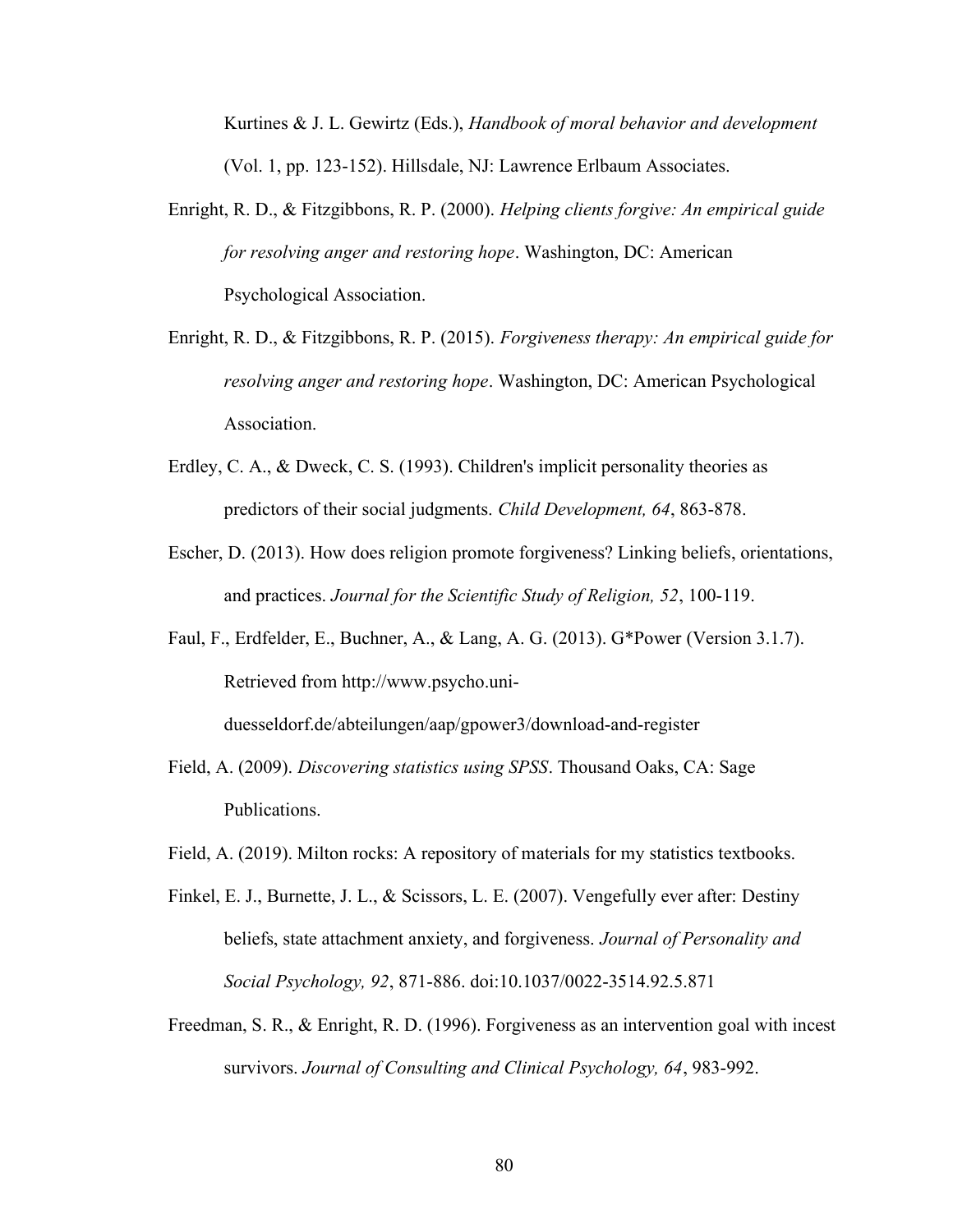- Friedberg, J. P., Suchday, S., & Shelov, D. V. (2007). The impact of forgiveness on cardiovascular reactivity and recovery. International Journal of Psychophysiology, 65, 87-94.
- The future of the global Muslim population. (2011). Retrieved from http://www.pewforum.org/2011/01/27/the-future-of-the-global-muslimpopulation/
- Gervey, B. M., Chiu, C., Hong, Y., & Dweck, C. S. (1999). Differential use of person information in decisions about guilt versus innocence: The role of implicit theories. Personality and Social Psychology Bulletin, 25, 17-27.
- Ghumman, S., & Ryan, A. M. (2013). Not welcome here: Discrimination towards women who wear the Muslim headscarf. Human Relations, 66, 671-698. doi:10.1177/0018726712469540
- Goodman, J. K., & Paolacci, G. (2014). Questioning the Turk: Conducting high quality research with Amazon Mechanical Turk. Paper presented at the Association for Consumer Research North American Conference, Baltimore, MD.
- Graham, V., Enright, R. D., & Klatt, J. S. (2012). An educational forgiveness intervention for young adult children of divorce. Journal of Divorce & Remarriage, 53, 618- 638.
- Gross, J. J. (1998). Antecedent- and response-focused emotion regulation: Divergent consequences for experience, expression, and physiology. Journal of Personality and Social Psychology, 74, 224–237.
- Hall, J. H., & Fincham, F. D. (2005). Self-forgiveness: The stepchild of forgiveness research. Journal of Social and Clinical Psychology, 24, 621-637.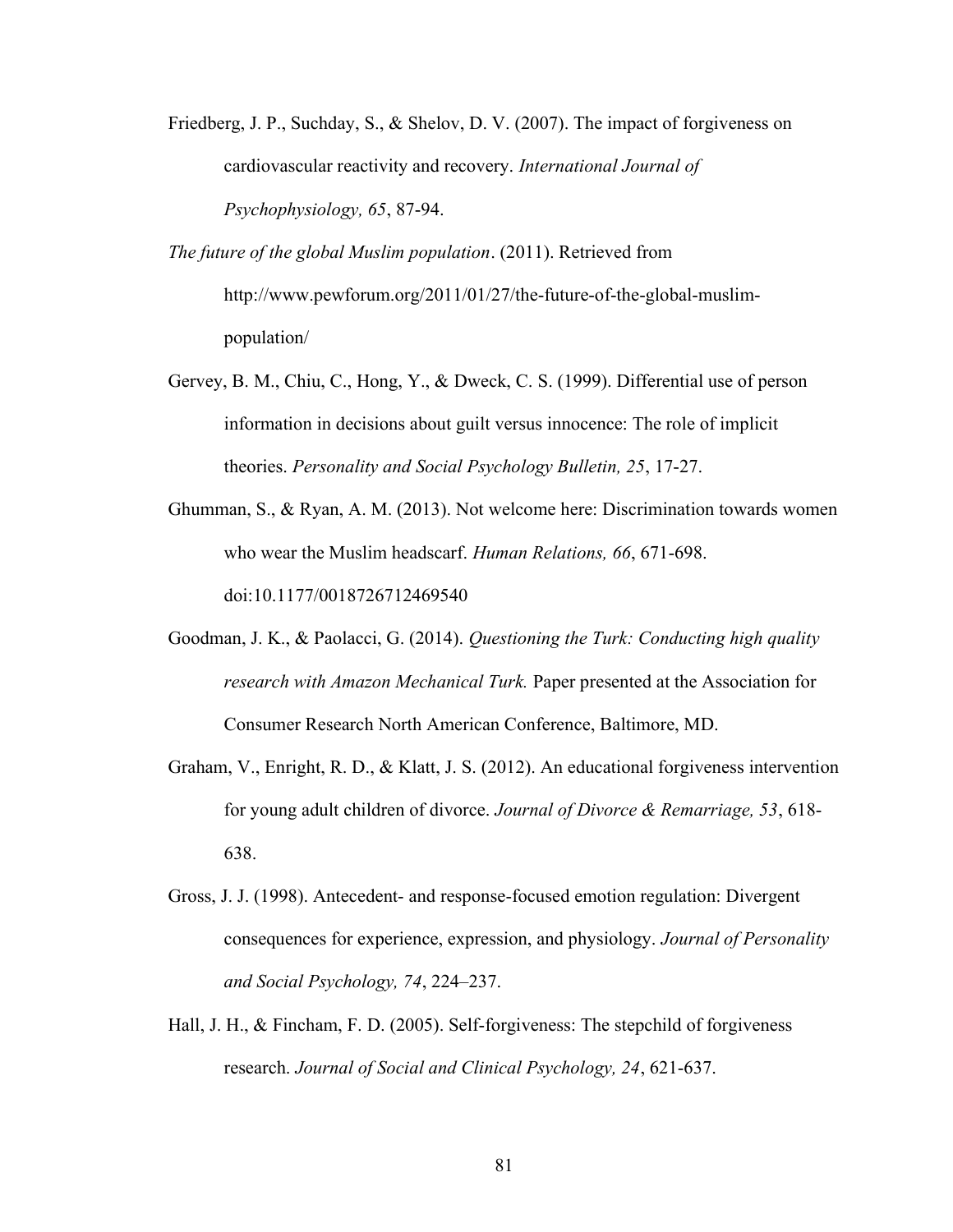- Halperin, E., Russell, A. G., Trzesniewski, K. H., Gross, J. J., & Dweck, C. S. (2011). Promoting the Middle East peace process by changing beliefs about group malleability. Science, 333, 1767-1769. doi:10.1126/science.1202925
- Hammond, W. P., Banks, K. H., & Mattis, J. S. (2006). Masculinity ideology and forgiveness of racial discrimination among African American men: Direct and interactive relationships. Sex Roles, 55, 679-692. doi:10.1007/s11199-006-9123-y
- Haque, A. (2004). Religion and mental health: The case of American Muslims. Journal of Religion and Health, 43, 45-58.
- Harris, A. H., Luskin, F., Norman, S. B., Standard, S., Bruning, J., Evans, S., & Thoresen, C. E. (2006). Effects of a group forgiveness intervention on forgiveness, perceived stress, and trait-anger. Journal of Clinical Psychology, 62, 715-733. doi:10.1002/jclp.20264
- Hart, J. M., & Leach, M. M. (2017). Religious commitment and humility in Muslims' forgiveness of microaggressions. Paper presented at the Great Lakes Regional Counseling Psychology Conference, Muncie, IN.
- Heider, F. (1958). The psychology of interpersonal relations. New York: Wiley.
- Heslin, P. A., Latham, G. P., & VandeWalle, D. (2005). The effect of implicit person theory on performance appraisals. Journal of Applied Psychology, 90, 842-856. doi:10.1037/0021-9010.90.5.842
- Heslin, P. A., & Vandewalle, D. (2011). Performance appraisal procedural justice: The role of a manager's implicit person theory. Journal of Management, 37, 1694-1718.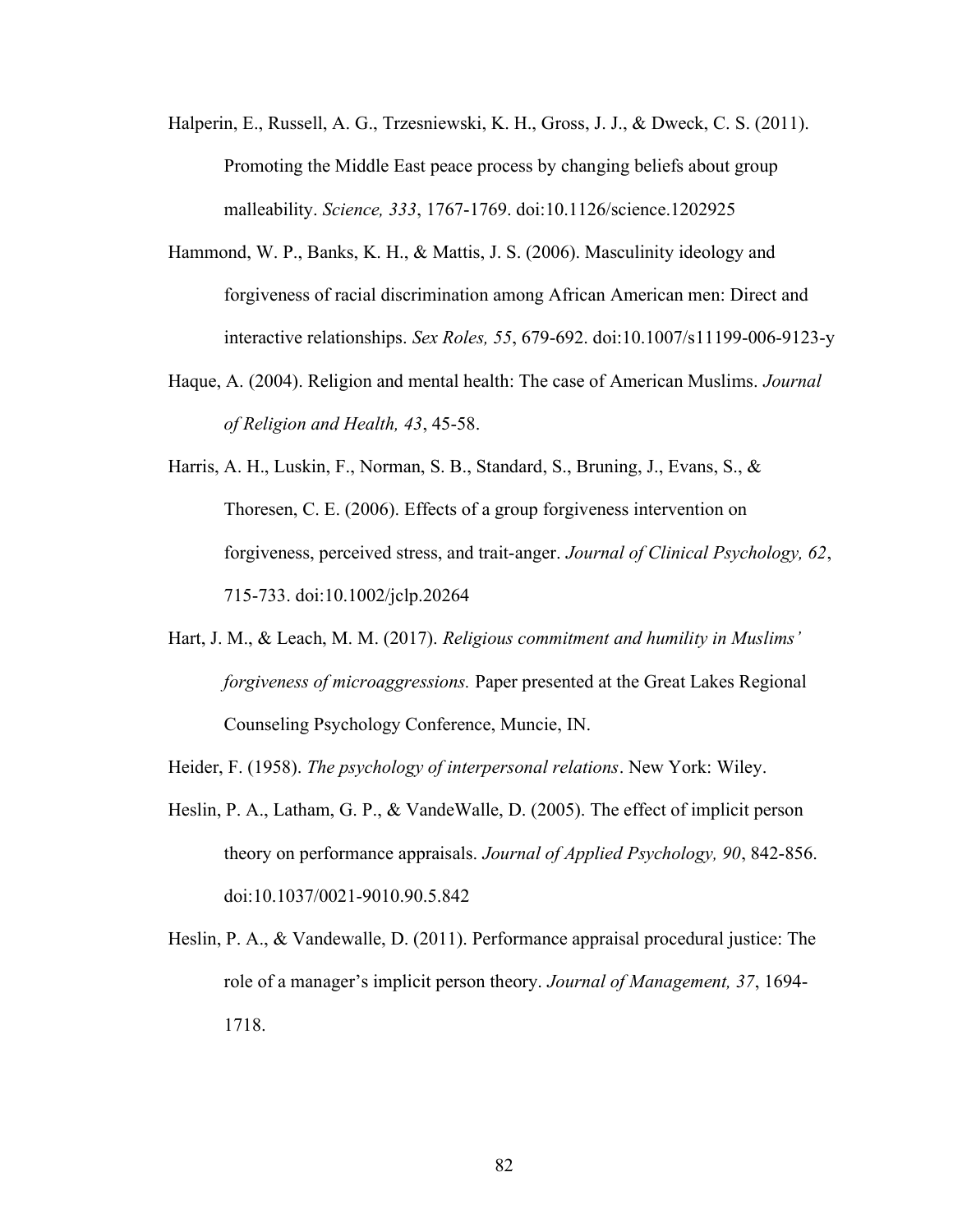- Heslin, P. A., Vandewalle, D., & Latham, G. P. (2006). Keen to help? Managers' implicit person theories and their subsequent employee coaching. Personnel Psychology, 59, 871-902.
- Hewstone, M., Cairns, E., Voci, A., Hamberger, J., & Niens, U. (2006). Intergroup contact, forgiveness, and experience of "The Troubles" in Northern Ireland. Journal of Social Issues, 62, 99-120.
- Ho, M. Y., & Fung, H. H. (2011). A dynamic process model of forgiveness: A crosscultural perspective. Review of General Psychology, 15, 77–84. doi:10.1037/a0022605
- Hodge, D. R., Zidan, T., & Husain, A. (2016). Depression among Muslims in the United States: Examining the role of discrimination and spirituality as risk and protective factors. Social Work, 61, 45-52. doi:10.1093/sw/swv055
- Hogan, B., & Berry, B. (2011). Racial and ethnic biases in rental housing: An audit study of online apartment listings. City & Community, 10, 351-372. doi:10.1111/j.1540-6040.2011.01376.x
- Hughes, J. S. (2015). Support for the domain specificity of implicit beliefs about persons, intelligence, and morality. Personality and Individual Differences, 86, 195-203. doi:10.1016/j.paid.2015.05.042

Johnson, J., & Hauslohner, A. (2017, May 20). 'I think Islam hates us': A timeline of Trump's comments about Islam and Muslims. Washington Post. Retrieved from https://www.washingtonpost.com/news/post-politics/wp/2017/05/20/i-thinkislam-hates-us-a-timeline-of-trumps-comments-about-islam-andmuslims/?utm\_term=.f8b5610f8d9e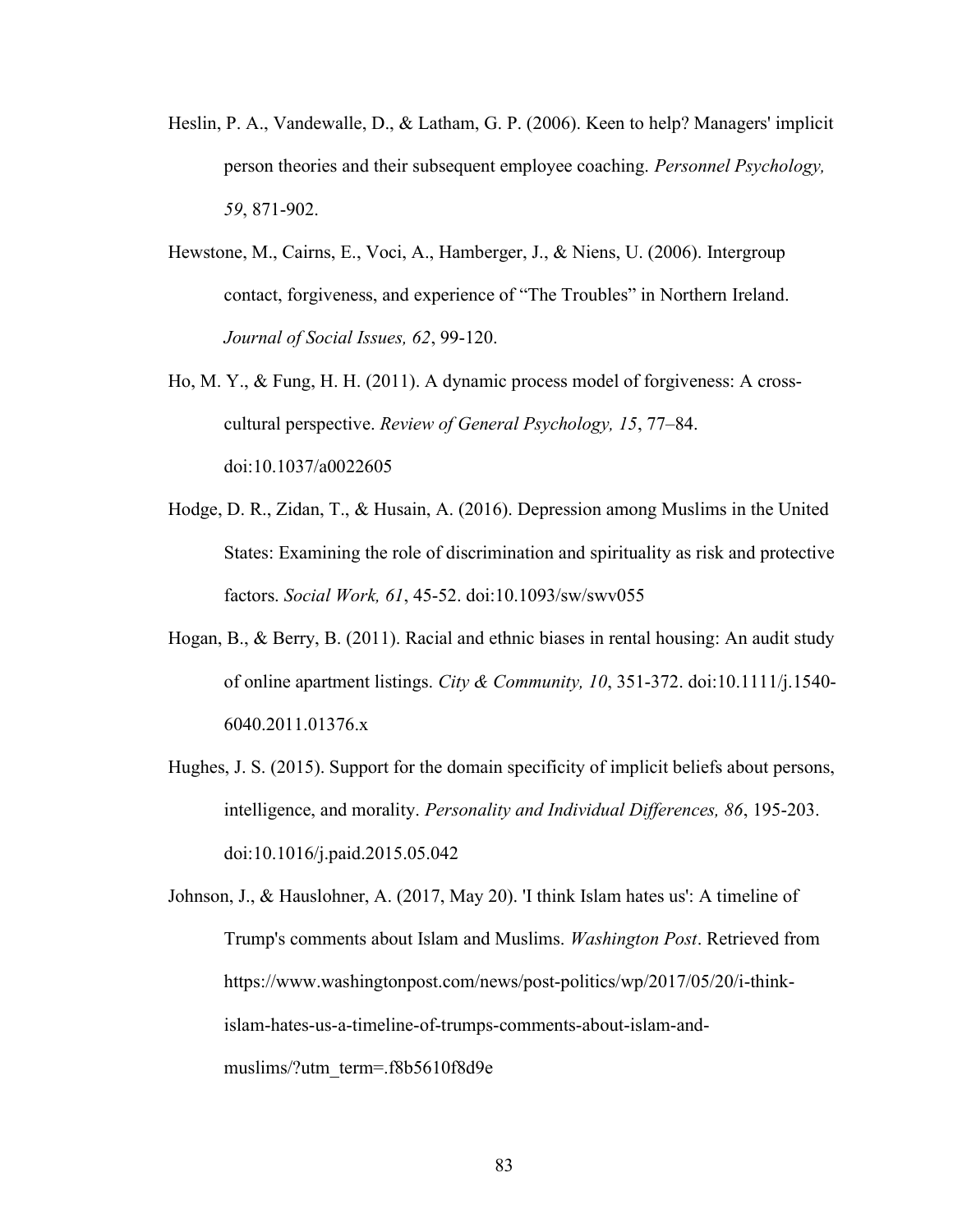Johnson, T. (2011, September 19). Muslims in the United States. Retrieved from https://www.cfr.org/backgrounder/muslims-united-states

Kaiser, H. F. (1970). A second generation little jiffy. Psychometrika, 35, 401-415.

- Kaiser, H. F. (1974). An index of factorial simplicity. Psychometrika, 39, 31-36.
- Kaiser, H. F. (1991). Coefficient alpha for a principal component and the Kaiser-Guttman rule. . Psychological Reports, 68, 855-858.
- Kelley, K., & Maxwell, S. E. (2010). Multiple regression. In G. R. Hancock & R. O. Mueller (Eds.), The reviewer's guide to quantitative methods in the social sciences (pp. 281-297). New York, NY: Routledge.
- Kelly, G. A. (1955). The psychology of personal constructs. New York, NY: Norton.
- Kendler, K. S., Liu, X. Q., Gardner, C. O., McCullough, M. E., Larson, D., & Prescott, C. A. (2003). Dimensions of religiosity and their relationship to lifetime psychiatric and substance use disorders. American Journal of Psychiatry, 160, 496–503.
- Kishi, K. (2016, November 21). Anti-Muslim assaults reach 9/11-era levels, FBI data show. Retrieved from http://www.pewresearch.org/fact-tank/2016/11/21/antimuslim-assaults-reach-911-era-levels-fbi-data-show/
- Krause, N., & Ellison, C. G. (2003). Forgiveness by God, forgiveness of others, and psychological well-being in late life. Journal for the Scientific Study of Religion, 42, 77–93.
- Lawler-Row, K. A., & Piferi, R. L. (2006). The forgiving personality: Describing a life well lived? Personality and Individual Differences, 41, 1009-1020.
- Lawler, K. A., Younger, J. W., Piferi, R. L., Billington, E., Jobe, R., Edmondson, K., & Jones, W. H. (2003). A change of heart: Cardiovascular correlates of forgiveness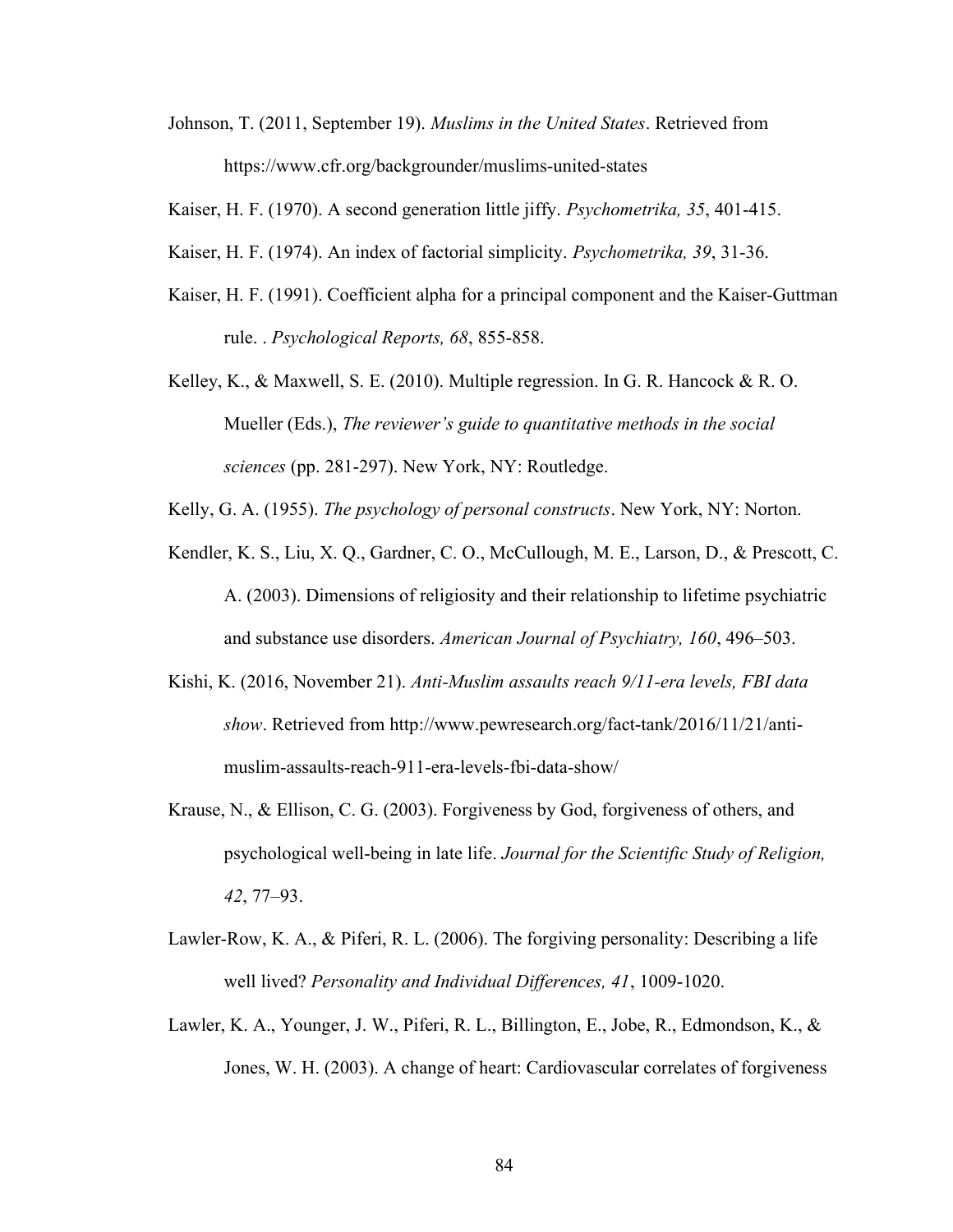in response to interpersonal conflict. Journal of Behavioral Medicine, 26, 373- 393.

- Leach, M. M., Baker, A., & Zeigler-Hill, V. (2010). The Influence of Black racial identity on the forgiveness of Whites. Journal of Black Psychology, 37, 185-209. doi:10.1177/0095798410380201
- Legislating fear: Islamophobia and its impact in the United States. (2013). Retrieved from https://www.cair.com/legislating-fear-2013-report
- Levontin, L., Halperin, E., & Dweck, C. S. (2013). Implicit theories block negative attributions about a longstanding adversary: The case of Israelis and Arabs. Journal of Experimental Social Psychology, 49, 670-675. doi:10.1016/j.jesp.2013.02.002
- Levy, S. R., & Dweck, C. S. (1997). Implicit theory measures: Reliability and validity data for adults and children. Columbia University. New York, NY.
- Levy, S. R., Stroessner, S. J., & Dweck, C. S. (1998). Stereotype formationand endorsement: The role of implicit theories. Journal of Personality and Social Psychology, 74, 1421–1436.
- Lipka, M. (2017, May 26). Muslims and Islam: Key findings in the U.S. and around the world. Retrieved from http://www.pewresearch.org/facttank/2017/05/26/muslims-and-islam-key-findings-in-the-u-s-and-around-theworld/
- Lipka, M., & Hackett, C. (2017, April 6). Why Muslims are the world's fastest-growing religious group. Retrieved from http://www.pewresearch.org/facttank/2017/04/06/why-muslims-are-the-worlds-fastest-growing-religious-group/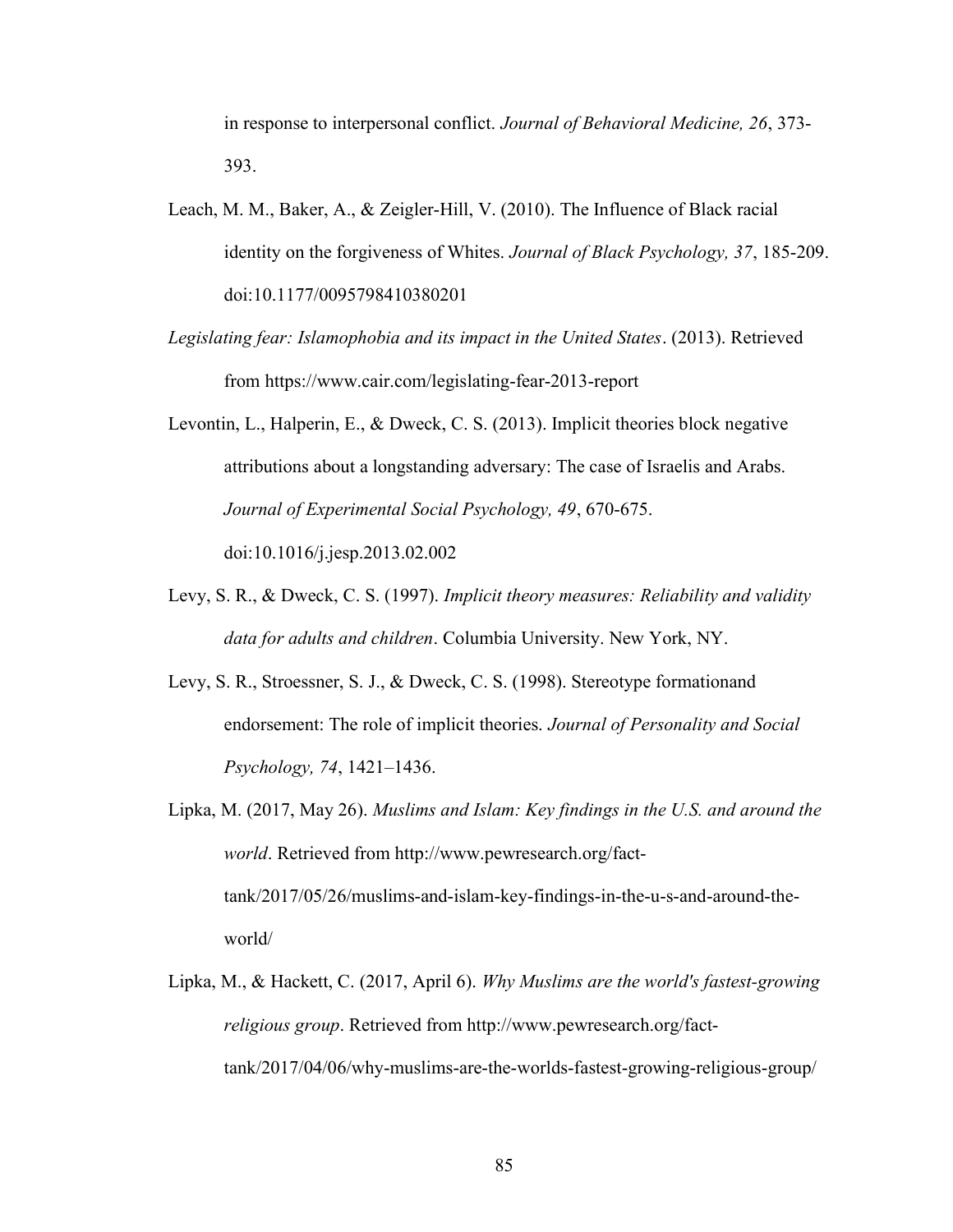- MacCallum, R. C., Zhang, S., Preacher, K. J., & Rucker, D. D. (2002). On the practice of dichotomization of quantitative variables. Psychological Methods, 7, 19–40. doi:10.1037/1082-989X.7.1.19
- Maltby, J., Day, L., & Barber, L. (2004). Forgiveness and mental health variables: Interpreting the relationship using an adaptational-continuum model of personality and coping. Personality and Individual Differences, 37, 1629-1641. doi:10.1016/j.paid.2004.02.017
- Manzi, J., & González, R. (2007). Forgiveness and reparation in Chile: The role of cognitive and emotional intergroup antecedents. Peace and Conflict: Journal of Peace Psychology, 13, 71-91.
- Martin, M. B. (2015). Perceived discrimination of Muslims in health care. *Journal of* Muslim Mental Health, 9. doi:10.3998/jmmh.10381607.0009.203
- McCullough, M. E., Rachal, K. C., Sandage, S. J., Worthington, E. L., Wade, S., & Hight, T. L. (1998). Interpersonal forgiving in close relationships: II. Theoretical elaboration and measurement. Journal of Personality and Social Psychology, 75, 1586-1603.
- McCullough, M. E., & Worthington, E. L. (1999). Religion and the forgiving personality. Journal of Personality and Social Psychology, 67, 1141-1164.
- McLernon, F., Cairns, E., Hewstone, M., & Smith, R. (2004). The development of intergroup forgiveness in Northern Ireland. Journal of Social Issues, 60, 587-601.
- Meyers, L. S., Gamst, G., & Guarino, A. J. (2006). Applied multivariate research: Design and interpretation: Sage.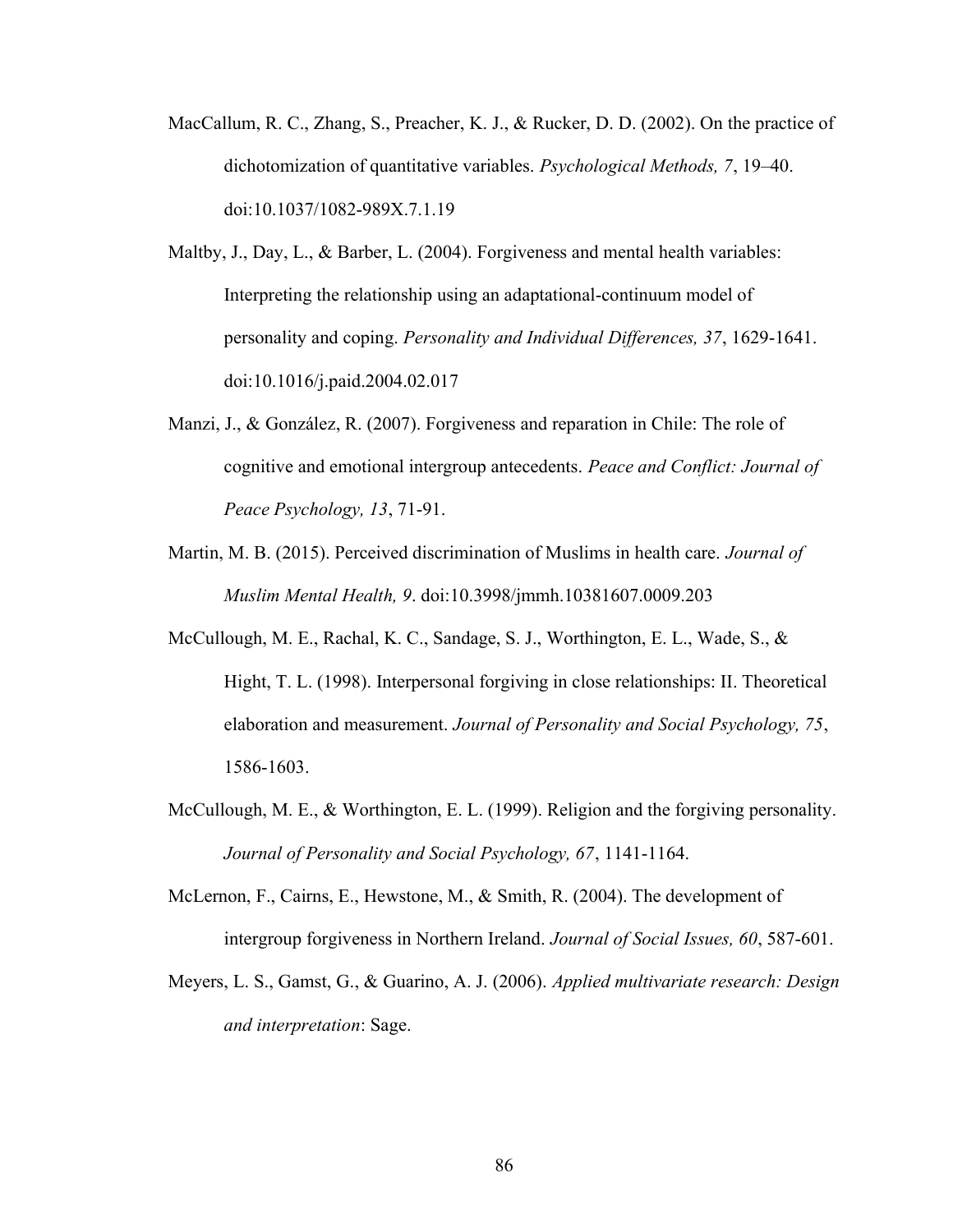- Miller, C. H., Burgoon, J. K., & Hall, J. R. (2007). The effects of implicit theories of moral character on affective reactions to moral transgressions. Social Cognition, 25, 819-832.
- Mohamed, B. (2016, January 6). A new estimate of the U.S. Muslim population. Retrieved from http://www.pewresearch.org/fact-tank/2016/01/06/a-new-estimate-of-the-us-muslim-population/
- Myers, R. H. (1990). *Classical and modern regression with applications* (2nd ed. ed.). Boston, MA: Duxbury Press.
- Nadal, K. L., Griffin, K. E., Hamit, S., Leon, J., Tobio, M., & Rivera, D. P. (2012). Subtle and overt forms of Islamophobia: Microaggressions toward Muslim Americans. Journal of Muslim Mental Health, 4, 15-37.
- Ng, A. S., & Tong, E. M. W. (2013). The relation between implicit theories of personality and forgiveness. Personal Relationships, 20, 479-494. doi:10.1111/j.1475- 6811.2012.01419.x
- Nurullah, A. S. (2010). Portrayal of Muslims in the media: "24" and the 'Othering' process. International Journal of Human Sciences, 7, 1020-1046.
- Osborne, J. W. (2010). Data cleaning basics: Best practices in dealing with extreme scores. Newborn and Infant Nursing Reviews, 10, 37-43. doi:10.1053/j.nainr.2009.12.009
- Osterndorf, C. L., Enright, R. D., Holter, A. C., & Klatt, J. S. (2011). Treating adult children of alcoholics through forgiveness therapy. Alcoholism Treatment Quarterly, 29, 274-292.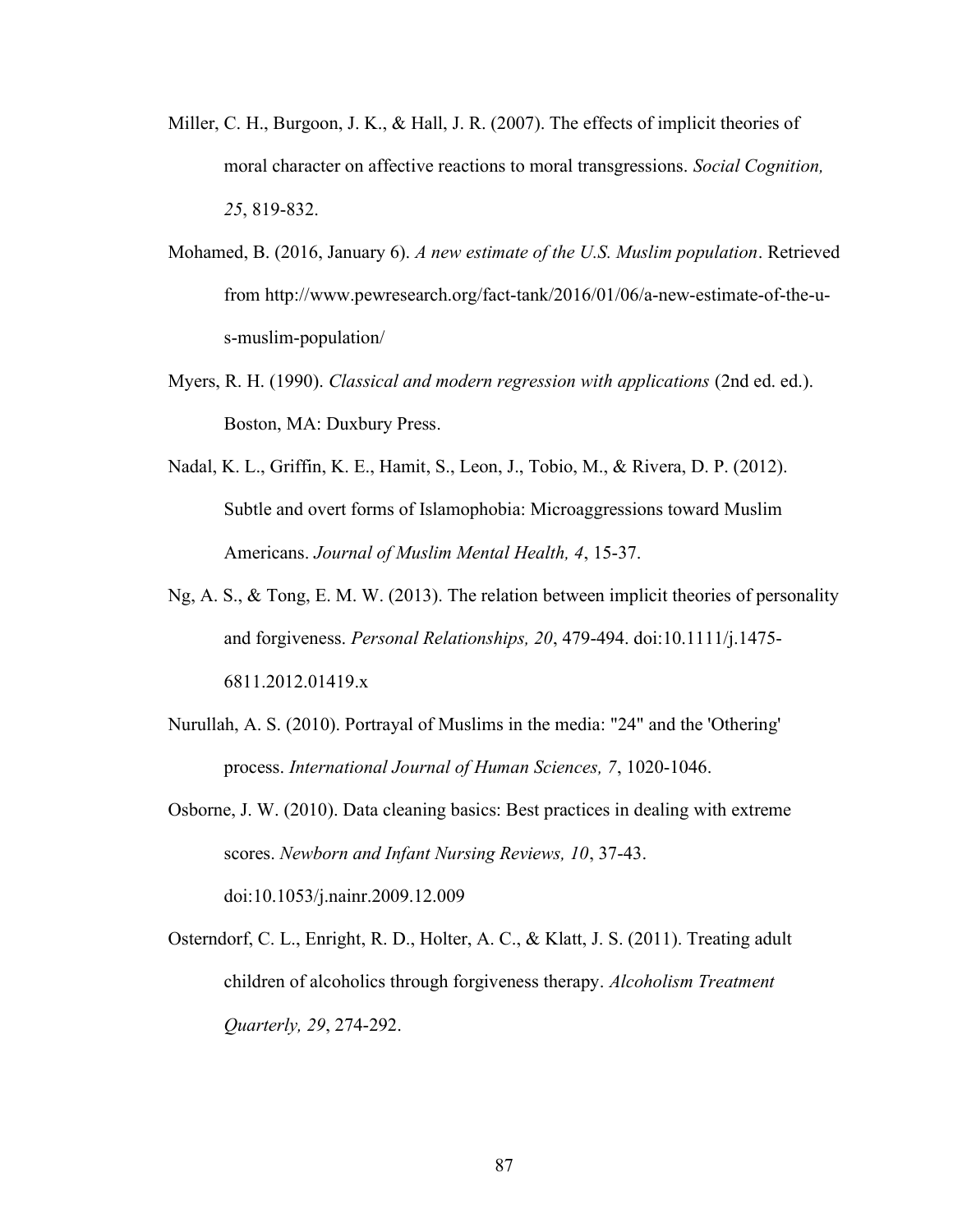- Padela, A. I., & Heisler, M. (2010). The association of perceived abuse and discrimination after September 11, 2001, with psychological distress, level of happiness, and health status among Arab Americans. American Journal of Public Health, 100, 284-291.
- Park, J., Malachi, E., Sternin, O., & Tevet, R. (2009). Subtle bias against Muslim job applicants in personnel decisions. Journal of Applied Social Psychology, 39, 2174–2190.
- Pedrioli, C. A. (2012). Constructing the other: U.S. Muslims, anti-Sharia law, and the constitutional consequences of volatile intercultural rhetoric. Southern California Interdisciplinary Law Journal, 22, 65-108.
- Pituch, K. A., & Stevens, J. P. (2016). Applied multivariate statistics for the social sciences: Analyses with SAS and IBM's SPSS (6th ed. ed.). New York, NY: Routledge.
- Plaks, J. E. (2017). Implicit theories: Assumptions that shape social and moral cognition. In J. Olson (Ed.), Advances in experimental social psychology (Vol. 56, pp. 259- 310). Cambridge, MA: Academic Press.
- Plaks, J. E., Grant, H., & Dweck, C. S. (2005). Violations of implicit theories and the sense of prediction and control: Implications for motivated person perception. Journal of Personality and Social Psychology, 88, 245-262. doi:10.1037/0022- 3514.88.2.245
- Powell, W., Banks, K. H., & Mattis, J. S. (2017). Buried hatchets, marked locations: Forgiveness, everyday racial discrimination, and African American men's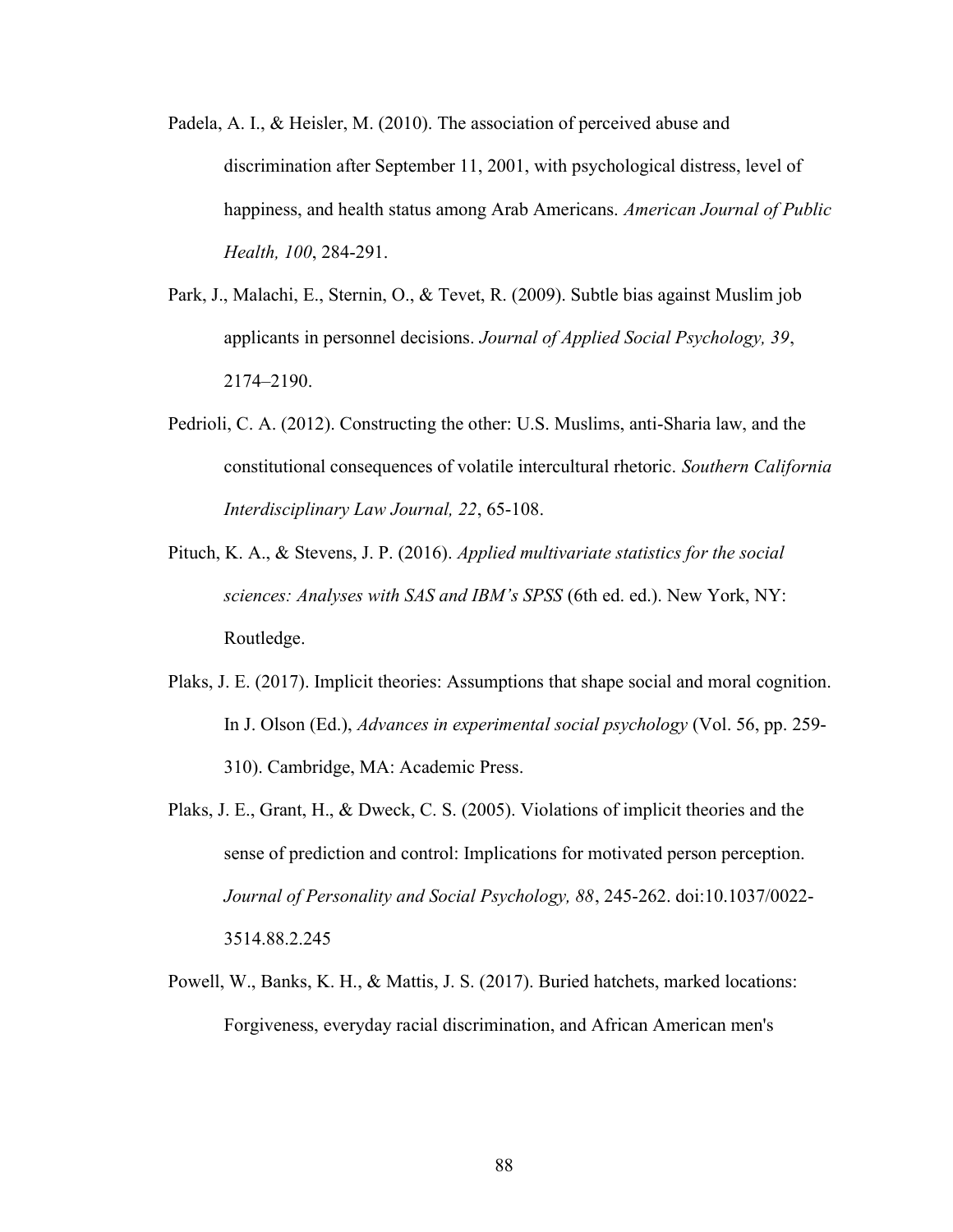depressive symptomatology. American Journal of Orthopsychiatry, 87, 646-662. doi:10.1037/ort0000210

- Poynting, S., & Mason, V. (2007). The resistible rise of Islamophobia: Anti-Muslim racism in the UK and Australia before 11 September 2001. Journal of Sociology, 43, 61-86.
- Razak, A., Lukman, M., & Mansyur, A. Y. (2020, October). The Muslim communities forgiveness effect in Ramadan month Paper presented at the 3rd International Conference on Education, Science, and Technology (ICEST 2019).
- Reed, G. L., & Enright, R. D. (2006). The effects of forgiveness therapy on depression, anxiety, and posttraumatic stress for women after spousal emotional abuse. Journal of Consulting and Clinical Psychology, 74, 920-929.
- Riek, B. M., & Mania, E. W. (2012). The antecedents and consequences of interpersonal forgiveness: A meta-analytic review. Personal Relationships, 19, 304-325. doi:10.1111/j.1475-6811.2011.01363.x
- Rippy, A. E., & Newman, E. (2006). Perceived religious discrimination and its relationship to anxiety and paranoia among Muslim Americans. Journal of Muslim Mental Health, 1, 5-20.
- Roberts, R. C. (1995). Forgivingness. American Philosophical Quarterly, 32, 289-306.
- Robins, R. W., & Pals, J. L. (2002). Implicit self-theories in the academic domain: Implications for goal orientation, attributions, affect, and self-esteem change. Self and Identity, 1, 313-336. doi:10.1080/1529886029010680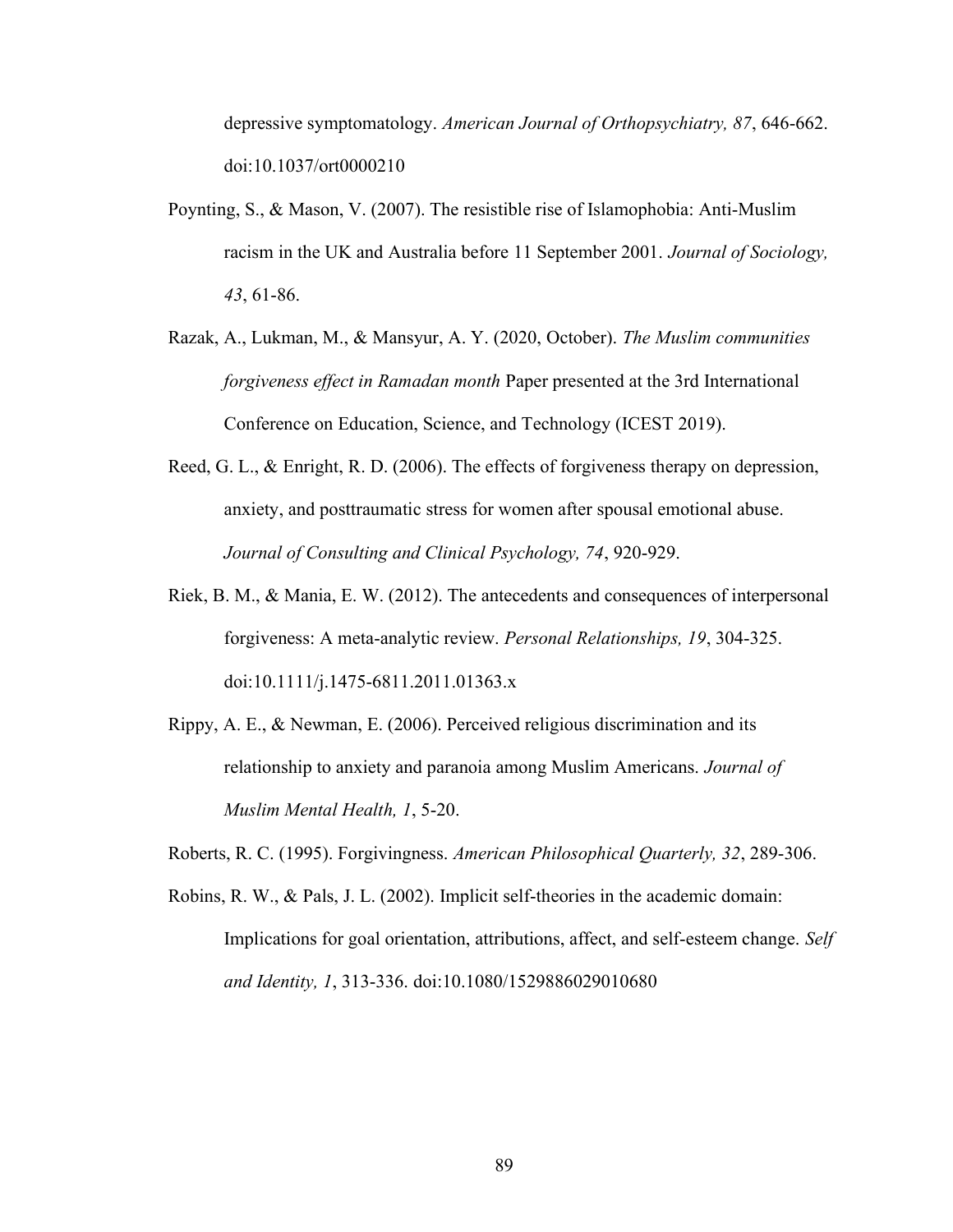- Ross, S. R., Kendall, A. C., Matters, K. G., Wrobel, T. A., & Rye, M. S. (2004). A personological examination of self- and other-forgiveness in the five factor model. Journal of Personality Assessment, 82, 207-214.
- Ryazanov, A. A., & Christenfeld, N. J. S. (2018). Incremental mindsets and the reduced forgiveness of chronic failures. Journal of Experimental Social Psychology, 76, 33-41. doi:10.1016/j.jesp.2017.12.003
- Rye, M. S., Loiacono, D. M., Folck, C. D., Olszewski, B. T., Heim, T. A., & Madia, B. P. (2001). Evaluation of the psychometric properties of two forgiveness scales. Current Psychology: Developmental, Learning, Personality, Social, 20, 260-277.
- Rye, M. S., Pargament, K. I., Amir Ali, M., Beck, G. L., Dorff, E. N., Hallisey, C., . . . Williams, J. G. (2000). Religious perspectives on forgiveness. In M. E. McCullough, K. I. Pargament, & C. E. Thoresen (Eds.), Forgiveness: Theory, research, and practice. New York, NY: The Guilford Press.
- Schlomer, G. L., Bauman, S., & Card, N. A. (2010). Best practices for missing data management in counseling psychology. Journal of Counseling Psychology, 57, 1- 10. doi:10.1037/a0018082.supp
- Schoulte, J. C., Schultz, J. M., & Altmaier, E. M. (2011). Forgiveness in response to cultural microaggressions. Counselling Psychology Quarterly, 24, 291-300. doi:10.1080/09515070.2011.634266
- Schroder, H. S., Dawood, S., Yalch, M. M., Donnellan, M. B., & Moser, J. S. (2015). The role of implicit theories in mental health symptoms, emotion regulation, and hypothetical treatment choices in college students. Cognitive Therapy Research, 39, 120-139. doi:10.1007/s10608-014-9652-6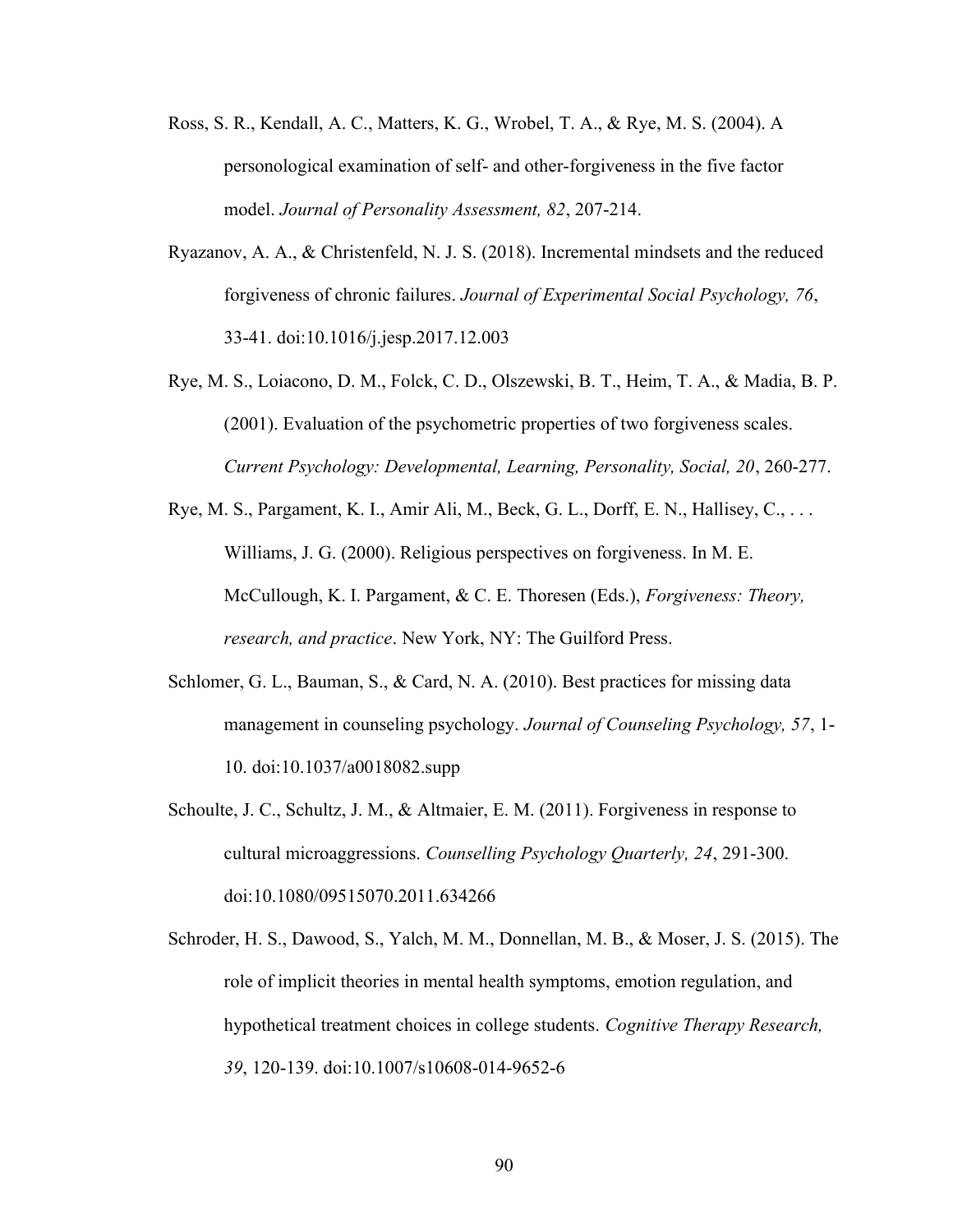- Shatz, I. (2017). Fast, free, and targeted: Reddit as a source for recruiting participants online. Social Science Computer Review, 35, 537-549. doi:10.1177/0894439316650163
- Silberman, I., Higgins, E. T., & Dweck, C. S. (2005). Religion and world change: Violence and terrorism versus peace. Journal of Social Issues, 61, 761-784.

Smither, R., & Khorsandi, A. (2009). The implicit personality theory of Islam. Psychology of Religion and Spirituality, 1, 81-96. doi:10.1037/a0015737

- Subkoviak, M. J., Enright, R. D., Wu, C.-R., Gassin, E. A., Freedman, S., Olson, L. M., & Sarinopoulos, I. (1995). Measuring interpersonal forgiveness in late adolescence and middle adulthood. Journal of Adolescence, 18, 641–655.
- Toussaint, L., & Webb, J. R. (2005). Theoretical and empirical connections between forgiveness, mental health, and well-being. In E. L. Worthington (Ed.), Handbook of forgiveness (pp. 349-362). New York, NY: Routledge.
- Toussaint, L. L., Williams, D. R., Musick, M. A., & Everson, S. A. (2001). Forgiveness and health: Age differences in a U.S. probability sample. Journal of Adult Development, 8, 249–257.
- Trump travel ban comes into effect for six countries. (2017, June 30). BBC News. Retrieved from http://www.bbc.com/news/world-us-canada-40452360
- Tse, M. C., & Cheng, S. (2006). Depression reduces forgiveness selectively as a function of relationship closeness and transgression. Personality and Individual Differences, 40, 1133-1141.
- Unkelbach, C., Forgas, J. P., & Denson, T. F. (2008). The turban effect: The influence of Muslim headgear and induced affect on aggressive responses in the shooter bias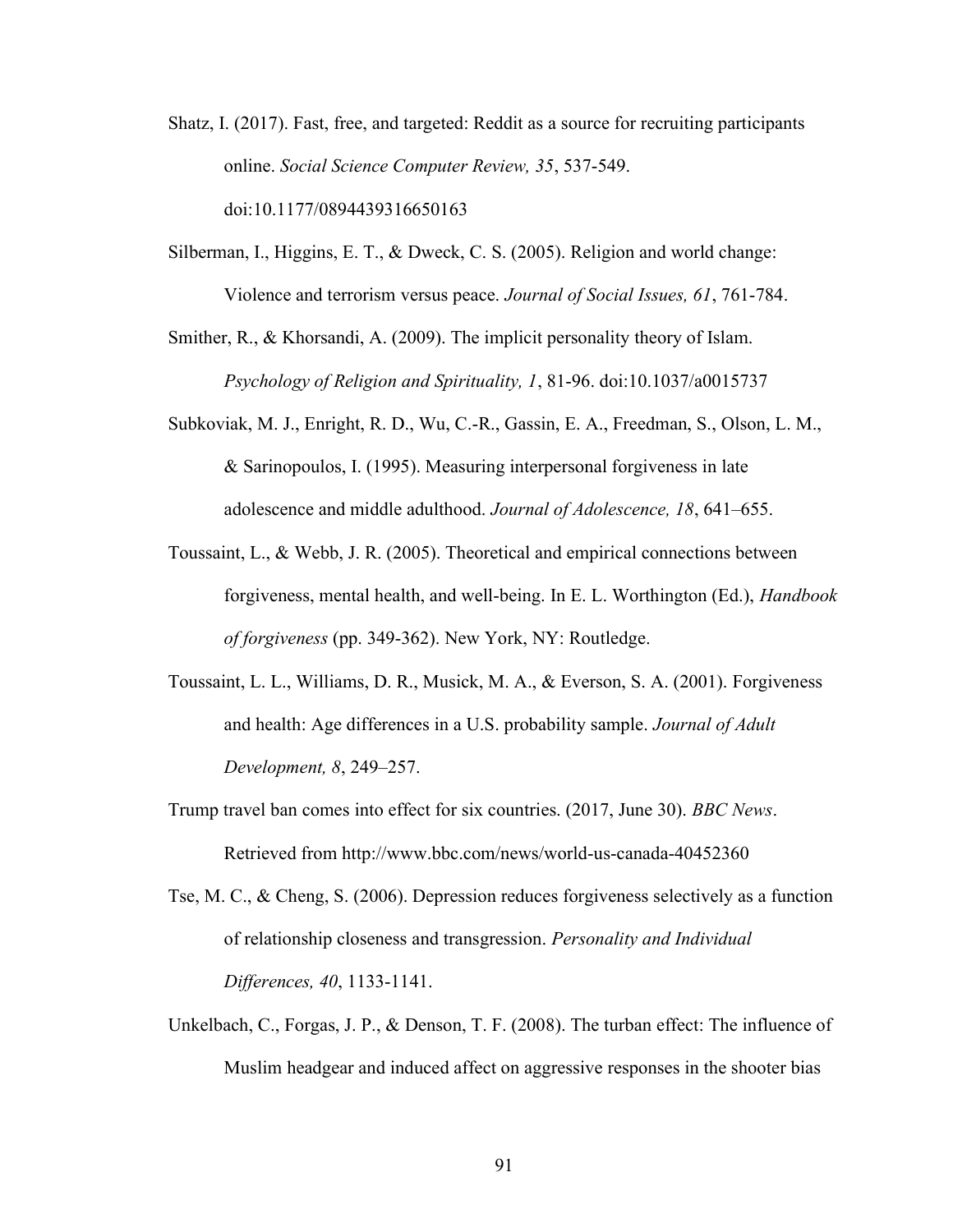paradigm. Journal of Experimental Social Psychology, 44, 1409-1413. doi:10.1016/j.jesp.2008.04.003

- Vishkin, A., Bigman, Y., & Tamir, M. (2014). Religion, emotion regulation, and wellbeing. In C. Kim-Prieto (Ed.), Religion and spirituality across cultures (pp. 247- 269). New York, NY: Springer.
- Wade, N. G., Hoyt, W. T., Kidwell, J. E., & Worthington, E. L. (2014). Efficacy of psychotherapeutic interventions to promote forgiveness: A meta-analysis. Journal of Consulting and Clinical Psychology, 82, 154-170. doi:10.1037/a0035268
- Witvliet, C. V., Ludwig, T. E., & Vander Laan, K. L. (2001). Granting forgiveness or harboring grudges: Implications for emotion, physiology, and health. Psychological Science, 12, 117-123.
- Wohl, M. J., Cohen-Chen, S., Halperin, E., Caouette, J., Hayes, N., & Hornsey, M. J. (2015). Belief in the malleability of groups strengthens the tenuous link between a collective apology and intergroup forgiveness. Personality and Social Psychology Bulletin, 41, 714-725. doi:10.1177/0146167215576721
- Worthington, E. L. (2001). Five steps to forgiveness: The art and science of forgiving. New York, NY: Crown.
- Worthington, E. L. (2005). Initial questions about the art and science of forgiving. In E. L. Worthington (Ed.), Handbook of forgiveness (pp. 25-38). New York, NY: Routledge.
- Worthington, E. L., Davis, D. E., Hook, J. N., Van Tongeren, D. R., Gartner, A. L., Jennings, D. J., & Greer, T. W. (2010). Forgiveness and religion: Update and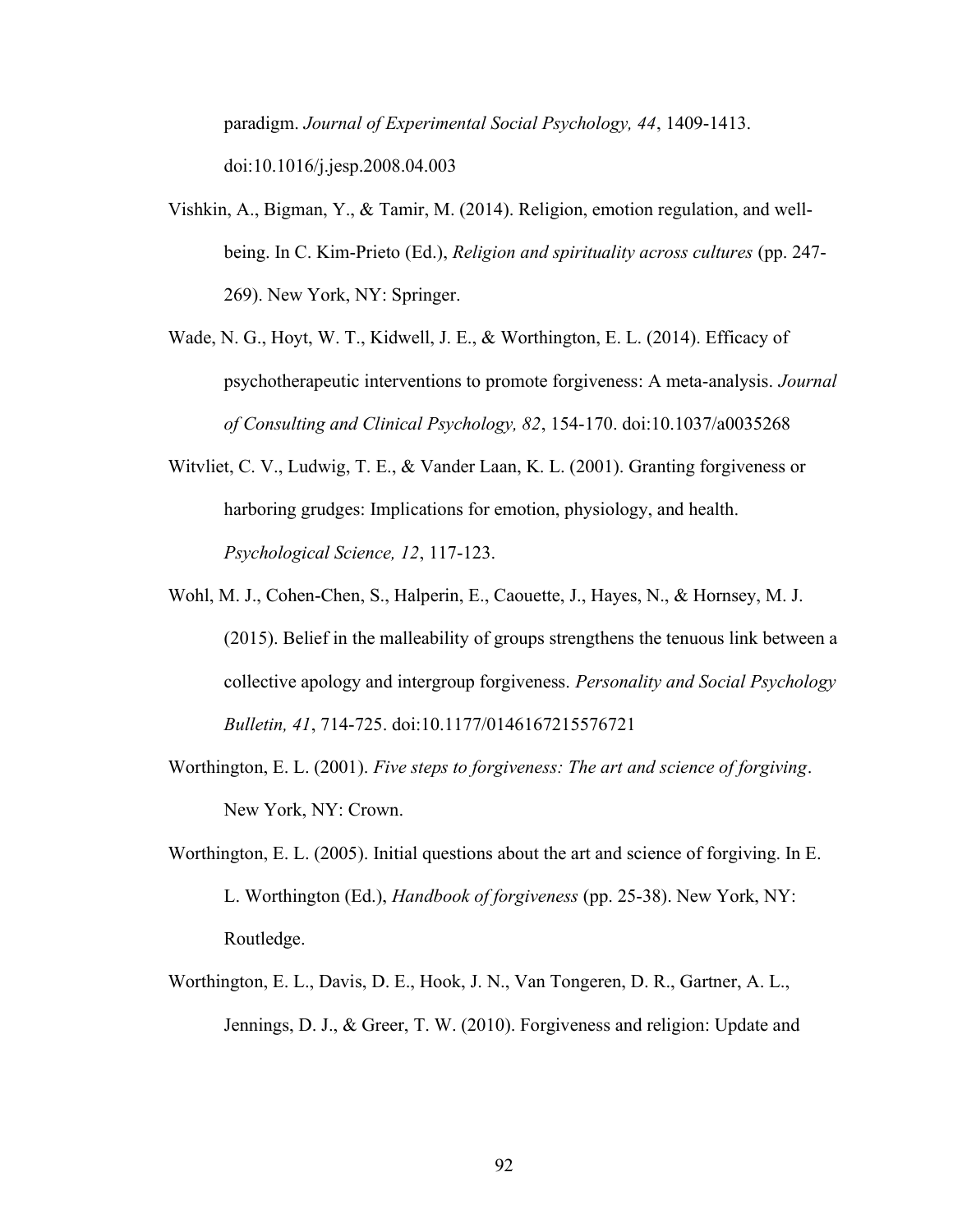current status. In M. R. Maamri, N. Verbin, & E. L. Worthington (Eds.), A journey through forgiveness (pp. 49-57). Oxford, UK: Inter-Disciplinary Press.

- Worthington, E. L., Lavelock, C., Witvliet, C. V., Rye, M. S., Tsang, J. A., & Toussaint, L. (2014). Measures of forgiveness: Self-report, physiological, chemical, and behavioral indicators. In G. J. Boyle, D. H. Saklofske, & G. Matthews (Eds.), Measures of personality and social psychological constructs (pp. 474-502). Oxford, UK: Academic Press.
- Worthington, E. L., & Scherer, M. (2004). Forgiveness is an emotion-focused coping strategy that can reduce health risks and promote health resilience: Theory, review, and hypotheses. Psychology & Health, 19, 385-405. doi:10.1080/0887044042000196674
- Worthington, E. L., Wade, N. G., Hight, T. L., Ripley, J. S., McCullough, M. E., Berry, J. W., ... O'Connor, L. (2003). The Religious Commitment Inventory—10: Development, refinement, and validation of a brief scale for research and counseling. Journal of Counseling Psychology, 50, 84-96. doi:10.1037/0022- 0167.50.1.84
- Worthington, E. L., Witvliet, C. V., Pietrini, P., & Miller, A. J. (2007). Forgiveness, health, and well-being: A review of evidence for emotional versus decisional forgiveness, dispositional forgivingness, and reduced unforgiveness. Journal of Behavioral Medicine, 30, 291-302. doi:10.1007/s10865-007-9105-8
- Wright, B. R. E., Wallace, M., Bailey, J., & Hyde, A. (2013). Religious affiliation and hiring discrimination in New England: A field experiment. Research in Social Stratification and Mobility, 34, 111-126. doi:10.1016/j.rssm.2013.10.002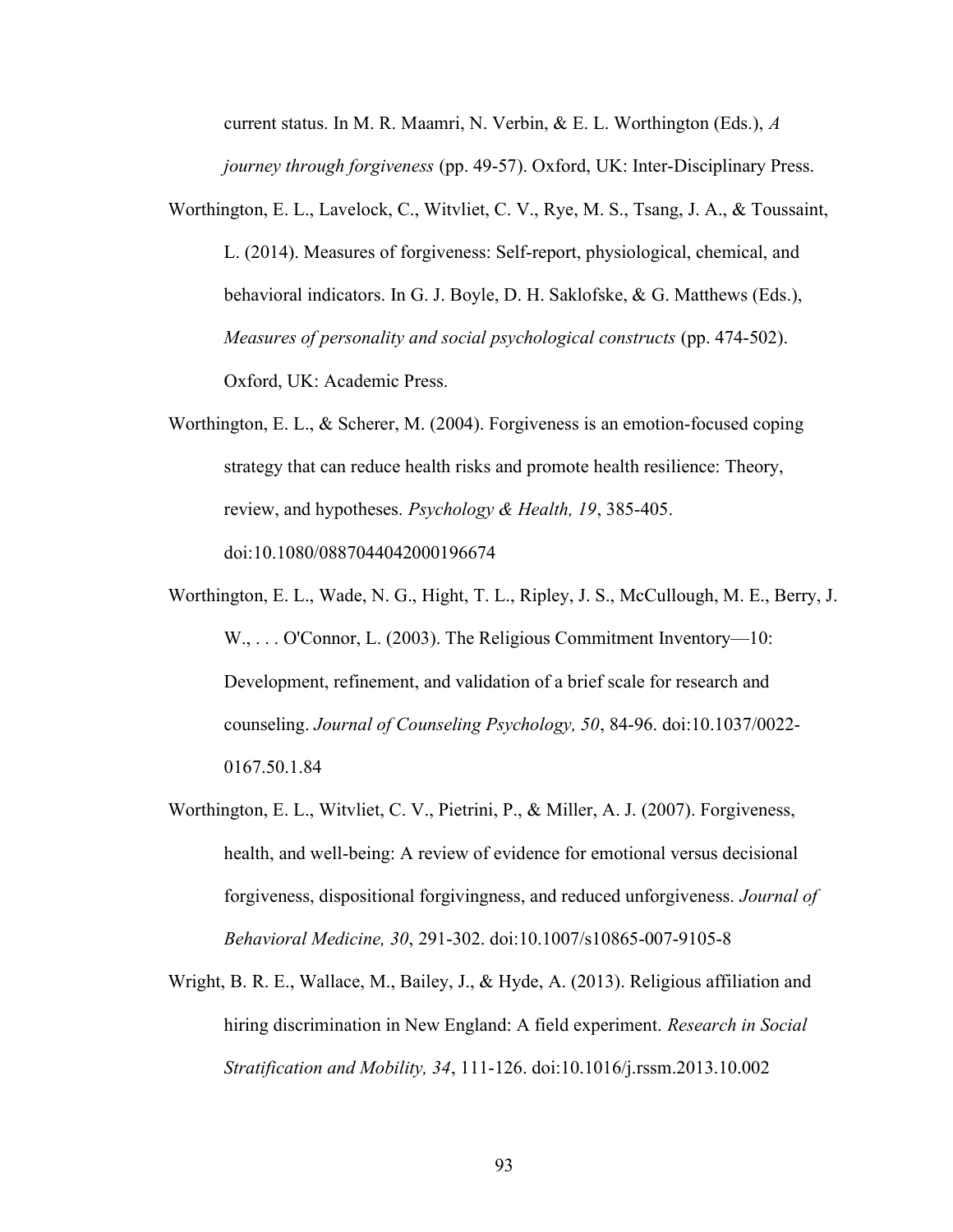- Yeager, D. S., & Dweck, C. S. (2012). Mindsets that promote resilience: When students believe that personal characteristics can be developed. *Educational Psychologist*, 47, 302-314. doi:10.1080/00461520.2012.722805
- Yeager, D. S., Miu, A. S., Powers, J., & Dweck, C. S. (2013). Implicit theories of personality and attributions of hostile intent: A meta-analysis, an experiment, and a longitudinal intervention. Child Development, 84, 1651-1667. doi:10.1111/cdev.12062
- Yeager, D. S., Trzesniewski, K. H., Tirri, K., Nokelainen, P., & Dweck, C. S. (2011). Adolescents' implicit theories predict desire for vengeance after peer conflicts: correlational and experimental evidence. Developmental Psychology, 47, 1090- 1107. doi:10.1037/a0023769
- Younger, J. W., Piferi, R. L., Jobe, R. L., & Lawler, K. A. (2004). Dimensions of forgiveness: The views of laypersons. Journal of Social and Personal Relationships, 21, 837-855. doi:10.1177/0265407504047843
- Zainiddinov, H. (2016). Racial and ethnic differences in perceptions of discrimination among Muslim Americans. Ethnic and Racial Studies, 39, 2701-2721. doi:10.1080/01419870.2016.1164877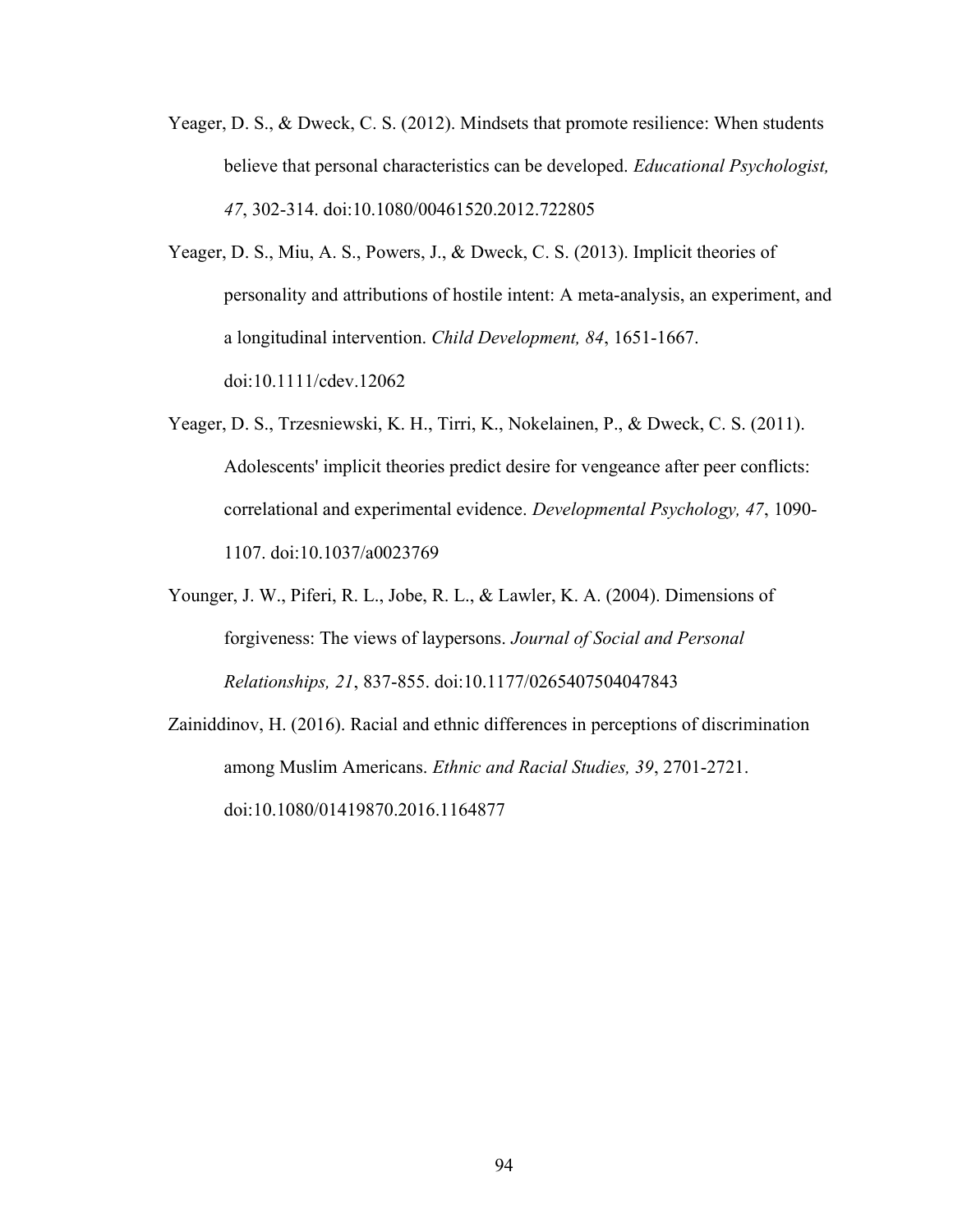#### CURRICULUM VITAE

|                  | J. Michael Hart II |                     |
|------------------|--------------------|---------------------|
|                  | 939 Glencoe Street |                     |
|                  | Denver, CO 80220   |                     |
| $(630)$ 926-8823 |                    | imhart716@gmail.com |

## EDUCATION

| Ph.D., Counseling Psychology, University of Louisville | anticipated: 2021 |
|--------------------------------------------------------|-------------------|
| M.S., Counseling Psychology, University of Kentucky    | 2013              |
| B.A., Mass Communication, Illinois State University    | 2005              |

## SUPERVISED TRAINING EXPERIENCE

University of Denver Health and Counseling Center (Denver, CO) 8/2020-8/2021 Doctoral Intern

Supervisors: Anand Desai, Psy.D.; Wendy Morrison, Ph.D.; Chaney Cook, Psy.D.

- University healthcare center with integrated counseling, primary care, psychiatry, and prevention services
- **Provided individual and group therapy, supervised a doctoral-level psychology** practicum student, conducted psychological testing and assessment, developed and presented outreach programming, managed crisis calls, triaged and referred clients to services, and participated in interdisciplinary case conferences
- Services provided via telehealth due to the COVID-19 pandemic
- Clients included undergraduate and graduate students of diverse backgrounds
- **Presenting concerns included anxiety, depression, relationship issues, grief,** academic concerns, trauma, and suicidal ideation
- Assessment referral questions related to learning, attention, and memory

#### University of Louisville Counseling Center (Louisville, KY) 8/2018-5/2019 Graduate Assistant

Supervisors: Geetanjali Gulati, Psy.D.; Sarah Kolb, Ph.D.

- University counseling center
- **Provided individual psychotherapy and outreach services, conducted intake** evaluations, managed the center's social media accounts, consulted with university students and staff, and participated in interdisciplinary case conferences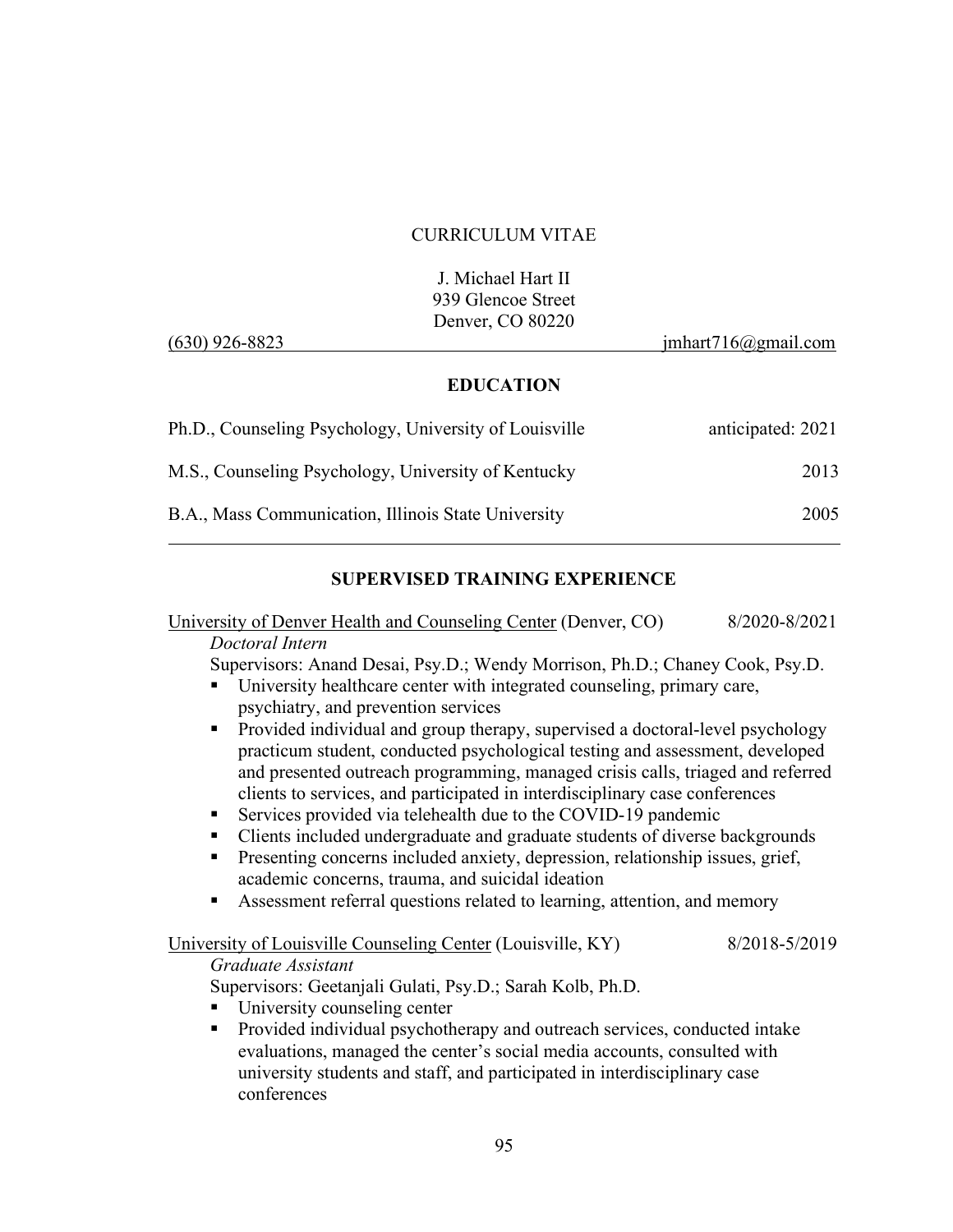- Clients included undergraduate and graduate students of diverse backgrounds
- **Presenting concerns included depression, anxiety, trauma, suicidal ideation,** academic concerns, and family and relationship issues

Bellarmine University Counseling Center (Louisville, KY) 8/2018-4/2019

Graduate Practicum Student

Site supervisor: Gary Petiprin, Ph.D.

University supervisors: Michael Whitten, Ph.D.; Lali McCubbin, Ph.D.

- University counseling center
- **Provided individual psychotherapy and outreach services, conducted intake** evaluations, and consulted with university staff
- Clients included undergraduate and graduate students of diverse backgrounds
- **Presenting concerns included depression, anxiety, academic concerns, and** family and relationship issues

## Personal Counseling Service (Clarksville, IN) 8/2018-5/2019

Graduate Practicum Student

Site supervisor: Meg Hornsby, Psy.D.

University supervisors: Michael Whitten, Ph.D.; Lali McCubbin, Ph.D.

- Outpatient private practice
- Conducted psychological testing/assessment and evaluations of candidates for church positions (e.g., local pastors)
- Clients included children, adolescents, and adults of diverse backgrounds
- Typical assessment referral questions included diagnostic clarification and assessing for ADHD

# Lexington VA Health Care System (Lexington, KY) 8/2017-7/2018

## Graduate Practicum Student

Site supervisors: Mindy Craft, Psy.D.; Meg Hornsby, Psy.D.; Keli Blankenship, Psy.D.; Lynda Fereday, Ph.D.

University supervisors: Katy Hopkins, Ph.D.; Patrick Pössel, Dr. rer. Soc.

- Outpatient mental health clinic within Veterans Affairs Medical Center
- **Provided individual and group psychotherapy, conducted psychological** testing/assessment and intake evaluations, and participated in interdisciplinary case conferences
- Clients included military veterans and family members of veterans, ranging in age from mid-20's to mid-80's
- **Presenting concerns included depression, anxiety, trauma, grief, personality** disorders, and stress management

University of Louisville

Counseling Psychology Program (Louisville, KY) 8/2017-12/2017

Graduate Practicum Student

University supervisor: Amanda Mitchell, Ph.D.

 Provided supervision to master's-level students training in intelligence assessment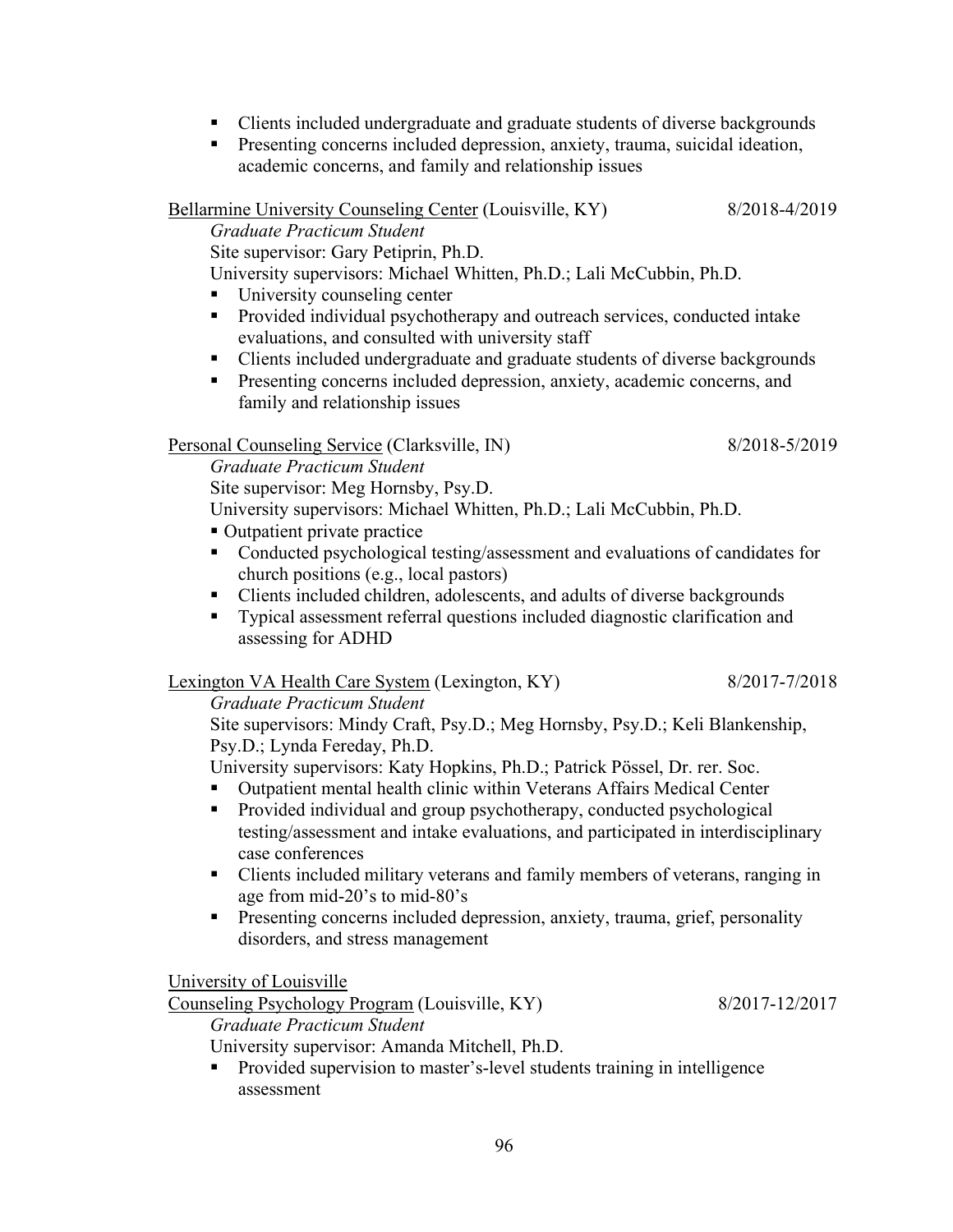**Supervised students in use of Wechsler Intelligence Scale for Children, Fifth** *Edition* ( $WISC-V$ ) with volunteer clients through video review

Cardinal Success Program at Nia Center (Louisville, KY) 1/2017-11/2017 Graduate Practicum Student Site supervisor: Eugene Foster, Ed.D. University supervisors: Katy Hopkins, Ph.D.; Patrick Pössel, Dr. rer. Soc.; Lali McCubbin, Ph.D.

- Community-based training clinic
- Conducted psychological testing/assessment
- Clients were adult education students pursing the G.E.D. who had histories of learning difficulties
- Referral questions were related to determining presence of learning disorder for academic accommodations

## Cedar Lake Lodge (La Grange, KY) 5/2017-8/2017

Graduate Practicum Student

Site supervisor: Jeffrey Hicks, Ph.D.

- University supervisor: Katy Hopkins, Ph.D.
- Residential facility for individuals with intellectual and developmental disabilities
- Conducted psychological testing and consulted with staff members to facilitate treatment
- Clients ranged in age from adolescents to elderly adults
- Referral questions were related to confirming intellectual or developmental disability diagnosis

Indiana University Southeast

Personal Counseling Services (New Albany, IN) 8/2016-5/2017

Graduate Practicum Student

Site supervisor: Michael Day, Psy.D. University supervisor: Lali McCubbin, Ph.D.

University counseling center

- **Provided individual and couples psychotherapy and conducted psychological** testing/assessment and intake evaluations
- Clients included traditional and nontraditional undergraduate students of diverse backgrounds
- **Presenting concerns included depression, anxiety, academic concerns, and** family and relationship issues

## University of Kentucky HealthCare Trauma Services (Lexington, KY) 1/2013-4/2013

Graduate Practicum Student Site supervisors: David C. Maynard, Ph.D. (licensed professional counselor); Jason Joy, M.S. (licensed marriage and family therapist)

University supervisor: Rory Remer, Ph.D., licensed psychologist

■ Level 1 trauma center (medical hospital)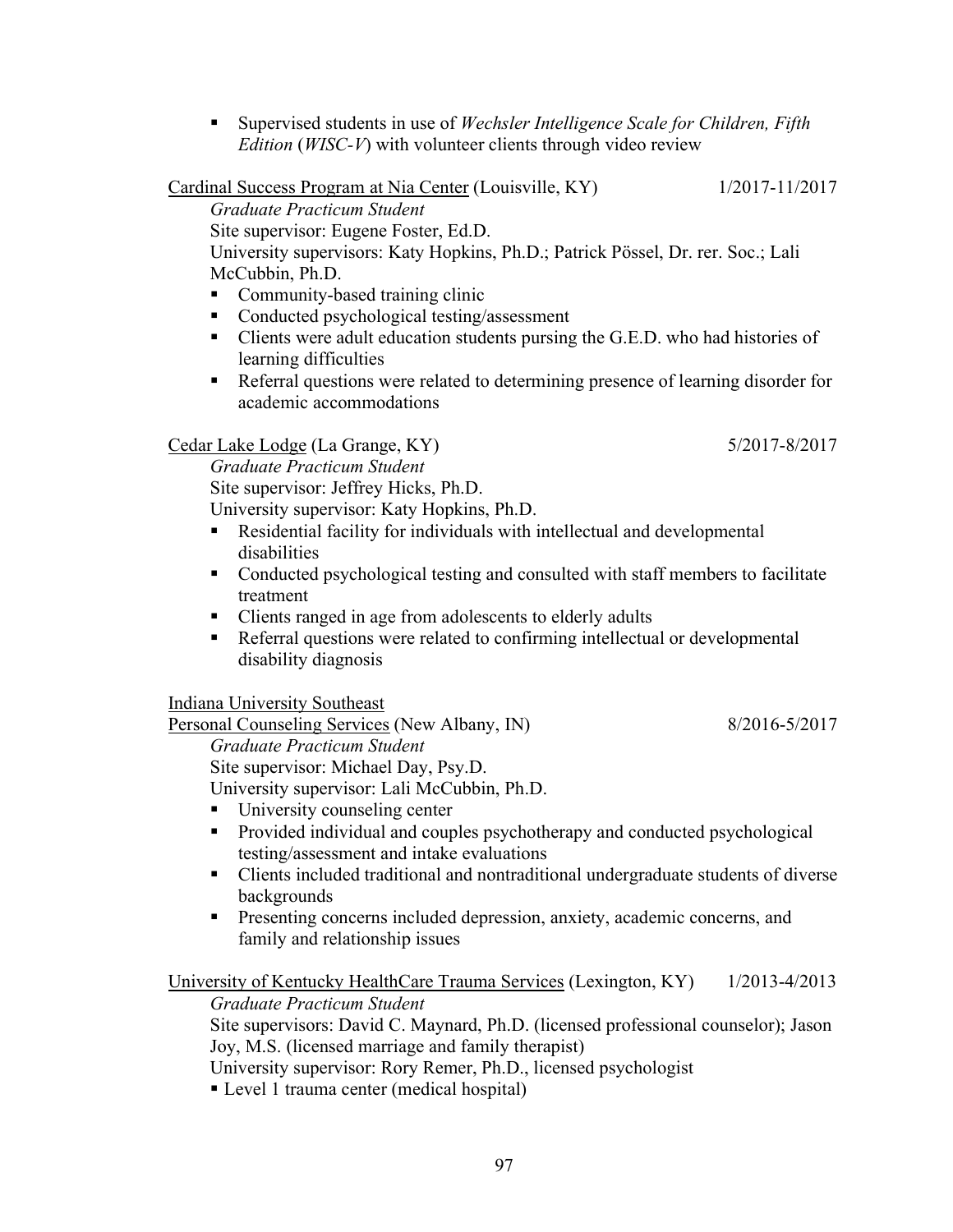- Conducted brief substance abuse interventions primarily utilizing motivational interviewing, referred clients to substance abuse treatment programs, and consulted with hospital staff to facilitate treatment
- Clients predominately lower SES, with many from Appalachian region of eastern Kentucky

James W. Stuckert Career Center,

l

University of Kentucky (Lexington, KY) 5/2012-8/2012 Graduate Practicum Student Site supervisor: Lenroy Jones, M.A. (career services professional) University supervisor: Jeff Reese, Ph.D.

- University career services center
- **Provided individual career consultations, performed outreach, and conducted** program evaluation including running focus groups and administering surveys
- Clients included traditional and nontraditional undergraduate students and graduate students of diverse backgrounds

## CLINICAL WORK EXPERIENCE

Associates in Counseling and Psychotherapy (New Albany, IN) 5/2019-7/2020

Therapist and Assessment Clinician

- Outpatient private practice
- **Provided individual psychotherapy and conducted psychological** testing/assessment
- Practiced teletherapy beginning in March 2020 in response to the COVID-19 pandemic
- Clients included adults and adolescents who were predominately lower SES (nearly all clients were on Medicaid or Medicare) and from diverse backgrounds
- Typical presenting concerns included depression, anxiety, substance abuse, relationship issues, conduct problems, trauma, grief, and stress management
- Assessment referrals included requests to determine safety concerns for clients on probation, evaluations for pain management clinic clients seeking surgery to implant a pain management device, and testing evaluations for clients with Child Protective Services cases

Our Lady of Peace (Louisville, KY) 10/2014-1/2016

Assessment Clinician

- Private psychiatric hospital
- Conducted level-of-care needs assessments with clients to provide referrals for mental health and substance abuse treatment, and completed prior authorizations with client's insurance providers
- Clients included adults, adolescents, and children presenting at the hospital's admissions department or one of its partner hospitals
- Presenting concerns included suicidality, psychosis, opioid detox, alcohol detox, and aggressive behavior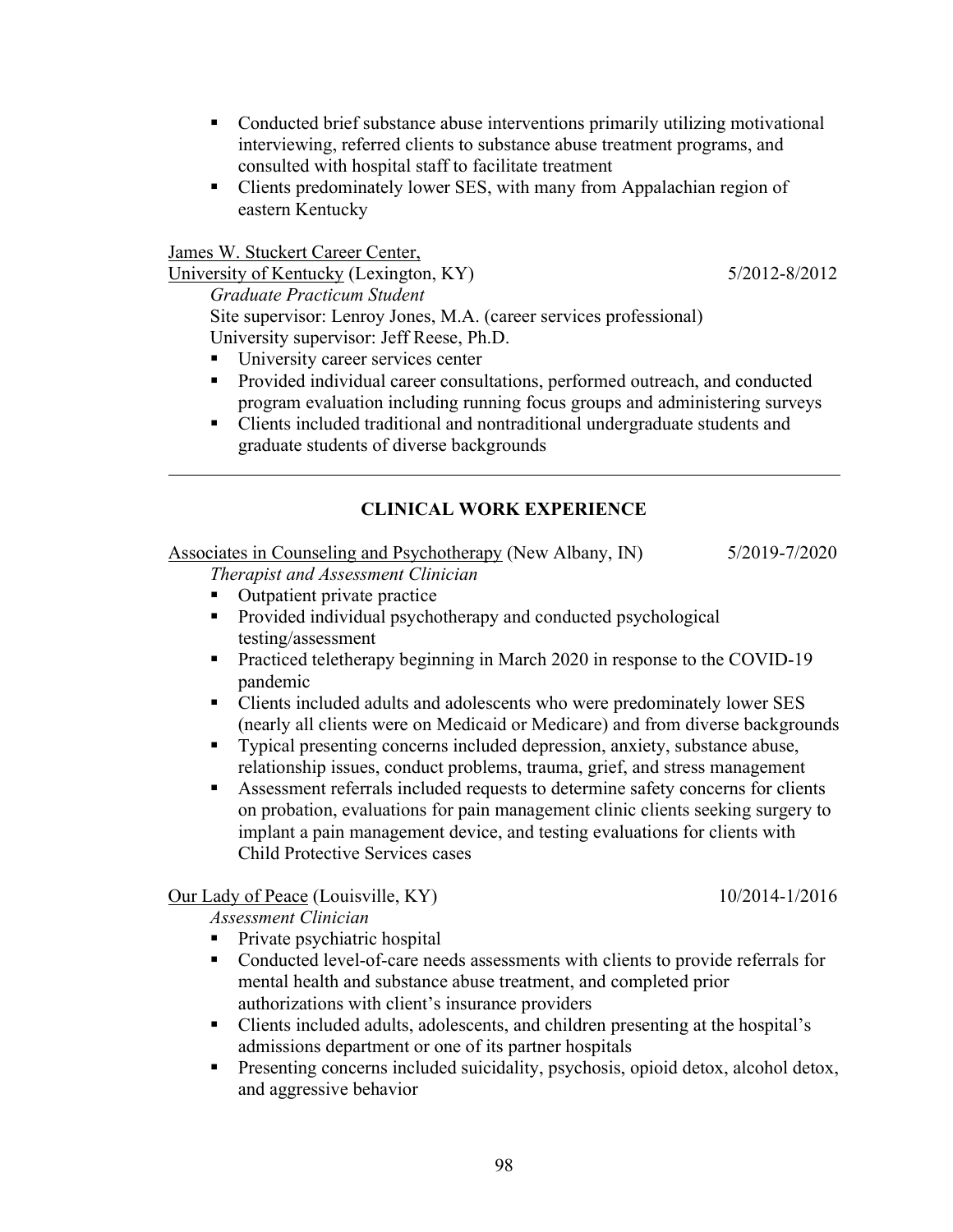## Extra Special Parents (Madison, IN) 3/2014-10/2014

Substance Abuse Therapist

- Private home-based service provider
- **Provided individual and family substance abuse therapy and case management** for clients with Indiana Department of Child Services cases; coordinated treatment with Department of Child Services family case managers; collected urine drug screens; participated in interdisciplinary team meetings; provided witness testimony on behalf of clients in family court
- Clients included adults of predominately lower SES with histories of substance abuse disorders (primarily opioid or methamphetamine abuse)

## Center for Behavioral Health (Louisville, KY) 8/2013-3/2014

Substance Abuse Counselor

 $\overline{a}$ 

- Private outpatient methadone clinic
- **Provided individual and group substance abuse therapy, conducted intake** evaluations, and engaged in case management for clients on opioid maintenance therapy
- Clients included adults of diverse backgrounds

## RESEARCH EXPERIENCE

Implicit theories, religious commitment, and forgiveness among Muslims who experienced an identity-based offense (University of Louisville)

- Dissertation, proposed 6/2019
- Chair: Mark M. Leach, Ph.D.
- **Primary analysis of research design uses multiple regression to examine** proposed relationship in which implicit theories act as a moderator between religious commitment and forgiveness

University of Louisville Department of

Counseling and Human Development (Louisville, KY) 8/2017-7/2018 Graduate Research Assistant

Supervisors: Susan Longerbeam, Ph.D.; Ahmad Washington, Ph.D.

- Assisted faculty in the College Student Personnel and Counselor Education and Supervision programs
- Conducted literature searches, created annotated bibliographies, and transcribed interviews for qualitative research

Project RAP (Reaching Academic Potential; Supervisor: Kate Snyder, Ph.D.) 5/2016 Volunteer Research Assistant

 Assisted in data collection for federally funded project aimed at increasing educators' ability to identify academically high-potential students from underrepresented backgrounds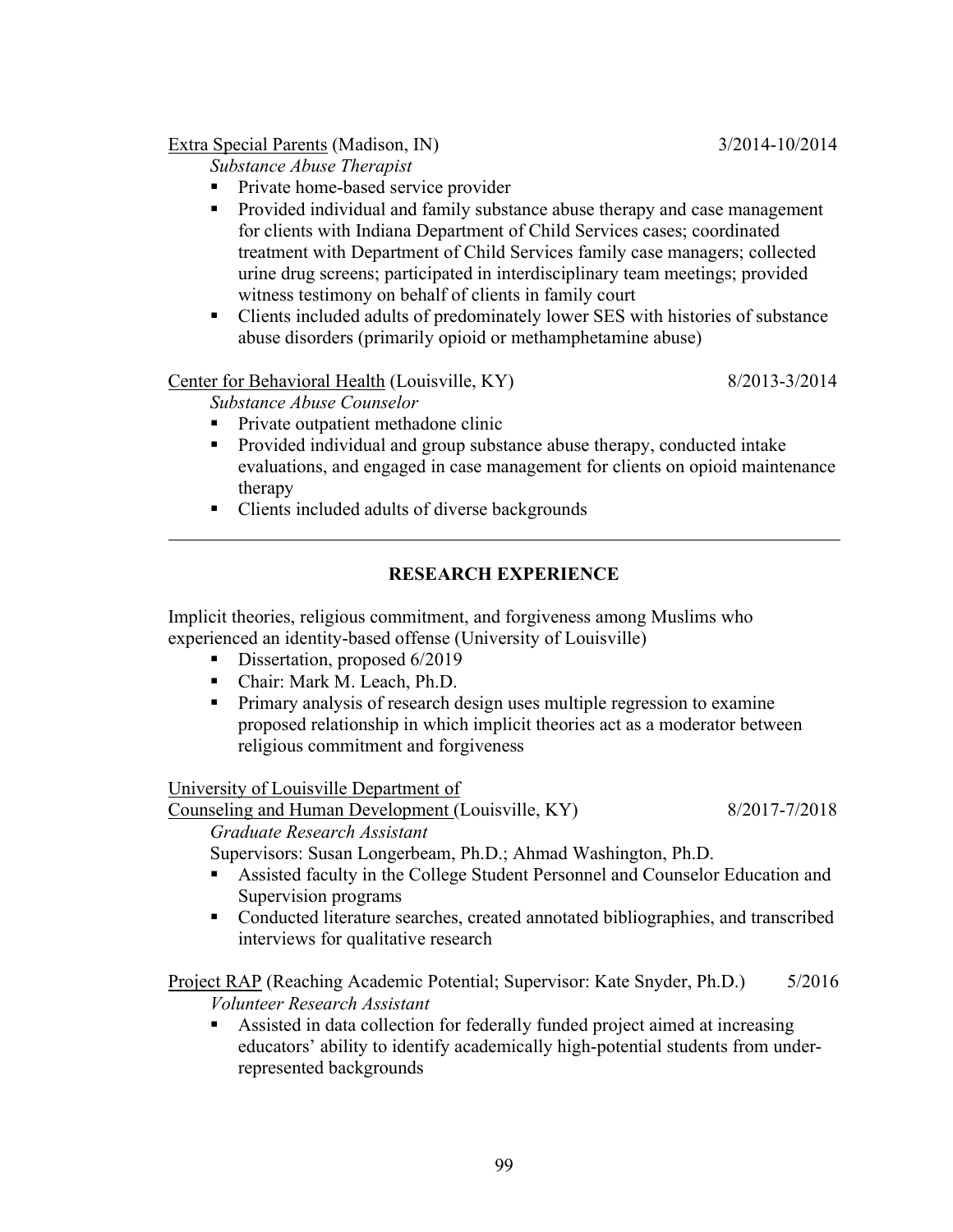Assessed children in Jefferson County Public Schools (Kentucky) using the Naglieri Non-Verbal Ability Test and the Measures of Academic Progress for Primary Grades

University of Kentucky Telehealth Counseling Research Team, Counseling Psychology Program (Supervisor: Jeff Reese, Ph.D.) 2013 Research Team Member Conducted experiments and assisted in data collection on study on empathic accuracy and therapeutic alliance in multiple telepsychology formats University of Kentucky Proposal Development Office 8/2011-5/2013 Graduate Research Assistant Assisted researchers with preparing grant proposals, finding funding opportunities, and seeking project collaborators Disseminated funding opportunities to researchers, designed informational materials, and helped conduct workshops on funding and grant proposals University of Louisville Infant Cognition Lab, Department of Psychological and Brain Sciences (Supervisor: Cara H. Cashon, Ph.D.) 2010 Volunteer Research Assistant Conducted experiments on face processing and motor development in infants Performed outreach duties and assisted in data and lab management l

## REFEREED PUBLICATIONS

Choi, N., Leach, S. M., Hart, J. M., & Woo, H. (2019). Further validation of the Brief Resilience Scale from a Korean college sample. Journal of Asia Pacific Counseling, 9(2), 39-56.

 $\overline{a}$ 

## RESEARCH PRESENTATIONS

- Hart, J. M., & Leach, M. M. (2018, March). An analysis of standards of confidentiality among national psychological ethics codes. Spring Research Conference, Louisville, KY.
- Choi, N., Leach, S. M., Hart, J. M., & Woo, H. (2017, April). Validation of the Brief Resilience Scale from a Korean college sample. American Educational Research Association Annual Conference, San Antonio, TX.
- Hart, J. M., & Leach, M. M. (2017, April). Religious commitment and humility in Muslims' forgiveness of microaggressions. Great Lakes Regional Counseling Psychology Conference, Muncie, IN.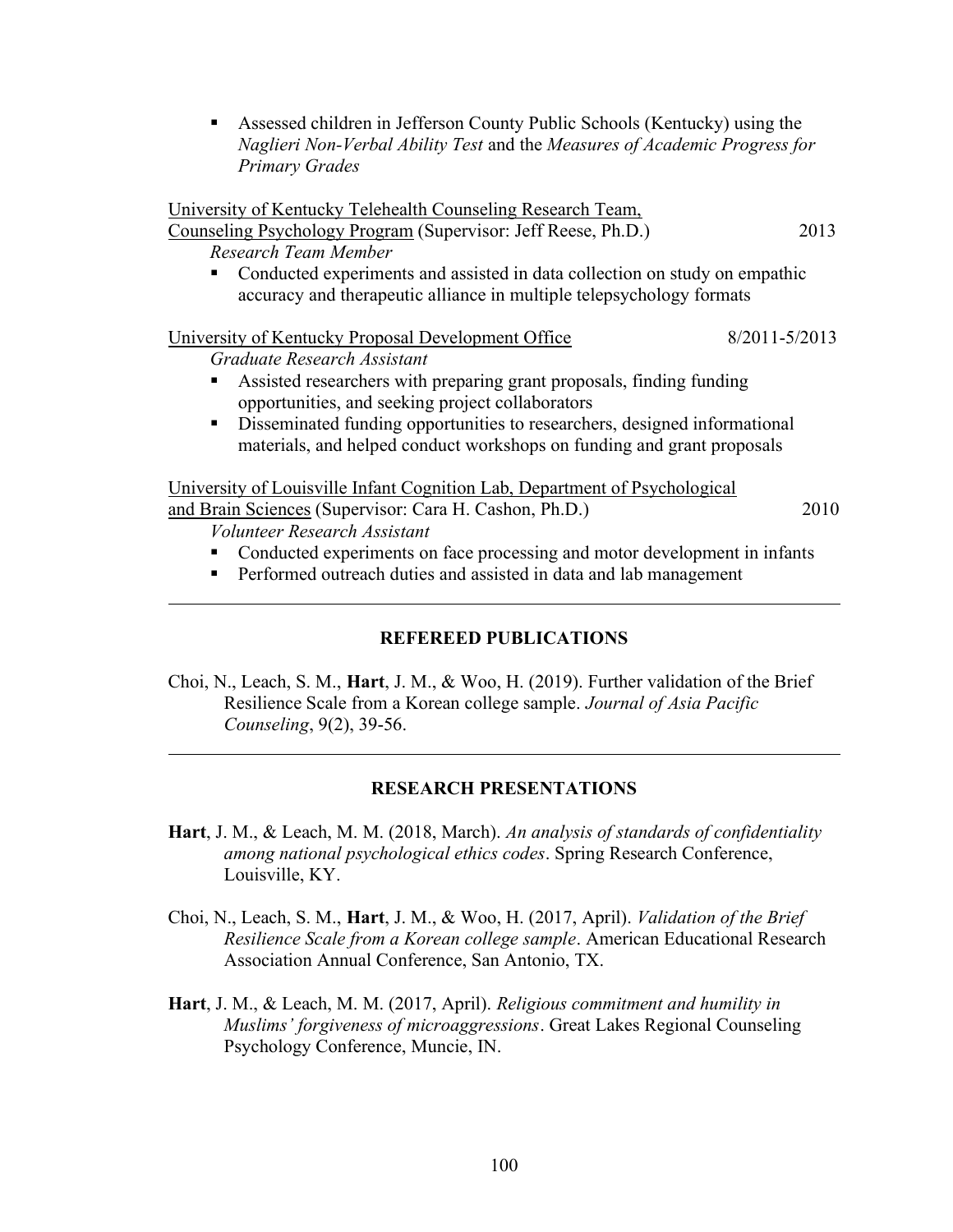Maynard, D. C., & **Hart**, J. M. (2014, November). Competencies in supervision. Kentucky Counseling Association Annual Conference, Louisville, KY.

Newsome, B. D., Simpson, N. B., Mecham, M. M., Vasilj, I., Lengerich, A. J., Hart, J. M., & Reese, R. J. (2013, August). Evaluating empathic accuracy and the therapeutic alliance in different telepsychology formats. American Psychological Association Annual Convention, Honolulu, HI.

### NON-REFEREED PUBLICATIONS

Hart, J. M. (2018, September). Making three years of learning stick or: How I learned to stop worrying and prepare for my comprehensive exam. Guest blog post for The Learning Scientists. http://www.learningscientists.org/blog/2018/9/25-1

#### TEACHING EXPERIENCE

University of Louisville, College of Education (Louisville, KY) 8/2015-7/2017

### **Instructor**

l

 $\overline{a}$ 

- **Instructor of record for undergraduate course EDTP 107: Human Development** & Learning
- Taught eight sections of the course across four semesters, with class sizes ranging from 13-25 students
- Course was required for students in the teacher preparation program
- Developed and managed course content, learning activities, assignments, and exams
- Course content included theories of learning and motivation and areas of human development, with focus on the application of these concepts within a classroom
- Course included observation component in which students were tasked with observing Jefferson County Public Schools classrooms and reflecting on application of class content in classrooms

Benedictine University, Department of Communication Arts (Lisle, IL) 2008 Guest Lecturer

- Provided lecture and facilitated discussion related to newspaper design for COM 208: Layout and Design for Publication (instructor of record: Benjamin Eveloff, M.S.)
- **Lecture drew upon my experience in prior career as a newspaper copy editor** \_\_\_\_\_\_

#### OUTREACH PRESENTATIONS

Hart, J. M., & Williams, R. (2020, November). Mindfulness: An introduction. Presentation to freshman students in a first-year seminar program course taught by Christy Rossi, Ph.D., at the University of Denver, Denver, CO.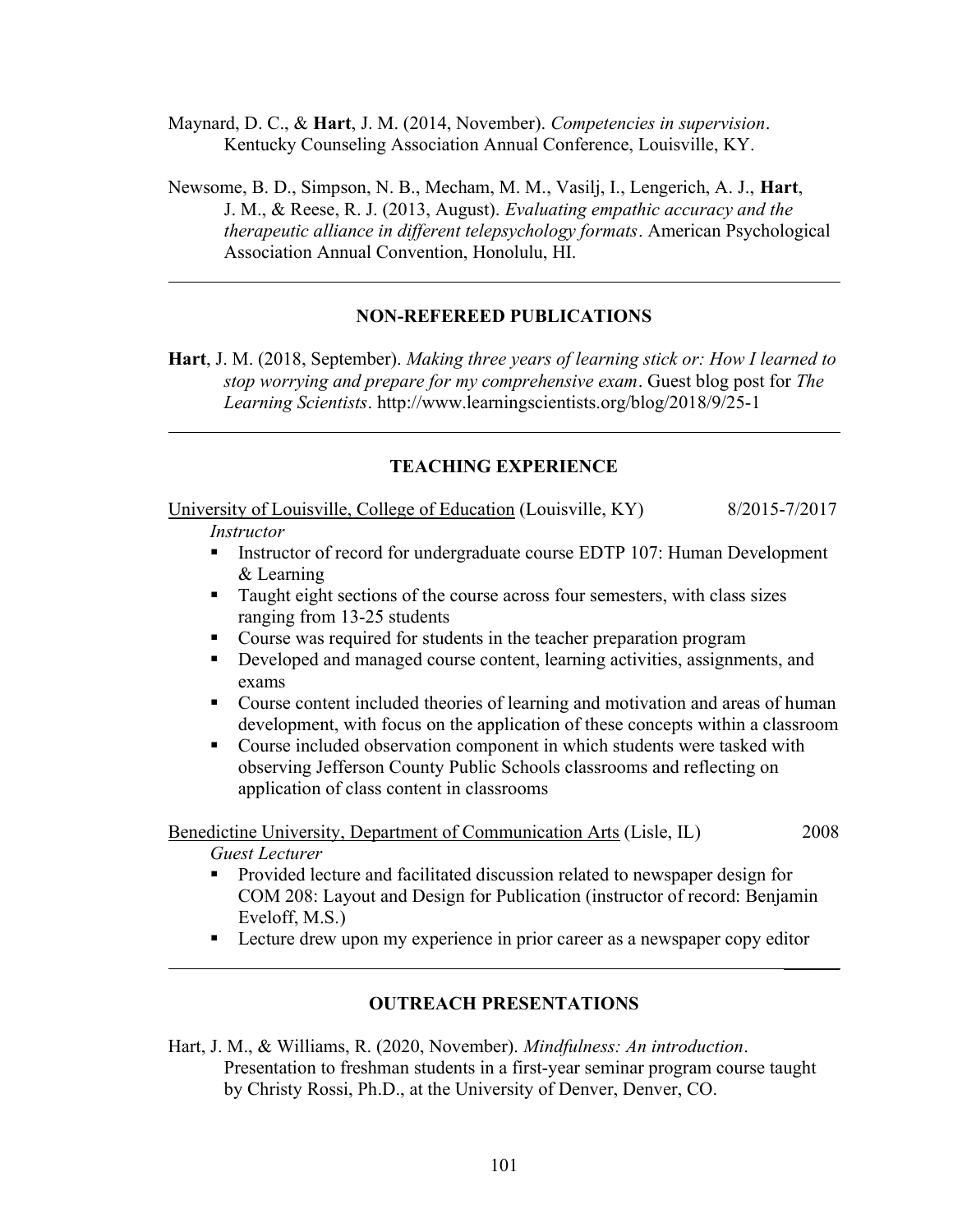- Hart, J. M. (2020, October). Resilience during COVID-19. Workshop on resilience for faculty and staff of the Ricks Center for Gifted Children at the University of Denver, Denver, CO.
- Morrison, W., & Hart, J. M. (2020, September). Campus Connect suicide prevention training. Program on recognizing warning signs of someone contemplating suicide and how to respond, provided to resident advisers at the University of Denver, Denver, CO.
- Hart, J. M. (2019, May). University of Louisville Counseling Center infomercial. Presentation to undergraduate student orientation staff at the University of Louisville, Louisville, KY.
- Hart, J. M. (2019, March). Coping with stress and anxiety. Workshop for undergraduate students at the University of Louisville's School of Music, Louisville, KY.
- Hart, J. M. (2019, February). *Listening & referral skills*. Workshop for Bellarmine University Student Success Center student staff members, Louisville, KY.
- Hart, J. M. (2019, February). Stress management: Finding balance. Workshop for fellows of the Louisville Youth Voices Against Violence program within the University of Louisville's Youth Violence Prevention Research Center, Louisville, KY.
- Hart, J. M. (2018, December). When going home is hard. Workshop for undergraduate students at the University of Louisville, Louisville, KY.
- Hart, J. M. (2018, November). When going home is hard. Workshop for undergraduate students at the University of Louisville, Louisville, KY.
- Hart, J. M. (2018, November). Stress management: Finding balance. Workshop for postbac, pre-med students at the University of Louisville, Louisville, KY.
- Hart, J. M. (2018, November). Mental health: What can I do to help a friend? Presentation to sorority members at the University of Louisville, Louisville, KY.
- Hart, J. M. (2018, September). Stress management: Finding balance. Workshop for graduate students at the University of Louisville, Louisville, KY.

l

Hart, J. M. (2018, September). University of Louisville Counseling Center infomercial. Presentation to undergraduate students at the University of Louisville, Louisville, KY.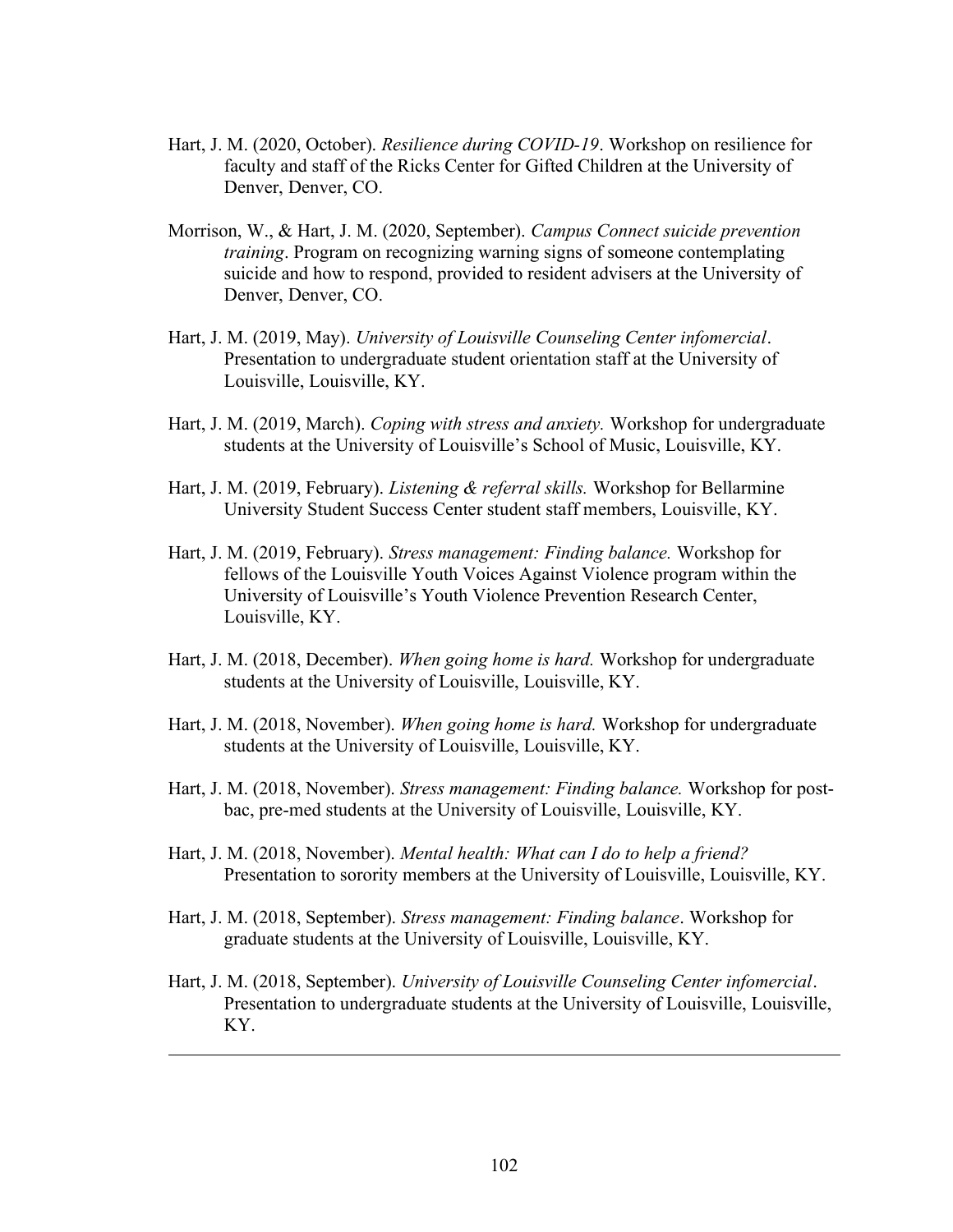# SERVICE

| Kentucky Psychological Association Communications Committee<br><b>Student Representative</b><br>Participated in quarterly committee meetings<br>Assisted in committee tasks, including maintenance of the Kentucky<br>п,<br>Psychological Association website<br>Kentucky Psychological Association Annual Convention (Louisville, KY)<br>11/2019<br>Volunteer<br>Assisted in day-of operations of conference, including assisting with<br>presentations and providing information to and directing conference attendees<br><b>Great Lakes Regional Counseling Psychology Conference,</b><br>University of Louisville Steering Committee<br>2017-2019<br>Co-Chair<br>Participated in the planning and development of the 2019 conference held by<br>the University of Louisville's Counseling Psychology program<br>Reviewed applications for research presentations<br>٠<br>Assisted in day-of operations of conference<br>٠<br><b>American Psychological Association of Graduate Students</b><br><b>Advocacy Coordinating Team (ACT)</b><br>2016-2017<br>University of Louisville Campus Representative<br>Disseminated advocacy announcements to students in the University of<br>Louisville's Counseling Psychology program<br>Provided monthly reports to team leader on local advocacy efforts and issues of<br>٠<br>concern<br>10/2016<br>We Are Here UofL<br>Volunteer for campaign against sexual violence<br>Distributed information and answered questions at outreach event on University<br>п<br>of Louisville's campus<br>University of Louisville Graduate Student Council<br>2015-2016<br><b>ECPY</b> Representative<br>Represented students from academic programs within ECPY department at<br>Graduate Student Council meetings |  |  |
|----------------------------------------------------------------------------------------------------------------------------------------------------------------------------------------------------------------------------------------------------------------------------------------------------------------------------------------------------------------------------------------------------------------------------------------------------------------------------------------------------------------------------------------------------------------------------------------------------------------------------------------------------------------------------------------------------------------------------------------------------------------------------------------------------------------------------------------------------------------------------------------------------------------------------------------------------------------------------------------------------------------------------------------------------------------------------------------------------------------------------------------------------------------------------------------------------------------------------------------------------------------------------------------------------------------------------------------------------------------------------------------------------------------------------------------------------------------------------------------------------------------------------------------------------------------------------------------------------------------------------------------------------------------------------------------------------------------------------------------------------|--|--|
|                                                                                                                                                                                                                                                                                                                                                                                                                                                                                                                                                                                                                                                                                                                                                                                                                                                                                                                                                                                                                                                                                                                                                                                                                                                                                                                                                                                                                                                                                                                                                                                                                                                                                                                                                    |  |  |
|                                                                                                                                                                                                                                                                                                                                                                                                                                                                                                                                                                                                                                                                                                                                                                                                                                                                                                                                                                                                                                                                                                                                                                                                                                                                                                                                                                                                                                                                                                                                                                                                                                                                                                                                                    |  |  |
|                                                                                                                                                                                                                                                                                                                                                                                                                                                                                                                                                                                                                                                                                                                                                                                                                                                                                                                                                                                                                                                                                                                                                                                                                                                                                                                                                                                                                                                                                                                                                                                                                                                                                                                                                    |  |  |
|                                                                                                                                                                                                                                                                                                                                                                                                                                                                                                                                                                                                                                                                                                                                                                                                                                                                                                                                                                                                                                                                                                                                                                                                                                                                                                                                                                                                                                                                                                                                                                                                                                                                                                                                                    |  |  |
|                                                                                                                                                                                                                                                                                                                                                                                                                                                                                                                                                                                                                                                                                                                                                                                                                                                                                                                                                                                                                                                                                                                                                                                                                                                                                                                                                                                                                                                                                                                                                                                                                                                                                                                                                    |  |  |
|                                                                                                                                                                                                                                                                                                                                                                                                                                                                                                                                                                                                                                                                                                                                                                                                                                                                                                                                                                                                                                                                                                                                                                                                                                                                                                                                                                                                                                                                                                                                                                                                                                                                                                                                                    |  |  |
|                                                                                                                                                                                                                                                                                                                                                                                                                                                                                                                                                                                                                                                                                                                                                                                                                                                                                                                                                                                                                                                                                                                                                                                                                                                                                                                                                                                                                                                                                                                                                                                                                                                                                                                                                    |  |  |
|                                                                                                                                                                                                                                                                                                                                                                                                                                                                                                                                                                                                                                                                                                                                                                                                                                                                                                                                                                                                                                                                                                                                                                                                                                                                                                                                                                                                                                                                                                                                                                                                                                                                                                                                                    |  |  |
|                                                                                                                                                                                                                                                                                                                                                                                                                                                                                                                                                                                                                                                                                                                                                                                                                                                                                                                                                                                                                                                                                                                                                                                                                                                                                                                                                                                                                                                                                                                                                                                                                                                                                                                                                    |  |  |
|                                                                                                                                                                                                                                                                                                                                                                                                                                                                                                                                                                                                                                                                                                                                                                                                                                                                                                                                                                                                                                                                                                                                                                                                                                                                                                                                                                                                                                                                                                                                                                                                                                                                                                                                                    |  |  |
|                                                                                                                                                                                                                                                                                                                                                                                                                                                                                                                                                                                                                                                                                                                                                                                                                                                                                                                                                                                                                                                                                                                                                                                                                                                                                                                                                                                                                                                                                                                                                                                                                                                                                                                                                    |  |  |
|                                                                                                                                                                                                                                                                                                                                                                                                                                                                                                                                                                                                                                                                                                                                                                                                                                                                                                                                                                                                                                                                                                                                                                                                                                                                                                                                                                                                                                                                                                                                                                                                                                                                                                                                                    |  |  |
|                                                                                                                                                                                                                                                                                                                                                                                                                                                                                                                                                                                                                                                                                                                                                                                                                                                                                                                                                                                                                                                                                                                                                                                                                                                                                                                                                                                                                                                                                                                                                                                                                                                                                                                                                    |  |  |
|                                                                                                                                                                                                                                                                                                                                                                                                                                                                                                                                                                                                                                                                                                                                                                                                                                                                                                                                                                                                                                                                                                                                                                                                                                                                                                                                                                                                                                                                                                                                                                                                                                                                                                                                                    |  |  |
|                                                                                                                                                                                                                                                                                                                                                                                                                                                                                                                                                                                                                                                                                                                                                                                                                                                                                                                                                                                                                                                                                                                                                                                                                                                                                                                                                                                                                                                                                                                                                                                                                                                                                                                                                    |  |  |
|                                                                                                                                                                                                                                                                                                                                                                                                                                                                                                                                                                                                                                                                                                                                                                                                                                                                                                                                                                                                                                                                                                                                                                                                                                                                                                                                                                                                                                                                                                                                                                                                                                                                                                                                                    |  |  |
|                                                                                                                                                                                                                                                                                                                                                                                                                                                                                                                                                                                                                                                                                                                                                                                                                                                                                                                                                                                                                                                                                                                                                                                                                                                                                                                                                                                                                                                                                                                                                                                                                                                                                                                                                    |  |  |
|                                                                                                                                                                                                                                                                                                                                                                                                                                                                                                                                                                                                                                                                                                                                                                                                                                                                                                                                                                                                                                                                                                                                                                                                                                                                                                                                                                                                                                                                                                                                                                                                                                                                                                                                                    |  |  |
|                                                                                                                                                                                                                                                                                                                                                                                                                                                                                                                                                                                                                                                                                                                                                                                                                                                                                                                                                                                                                                                                                                                                                                                                                                                                                                                                                                                                                                                                                                                                                                                                                                                                                                                                                    |  |  |
|                                                                                                                                                                                                                                                                                                                                                                                                                                                                                                                                                                                                                                                                                                                                                                                                                                                                                                                                                                                                                                                                                                                                                                                                                                                                                                                                                                                                                                                                                                                                                                                                                                                                                                                                                    |  |  |
|                                                                                                                                                                                                                                                                                                                                                                                                                                                                                                                                                                                                                                                                                                                                                                                                                                                                                                                                                                                                                                                                                                                                                                                                                                                                                                                                                                                                                                                                                                                                                                                                                                                                                                                                                    |  |  |
|                                                                                                                                                                                                                                                                                                                                                                                                                                                                                                                                                                                                                                                                                                                                                                                                                                                                                                                                                                                                                                                                                                                                                                                                                                                                                                                                                                                                                                                                                                                                                                                                                                                                                                                                                    |  |  |
|                                                                                                                                                                                                                                                                                                                                                                                                                                                                                                                                                                                                                                                                                                                                                                                                                                                                                                                                                                                                                                                                                                                                                                                                                                                                                                                                                                                                                                                                                                                                                                                                                                                                                                                                                    |  |  |
|                                                                                                                                                                                                                                                                                                                                                                                                                                                                                                                                                                                                                                                                                                                                                                                                                                                                                                                                                                                                                                                                                                                                                                                                                                                                                                                                                                                                                                                                                                                                                                                                                                                                                                                                                    |  |  |
|                                                                                                                                                                                                                                                                                                                                                                                                                                                                                                                                                                                                                                                                                                                                                                                                                                                                                                                                                                                                                                                                                                                                                                                                                                                                                                                                                                                                                                                                                                                                                                                                                                                                                                                                                    |  |  |
|                                                                                                                                                                                                                                                                                                                                                                                                                                                                                                                                                                                                                                                                                                                                                                                                                                                                                                                                                                                                                                                                                                                                                                                                                                                                                                                                                                                                                                                                                                                                                                                                                                                                                                                                                    |  |  |
|                                                                                                                                                                                                                                                                                                                                                                                                                                                                                                                                                                                                                                                                                                                                                                                                                                                                                                                                                                                                                                                                                                                                                                                                                                                                                                                                                                                                                                                                                                                                                                                                                                                                                                                                                    |  |  |
|                                                                                                                                                                                                                                                                                                                                                                                                                                                                                                                                                                                                                                                                                                                                                                                                                                                                                                                                                                                                                                                                                                                                                                                                                                                                                                                                                                                                                                                                                                                                                                                                                                                                                                                                                    |  |  |
|                                                                                                                                                                                                                                                                                                                                                                                                                                                                                                                                                                                                                                                                                                                                                                                                                                                                                                                                                                                                                                                                                                                                                                                                                                                                                                                                                                                                                                                                                                                                                                                                                                                                                                                                                    |  |  |
|                                                                                                                                                                                                                                                                                                                                                                                                                                                                                                                                                                                                                                                                                                                                                                                                                                                                                                                                                                                                                                                                                                                                                                                                                                                                                                                                                                                                                                                                                                                                                                                                                                                                                                                                                    |  |  |
|                                                                                                                                                                                                                                                                                                                                                                                                                                                                                                                                                                                                                                                                                                                                                                                                                                                                                                                                                                                                                                                                                                                                                                                                                                                                                                                                                                                                                                                                                                                                                                                                                                                                                                                                                    |  |  |
|                                                                                                                                                                                                                                                                                                                                                                                                                                                                                                                                                                                                                                                                                                                                                                                                                                                                                                                                                                                                                                                                                                                                                                                                                                                                                                                                                                                                                                                                                                                                                                                                                                                                                                                                                    |  |  |
|                                                                                                                                                                                                                                                                                                                                                                                                                                                                                                                                                                                                                                                                                                                                                                                                                                                                                                                                                                                                                                                                                                                                                                                                                                                                                                                                                                                                                                                                                                                                                                                                                                                                                                                                                    |  |  |
|                                                                                                                                                                                                                                                                                                                                                                                                                                                                                                                                                                                                                                                                                                                                                                                                                                                                                                                                                                                                                                                                                                                                                                                                                                                                                                                                                                                                                                                                                                                                                                                                                                                                                                                                                    |  |  |
|                                                                                                                                                                                                                                                                                                                                                                                                                                                                                                                                                                                                                                                                                                                                                                                                                                                                                                                                                                                                                                                                                                                                                                                                                                                                                                                                                                                                                                                                                                                                                                                                                                                                                                                                                    |  |  |
| Voted on resolutions to be passed onto the Student Government Association<br>٠                                                                                                                                                                                                                                                                                                                                                                                                                                                                                                                                                                                                                                                                                                                                                                                                                                                                                                                                                                                                                                                                                                                                                                                                                                                                                                                                                                                                                                                                                                                                                                                                                                                                     |  |  |
| Disseminated information from Graduate Student Council to ECPY students<br>٠                                                                                                                                                                                                                                                                                                                                                                                                                                                                                                                                                                                                                                                                                                                                                                                                                                                                                                                                                                                                                                                                                                                                                                                                                                                                                                                                                                                                                                                                                                                                                                                                                                                                       |  |  |
|                                                                                                                                                                                                                                                                                                                                                                                                                                                                                                                                                                                                                                                                                                                                                                                                                                                                                                                                                                                                                                                                                                                                                                                                                                                                                                                                                                                                                                                                                                                                                                                                                                                                                                                                                    |  |  |
| The University of Chicago Urban Education Institute $-6t \cdot 16$<br>2009                                                                                                                                                                                                                                                                                                                                                                                                                                                                                                                                                                                                                                                                                                                                                                                                                                                                                                                                                                                                                                                                                                                                                                                                                                                                                                                                                                                                                                                                                                                                                                                                                                                                         |  |  |
| Mentor                                                                                                                                                                                                                                                                                                                                                                                                                                                                                                                                                                                                                                                                                                                                                                                                                                                                                                                                                                                                                                                                                                                                                                                                                                                                                                                                                                                                                                                                                                                                                                                                                                                                                                                                             |  |  |
| Worked with Chicago Public Schools student in program aimed at promoting                                                                                                                                                                                                                                                                                                                                                                                                                                                                                                                                                                                                                                                                                                                                                                                                                                                                                                                                                                                                                                                                                                                                                                                                                                                                                                                                                                                                                                                                                                                                                                                                                                                                           |  |  |
|                                                                                                                                                                                                                                                                                                                                                                                                                                                                                                                                                                                                                                                                                                                                                                                                                                                                                                                                                                                                                                                                                                                                                                                                                                                                                                                                                                                                                                                                                                                                                                                                                                                                                                                                                    |  |  |
| higher education                                                                                                                                                                                                                                                                                                                                                                                                                                                                                                                                                                                                                                                                                                                                                                                                                                                                                                                                                                                                                                                                                                                                                                                                                                                                                                                                                                                                                                                                                                                                                                                                                                                                                                                                   |  |  |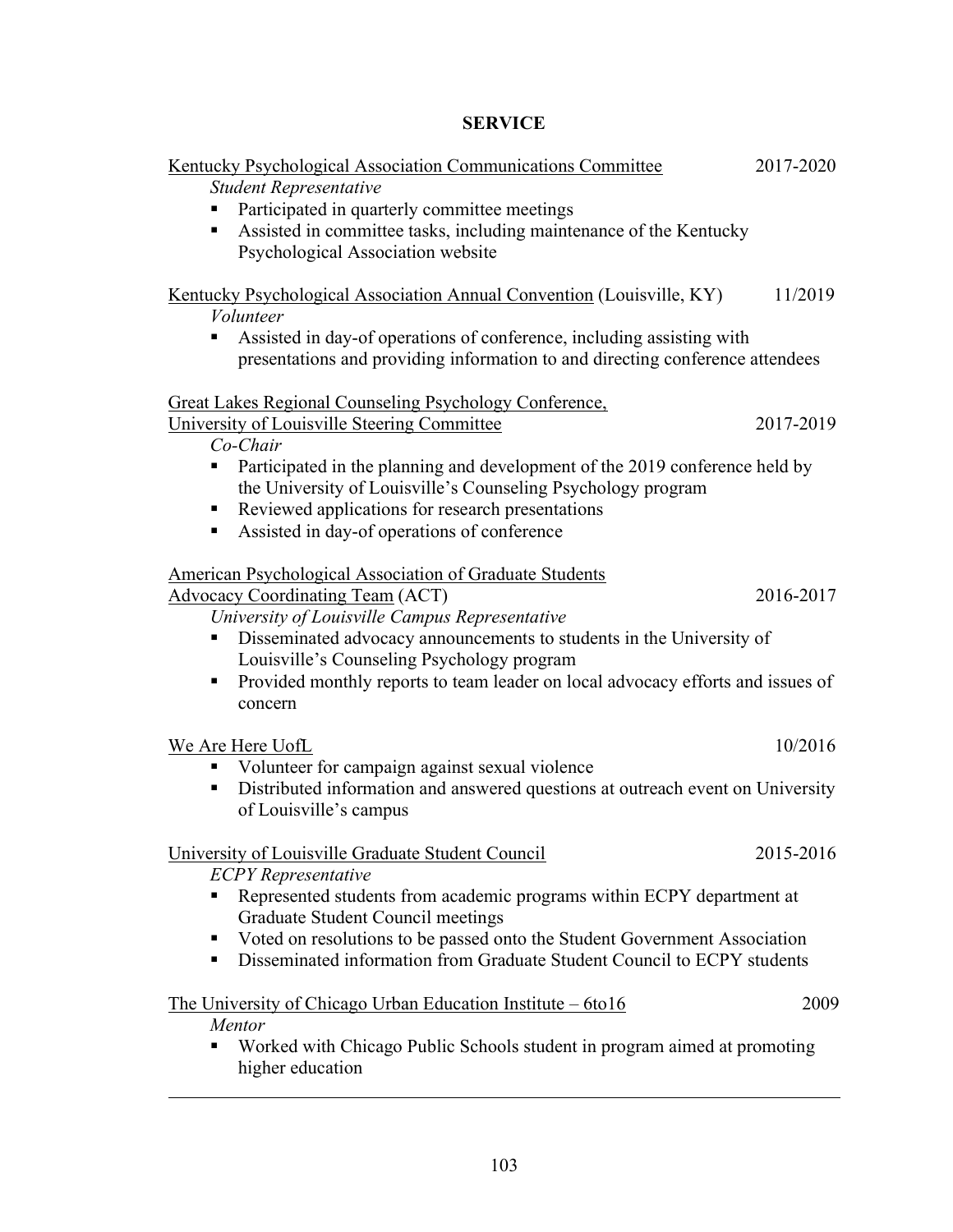# AFFILIATIONS & PROFESSIONAL ORGANIZATIONS

| American Arab, Middle Eastern, and North African<br>Psychological Association (AMENA-PSY)<br>Member                                                                                                            | 2020-present    |
|----------------------------------------------------------------------------------------------------------------------------------------------------------------------------------------------------------------|-----------------|
| <b>American Psychological Association</b><br>Member                                                                                                                                                            | $2016$ -present |
| Kentucky Psychological Association<br>Member                                                                                                                                                                   | 2017-2020       |
| <b>SELECTED TRAININGS &amp; PROFESSIONAL DEVELOPMENT</b>                                                                                                                                                       |                 |
| Colorado Psychological Association Ethics Workshop<br>Workshop presented by CPA ethics board members with focus on ethical issues<br>around telepsychology and providing services during the COVID-19 pandemic | 11/1/2020       |
| Telepsychology Best Practices 101<br>Webinar presented by the American Psychological Association providing an<br>overview of best practices when delivering telepsychology services                            | $4 - 5/2020$    |
| UofL Depression Center Twelfth Annual Conference<br>Conference on treating mood and personality disorders, with a focus on<br>developments in biological psychiatry and psychotherapy                          | 11/2018         |
| CPTWeb, an online training course for Cognitive Processing Therapy<br>Presented by the National Crime Victims Research & Treatment Center at the<br>Medical University of South Carolina                       | 11/2017         |
| <b>Graduate Teaching Assistant Academy</b>                                                                                                                                                                     | 8/2015-12/2015  |

**Monthly workshop series on teaching skills and philosophy presented by the** University of Louisville's School of Interdisciplinary and Graduate Studies

| <b>Teaching Toolbox</b><br>• Teacher development workshop presented by the University of Louisville's<br>School of Interdisciplinary and Graduate Studies             | 8/2015 |
|-----------------------------------------------------------------------------------------------------------------------------------------------------------------------|--------|
| Take TIME for Kids!: A Trauma Informed Care Training<br>• Presented by Children's Bureau, Inc.                                                                        | 6/2014 |
| Intervention: More Than a Television Show<br>Substance abuse workshop presented by Indiana University Counseling and<br>$\blacksquare$<br>Counselor Education program | 4/2014 |